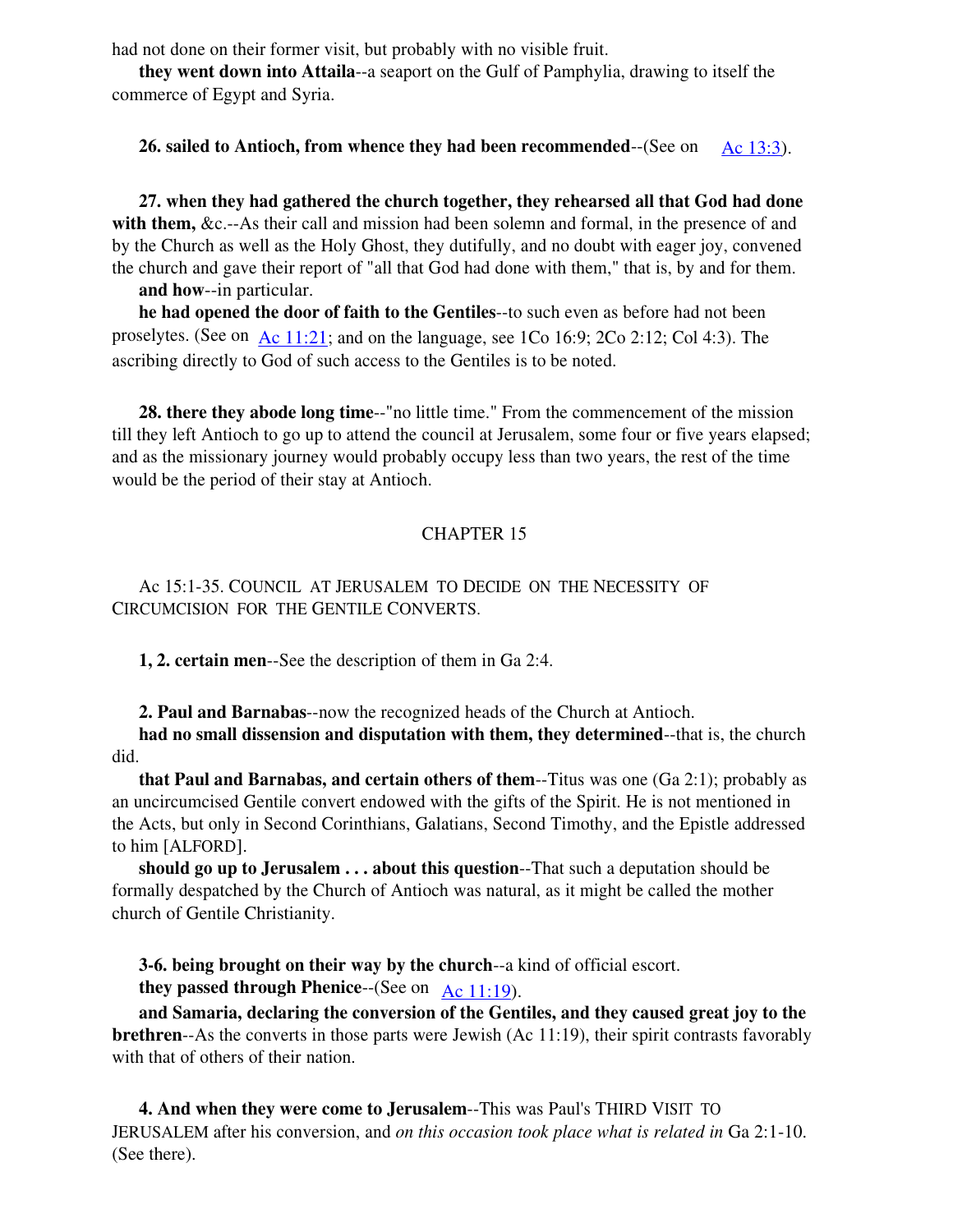**were received of the church, and the apostles and elders**--evidently at a meeting formally convened for this purpose: the deputation being one so influential, and from a church of such note.

**they declared all things that God had done with them--(See on**  $\Delta c$  14:14-27).

 **6. the apostles and elders came together to consider of this**--but in presence, as would seem, of the people (Ac 15:12, 22, 23).

 **7. Peter,** &c.--This is the last mention of him in the Acts, and one worthy of his standing, as formally pronouncing, from the divine decision of the matter already in his own case, in favor of the views which all of Paul's labors were devoted to establishing.

**made choice ... that the Gentiles by my mouth--(See on**  $\overline{Ac}$  11:21). **a good while ago**--probably about fifteen years before this.

 **8. God, which knoweth the hearts**--implying that the real question for admission to full standing in the visible Church is *the state of the heart.* Hence, though that cannot be known by men, no principle of admission to church privileges which *reverses* this can be sound.

living God." (See on  $1\text{Co } 6:11$ ). How rich is this brief description of the inward revolution **9. put no difference between us and them: purifying their hearts by faith**--"Purification" here refers to "sprinkling (of the conscience by the blood of Jesus) from dead works to serve the wrought upon the genuine disciples of the Lord Jesus!

**10. why tempt**--"try," "provoke"

**ye God**--by standing in the way of His declared purpose.

 **to put a yoke upon the neck of the disciples,** &c.--He that was circumcised became thereby bound to keep the whole law. (See Ga 5:1-6). It was not then the mere yoke of burdensome ceremonies, but of an obligation which the more earnest and spiritual men became, the more impossible they felt it to fulfil. (See Ro 3:5; Ga 2:4, &c.).

**11. through the grace of the Lord Jesus**--that is, by that only.

 **we shall be saved, even as they**--circumcision in our case being no advantage, and in their case uncircumcision no loss; but *grace* doing all for both, and the same for each.

see on  $\underline{\text{Ac }15:25}$ . **12. Then all . . . gave audience to Barnabas and Paul**--On this order of the names here,

 **declaring what miracles and signs God wrought among the Gentiles by them**--This detail of facts, immediately following up those which Peter had recalled to mind, would lead all who waited only for divine teaching to see that God had Himself pronounced the Gentile converts to be disciples in as full standing as the Jews, without circumcision; and the attesting *miracles* to which Paul here refers would tend, in such an assembly to silence opposition.

**13. James answered, saying,** &c.--Whoever this James was (see on **Ga** 1:19), he was the acknowledged head of the church at Jerusalem, and here, as president of the assembly, speaks last, winding up the debate. His decision, though given as his own judgment only, could not be of great weight with the opposing party, from his conservative reverence for all Jewish usages within the circle of Israelitish Christianity.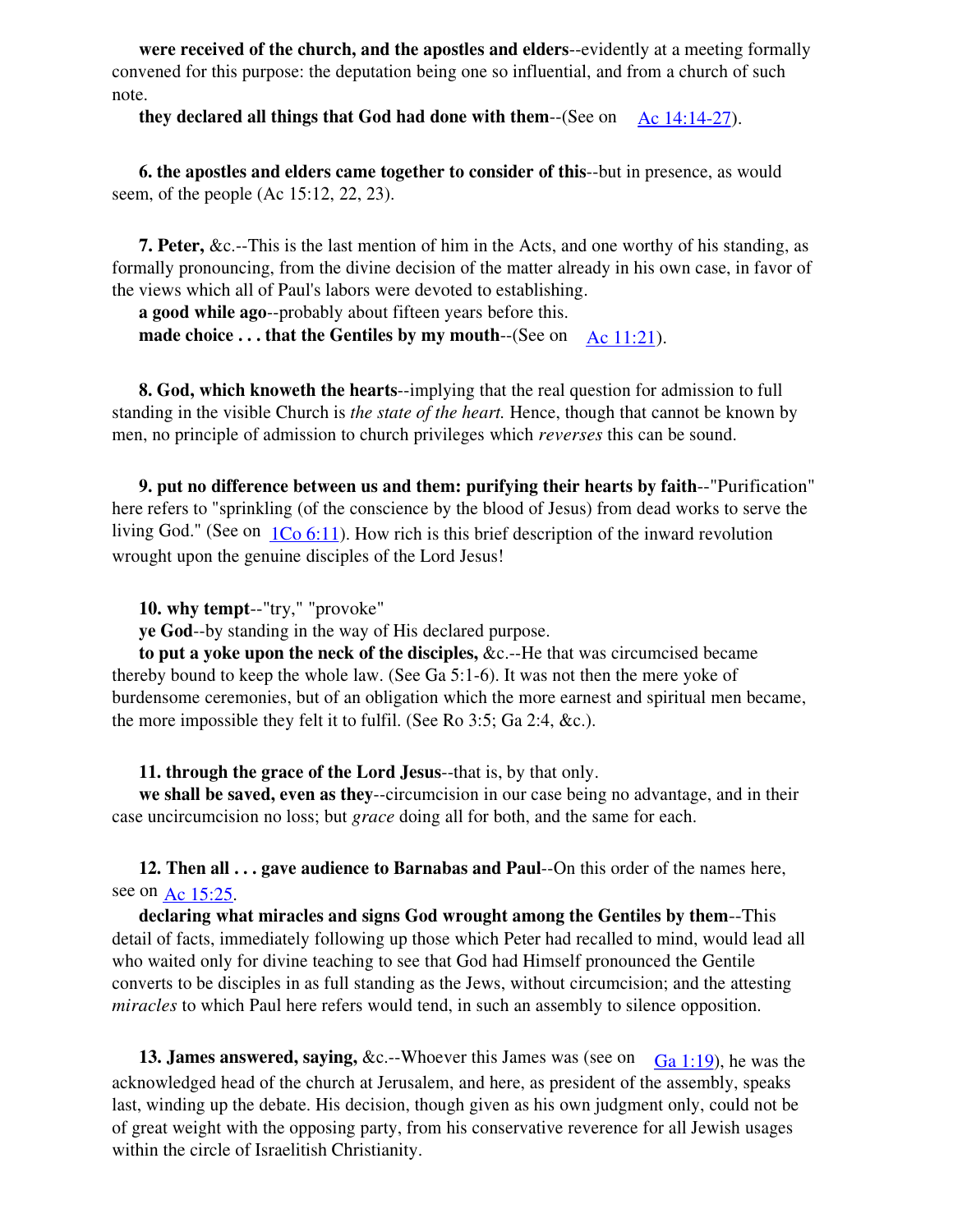**14-17. Simeon**--a *Hebrew* variation of Simon, as in 2Pe 1:1; (*Greek*), the Jewish and family name of Peter.

 **hath declared how God at the first**--answering to Peter's own expression "a good while ago" (Ac 15:7).

 **did visit the Gentiles to take out of them**--in the exercise of His adorable sovereignty. **a people for his name**--the honor of his name, or for His glory.

 **15. to this agree the words of the prophets**--generally; but those of Amos (Am 9:11) are specified (nearly as in the *Septuagint version*). The point of the passage lies in the predicted purpose of God, under the new economy, that "the heathen" or "Gentiles" should be "called by His name," or have "His name called upon them." By the "building again of the fallen tabernacle of David," or restoring its decayed splendor, is meant that only and glorious recovery which it was to experience under David's "son and Lord."

 **18, 19. Known unto God are all his works from the beginning**--He who announced these things so long before, and He who had now brought them to pass, were one and the same; so that they were no novelty.

**19. Wherefore, my sentence**--or "judgment."

**is, that we trouble not**--with Jewish obligations.

 **them which from among the Gentiles are turned to God**--rather, "are turning." The work is regarded as in progress, and indeed was rapidly advancing.

 **20. But . . . that they abstain from pollutions of idols**--that is, things polluted by having been offered in sacrifice to idols. The heathen were accustomed to give away or sell portions of such animals. From such food James would enjoin the Gentile converts to abstain, lest it should seem to the Jews that they were not entirely weaned from idolatry.

 **and from fornication**--The characteristic sin of heathendom, unblushingly practiced by all ranks and classes, and the indulgence of which on the part of the Gentile converts would to Jews, whose Scriptures branded it as an abomination of the heathen, proclaim them to be yet joined to their old idols.

**and from things strangled**--which had the blood in them.

Ac **and from blood**--in every form, as peremptorily forbidden to the Jews, and the eating of which, therefore, on the part of the Gentile converts, would shock their prejudices. See on 15:28.

 **21. For Moses of old time hath in every city them that preach him . . . every sabbath day**--thus keeping alive in every Jew those feelings which such practices would shock, and which, therefore, the Gentile converts must carefully respect if the oneness of both classes in Christ was to be practically preserved. The wisdom of these suggestions commended itself to all present.

 **22, 23. Judas surnamed Barsabas**--therefore not the apostle "Judas the brother of James" (Ac 1:13), surnamed "Thaddeus" (Mt 10:3); nor can it be shown that he was a brother of "Joseph called Barsabas" (Ac 1:23). But nothing is known of him beyond what is here said.

 **and Silas**--the same as "Silvanus" in the Epistles. He became Paul's companion on his second missionary journey (Ac 15:40).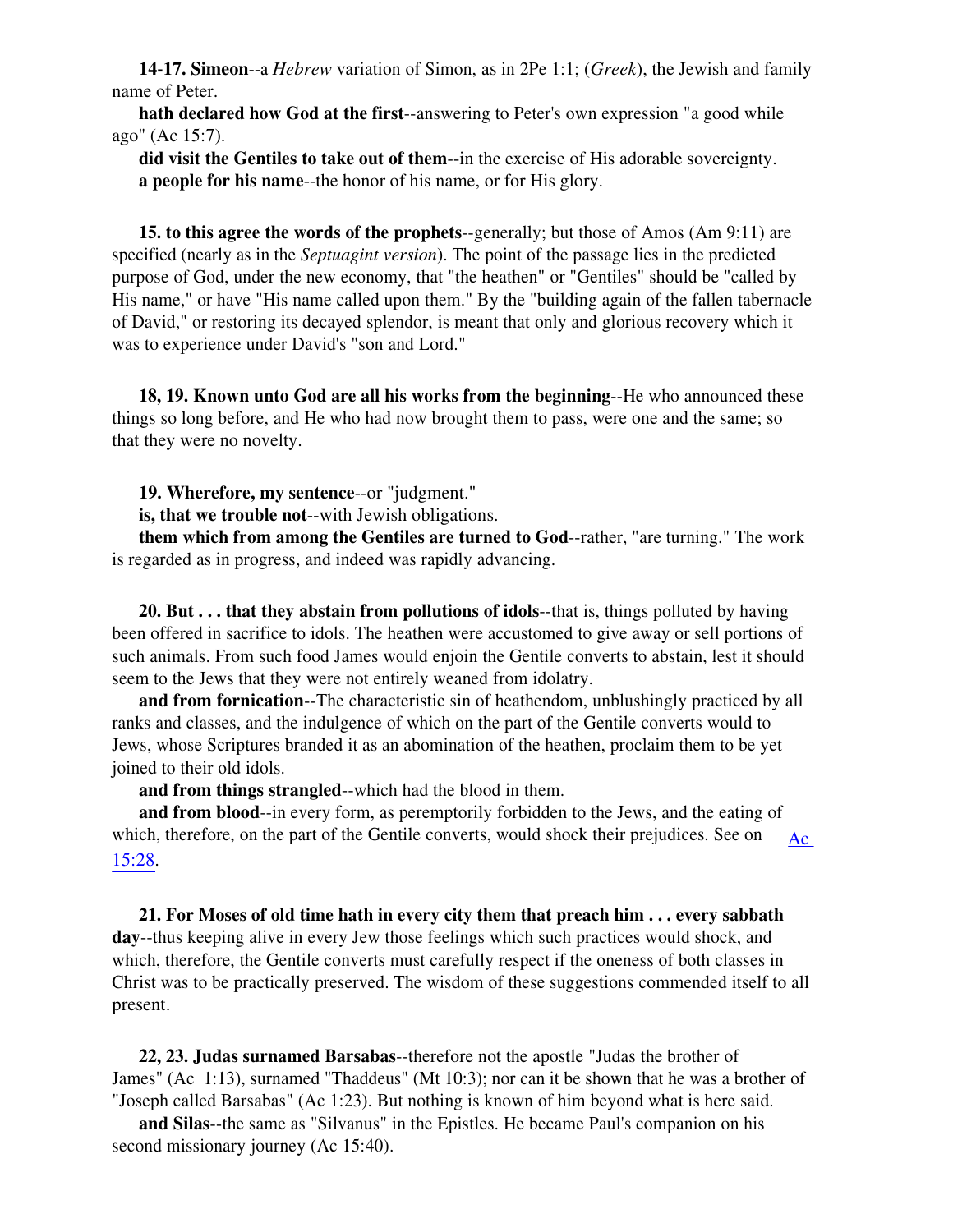They were "prophets," Ac 15:32 (and see on  $\Delta c$  11:27), and as such doubtless their eminence in **chief men among the brethren**--selected purposely as such, to express the honor in which they held the church at Antioch, and the deputies they had sent to the council, and, as the matter affected all Gentile converts, to give weight to the written decision of this important assembly. the church at Jerusalem had been obtained.

**23. And they wrote ... by them--This is the first mention in the New Testament history of** *writing* as an element in its development. And the combination here of written and oral transmission of an important decision reminds us of the first occasion of writing mentioned in the Old Testament, where a similar combination occurs (Ex 17:14). But whereas *there* it is the deep *difference* between Israel and the Gentiles which is proclaimed, here it is the *obliteration of that difference* through faith in the Lord Jesus [BAUMGARTEN].

 **greeting**--The only other place in the New Testament where this word occurs (except in the letter of Lysias, Ac 23:26) is Jas 1:1, which seems to show that both letters were drawn up by the same hand [BENGEL].

Antioch (see on  $\overline{Ac}$  11:25). **the Gentiles in Antioch, and Syria, and Cilicia**--showing that churches then existed in Cilicia as well as Syria, which owed their existence, in all likelihood, to Paul's labors during the interval between his return to Tarsus (Ac 9:30) and his departure in company with Barnabas for

 **24-27. Forasmuch as we have heard that certain which went out from us have troubled you with words**--without authority or even knowledge of the church at Jerusalem, though they belonged to it, and probably pretended to represent its views.

 **subverting your souls**--Such strong language is evidently designed to express indignation at this attempt, by an unauthorized party, to bring the whole Christian Church under judicial and legal bondage.

 **25. our beloved Barnabas and Paul**--Barnabas is put first here, and in Ac 15:12, on account of his former superior position in the church at Jerusalem (see Ac  $9:27$ ; 11:22) --an evidence this that we have the document precisely as written, as also of the credibility of this precious history.

**26. Men that have hazarded**--literally, "rendered up," as in *will* they did.

 **their lives for the name of our Lord Jesus Christ**--Noble testimony to those beloved men! It was doubtless prompted more immediately by the narrative they had just listened to from their own lips (Ac 15:12), and judiciously inserted in this letter, to give them the highest weight as the bearers of it, along with their own deputies.

 **Judas and Silas . . . shall tell you the same . . . by mouth**--Mark here how considerate and tender it was to send men who would be able to say of Barnabas and Paul what could not be expected to come from themselves.

 **28, 29. For it seemed good to the Holy Ghost and to us,** &c.--The One, inwardly guiding to and setting His seal on the decision come to: the other, the external ecclesiastical authority devoutly embracing, expressing, and conveying to the churches that decision:--a great principle this for the Church in all time.

 **to lay upon you no greater burden than these necessary things . . . from which if ye keep yourselves, ye shall do well**--The whole language of these prohibitions, and of Ac 15:20, 21, implies that they were designed as concessions to Jewish feelings on the part of the Gentile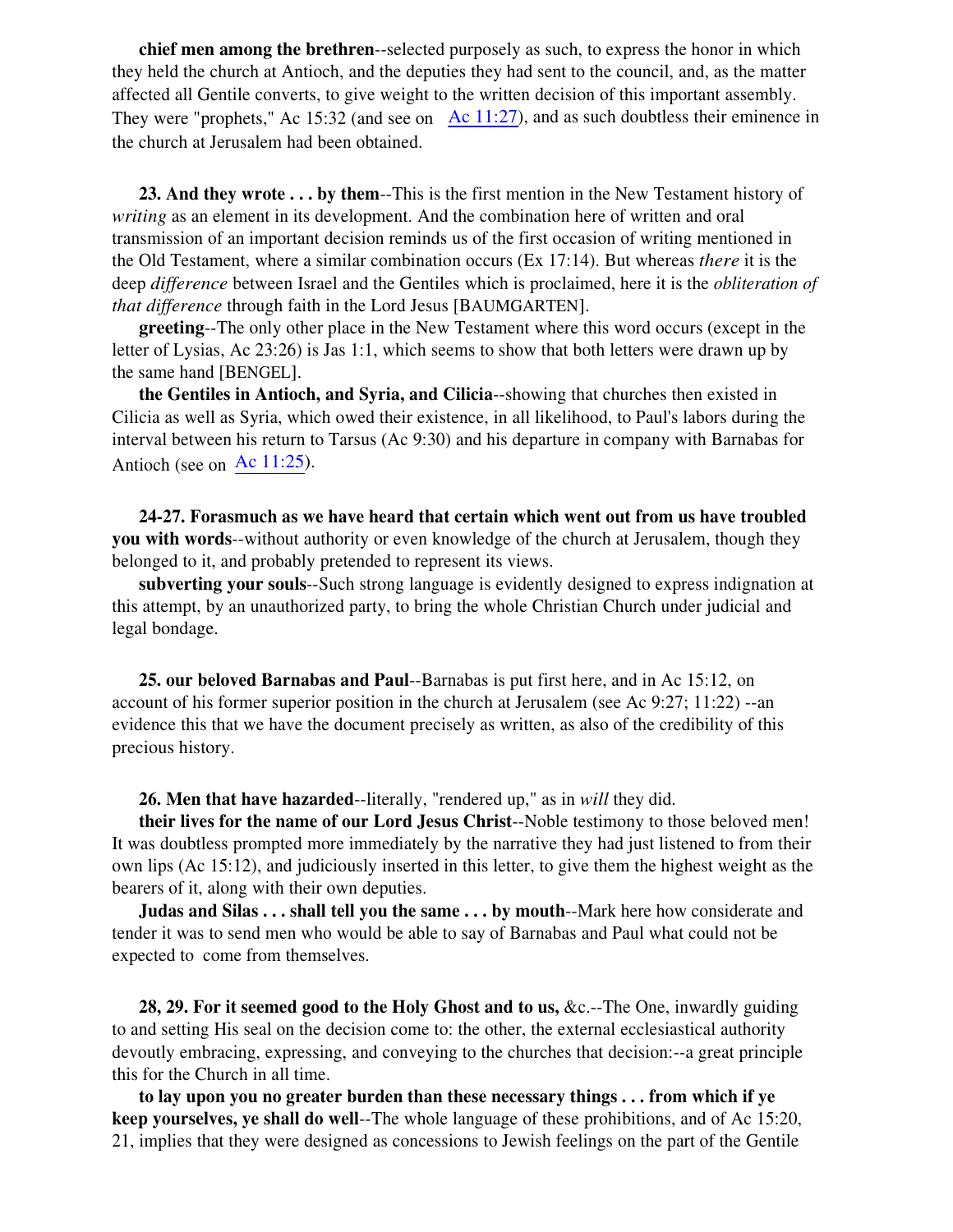this (see on  $\Delta c$  15:20). The then state of heathen society in respect of all the four things seems converts, and not as things which were all of unchanging obligation. The only cause for hesitation arises from "fornication" being mixed up with the other three things; which has led many to regard the whole as permanently prohibited. But the remarks on Ac 15:20 may clear the reason for so mixing them up.

 **31-33. they rejoiced for the consolation**--As the same word is in Ac 15:31 properly rendered "exhorted," the meaning probably is "rejoiced for the exhortation" (*Margin*), or advice; so wise in itself and so contrary to the imposition attempted to be practiced upon them by the Judaizers.

# **32. Judas and Silas, being prophets themselves**--that is, inspired teachers. **exhorted the brethren with many words**--"much discourse."

 **and confirmed them**--opening up, no doubt, the great principle involved in the controversy now settled, of gratuitous salvation, or the purification of the heart by faith alone (as expressed by Peter, Ac 15:9, 11), and dwelling on the necessity of harmony in principle and affection between the Gentile disciples and their Jewish brethren.

**33. were let go in peace**--with peace, as the customary parting salutation.

## **34, 35. it pleased Silas**--Silas determined.

 **to abide there still**--(The authorities against the insertion of this verse are strong. It may have been afterwards added to explain Ac 15:40). Doubtless the attraction to Antioch for Silas was Paul's presence there, to whom he seems to have now formed that permanent attachment which the sequel of this book and Paul's Epistles show to have existed.

 **35. Paul . . . and Barnabas continued in Antioch, teaching**--to the disciples. **and preaching**--to those without.

**the word of the Lord, with many others**--other laborers.

 **also**--How rich must Antioch at this time have been in the ministrations of the Gospel! (*For a painful scene on this occasion between Paul and Peter,* see Ga 2:11-14).

 Ac 15:36-46. DISSENSION BETWEEN PAUL AND BARNABAS--THEY PART COMPANY TO PROSECUTE SEPARATE MISSIONARY TOURS.

**36. And some days after**--How long is a matter of conjecture.

 **Paul said to Barnabas, Let us go again and visit our brethren**--the true reading is, "the brethren."

 **in every city where we have preached . . . and see how they do**--whether they were advancing or declining, &c.: a pattern for churches and successful missionaries in every age. ("Reader, how stands it with thee?") [BENGEL]. "Paul felt that he was not called to spend a peaceful, though laborious life at Antioch, but that his true work was far off among the Gentiles." We notice here, for the first time, a trace of that tender solicitude for his converts, that earnest longing to see their faces, which appears in the letters which he wrote afterwards, as one of the most remarkable and attractive features of his character. He thought, doubtless, of the Pisidians and Lycaonians, as he thought afterwards at Athens and Corinth of the Thessalonians, from whom he had been lately "taken in presence, not in heart, night and day praying exceedingly that he might see their face and perfect that which was lacking in their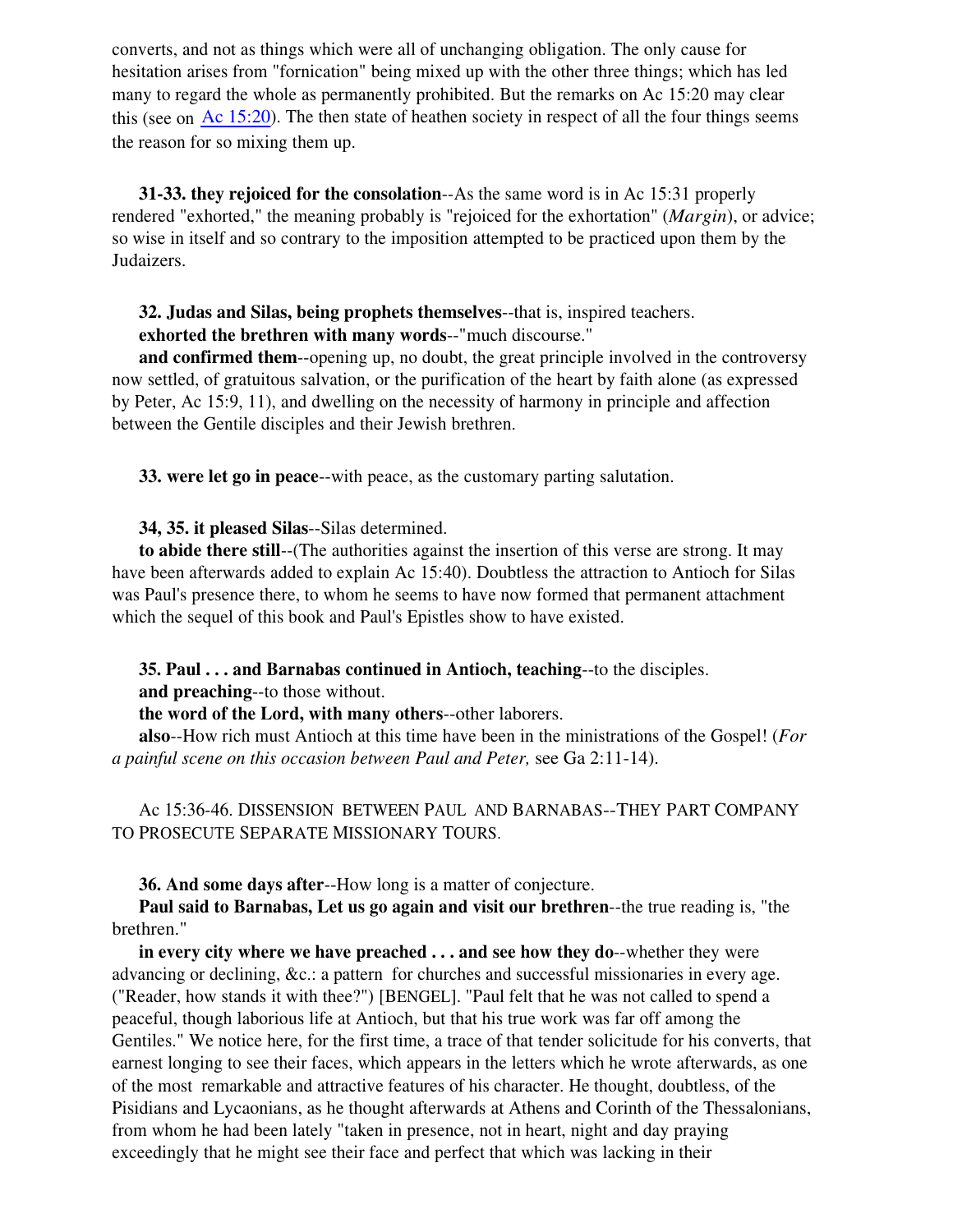### **37. Barnabas determined to take with them John . . . Mark**--his nephew (Col 4:10).

 **38. But Paul thought not good to take him with them who departed from them**--that is, who *had* departed; but the word is stronger than this--"who stood aloof" or "turned away" from them.

allusion is to what is recorded in Ac  $13:13$  (see on  $Ac$   $13:13$ ). **from Pamphylia, and went not with them to the work**--the work yet before them. The

 **39. And the contention was so sharp between them**--such was the "irritation," or "exacerbation."

Ga **that they departed asunder one from the other**--Said they not truly to the Lystrians that they were "men of like passions with them"; (Ac 14:15). But *who was to blame?* (1) That John Mark had either tired of the work or shrunk from the dangers and fatigues that yet lay before them, was undeniable; and Paul concluded that what he had done he might, and probably would, do again. Was he wrong in this? (See Pr 25:19). But (2) To this Barnabas might reply that no rule was without exception; that one failure, in a young Christian, was not enough to condemn him for life; that if near relationship might be thought to warp his judgment, it also gave him opportunities of knowing the man better than others; and that as he was himself anxious to be allowed another trial (and the result makes this next to certain), in order that he might wipe out the effect of his former failure and show what "hardness he could now endure as a good soldier of Jesus Christ," his petition ought not to be rejected. Now, since John Mark *did* retrieve his character in these respects, and a reconciliation took place between Paul and him, so cordial that the apostle expresses more than once the confidence he had in him and the value he set upon his services (Col 4:10, 11; 2Ti 4:11), it may seem that events showed Barnabas to be in the right, and Paul too harsh and hasty in his judgment. But, in behalf of Paul, it may well be answered, that not being able to see into the future he had only the unfavorable past to judge by; that the gentleness of Barnabas (Ac 4:36; 11:24) had already laid him open to imposition (see on 2:13), to which near relationship would in this case make him more liable; and that in refusing to take John Mark on this missionary journey he was not judging his Christian character nor pronouncing on his fitness for future service, but merely providing in the meantime against being again put to serious inconvenience and having their hands weakened by a possible second desertion. On the whole, then, it seems clear that each of these great servants of--Christ had something to say for himself, in defense of the position which they respectively took up; that while Barnabas was quite able to appreciate the grounds on which Paul proceeded, Paul was not so competent to judge of the considerations which Barnabas probably urged; that while Paul had but one object in view, to see that the companion of their arduous work was one of thoroughly congenial spirit and sufficient nerve, Barnabas, over and above the same desire, might not unreasonably be afraid for the soul of his nephew, lest the refusal to allow him to accompany them on their journey might injure his Christian character and deprive the Church of a true servant of Jesus Christ; and that while both sought only the glory of their common Master, each looked at the question at issue, to some extent, through the medium of his own temperament, which grace sanctifies and refines, but does not destroy--*Paul,* through the medium of absolute devotion to the cause and kingdom of Christ, which, warm and womanly as his affections were, gave a tinge of lofty sternness to his resolves where that seemed to be affected; *Barnabas,* through the medium of the same singleness of heart in Christ's service, though probably not in equal strength (Ga 2:13), but also of a certain natural gentleness which, where a Christian relative was concerned, led him to attach more weight to what seemed for his spiritual good than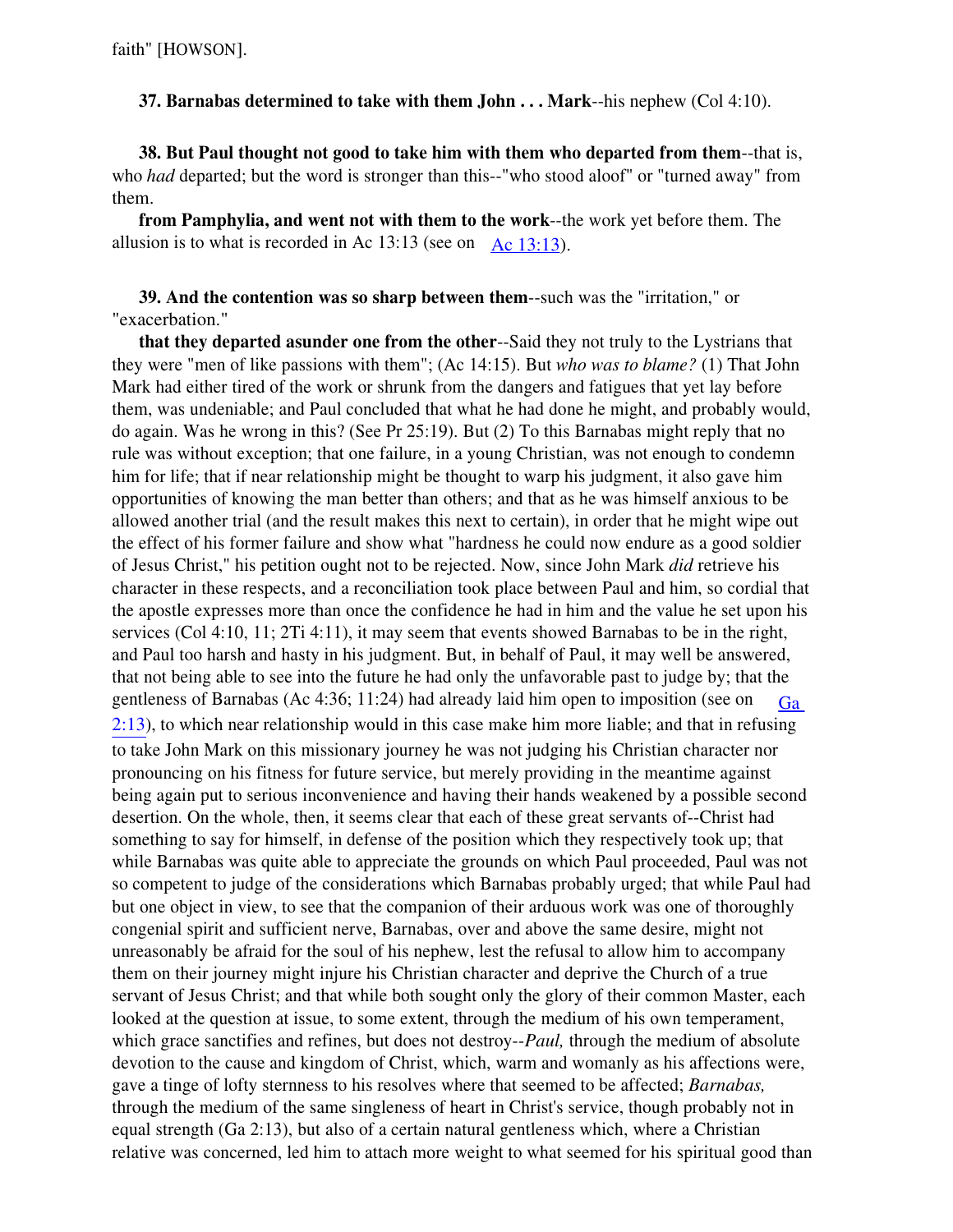Paul could be supposed to do. In these circumstances, it seems quite possible that they might have amicably "agreed to differ," each taking his own companion, as they actually did. But the "paroxysm" (as the word is), the "exacerbation" which is expressly given as the cause of their parting, shows but too plainly, that human infirmity amidst the great labors of the Church at Antioch at length sundered those who had sweetly and lovingly borne together the heat and burden of the day during a protracted tour in the service of Christ. "Therefore let no man glory in men" (1Co 3:21). As for John Mark, although through his uncle's warm advocacy of his cause he was put in a condition to dissipate the cloud that hung over him, how bitter to him must have ever afterwards been the reflection that it was his culpable conduct which gave occasion to whatever was sinful in the strife between Paul and Barnabas, and to a separation in action, though no doubt with a mutual Christian regard, between those who had till then wrought nobly together! How watchful does all this teach Christians, and especially Christian ministers and missionaries, to be against giving way to rash judgment and hot temper towards each other, especially where on both sides the glory of Christ is the ground of difference! How possible is it that in such cases both parties may, on the question at issue, be more or less in the right! How difficult is it even for the most faithful and devoted servants of Christ, differing as they do in their natural temperament even under the commanding influence of grace, to see even important questions precisely in the same light! And if, with every disposition to yield what is unimportant, they still feel it a duty each to stand to his own point, how careful should they be to do it lovingly, each pursuing his own course without disparagement of his Christian brother! And how affectingly does the Lord overrule such difference of judgment and such manifestations of human infirmity, by making them "turn out rather unto the furtherance of the Gospel"; as in this case is eminently seen in the two missionary parties instead of one, not travelling over the same ground and carrying their dispute over all the regions of their former loving labors, but dividing the field between them!

Ac **and so Barnabas took Mark, and sailed unto Cyprus; and Paul chose Silas**--(See on 15:34) --going two and two, as the Twelve and the Seventy (Mr 6:7; Lu 10:1).

 **40. and departed, being recommended . . . to the grace of God**--(No doubt by some solemn service; see Ac 13:3), as in Ac 14:26. It does not follow from the historian's silence that Barnabas was not so recommended, too; for this is the last mention of Barnabas in the history, whose sole object now is to relate the proceedings of Paul. Nor does it seem quite fair (with DE WETTE, MEYER, HOWSON, ALFORD, HACKET, WEBSTER and WILKINSON, &c.) to conclude from this that the Church at Antioch took that marked way of showing their sympathy with Paul in opposition to Barnabas.

 **41. and he went through Syria and Cilicia, confirming the churches**--"It is very likely that Paul and Barnabas made a deliberate and amicable arrangement to divide the region of their first mission between them; Paul taking the *continental,* and Barnabas the *insular,* part of the proposed visitation. If Barnabas visited Salamis and Paphos, and if Paul (travelling westward), after passing through Derbe, Lystra, and Iconium, went as far as Antioch in Pisidia, the whole circuit of the proposed visitation was actually accomplished, for it does not appear that any converts had been made at Perga and Attalia" [HOWSON]. "This second missionary tour appears to have proceeded at first solely from the desire of visiting the churches already planted. In the end, however, it took a much wider sweep, for it brought the apostle to Europe" [OLSHAUSEN].

## CHAPTER 16

*PAUL'S SECOND MISSIONARY JOURNEY.*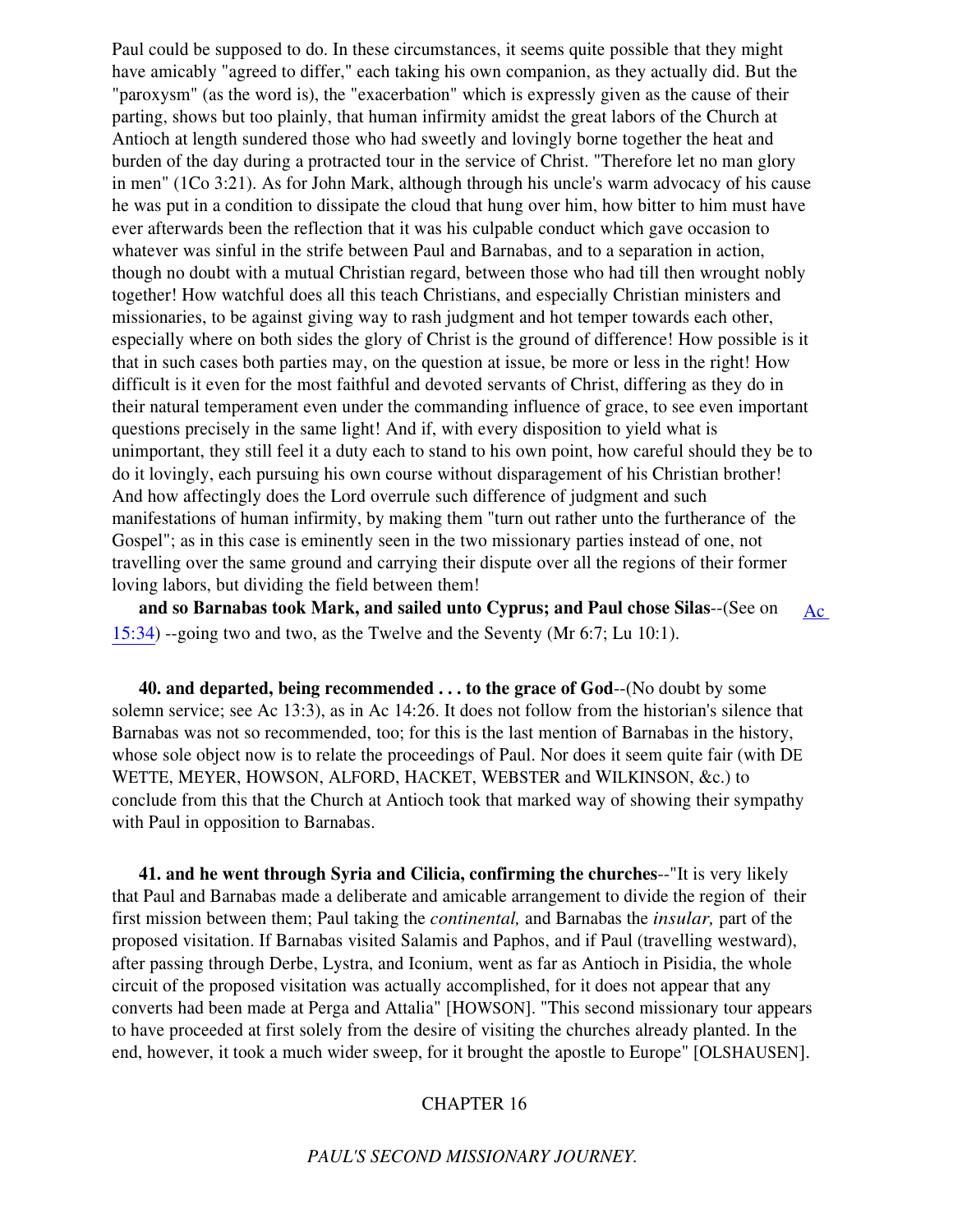Ac 15:41-16:5. VISITATION OF THE CHURCHES FORMERLY ESTABLISHED, TIMOTHEUS HERE JOINING THE MISSIONARY PARTY.

**41. he went through Syria and Cilicia--**(See on **Ac 15:23**). Taking probably the same route Ac 9:30). as when despatched in haste from Jerusalem to Tarsus, he then went by land (see on

## **1-5. Then came he to Derbe and Lystra; and, behold, a certain disciple was there**--that is, at Lystra (not Derbe, as some conclude from Ac 20:4).

**named Timotheus--**(See on  $\underline{Ac}$  14:20). As Paul styles him "his own son in the faith" (1Ti 1:2), he must have been gained to Christ at the apostle's first visit; and as Paul says he "had fully known his persecutions which came on him at Lystra" (2Ti 3:10, 11), he may have been in that group of disciples that surrounded the apparently lifeless body of the apostle outside the walls of Lystra, and that at a time of life when the mind receives its deepest impressions from the spectacle of innocent suffering and undaunted courage [HOWSON]. His would be one of "the souls of the disciples confirmed" at the apostle's second visit, "exhorted to continue in the faith, and" warned "that we must through much tribulation enter into the kingdom of God" (Ac 14:21, 22).

 **the son of a certain . . . Jewess**--"The unfeigned faith which dwelt first in his grandmother Lois" descended to "his mother Eunice," and thence it passed to this youth (2Ti 1:5), who "from a child knew the Holy Scriptures" (2Ti 3:15). His gifts and destination to the ministry of Christ had already been attested (1Ti 1:18; 4:14); and though some ten years after this Paul speaks of him as still young (1Ti 4:12), "he was already well reported of by the brethren that were at Lystra and Iconium" (Ac 16:2), and consequently must have been well known through all that quarter.

 **but his father was a Greek**--Such mixed marriages, though little practiced, and disliked by the stricter Jews in Palestine, must have been very frequent among the Jews of the dispersion, especially in remote districts, where but few of the scattered people were settled [HOWSON].

 **3. Him would Paul have to go forth with him**--This is in harmony with all we read in the Acts and Epistles of Paul's affectionate and confiding disposition. He had no relative ties which were of service to him in his work; his companions were few and changing; and though Silas would supply the place of Barnabas, it was no weakness to yearn for the society of one who might become, what Mark once appeared to be, a *son* in the Gospel [HOWSON]. And such he indeed proved to be, the most attached and serviceable of his associates (Php 2:19-23; 1Co 4:17; 16:10, 11; 1Th 3:1-6). His double connection, with the Jews by the mother's side and the Gentiles by the father's, would strike the apostle as a peculiar qualification for his own sphere of labor. "So far as appears, Timothy is the first Gentile who after his conversion comes before us as a regular missionary; for what is said of Titus (Ga 2:3) refers to a later period" [WIES]. But before his departure, Paul

**took and circumcised him**--a rite which every Israelite might perform.

 **because of the Jews . . . for they knew all that his father was a Greek**--This seems to imply that the father was no proselyte. Against the wishes of a Gentile father no Jewish mother was, as the Jews themselves say, permitted to circumcise her son. We thus see why all the religion of Timothy is traced to the female side of the family (2Ti 1:5). "Had Timothy not been circumcised, a storm would have gathered round the apostle in his farther progress. His fixed line of procedure was to act on the cities through the synagogues; and to preach the Gospel to the Jew first and then to the Gentile. But such a course would have been impossible had not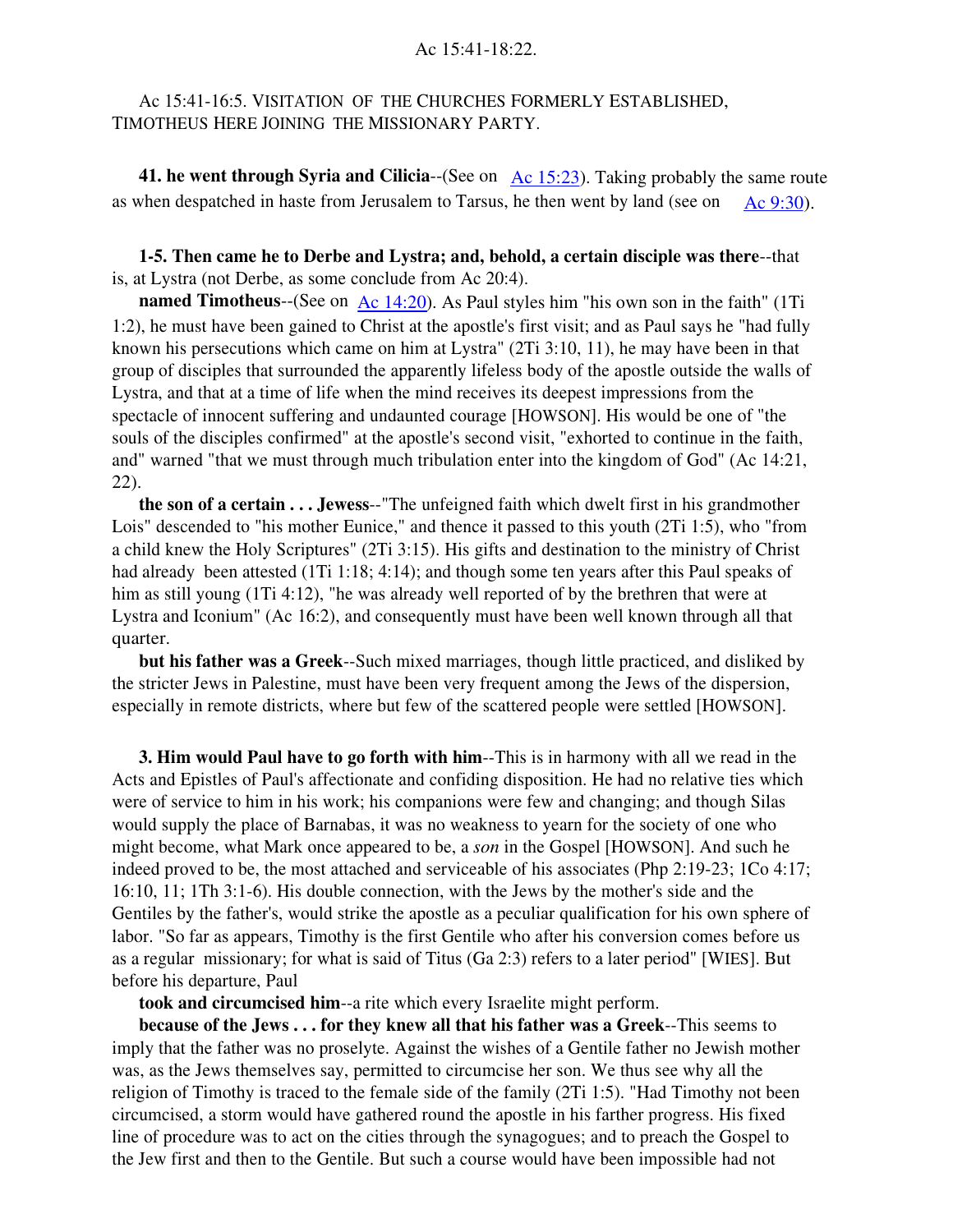Timothy been circumcised. He must necessarily have been repelled by that people who endeavored once to murder Paul because they imagined he had taken a Greek into the temple (Ac 21:29). The very intercourse of social life would have been almost impossible, for it was still "an abomination" for the circumcised to eat with the uncircumcised" [HOWSON]. In refusing to compel Titus afterwards to be circumcised (Ga 2:3) at the bidding of Judaizing Christians, as necessary to salvation, he only vindicated "the truth of the Gospel" (Ga 2:5); in circumcising Timothy, "to the Jews he became as a Jew that he might gain the Jews." Probably Timothy's ordination took place now (1Ti 4:14; 2Ti 1:6); and it was a service, apparently, of much solemnity--"before many witnesses" (1Ti 6:12).

 **4, 5. And as they went through the cities, they delivered . . . the decrees . . . And so were the churches established in the faith, and increased in number daily**--not the churches, but the number of their members, by this visit and the written evidence laid before them of the triumph of Christian liberty at Jerusalem, and the wise measures there taken to preserve the unity of the Jewish and Gentile converts.

 Ac 16:6-12. THEY BREAK NEW GROUND IN PHRYGIA AND GALATIA--THEIR COURSE IN THAT DIRECTION BEING MYSTERIOUSLY HEDGED UP, THEY TRAVEL WESTWARD TO TROAS, WHERE THEY ARE DIVINELY DIRECTED TO MACEDONIA--THE HISTORIAN HIMSELF HERE JOINING THE MISSIONARY PARTY, THEY EMBARK FOR NEAPOLIS, AND REACH PHILIPPI.

 **6-8. Now when they had gone throughout Phrygia and the region of Galatia**--proceeding in a northwesterly direction. At this time must have been formed "the churches of Galatia" (Ga 1:2; 1Co 16:1); founded, as we learn from the Epistle to the Galatians (particularly Ga 4:19), by the apostle Paul, and which were already in existence when he was on his *third* missionary journey, as we learn from Ac 18:23, where it appears that he was no less successful in Phrygia. *Why* these proceedings, so interesting as we should suppose, are not here detailed, it is not easy to say; for the various reasons suggested are not very satisfactory: for example, that the historian had not joined the party [ALFORD]; that he was in haste to bring the apostle to Europe [OLSHAUSEN]; that the main stream of the Church's development was from Jerusalem to Rome, and the apostle's labors in Phrygia and Galatia lay quite out of the line of that direction [BAUMGARTEN].

Ac 11:27. **and were forbidden of the Holy Ghost**--speaking by some prophet, see on **to preach the word in Asia**--not the great Asiatic continent, nor even the rich peninsula now called Asia Minor, but only so much of its western coast as constituted the Roman province of Asia.

 **7. After they were come to Mysia**--where, as being part of Roman Asia, they were forbidden to labor (Ac 16:8).

**they assayed**--or attempted

**to go into**--or, towards.

**Bithynia**--to the northeast.

**but the Spirit**--speaking as before.

 **suffered them not**--probably because, (1) Europe was ripe for the labors of this missionary party; and (2) other instruments were to be honored to establish the Gospel in the eastern regions of Asia Minor, especially the apostle Peter (see 1Pe 1:1). By the end of the first century, as testified by PLINY the governor, Bithynia was filled with Christians. "This is the first time that the Holy Ghost is expressly spoken of as determining the course they were to follow in their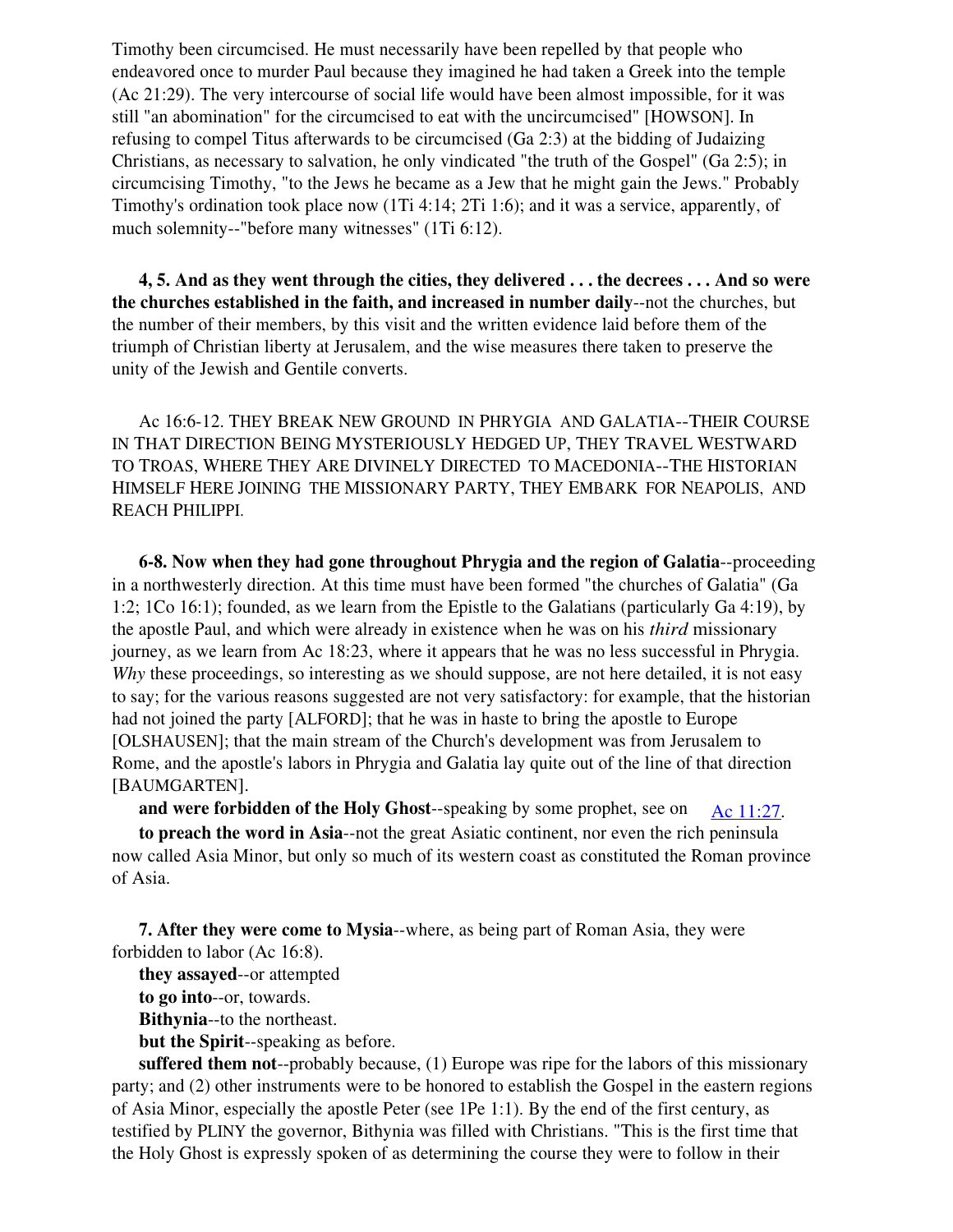efforts to evangelize the nations, and it was evidently designed to show that whereas hitherto the diffusion of the Gospel had been carried on in unbroken course, connected by natural points of junction, it was now to take a leap to which it could not be impelled but by an immediate and independent operation of the Spirit; and though primarily, this intimation of the Spirit was only negative, and referred but to the immediate neighborhood, we may certainly conclude that Paul took it for a sign that a new epoch was now to commence in his apostolic labors" [BAUMGARTEN].

 **8. came down to Troas**--a city on the northeast coast of the Ægean Sea, the boundary of Asia Minor on the west; the region of which was the scene of the great Trojan war.

 **9, 10. a vision appeared to Paul in the night**--while awake, for it is not called a dream. **There stood a man of Macedonia, and prayed him, saying, Come over into Macedonia, and help us**--Stretching his eye across the Ægean Sea, from Troas on the northeast, to the Macedonian hills, visible on the northwest, the apostle could hardly fail to think this the destined scene of his future labors; and, if he retired to rest with this thought, he would be thoroughly prepared for the remarkable intimation of the divine will now to be given him. This visional Macedonian discovered himself by what he said. But it was a cry not of conscious *desire* for the Gospel, but of deep *need* of it and unconscious *preparedness* to receive it, not only in that region, but, we may well say, throughout all that western empire which Macedonia might be said to represent. It was a virtual confession "that the highest splendor of heathendom, which we must recognize in the arts of Greece and in the polity and imperial power of Rome, had arrived at the end of all its resources. God had left the Gentile peoples to walk in their own ways (Ac 14:2). They had sought to gain salvation for themselves; but those who had carried it farthest along the paths of natural development were now pervaded by the feeling that all had indeed been vanity. This feeling is the simple, pure result of all the history of heathendom. And Israel, going along the way which God had marked out for him, had likewise arrived at his end. At last he is in a condition to realize his original vocation, by becoming the guide who is to lead the Gentiles unto God, the only Author and Creator of man's redemption; and Paul is in truth the very person in whom this vocation of Israel is now a present divine reality, and to whom, by this nocturnal apparition of the Macedonian, the preparedness of the heathen world to receive the ministry of Israel towards the Gentiles is confirmed" [BAUMGARTEN]. *This voice cries from heathendom still to the Christian Church, and never does the Church undertake the work of missions, nor any missionary go forth from it, in the right spirit, save in obedience to this cry.*

 **10. And after he had seen the vision, immediately we endeavoured to go into Macedonia**--The "we," here first introduced, is a modest intimation that the historian himself had now joined the missionary party. (The modern objections to this are quite frivolous). Whether Paul's broken health had anything to do with this arrangement for having "the beloved physician" with him [WIES], can never be known with certainty; but that he would deem himself honored in taking care of so precious a life, there can be no doubt.

#### **11, 12. Therefore loosing from Troas, we came**--literally, "ran."

**with a straight course**--that is, "ran before the wind."

 **to Samothracia**--a lofty island on the Thracian coast, north from Troas, with an inclination westward. The wind must have set in strong from the south or south-southeast to bring them there so soon, as the current is strong in the opposite direction, and they afterwards took five days to what they now did in two (Ac 20:6) [HOWSON].

**next** *day* **to Neapolis**--on the Macedonian, or rather Thracian, coast, about sixty-five miles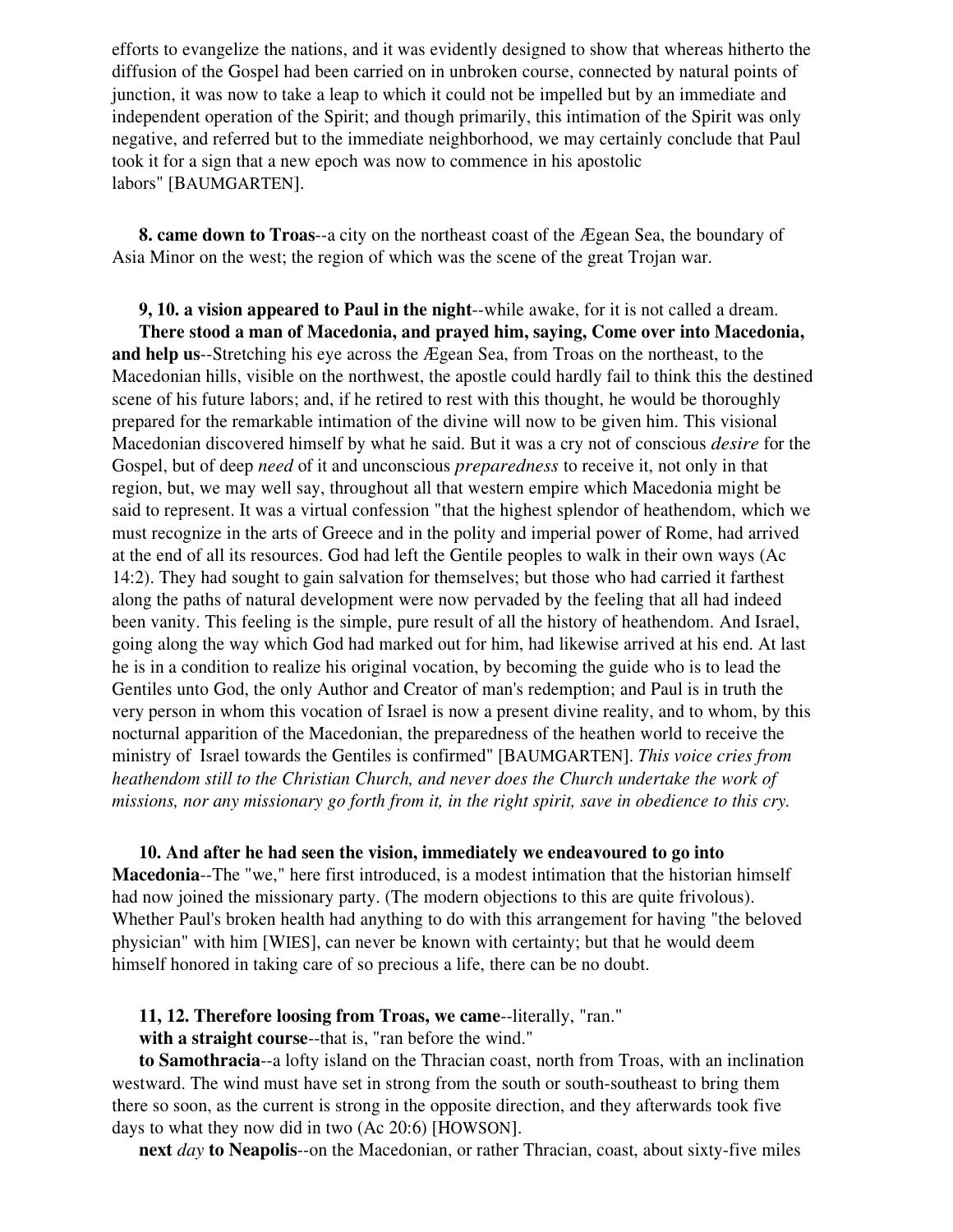from Samothracia, and ten from Philippi, of which it is the harbor.

**12. Philippi . . . the chief**--rather, perhaps, "the first"

 **city of that part of Macedonia**--The meaning appears to be--the first city one comes to, proceeding from Neapolis. The sense given in our version hardly consists with fact.

 **a colony**--that is, possessing all the privileges of Roman citizenship, and, as such, both exempted from scourging and (in ordinary cases) from arrest, and entitled to appeal from the local magistrate to the emperor. Though the Pisidian *Antioch* and *Troas* were also "colonies," the fact is mentioned in this history of Philippi only on account of the frequent references to Roman privileges and duties in the sequel of the chapter.

 Ac 16:12-34. AT PHILIPPI, LYDIA IS GAINED AND WITH HER HOUSEHOLD BAPTIZED--AN EVIL SPIRIT IS EXPELLED, PAUL AND SILAS ARE SCOURGED, IMPRISONED, AND MANACLED, BUT MIRACULOUSLY SET FREE, AND THE JAILER WITH ALL HIS HOUSEHOLD CONVERTED AND BAPTIZED.

 **12, 13. we were in that city abiding certain days**--waiting till the sabbath came round: their whole stay must have extended to some weeks. As their rule was to begin with the Jews and proselytes, they did nothing till the time when they knew that they would convene for worship.

**13. on the sabbath day**--the first after their arrival, as the words imply.

**we went out of the city**--rather, as the true reading is, "outside of the (city) gate."

 **by a river-side**--one of the small streams which gave name to the place ere the city was founded by Philip of Macedon.

 **where prayer was wont to be made**--or a prayer-meeting held. It is plain there was no synagogue at Philippi (contrast Ac 17:1), the number of the Jews being small. The meeting appears to have consisted wholly of women, and these not all Jewish. The neighborhood of streams was preferred, on account of the ceremonial washings used on such occasions.

 **we sat down and spake unto the women,** &c.--a humble congregation, and simple manner of preaching. *But here and thus were gathered the first-fruits of Europe unto Christ, and they were of the female sex,* of whose accession and services honorable mention will again and again be made.

**14, 15. Lydia**--a common name among the Greeks and Romans.

 **a seller of purple, of the city of Thyatira**--on the confines of Lydia and Phrygia. The Lydians, particularly the inhabitants of Thyatira, were celebrated for their dyeing, in which they inherited the reputation of the Tyrians. Inscriptions to this effect, yet remaining, confirm the accuracy of our historian. This woman appears to have been in good circumstances, having an establishment at Philippi large enough to accommodate the missionary party (Ac 16:15), and receiving her goods from her native town.

 **which worshipped God**--that is, was a proselyte to the Jewish faith, and as such present at this meeting.

 **whose heart the Lord opened**--that is, the Lord Jesus (see Ac 16:15; and compare Lu 24:45; Mt 11:27).

 **that she attended to the things . . . spoken by Paul**--"showing that the inclination of the heart towards the truth originates not in the will of man. The first disposition to turn to the Gospel is a work of grace" [OLSHAUSEN]. Observe here the place assigned to "giving attention" or "heed" to the truth--that species of attention which consists in having the whole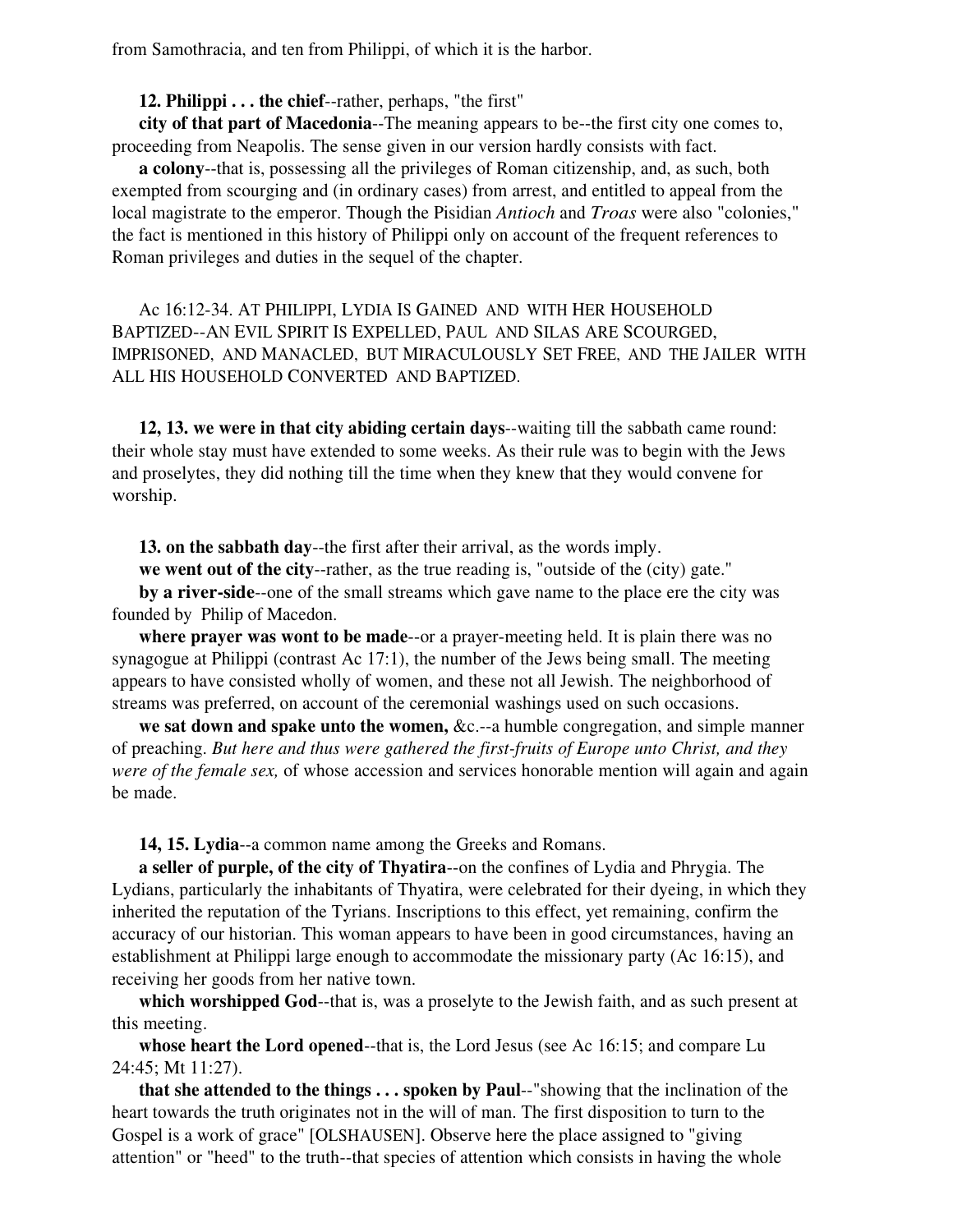mind engrossed with it, and in apprehending and drinking it in, in its vital and saving character.

 **15. And when . . . baptized . . . and her household**--probably without much delay. The mention of baptism here for the first time in connection with the labors of Paul, while it was doubtless performed on all his former converts, indicates a special importance in this first European baptism. Here also is the first mention of a Christian *household.* Whether it included children, also in that case baptized, is not explicitly stated; but the presumption, as in other cases of household baptism, is that it did. Yet the question of infant baptism must be determined on other grounds; and such incidental allusions form only part of the historical materials for ascertaining the practice of the Church.

 **she besought** *us,* **saying, If ye have judged me to be faithful to the Lord**--the Lord Jesus; that is, "By the faith on Him which ye have recognized in me by baptism." There is a beautiful modesty in the expression.

 **And she constrained us**--The word seems to imply that they were reluctant, but were overborne.

 **16-18. as we went to prayer**--The words imply that it was *on their way to the usual place of public prayer,* by the river-side, that this took place; therefore not on the same day with what had just occurred.

**a . . . damsel**--a female servant, and in this case a slave (Ac 16:19).

 **possessed of a spirit of divination**--or, of Python, that is, a spirit supposed to be inspired by the Pythian Apollo, or of the same nature. The reality of this demoniacal possession is as undeniable as that of any in the Gospel history.

Lu **17. These men are servants of the most high God,** &c.--Glorious testimony! But see on 4:41.

 **this did she many days**--that is, on many successive occasions when on their way to their usual place of meeting, or when engaged in religious services.

 **18. Paul being grieved**--for the poor victim; grieved to see such power possessed by the enemy of man's salvation, and grieved to observe the malignant design with which this high testimony was borne to Christ.

 **19. when her masters saw that the hope of their gains was gone, they caught Paul and Silas**--as the leading persons.

**and drew them into the market-place**--or Forum, where the courts were.

 **to the magistrates, saying,** &c.--We have here a full and independent confirmation of the reality of this supernatural cure, since on any other supposition such conduct would be senseless.

 **20. These men, being Jews**--objects of dislike, contempt, and suspicion by the Romans, and at this time of more than usual prejudice.

 **do exceedingly trouble our city**--See similar charges, Ac 17:6; 24:5; 1Ki 18:17. There is some color of truth in all such accusations, in so far as the Gospel, and generally the fear of God, as a reigning principle of human action, is in a godless world a thoroughly *revolutionary* principle . . . How far external commotion and change will in any case attend the triumph of this principle depends on the breadth and obstinacy of the resistance it meets with.

#### **21. And teach customs, which are not lawful for us to receive, neither to observe, being**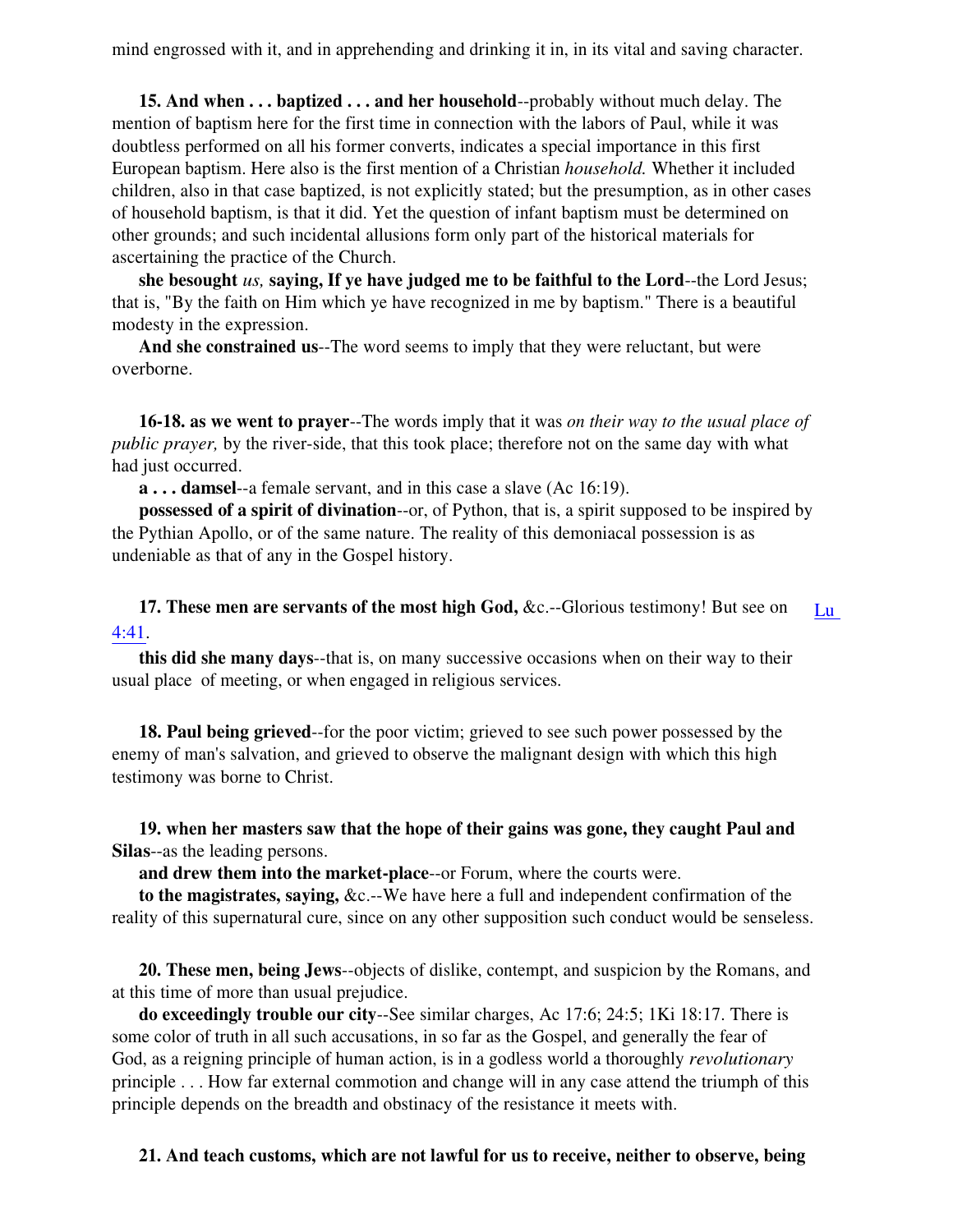**Romans**--Here also there was a measure of truth; as the introduction of new gods was forbidden by the laws, and this might be thought to apply to any change of religion. But the whole charge was pure hypocrisy; for as these men would have let the missionaries preach what religion they pleased if they had not dried up the source of their gains, so they conceal the real cause of their rage under color of a zeal for religion, and law, and good order: so Ac 17:6, 7; 19:25, 27.

## **22. the multitude rose up together against them**--so Ac 19:28, 34; 21:30; Lu 23:18. **the magistrates rent off their**--Paul's and Silas'

naked bodies (see on  $\underline{Ac 16:37}$ ). The word expresses the roughness with which this was done to **clothes**--that is, ordered the lictors, or rod-bearers, to tear them off, so as to expose their prisoners preparatory to whipping.

**and commanded to beat them**--without any trial (Ac 16:37), to appease the popular rage. Thrice, it seems, Paul endured this indignity (2Co 11:25).

 **23, 24. when they had laid many stripes upon them**--the bleeding wounds from which they were not washed till it was done by the converted jailer (Ac 16:33).

 **charged the jailer . . . who . . . thrust them into the inner prison**--"pestilential cells, damp and cold, from which the light was excluded, and where the chains rusted on the prisoners. One such place may be seen to this day on the slope of the Capitol at Rome" [HOWSON].

 **24. made their feet fast in the stocks**--an instrument of torture as well as confinement, made of wood bound with iron, with holes for the feet, which were stretched more or less apart according to the severity intended. (ORIGEN at a later period, besides having his neck thrust into an iron collar, lay extended for many days with his feet apart in the rack). Though jailers were proverbially unfeeling, the manner in which the order was given in this case would seem to warrant all that was done.

 **25. And at midnight Paul and Silas prayed and sang praises**--literally, "praying, were singing praises"; that is, while engaged in pouring out their hearts in prayer, had broken forth into singing, and were hymning loud their joy. As the word here employed is that used to denote the Paschal hymn sung by our Lord and His disciples after their last Passover (Mt 26:30), and which we know to have consisted of Ps 113:1-118:29, which was chanted at that festival, it is probable that it was portions of the Psalms, so rich in such matter, which our joyous sufferers chanted forth; nor could any be more seasonable and inspiring to them than those very six Psalms, which every devout Jew would no doubt know by heart. "*He giveth songs in the night*" (Job 35:10). Though their bodies were still bleeding and tortured in the stocks, their spirits, under "the expulsive power of a new affection," rose above suffering, and made the prison wails resound with their song. "In these midnight hymns, by the imprisoned witnesses for Jesus Christ, the whole might of Roman injustice and violence against the Church is not only set at naught, but converted into a foil to set forth more completely the majesty and spiritual power of the Church, which as yet the world knew nothing of. And if the sufferings of these two witnesses of Christ are the beginning and the type of numberless martyrdoms which were to flow upon the Church from the same source, in like manner the unparalleled triumph of the Spirit over suffering was the beginning and the pledge of a spiritual power which we afterwards see shining forth so triumphantly and irresistibly in the many martyrs of Christ who were given up as a prey to the same imperial might of Rome" [NEANDER in BAUMGARTEN].

 **and the prisoners heard them**--literally, "were listening to them," that is, when the astounding events immediately to be related took place; not asleep, but wide awake and rapt (no doubt) in wonder at what they heard.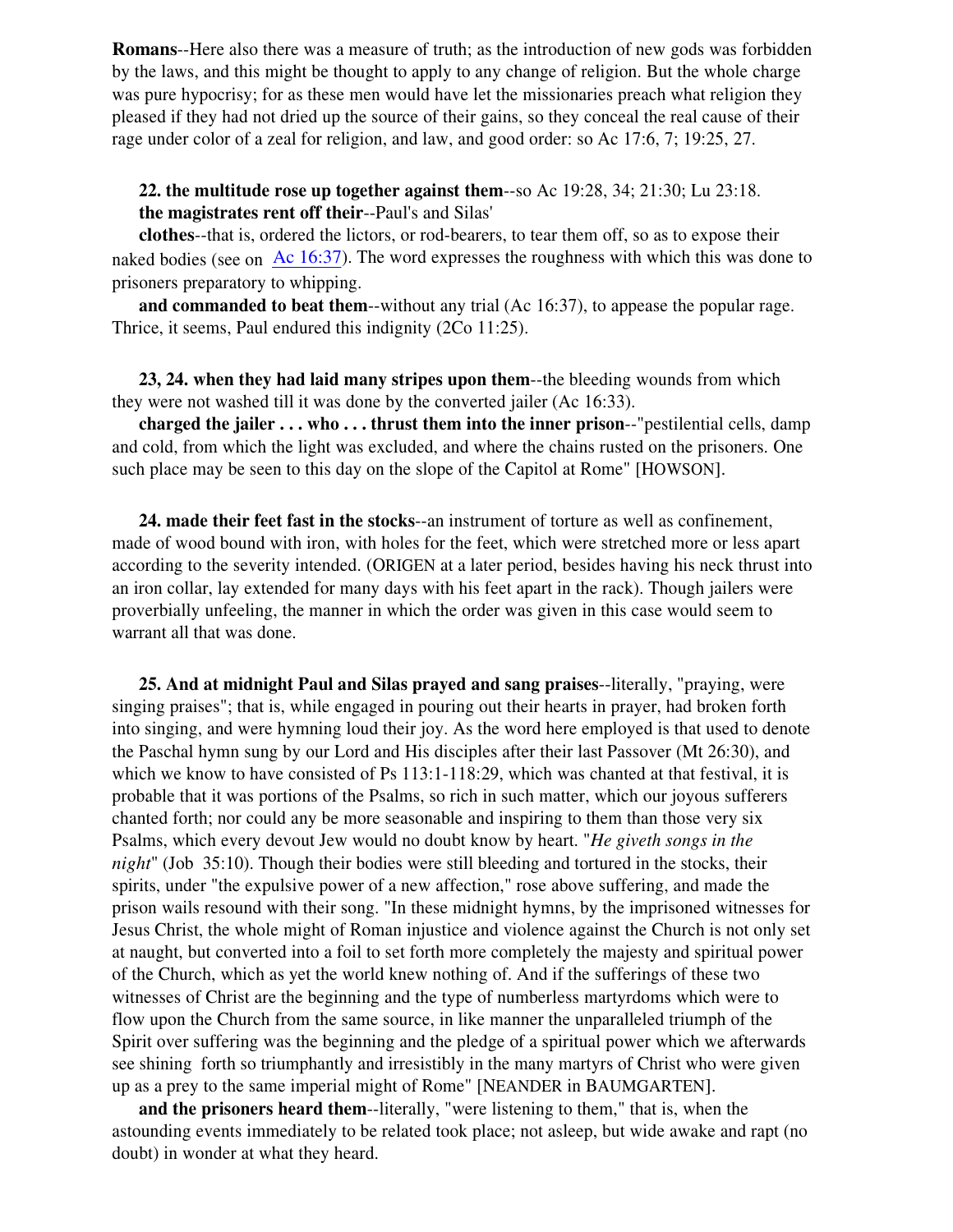**26-28. And suddenly there was a great earthquake**--in answer, doubtless, to the prayers and expectations of the sufferers that, for the truth's sake and the honor of their Lord, some interposition would take place.

**every one's bands**--that is, the bands of all the prisoners.

 **were loosed**--not by the earthquake, of course, but by a miraculous energy accompanying it. By this and the joyous strains which they had heard from the sufferers, not to speak of the change wrought on the jailer, these prisoners could hardly fail to have their hearts in some measure opened to the truth; and this part of the narrative seems the result of information afterwards communicated by one or more of these men.

 **27. the keeper . . . awaking . . . drew . . . his sword, and would have killed himself,** &c.- knowing that his life was forfeited in that case (Ac 12:19; and compare Ac 27:42).

**28. But Paul cried with a loud voice**--the better to arrest the deed.

 **Do thyself no harm, for we are all here**--What divine calmness and self-possession! No elation at their miraculous liberation, or haste to take advantage of it; but one thought filled the apostle's mind at that moment--anxiety to save a fellow creature from sending himself into eternity, ignorant of the only way of life; and his presence of mind appears in the assurance which he so promptly gives to the desperate man, that his prisoners had none of them fled as he feared. But how, it has been asked by skeptical critics, could Paul in his inner prison know what the jailer was about to do? In many conceivable ways, without supposing any supernatural communication. Thus, if the jailer slept at the door of "the inner prison," which suddenly flew open when the earthquake shook the foundations of the building; if, too, as may easily be conceived, he uttered some cry of despair on seeing the doors open; and, if the clash of the steel, as the affrighted man drew it hastily from the scabbard, was audible but a few yards off, in the dead midnight stillness, increased by the awe inspired in the prisoners by the miracle--what difficulty is there in supposing that Paul, perceiving in a moment how matters stood, after crying out, stepped hastily to him, uttering the noble entreaty here recorded? Not less flat is the question, why the other liberated prisoners did not make their escape:--as if there were the smallest difficulty in understanding how, under the resistless conviction that there must be something supernatural in their instantaneous liberation without human hand, such wonder and awe should possess them as to take away for the time not only all desire of escape, but even all thought on the subject.

 **29, 30. Then he called for a light, and sprang in . . . and fell down before Paul and Silas, and brought them out and said**--How graphic this rapid succession of minute details, evidently from the parties themselves, the prisoners and the jailer, who would talk over every feature of the scene once and again, in which the hand of the Lord had been so marvellously seen.

 **30. Sirs, what must I do to be saved?**--If this question should seem in advance of any light which the jailer could be supposed to possess, let it be considered (1) that the "trembling" which came over him could not have arisen from any fear for the safety of his prisoners, for they were all there; and if it had, he would rather have proceeded to secure them again than leave them, to fall down before Paul and Silas. For the same reason it is plain that his trembling had nothing to do with any account he would have to render to the magistrates. Only one explanation of it can be given--that he had become all at once alarmed about his spiritual state, and that though, a moment before, he was ready to plunge into eternity with the guilt of self-murder on his head,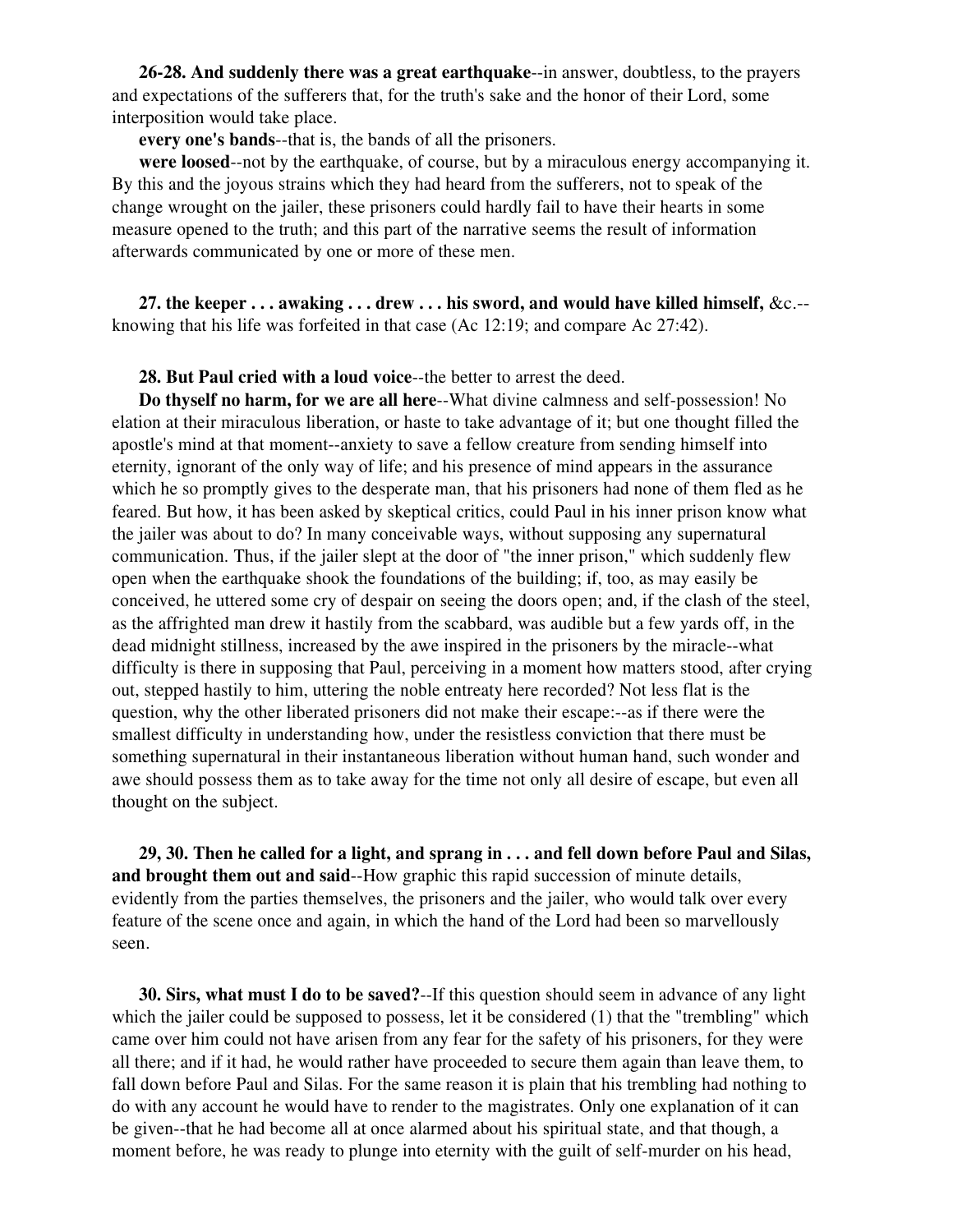without a thought of the sin he was committing and its awful consequences, his unfitness to appear before God, and his need of salvation, now flashed full upon his soul and drew from the depths of his spirit the cry here recorded. If still it be asked how it could take such definite shape, let it be considered (2) that the jailer could hardly be ignorant of the nature of the charges on which these men had been imprisoned, seeing they had been publicly whipped by order of the magistrates, which would fill the whole town with the facts of the case, including that strange cry of the demoniac from day to-day--"These men are the servants of the most high God, which *show unto us the way of salvation*"--words proclaiming not only the divine commission of the preachers, but the news of salvation they were sent to tell, the miraculous expulsion of the demon and the rage of her masters. All this, indeed, would go for nothing with such a man, until roused by the mighty earthquake which made the building to rock; then despair seizing him at the sight of the open doors, the sword of self-destruction was suddenly arrested by words from one of those prisoners such as he would never imagine could be spoken in their circumstances- words evidencing something divine about them. Then would flash across him the light of a new discovery; "That was a true cry which the Pythoness uttered, 'These men are the servants of the most high God, which show unto us the way of salvation! That I now must know, and from them, as divinely sent to me, must I learn that way of salvation!'" Substantially, this is the cry of every awakened sinner, though the degree of light and the depths of anxiety it expresses will be different in each case.

 **31-34. Believe on the Lord Jesus Christ, and thou shalt be saved**--The brevity, simplicity, and directness of this reply are, in the circumstances, singularly beautiful. Enough at that moment to have his faith directed simply to the Saviour, with the assurance that this would bring to his soul the needed and sought salvation--the *how* being a matter for after teaching.

**thou shalt be saved, and thy house**--(See on  $\mu$   $\mu$  19:10).

 **32. And they spake unto him the word of the Lord**--unfolding now, doubtless, more fully what "the Lord Jesus Christ" was to whom they had pointed his faith, and what the "salvation" was which this would bring him.

 **and to all that were in his house**--who from their own dwelling (under the same roof no doubt with the prison) had crowded round the apostles, aroused first by the earthquake. (From their addressing the Gospel message "to all that were in the house" it is not necessary to infer that it contained no children, but merely that as it contained adults besides the jailer himself, so to all of these, as alone of course fit to be addressed, they preached the word).

**33. And he took them**--the word implies change of place.

 **the same hour of the night, and washed** *their* **stripes**--in the well or fountain which was within or near the precincts of the prison [HOWSON]. The mention of "the same hour of the night" seems to imply that they had to go forth into the open air, which, unseasonable as the hour was, they did. These bleeding wounds had never been thought of by the indifferent jailer. But now, when his whole heart was opened to his spiritual benefactors, he cannot rest until he has done all in his power for their bodily relief.

 **and was baptized, he and all his, straightway**--probably at the same fountain, since it took place "straightway"; the one washing on his part being immediately succeeded by the other on theirs.

 **34. And when he had brought them into his house, he set meat before them and rejoiced, believing**--that is, as the expression implies, "rejoiced because he had believed." **in God**--as a converted heathen, for the faith of a *Jew* would not be so expressed [ALFORD].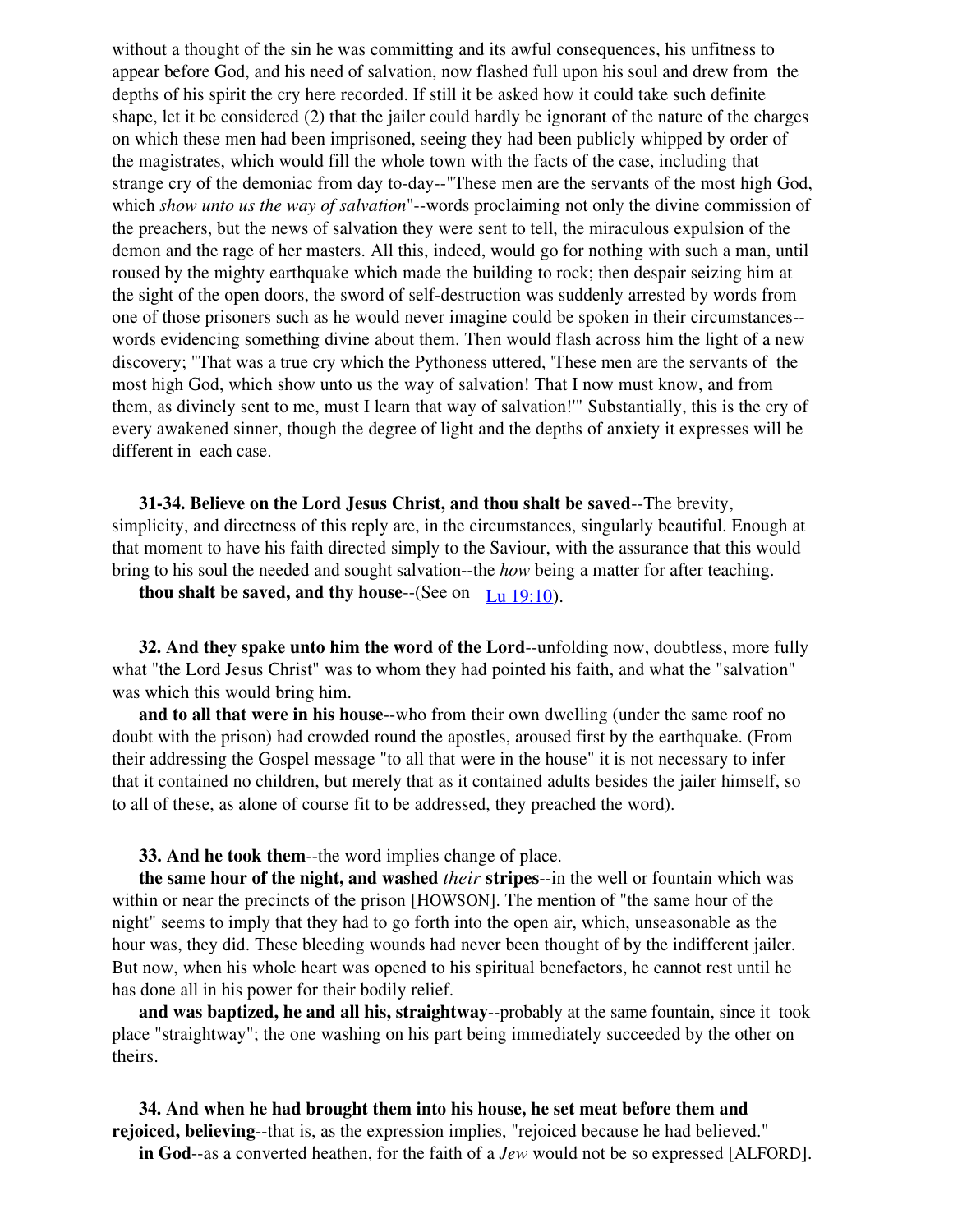**with all his house**--the wondrous change on himself and the whole house filling his soul with joy. "This is the second house which, in the Roman city of Philippi, has been consecrated by faith in Jesus, and of which the inmates, by hospitable entertainment of the Gospel witnesses, have been sanctified to a new beginning of domestic life, pleasing and acceptable to God. The first result came to pass in consequence simply of the preaching of the Gospel; the second was the fruit of a testimony sealed and ennobled by suffering" [BAUMGARTEN].

# **35, 36. when it was day, the magistrates sent the sergeants, saying, Let those men go**--

The cause of this change can only be conjectured. When the commotion ceased, reflection would soon convince them of the injustice they had done, even supposing the prisoners had been entitled to no special privileges; and if rumor reached them that the prisoners were somehow under supernatural protection, they might be the more awed into a desire to get rid of them.

**36. the keeper**--overjoyed to have such orders to execute.

 **told this . . . to Paul . . . now therefore . . . go in peace**--Very differently did Paul receive such orders.

 **37. Paul said unto them**--to the sergeants who had entered the prison along with the jailer, that they might be able to report that the men had departed.

 **They have beaten us openly**--The *publicity* of the injury done them, exposing their naked and bleeding bodies to the rude populace, was evidently the most stinging feature of it to the apostle's delicate feeling, and to this accordingly he alludes to the Thessalonians, probably a year after: "Even after we had suffered before, and *were shamefully entreated* (or 'insulted') as ye know at Philippi" (1Th 2:2).

**uncondemned**--unconvicted on trial.

**being Romans**--(See on  $\underline{Ac}$  22:28).

 **and cast us into prison**--both illegal. Of Silas' citizenship, if meant to be included, we know nothing.

**and now do they thrust us out**--hurry us out--see Mr 9:38, *Greek.*

 **privily?**--Mark the intended contrast between the *public* insult they had inflicted and the *private* way in which they ordered them to be off.

**nay verily**--no, indeed.

 **but let them come themselves and fetch us out**--by open and formal act, equivalent to a public declaration of their innocence.

 **38. they feared when they heard they were Romans**--their authority being thus imperilled; for they were liable to an action for what they had done.

### **39, 40. And they came**--in person.

 **and besought** *them*--not to complain of them. What a contrast this suppliant attitude of the preachers of Philippi to the tyrannical air with which they had the day before treated the preachers! (See Isa 60:14; Re 3:9).

 **brought** *them* **out**--conducted them forth from the prison into the street, as insisted on. **and desired**--"requested."

*them* **to depart out of the city**--perhaps fearing again to excite the populace.

 **40. And they went out of the prison**--Having attained their object--to vindicate their civil rights, by the infraction of which in this case the Gospel in their persons had been illegally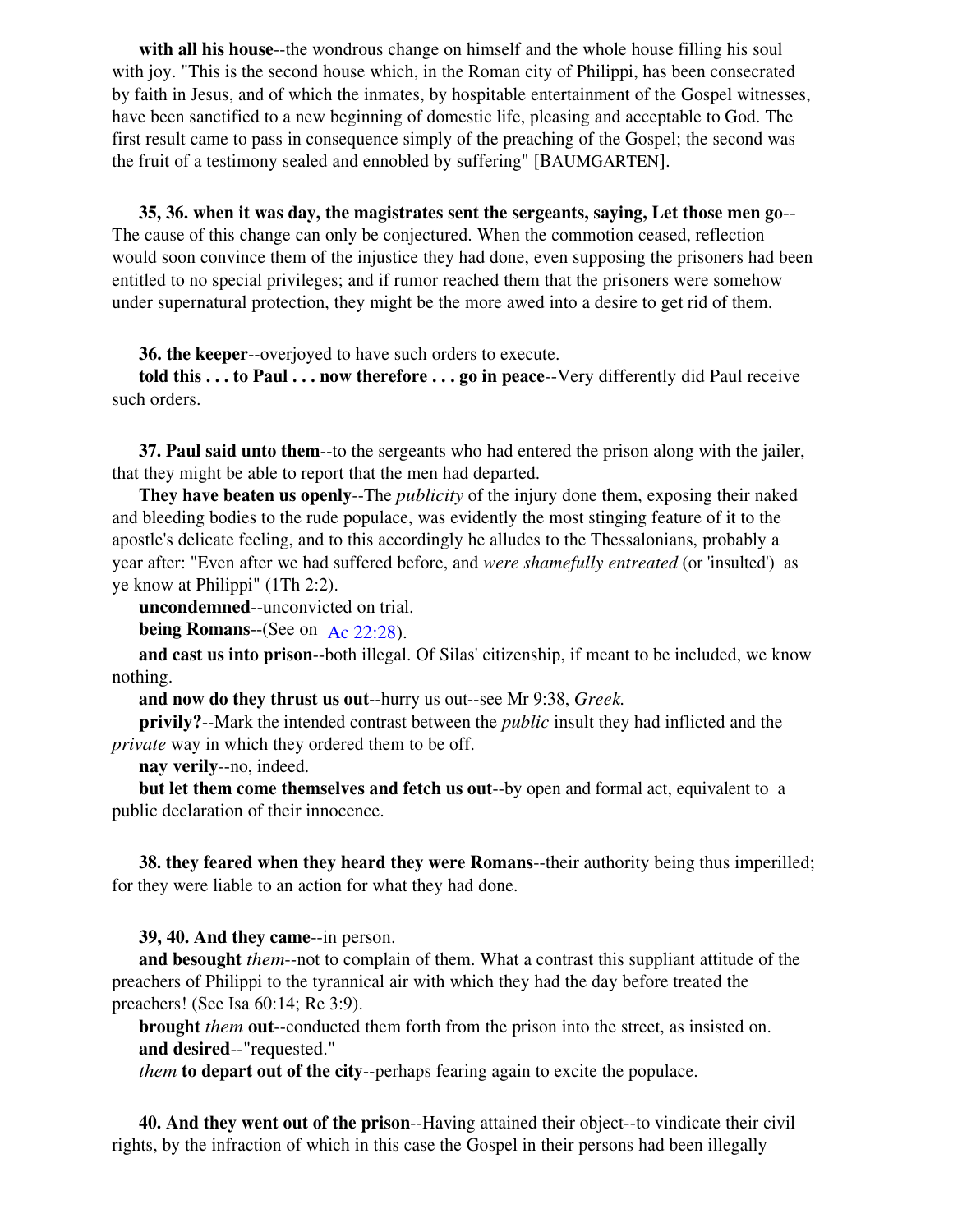affronted--they had no mind to carry the matter farther. Their citizenship was valuable to them only as a shield against unnecessary injuries to their Master's cause. What a beautiful mixture of *dignity* and *meekness* is this! Nothing secular, which may be turned to the account of the Gospel, is morbidly disregarded; in any other view, nothing of this nature is set store by:--an example this for all ages.

 **and entered into the house of Lydia**--as if to show by this leisurely proceeding that they had not been made to leave, but were at full liberty to consult their own convenience.

 **and when they had seen the brethren**--not only her family and the jailer's, but probably others now gained to the Gospel.

 **they comforted them**--rather, perhaps, "exhorted" them, which would include comfort. "*This assembly of believers in the house of Lydia was the first church that had been founded in Europe*" [BAUMGARTEN].

**and departed**--but not all; for two of the company remained behind (see on  $\underline{Ac 17:14}$ ): *Timotheus,* of whom the Philippians "learned the proof" that he honestly cared for their state, and was truly like-minded with Paul, "serving with him in the Gospel as a son with his father" (Php 2:19-23); and *Luke,* "whose praise is in the Gospel," though he never praises himself or relates his own labors, and though we only trace his movements in connection with Paul, by the change of a pronoun, or the unconscious variation of his style. In the seventeenth chapter the narrative is again in the *third* person, and the pronoun is not changed to the *second* till we come to Ac 20:5. The modesty with which Luke leaves out all mention of his own labors need hardly be pointed out. We shall trace him again when he rejoins Paul in the same neighborhood. His vocation as a physician may have brought him into connection with these contiguous coasts of Asia and Europe, and he may (as MR. SMITH suggests, "Shipwreck," &c.) have been in the habit of exercising his professional skill as a surgeon at sea [HOWSON].

#### CHAPTER 17

 Ac 17:1-15. AT THESSALONICA THE SUCCESS OF PAUL'S PREACHING ENDANGERING HIS LIFE, HE IS DESPATCHED BY NIGHT TO BEREA, WHERE HIS MESSAGE MEETS WITH ENLIGHTENED ACCEPTANCE--A HOSTILE MOVEMENT FROM THESSALONICA OCCASIONS HIS SUDDEN DEPARTURE FROM BEREA--HE ARRIVES AT ATHENS.

 **1. when they had passed through Amphipolis**--thirty-three miles southwest of Philippi, on the river Strymon, and at the head of the gulf of that name, on the northern coast of the Ægean Sea.

**and Apollonia**--about thirty miles southwest of Amphipolis; but the exact site is not known.

 **they came to Thessalonica**--about thirty-seven miles due west from Apollonia, at the head of the Thermaic (or Thessalonian) Gulf, at the northwestern extremity of the Ægean Sea; the principal and most populous city in Macedonia. "We see at once how appropriate a place it was for one of the starting-points of the Gospel in Europe, and can appreciate the force of what Paul said to the Thessalonians within a few months of his departure from them: "From you, the word of the Lord sounded forth like a trumpet, not only in Macedonia and Achaia, but in every place,"" (1Th 1:8) [HOWSON].

 **where was a synagogue of the Jews**--implying that (as at Philippi) there was none at Amphipolis and Apollonia.

 **2-4. Paul, as his manner was**--always to begin with the Jews. **went in unto them**--In writing to the converts but a few months after this, he reminds them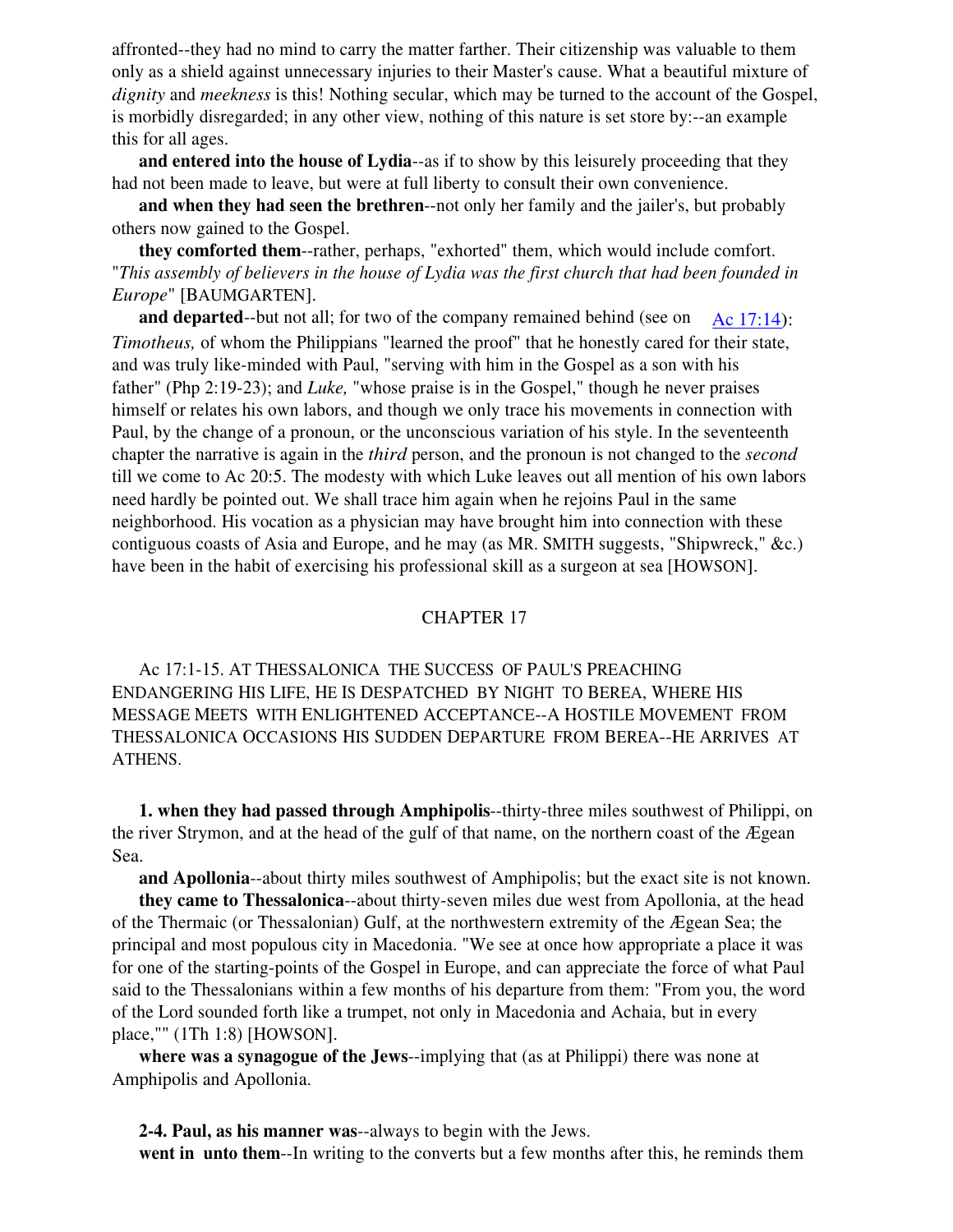of the courage and superiority to indignity, for the Gospel's sake, which this required after the shameful treatment he had so lately experienced at Philippi (1Th 2:2).

 **3. Opening and alleging that Christ must needs have suffered,** &c.--His preaching, it seems, was chiefly expository, and designed to establish from the Old Testament Scriptures (1) that the predicted Messiah was to be a suffering and dying, and therefore a rising, Messiah; (2) that this Messiah was none other than Jesus of Nazareth.

**4. consorted**--cast in their lot.

**with Paul and Silas**--Compare 2Co 8:5.

 **of the chief women**--female proselytes of distinction. From the First Epistle to the Thessalonians it appears that the converts were nearly all Gentiles; not only such as had before been proselytes, who would be gained in the synagogue, but such as up to that time had been idolaters (1Th 1:9, 10). During his stay, while Paul supported himself by his own labor (1Th 2:9; 2Th 3:7-9), he received supplies once and again from the Philippians, of which he makes honorable acknowledgment (Php 4:15, 16).

 **5-9. the Jews . . . moved with envy**--seeing their influence undermined by this stranger. **lewd fellows of the baser sort**--better, perhaps, "worthless market people," that is, idle loungers about the market-place, of indifferent character.

**gathered a company**--rather, "having raised a mob."

 **assaulted the house of Jason**--with whom Paul and Silas abode (Ac 17:7), one of Paul's kinsmen, apparently (Ro 16:21), and from his name, which was sometimes used as a *Greek* form of the word *Joshua* [GROTIUS], probably a Hellenistic Jew.

**sought to bring them**--Jason's lodgers.

 **6. And when they found them not, they drew Jason and certain brethren unto the rulers**--literally, "the politarchs"; the very name given to the magistrates of Thessalonica in an inscription on a still remaining arch of the city--so minute is the accuracy of this history.

Ac 16:20). **crying, These that have turned the world upside down**--(See on

 **7. all do contrary to the decrees of Cæsar,** &c.--meaning, probably, nothing but what is specified in the next words.

saying . . . there is another king, one Jesus--(See on  $\frac{\text{Joh }19:12}{\text{Joh }19:12}$ ).

 **9. And when they had taken security of Jason and of the other**--"the others"--probably making them deposit a money pledge that the preachers should not again endanger the public peace.

 **10-12. the brethren immediately sent away Paul and Silas by night**--for it would have been as useless as rash to attempt any further preaching at that time, and the conviction of this probably made his friends the more willing to pledge themselves against any present continuance of missionary effort.

 **unto Berea**--fifty or sixty miles southwest of Thessalonica; a town even still of considerable population and importance.

 **11. These were more noble than those in Thessalonica**--The comparison is between *the Jews* of the two places; for the triumphs of the Gospel at Thessalonica were mostly among the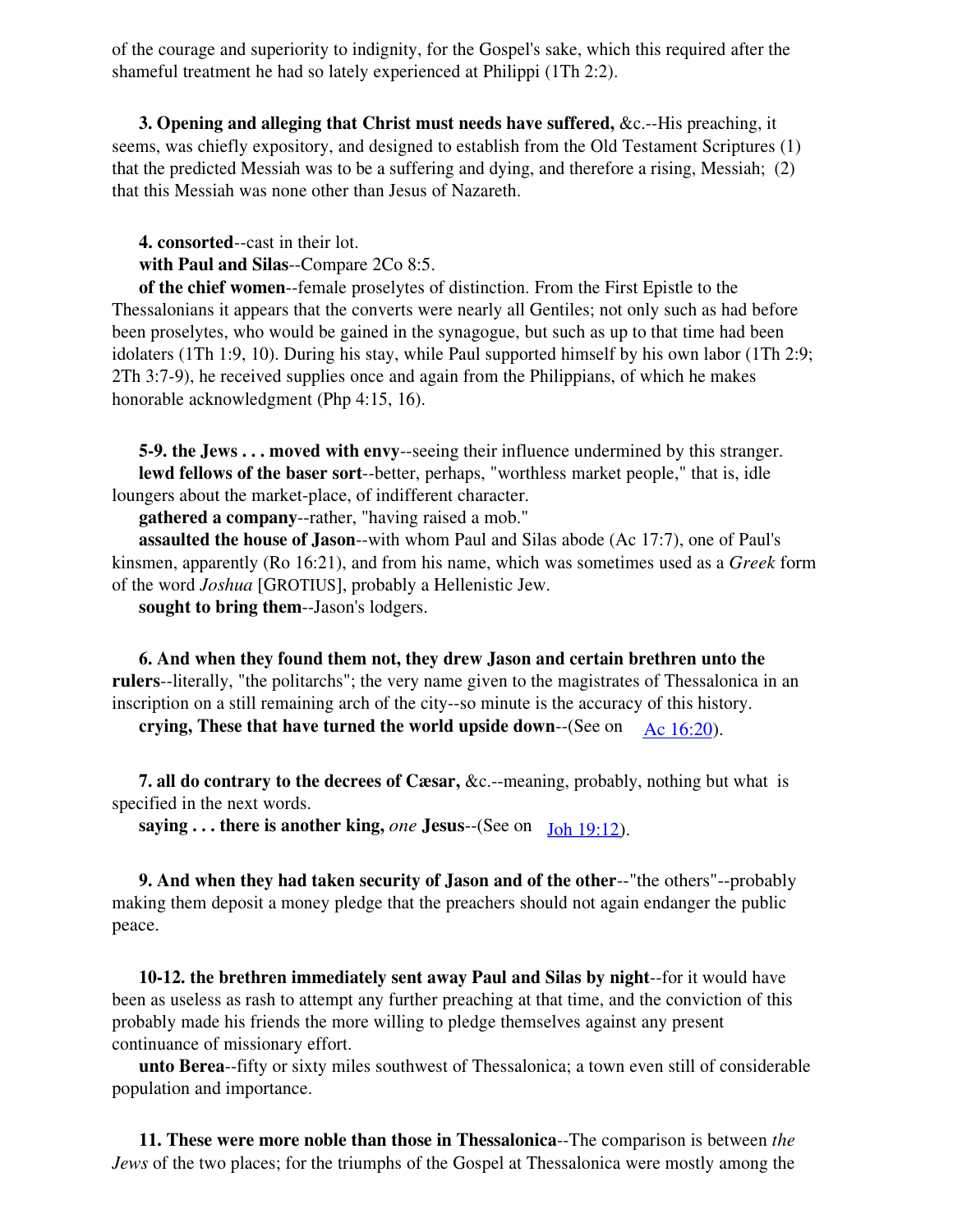Gentiles. See on Ac 17:2-4.

 **in that they received the word with all readiness of mind**--heard it not only without prejudice, but with eager interest, "in an honest and good heart" (Lu 8:17), with sincere desire to be taught aright (see Joh 7:17). Mark the "nobility" ascribed to this state of mind.

 **searched the scriptures daily whether those things were so**--whether the *Christian* interpretation which the apostle put upon the Old Testament Scriptures was the true one.

 **12. Therefore many of them believed**--convinced that Jesus of Nazareth whom Paul preached was indeed the great Promise and Burden of the Old Testament. From this it is undeniable, (1) that *the people,* no less than the ministers of the Church, *are entitled and bound to search the Scriptures;* (2) that *they are entitled and bound to judge, on their own responsibility, whether the teaching they receive from the ministers of the Church is according to the word of God;* (3) that *no faith but such as results from personal conviction ought to be demanded, or is of any avail.*

**of honourable women which were Greeks, and of men**--which were Greeks.

 **not a few**--"The upper classes in these European-Greek and Romanized towns were probably better educated than those of Asia Minor" [WEBSTER and WILKINSON].

 **13. the Jews of Thessalonica . . . came thither also**--"like hunters upon their prey, as they had done before from Iconium to Lystra" [HOWSON].

**14. immediately the brethren**--the converts gathered at Berea.

 **sent away Paul**--as before from Jerusalem (Ac 9:30), and from Thessalonica (Ac 17:10). How long he stayed at Berea we know not; but as we know that he longed and expected soon to return to the Thessalonians (1Th 2:17), it is probable he remained some weeks at least, and only abandoned his intention of revisiting Thessalonica at that time when the virulence of his enemies there, stimulated by his success at Berea, brought them down thither to counterwork him.

 **to go as it were to the sea**--rather, perhaps, "in the direction of the sea." Probably he delayed fixing his next destination till he should reach the coast, and the providence of God should guide him to a vessel bound for the destined spot. Accordingly, it was only on arriving at Athens, that the convoy of Berean brethren, who had gone thus far with him, were sent back to bid Silas and Timothy follow him thither.

on his own departure (see on  $\frac{\text{Ac }16:40}{\text{Ac }16:40}$ ), we may conclude that this was his fixed plan for **Silas and Timotheus abode there still**--"to build it up in its holy faith, to be a comfort and support in its trials and persecutions, and to give it such organization as might be necessary" [HOWSON]. Connecting this with the apostle's leaving Timothy and Luke at Philippi cherishing the first beginning of the Gospel in European localities, and organizing the converts. Timotheus must have soon followed the apostle to Thessalonica, the bearer, probably, of one of the Philippian "contributions to his necessity" (Php 4:15, 16), and from thence he would with Silas accompany him to Berea.

 **15. Silas and Timotheus to come to him with all speed**--He probably wished their company and aid in addressing himself to so new and great a sphere as Athens. Accordingly it is added that he "waited for them" there, as if unwilling to do anything till they came. That they did come, there is no good reason to doubt (as some excellent critics do). For though Paul himself says to the Thessalonians that he "thought it good to be left at Athens alone" (1Th 3:1), he immediately adds that he "sent Timotheus to establish and comfort them" (Ac 17:2); meaning, surely, that he despatched him from Athens back to Thessalonica. He had indeed sent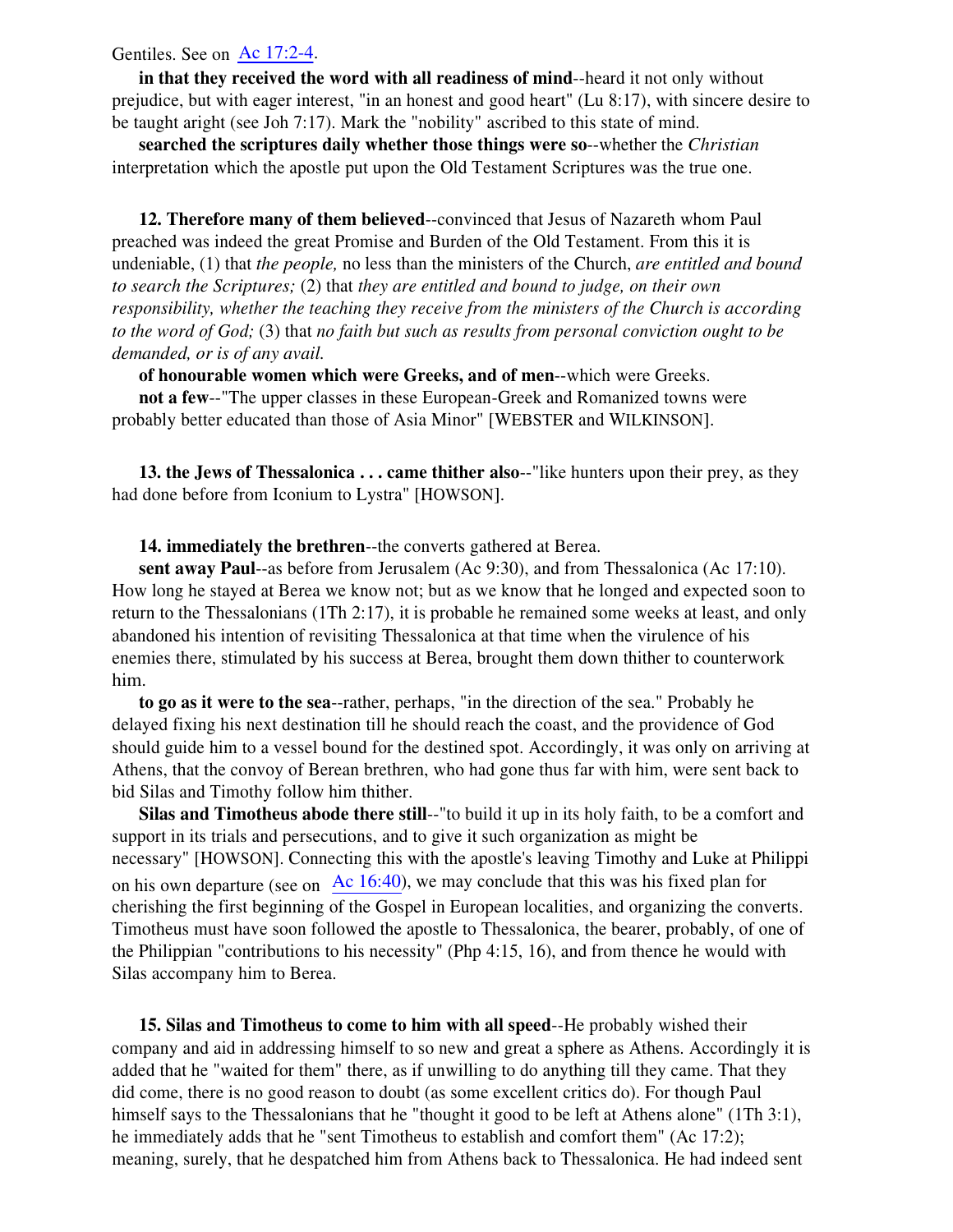for him to Athens; but, probably, when it appeared that little fruit was to be reaped there, while Thessalonica was in too interesting a state to be left uncherished, he seems to have thought it better to send him back again. (The other explanations which have been suggested seem less satisfactory). Timotheus rejoined the apostle at Corinth (Ac 18:5).

Ac 17:16-34. PAUL AT ATHENS.

 **16, 17. wholly given to idolatry**--"covered with idols"; meaning the city, not the inhabitants. Petronius, a contemporary writer at Nero's court, says satirically that it was easier to find a god at Athens than a man. This "stirred the spirit" of the apostle. "The first impression which the masterpieces of man's taste for art left on the mind of St. Paul was a revolting one, since all this majesty and beauty had placed itself between man and his Creator, and bound him the faster to his gods, who were not God. Upon the first contact, therefore, which the Spirit of Christ came into with the sublimest creations of human art, the judgment of the Holy Ghost- through which they have all to pass--is set up as "the strait gate," and this must remain the correct standard for ever" [BAUMGARTEN].

**17. Therefore disputed**--or, discussed.

 **he in the synagogue with the Jews**--The sense is not, "Therefore went he to the Jews," because the Gentile Athenians were steeped in idolatry; but, "Therefore set he himself to lift up his voice to the idol city, but, as his manner was, he began with the Jews."

 **and with the devout persons**--Gentile proselytes. After that, **in the market**--the *Agora*, or place of public concourse. **daily with them that met with him**--or "came in his way."

 **18-21. certain . . . of the Epicureans**--a well-known school of *atheistic materialists,* who taught that pleasure was the chief end of human existence; a principle which the more rational interpreted in a refined sense, while the sensual explained it in its coarser meaning.

 **and of the Stoics**--a celebrated school of *severe and lofty pantheists,* whose principle was that the universe was under the law of an iron necessity, the spirit of which was what is called the Deity: and that a passionless conformity of the human will to this law, unmoved by all external circumstances and changes, is the perfection of virtue. While therefore the Stoical was in itself superior to the Epicurean system, both were alike hostile to the Gospel. "The two enemies it has ever had to contend with are the two ruling principles of the Epicureans and Stoics--*Pleasure and Pride*" [HOWSON].

 **What will this babbler say?**--The word, which means "a picker-up of seeds," bird-like, is applied to a gatherer and retailer of scraps of knowledge, a prater; a general term of contempt for any pretended teacher.

 **a setter forth of strange gods**--"demons," but in the Greek (not Jewish) sense of "*objects of worship.*"

 **because he preached Jesus and the resurrection**--Not as if they thought he made these to be two divinities: the strange gods were *Jehovah* and *the Risen Saviour,* ordained to judge the world.

 **19. they took him, and brought him to Areopagus**--"the hill where the most awful court of judicature had sat from time immemorial to pass sentence on the greatest criminals, and to decide on the most solemn questions connected with religion. No place in Athens was so suitable for a discourse on the mysteries of religion" [HOWSON]. The apostle, however, was not here on his *trial,* but to expound more fully what he had thrown out in broken conversations in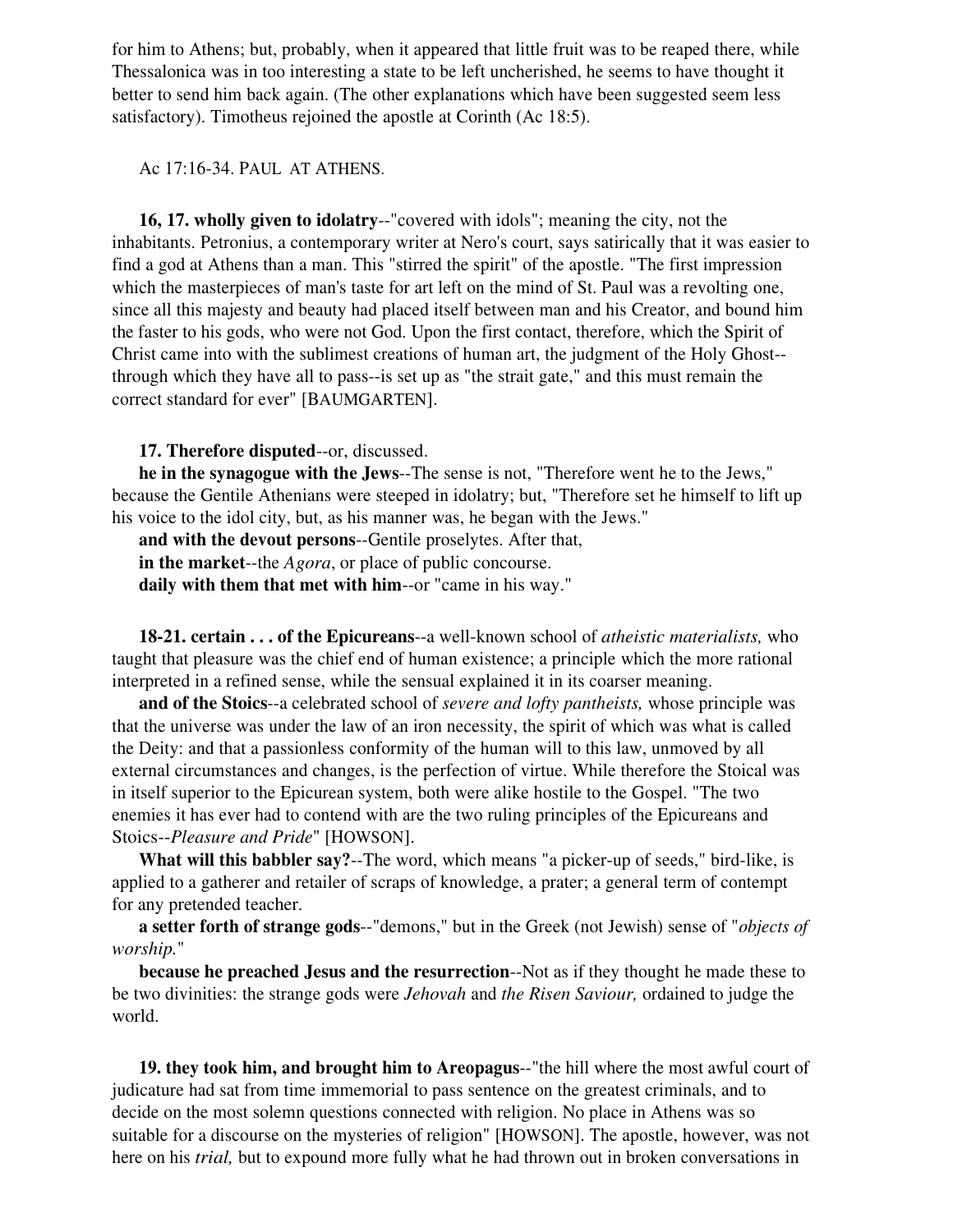the Agora.

 **21. all the Athenians . . . spent their time in nothing else but to tell or hear some new thing**--literally, "newer thing," as if what was new becoming presently stale, they craved something still more new [BENGEL]. This lively description of the Athenian character is abundantly attested by their own writers.

 **22. Then Paul stood . . . and said**--more graphically, "standing in the midst of Mars' hill, said." This prefatory allusion to the position he occupied shows the writer's wish to bring the situation vividly before us [BAUMGARTEN].

 **I perceive that in all things ye are too superstitious**--rather (with most modern interpreters and the ancient Greek ones), "in all respects extremely reverential" or "much given to religious worship," a conciliatory and commendatory introduction, founded on his own observation of the symbols of devotion with which their city was covered, and from which all Greek writers, as well as the apostle, inferred the exemplary religiousness of the Athenians. (The authorized translation would imply that only *too much* superstition was wrong, and represents the apostle as repelling his hearers in the very first sentence; whereas the whole discourse is studiously courteous).

 **23. as I passed by and beheld your devotions**--rather, "the objects of your devotion," referring, as is plain from the next words, to their works of art consecrated to religion.

**I found an altar . . . To the**--or, "an"

 **unknown god**--erected, probably, to commemorate some divine interposition, which they were unable to ascribe to any known deity. That there were such altars, Greek writers attest; and on this the apostle skilfully fastens at the outset, as the text of his discourse, taking it as evidence of that dimness of religious conception which, in virtue of his better light, he was prepared to dissipate.

 **Whom therefore ye ignorantly worship**--rather, "Whom, therefore, knowing Him not, ye worship," alluding to "The Unknown God."

**him declare**--announce.

 **I unto you**--*This is like none of his previous discourses, save that to the idolaters of Lycaonia* (Ac 14:15-17). His subject is not, as in the synagogues, the Messiahship of Jesus, but THE LIVING GOD, in opposition to the materialistic and pantheistic polytheism of Greece, which subverted all true religion. Nor does he come with *speculation* on this *profound subject*- of which they had had enough from others--but an authoritative "announcement" of Him after whom they were groping not giving Him any name, however, nor even naming the Saviour Himself but unfolding the true character of both as they were able to receive it.

 **24, 25. God that made the world and all . . . therein**--The most profound philosophers of Greece were unable to conceive any real distinction between God and the universe. Thick darkness, therefore, behooved to rest on all their religious conceptions. To dissipate this, the apostle sets out with a sharp statement of the fact of *creation* as the central principle of all true religion--not less needed now, against the transcendental idealism of our day.

**seeing he is Lord**--or Sovereign.

 **of heaven and earth**--holding in free and absolute subjection all the works of His hands; presiding in august royalty over them, as well as pervading them all as the principle of their being. How different this from the blind Force or Fate to which all creatures were regarded as in bondage!

**dwelleth not in temples made with hands**--This thought, so familiar to Jewish ears (1Ki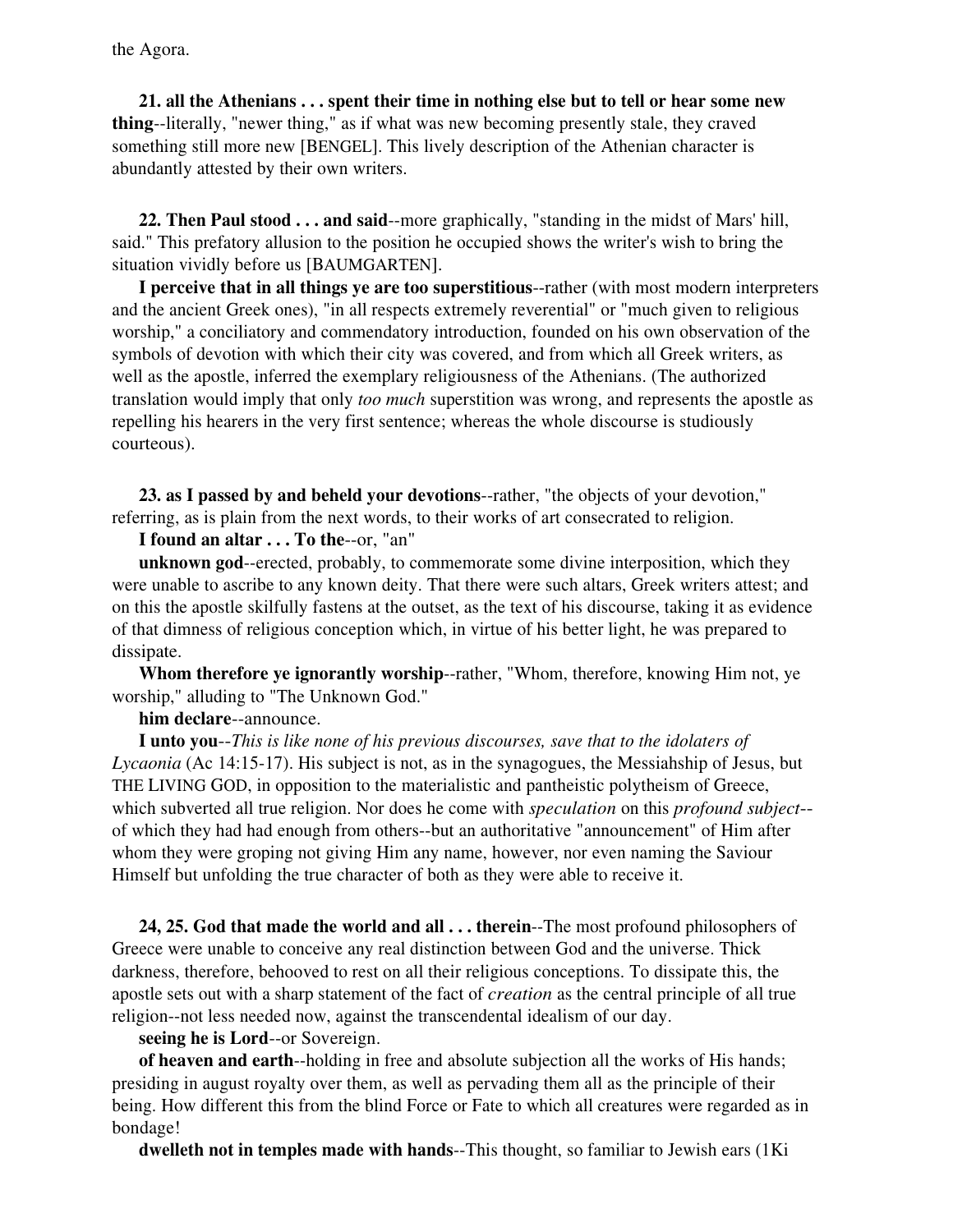8:27; Isa 66:1, 2; Ac 7:48), and so elementary to Christians, would serve only more sharply to define to his heathen audience the spirituality of that living, personal God, whom he "announced" to them.

**25. Neither is worshipped with**--ministered unto, served by

 **men's hands, as though he needed anything**--No less familiar as this thought also is to us, even from the earliest times of the Old Testament (Job 35:6, 8; Ps 16:2, 3; 50:12-14; Isa 40:14- 18), it would pour a flood of light upon any candid heathen mind that heard it.

**seeing he**--He Himself.

 **giveth to all life, and breath, and all things**--The Giver of all cannot surely be dependent for aught upon the receivers of all (1Ch 29:14). This is the culminating point of a pure Theism.

 **26, 27. and hath made of one blood all nations of men to dwell on all the face of the earth**--Holding with the Old Testament teaching, that in the blood is the life (Ge 9:4; Le 17:11; De 12:23), the apostle sees this life stream of the whole human race to be one, flowing from one source [BAUMGARTEN].

 **and hath determined the times before appointed, and the bounds of their habitation**-- The apostle here opposes both Stoical Fate and Epicurean Chance, ascribing the *periods* and *localities* in which men and nations flourish to the sovereign will and prearrangements of a living God.

 **27. That they should seek the Lord**--That is the high end of all these arrangements of Divine Power, Wisdom, and Love.

**if haply they might feel after him--as men groping their way in the dark.** 

**and find him**--a lively picture of the murky atmosphere of Natural Religion.

 **though he be not far from every one of us**--The difficulty of finding God outside the pale of revealed religion lies not in His distance from us, but in our distance from Him through the blinding effect of sin.

 **28. For in him we live, and move, and have our being**--(or, more briefly, "exist").--This means, not merely, "Without Him we have no *life,* nor that *motion* which every inanimate nature displays, nor even *existence* itself" [MEYER], but that God is the living, immanent Principle of all these in men.

 **as certain also of your own poets have said, For we are also his offspring**--the first half of the fifth line, word for word, of an astronomical poem of Aratus, a Greek countryman of the apostle, and his predecessor by about three centuries. But, as he hints, the same sentiment is to be found in other Greek poets. They meant it doubtless in a *pantheistic* sense; but the truth which it expresses the apostle turns to his own purpose-to teach a pure, personal, spiritual Theism. (Probably during his quiet retreat at Tarsus. Ac 9:30, revolving his special vocation to the Gentiles he gave himself to the study of so much Greek literature as might be turned to Christian account in his future work. Hence this and his other quotations from the Greek poets, 1Co 15:33; Tit 1:12).

 **29. Forasmuch then as we are the offspring of God, we ought not to think**--*The courtesy of this language is worthy of notice.*

 **that the Godhead is like unto gold, or silver, or stone, graven by art and man's device**-- ("graven by the art or device of man"). One can hardly doubt that the apostle would here point to those matchless monuments of the plastic art, in gold and silver and costliest stone, which lay so profusely beneath and around him. The more intelligent pagan Greeks no more pretended that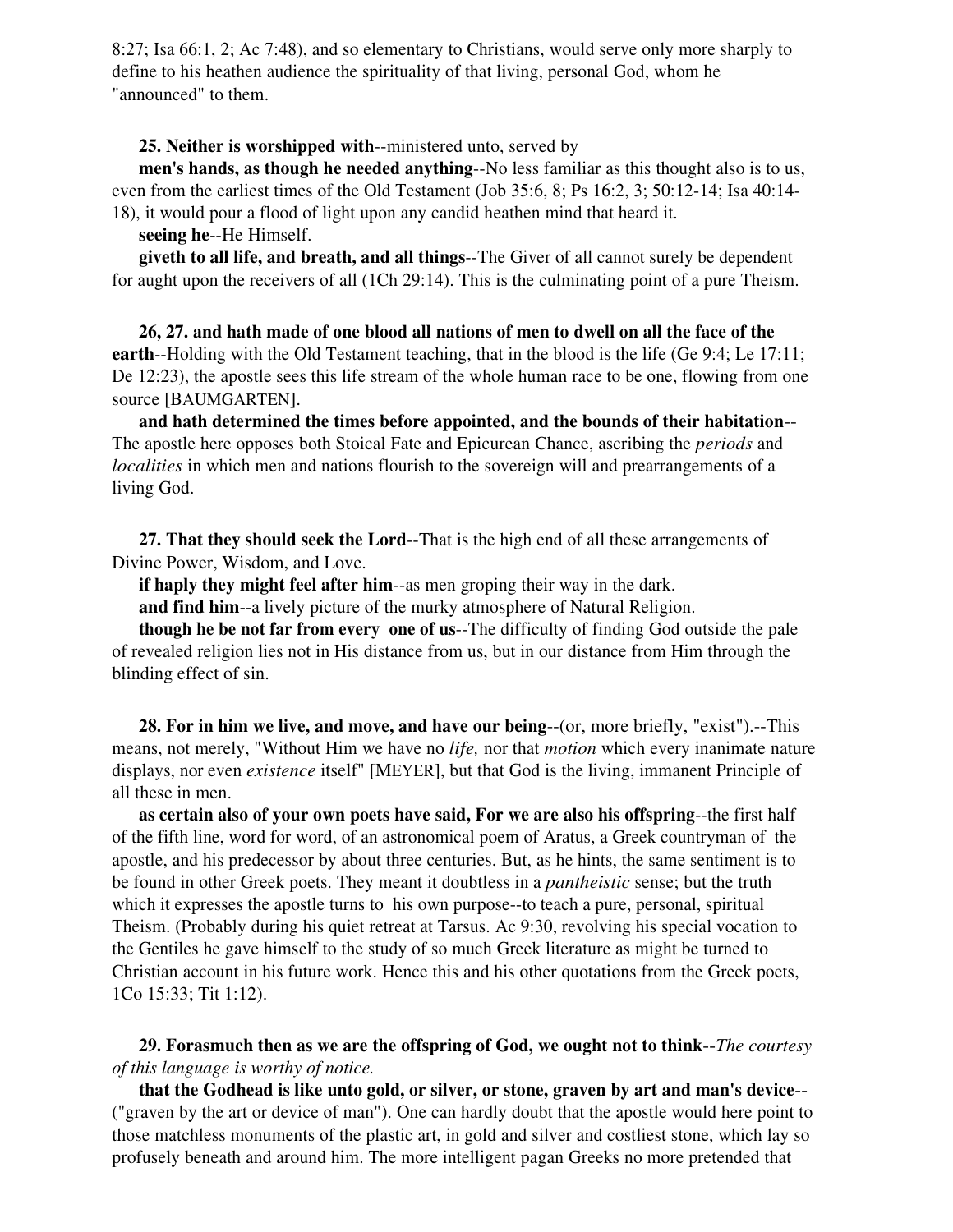these sculptured gods and goddesses were real deities, or even their actual likenesses, than Romanist Christians do their images; and Paul doubtless knew this; yet here we find him condemning all such efforts visibly to represent the invisible God. How shamefully inexcusable then are the Greek and Roman churches in paganizing the worship of the Christian Church by the encouragement of pictures and images in religious service! (In the eighth century, the second council of Nicea decreed that the image of God was as proper an object of worship as God Himself).

such worship to develop itself (compare Ac  $14:16$ , and see on  $\frac{Ro}{1:24}$ , &c.). **30. the times of this ignorance God winked at**--literally (and far better), "overlooked," that is, bore with, without interposing to punish it, otherwise than suffering the debasing tendency of

**but now**--that a new light was risen upon the world.

 **commandeth**--"That duty--all along lying upon man estranged from his Creator, but hitherto only silently recommending itself and little felt--is now peremptory."

 **all men every where to repent**--(compare Col 1:6, 23; Tit 1:11) --a tacit allusion to the narrow precincts of favored Judaism, within which immediate and entire repentance was ever urged. The word "repentance" is here used (as in Lu 13:3, 5; 15:10) in its most comprehensive sense of "repentance unto life."

 **31. Because he hath appointed a day in the which he will judge the world**--Such language beyond doubt teaches that the judgment will, in its essence, be a solemn judicial assize held upon all mankind *at once.* "Aptly is this uttered on the Areopagus, the seat of judgment" [BENGEL].

**by that man whom he hath ordained**--compare Joh 5:22, 23, 27; Ac 10:42.

 **whereof he hath given assurance unto all men, in that he hath raised him from the dead**--the most patent evidence to mankind at large of the judicial authority with which the Risen One is clothed.

 **32-34. when they heard of the resurrection of the dead, some mocked**--As the Greek religion was but the glorification of the present life, by the worship of all its most beauteous forms, the Resurrection, which presupposes the vanity of the present life, and is nothing but life out of the death of all that sin has blighted, could have no charm for the true Greek. It gave the death blow to his fundamental and most cherished ideas; nor until these were seen to be false and fatal could the Resurrection, and the Gospel of which it was a primary doctrine, seem otherwise than ridiculous.

 **others said, We will hear thee again of this**--"an idle compliment to Paul and an opiate to their consciences, such as we often meet with in our own day. They probably, like Felix, feared to hear more, lest they should be constrained to believe unwelcome truths" (Ac 24:25; and compare Mt 13:15) [WEBSTER and WILKINSON].

 **33. So Paul departed**--Whether he would have opened, to any extent, the Gospel scheme in this address, if he had not been interrupted, or whether he reserved this for exposition afterwards to earnest inquirers, we cannot tell. Only the speech is not to be judged of as quite complete.

 **34. Howbeit certain men clave unto him**--Instead of mocking or politely waiving the subject, having listened eagerly, they joined themselves to the apostle for further instruction; and so they "believed."

 **Dionysius the Areopagite**--a member of that august tribunal. Ancient tradition says he was placed by the apostle over the little flock at Athens. "Certainly the number of converts there and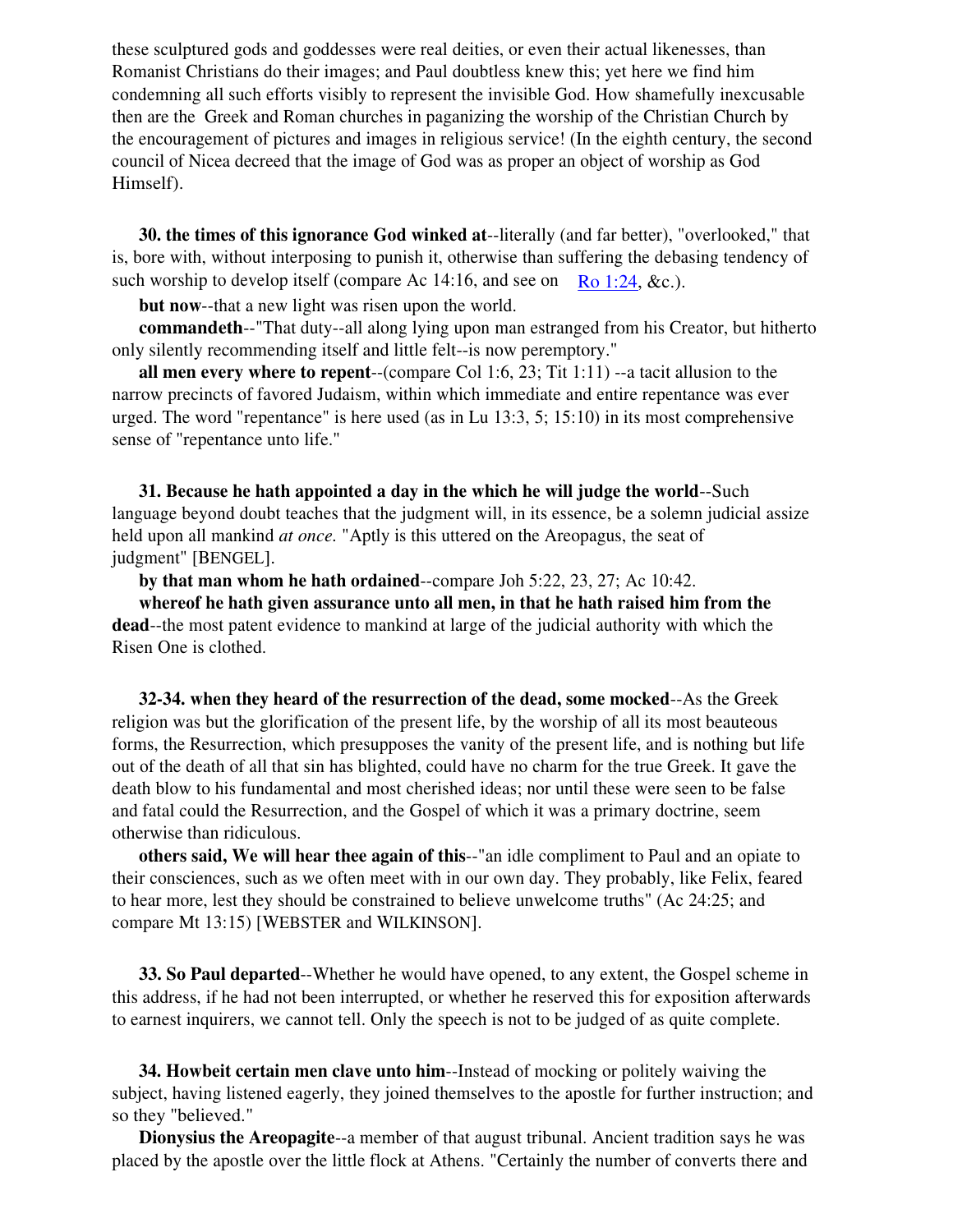of men fit for office in the Church was not so great that there could be much choice" [OLSHAUSEN].

 **a woman named Damaris**--not certainly one of the apostle's audience on the Areopagus, but won to the faith either before or after. Nothing else is known of her. Of any further labors of the apostle at Athens, and how long he stayed, we are not informed. Certainly he was not driven away. But "it is a serious and instructive fact that the mercantile populations of Thessalonica and Corinth received the message of God with greater readiness than the highly educated and polished Athenians. Two letters to the Thessalonians, and two to the Corinthians, remain to attest the flourishing state of those churches. But we possess no letter written by Paul to the Athenians; and we do not read that he was ever in Athens again" [HOWSON].

## CHAPTER 18

 Ac 18:1-22. PAUL'S ARRIVAL AND LABORS AT CORINTH, WHERE HE IS REJOINED BY SILAS AND TIMOTHY, AND, UNDER DIVINE ENCOURAGEMENT, MAKES A LONG STAY--AT LENGTH, RETRACING HIS STEPS, BY EPHESUS, CÆSAREA, AND JERUSALEM, HE RETURNS FOR THE LAST TIME TO ANTIOCH, THUS COMPLETING HIS SECOND MISSIONARY JOURNEY.

 **1-4. came to Corinth**--rebuilt by Julius Cæsar on the isthmus between the Ægean and Ionian Seas; the capital of the Roman province of Achaia, and the residence of the proconsul; a large and populous mercantile city, and the center of commerce alike for East and West; having a considerable Jewish population, larger, probably, at this time than usual, owing to the banishment of the Jews from Rome by Claudius Cæsar (Ac 18:2). Such a city was a noble field for the Gospel, which, once established there, would naturally diffuse itself far and wide.

 **2. a Jew . . . Aquila . . . with his wife Priscilla**--From these *Latin* names one would conclude that they had resided so long in Rome as to lose their Jewish family names.

 **born in Pontus**--the most easterly province of Asia Minor, stretching along the southern shore of the Black Sea. From this province there were Jews at Jerusalem on the great Pentecost (Ac 2:9), and the Christians of it are included among "the strangers of the dispersion," to whom Peter addressed his first Epistle (1Pe 1:1). Whether this couple were converted before Paul made their acquaintance, commentators are much divided. They may have brought their Christianity with them from Rome [OLSHAUSEN], or Paul may have been drawn to them merely by like occupation, and, lodging with them, have been the instrument of their conversion [MEYER]. They appear to have been in good circumstances, and after travelling much, to have eventually settled at Ephesus. The Christian friendship now first formed continued warm and unbroken, and the highest testimony is once and again borne to them by the apostle.

 **Claudius,** &c.--This edict is almost certainly that mentioned by SUETONIUS, in his life of this emperor [*Lives of the Cæsars,* "Claudius," 25].

(see on  $\frac{\text{Lu } 2:42}{\text{Cu } 2:42}$ ), and Paul made it a point of conscience to work at that which he had probably **3. tentmakers**--manufacturers, probably, of those hair-cloth tents supplied by the goats of the apostle's native province, and hence, as sold in the markets of the Levant, called *cilicium.* Every Jewish youth, whatever the pecuniary circumstances of his parents, was taught some trade been bred to, partly that he might not be burdensome to the churches, and partly that his motives as a minister of Christ might not be liable to misconstruction. To both these he makes frequent reference in his Epistles.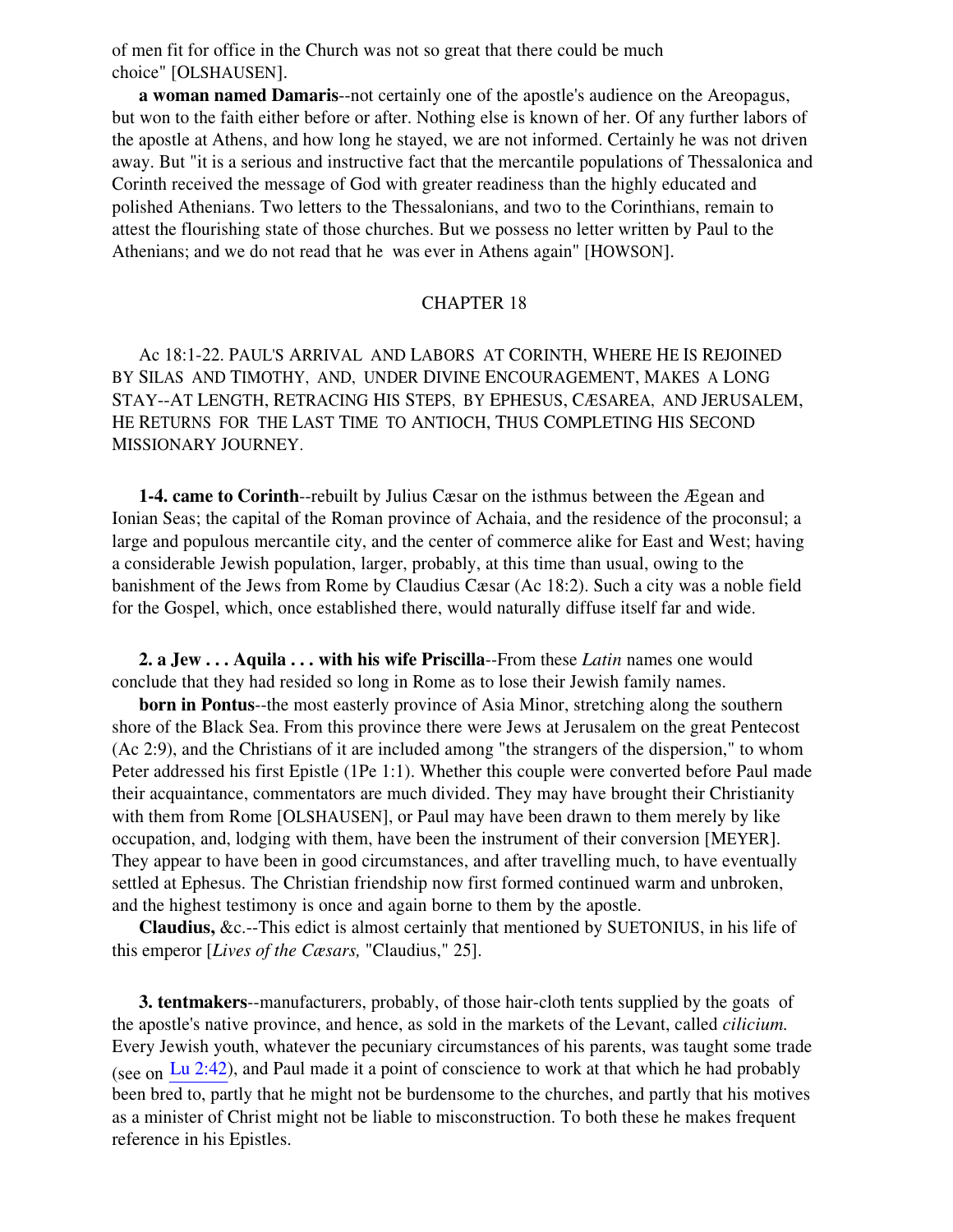**4. the Greeks**--that is, Gentile proselytes; for to the heathen, as usual, he only turned when rejected by the Jews (Ac 18:6).

(see on <u>Ac 17:15</u>). **5, 6. And when Silas and Timotheus were come from Macedonia**--that is, from Thessalonica, whither Silas had probably accompanied Timothy when sent back from Athens

(See Introduction to First Thessalonians). Such emotions are known only to the ministers of **Paul was pressed in the spirit--rather (according to what is certainly the true reading)** "was pressed with the word"; expressing not only his zeal and assiduity in preaching it, but some inward *pressure* which at this time he experienced in the work (to convey which more clearly was probably the origin of the common reading). What that pressure was we happen to know, with singular minuteness and vividness of description, from the apostle himself, in his first Epistles to the Corinthians and Thessalonians (1Co 2:1-5; 1Th 3:1-10). He had come away from Athens, as he remained there, in a depressed and anxious state of mind, having there met, for the first time, with unwilling Gentile ears. He continued, apparently for some time, laboring alone in the synagogue of Corinth, full of deep and anxious solicitude for his Thessalonian converts. His early ministry at Corinth was colored by these feelings. Himself deeply humbled, his power as a preacher was more than ever felt to lie in demonstration of the Spirit. At length Silas and Timotheus arrived with exhilarating tidings of the faith and love of his Thessalonian children, and of their earnest longing again to see their father in Christ; bringing with them also, in token of their love and duty, a pecuniary contribution for the supply of his wants. This seems to have so lifted him as to put new life and vigor into his ministry. *He now wrote his* FIRST EPISTLE TO THE THESSALONIANS, in which the "pressure" which resulted from all this strikingly appears. Christ, and, even of them, only to such as "travail in birth until Christ be formed in" their hearers.

 **6. Your blood be upon your own heads,** &c.--See Eze 33:4, 9. **from henceforth I will go unto the Gentiles**--Compare Ac 13:46.

 **7, 8. he departed thence, and entered into a certain man's house, named Justus**--not changing his lodging, as if Aquila and Priscilla up to this time were with the opponents of the apostle [ALFORD], but merely ceasing any more to testify in the synagogue, and henceforth carrying on his labors in this house of Justus, which "joining hard to the synagogue," would be easily accessible to such of its worshippers as were still open to light. Justus, too, being probably a proselyte, would more easily draw a mixed audience than the synagogue. From this time forth conversions rapidly increased.

 **8. Crispus, the chief ruler of the synagogue, believed on the Lord with all his house**--an event felt to be so important that the apostle deviated from his usual practice (1Co 1:14-16) and baptized him, as well as Caius (Gaius) and the household of Stephanas, with his own hand [HOWSON].

 **many of the Corinthians . . . believed and were baptized**--The beginning of the church gathered there.

 **9-11. Then spake the Lord to Paul . . . by a vision, Be not afraid . . . no man shall set on thee to hurt thee,** &c.--From this it would seem that these signal successes were stirring up the wrath of the unbelieving Jews, and probably the apostle feared being driven by violence, as before, from this scene of such promising labor. He is reassured, however, from above.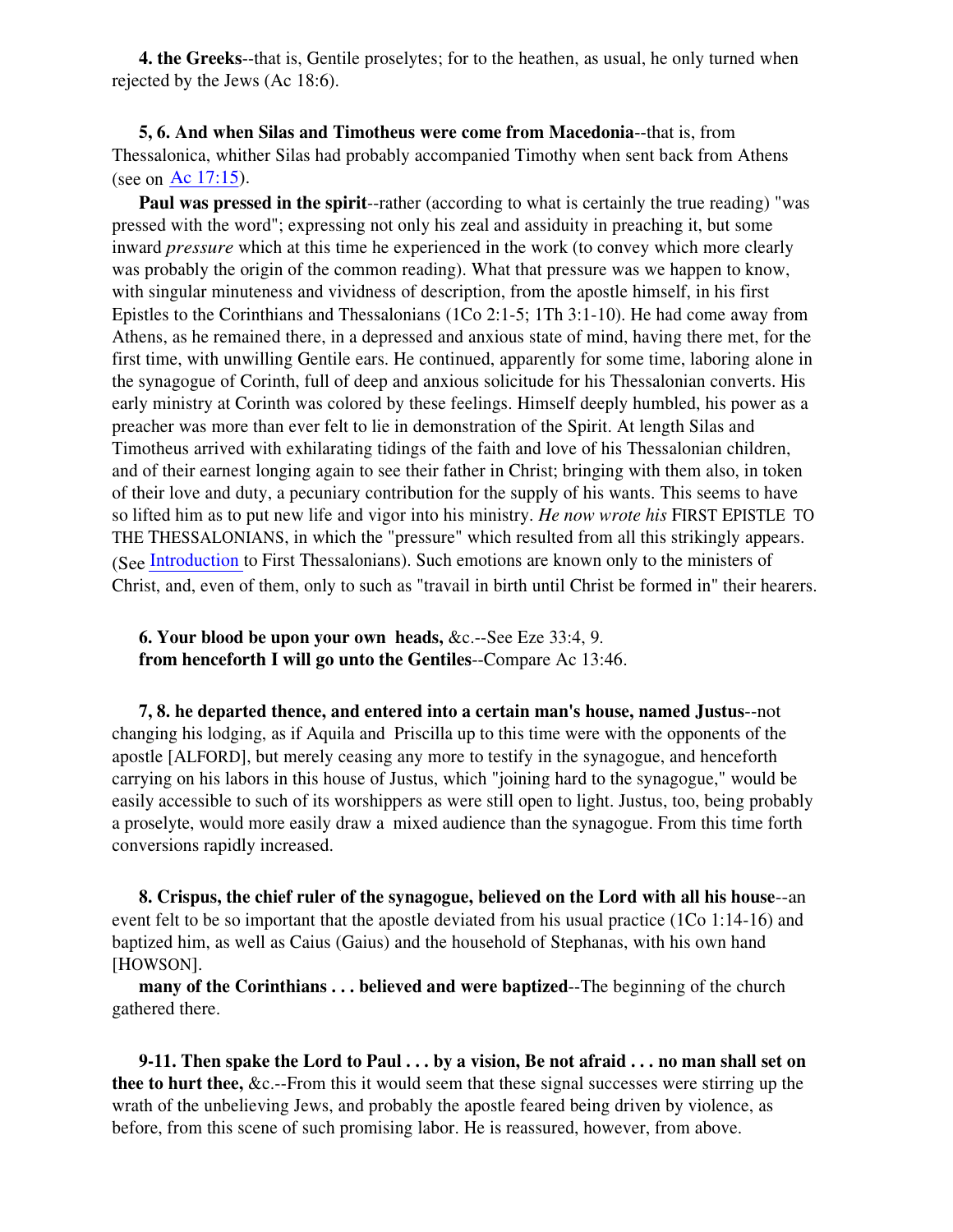**10. I have much people in this city**--"whom in virtue of their election to eternal life He already designates as His" (compare Ac 13:48) [BAUMGARTEN].

EPISTLE TO THE THESSALONIANS. (See Introduction to Second Thessalonians.) **11. continued there a year and six months**--the whole period of this stay at Corinth, and not merely up to what is next recorded. *During some part of this period he wrote his* SECOND

**12-17. when Gallio was the deputy--**"the proconsul." See on **Ac 13:7.** He was brother to the celebrated philosopher SENECA, the tutor of Nero, who passed sentence of death on both.

#### **13. contrary to the**--Jewish

**law**--probably in not requiring the Gentiles to be circumcised.

 **14. If it were a matter of wrong or wicked lewdness**--any offense punishable by the magistrate.

 **15. if it be a question of words and names, and of your law . . . I will be no judge,** &c.- in this only laying down the proper limits of his office.

**16. drave them,** &c.--annoyed at such a case.

**17. all the Greeks**--the Gentile spectators.

 **took Sosthenes**--perhaps the successor of Crispus, and certainly the head of the accusing party. It is very improbable that this was the same Sosthenes as the apostle afterwards calls "his brother" (1Co 1:1).

**and beat him before the judgment-seat**--under the very eye of the judge.

 **And Gallio cared for none of those things**--nothing loath, perhaps, to see these turbulent Jews, for whom probably he felt contempt, themselves getting what they hoped to inflict on another, and indifferent to whatever was beyond the range of his office and case. His brother eulogizes his loving and lovable manners. Religious indifference, under the influence of an easy and amiable temper, reappears from age to age.

 **18. Paul . . . tarried . . . yet a good while**--During his long residence at Corinth, Paul planted other churches in Achaia (2Co 1:1).

**then took . . . leave of the brethren, and sailed . . . into**--rather, "for"

 **Syria**--to Antioch, the starting-point of all the missions to the Gentiles, which he feels to be for the present concluded.

 **with him Priscilla and Aquila**--In this order the names also occur in Ac 18:26 (according to the true reading); compare Ro 16:3; 2Ti 4:19, which seem to imply that the wife was the more prominent and helpful to the Church. Silas and Timotheus doubtless accompanied the apostle, as also Erastus, Gaius, and Aristarchus (Ac 19:22, 29). Of Silas, as Paul's associate, we read no more. His name occurs last in connection with Peter and the churches of Asia Minor [WEBSTER and WILKINSON].

 **having shorn** *his* **head in Cenchrea**--the eastern harbor of Corinth, about ten miles distant, where a church had been formed (Ro 16:1).

**for he**--Paul.

 **had a vow**--That it was the Nazarite vow (Nu 6:1-27) is not likely. It was probably one made in one of his seasons of difficulty or danger, in prosecution of which he cuts off his hair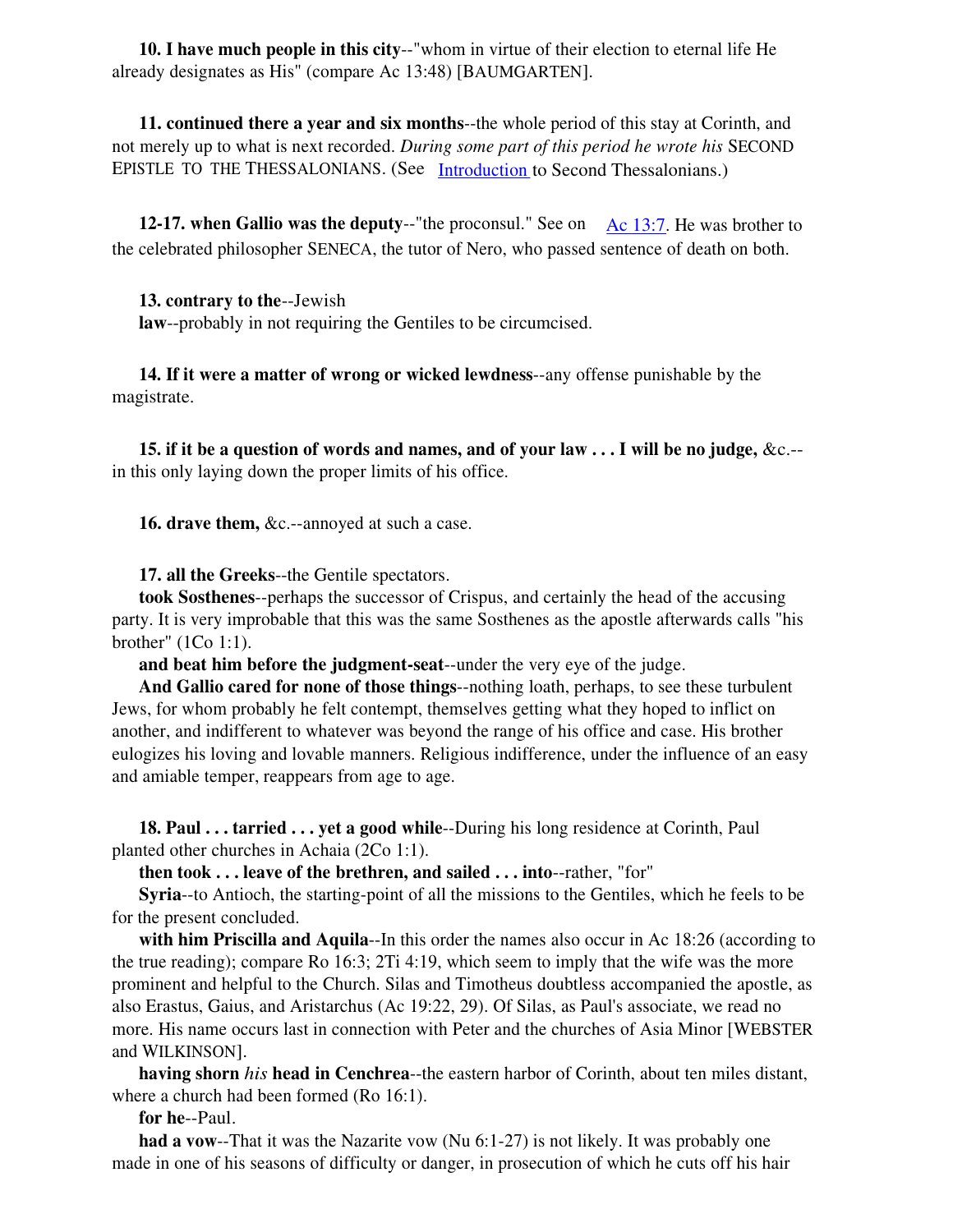and hastens to Jerusalem to offer the requisite sacrifice within the prescribed thirty days [JOSEPHUS, *Wars of the Jews,* 2.15.1]. This explains the haste with which he leaves Ephesus (Ac 18:21), and the subsequent observance, on the recommendation of the brethren, of a similar vow (Ac 21:24). This one at Corinth was voluntary, and shows that even in heathen countries he systematically studied the prejudices of his Jewish brethren.

**19. he came to Ephesus**--the capital of the Roman province of Asia. (See **Introduction** to Ephesians). It was a sail, right across from the west to the east side of the Ægean Sea, of some eight or ten days, with a fair wind.

**left them there**--Aquila and Priscilla.

 **but he himself entered into the synagogue**--merely taking advantage of the vessel putting in there.

 **and reasoned with the Jews**--the *tense* here not being the usual one denoting *continuous* action (as in Ac 17:2; 18:4), but that expressing *a transient act.* He had been forbidden to preach the word in Asia (Ac 16:6), but he would not consider that as precluding this passing exercise of his ministry when Providence brought him to its capital; nor did it follow that the prohibition was still in force.

 **20. when they desired him to tarry**--The Jews seldom rose against the Gospel till the successful preaching of it stirred them up, and there was no time for that here.

 **21. I must . . . keep this feast**--probably Pentecost, presenting a noble opportunity of preaching the Gospel.

**but I will return**--the fulfilment of which promise is recorded in Ac 19:1.

**22. And when he had landed at Cæsarea**--where he left the vessel.

**and gone up**--that is, to Jerusalem.

 **and saluted the church**--In these few words does the historian despatch the apostle's FOURTH VISIT TO JERUSALEM after his conversion. The expression "going *up*" is invariably used of a journey to the metropolis; and thence he naturally "went *down* to Antioch." Perhaps the vessel reached too late for the feast, as he seems to have done nothing in Jerusalem beyond "saluting the Church," and privately offering the sacrifice with which his vow (Ac 18:18) would conclude. It is left to be understood, as on his arrival from his first missionary tour, that "when he was come, and had gathered the church together, he rehearsed all that God had done with him" (Ac 14:27) on this his *second missionary journey.*

 Ac 18:23-21:16. PAUL'S THIRD AND LAST MISSIONARY JOURNEY--HE VISITS THE CHURCHES OF GALATIA AND PHRYGIA.

**23. And after he had spent some time there**--but probably not long.

succession. See on  $\underline{Ac 16:6}$ . Galatia is mentioned first here, as he would come to it first from **he departed**--little thinking, probably, he was never more to return to Antioch. **went over all . . . Galatia and Phrygia in order**--visiting the several churches in Antioch. It was on this visitation that he ordained the weekly collection (1Co 16:1, 2), which has been since adopted generally, and converted into a public usage throughout Christendom. Timotheus and Erastus, Gaius and Aristarchus, appear to have accompanied him on this journey (Ac 19:22, 29; 2Co 1:1), and from Second Corinthians we may presume, Titus also. The details of this visit, as of the former (Ac 16:6), are not given.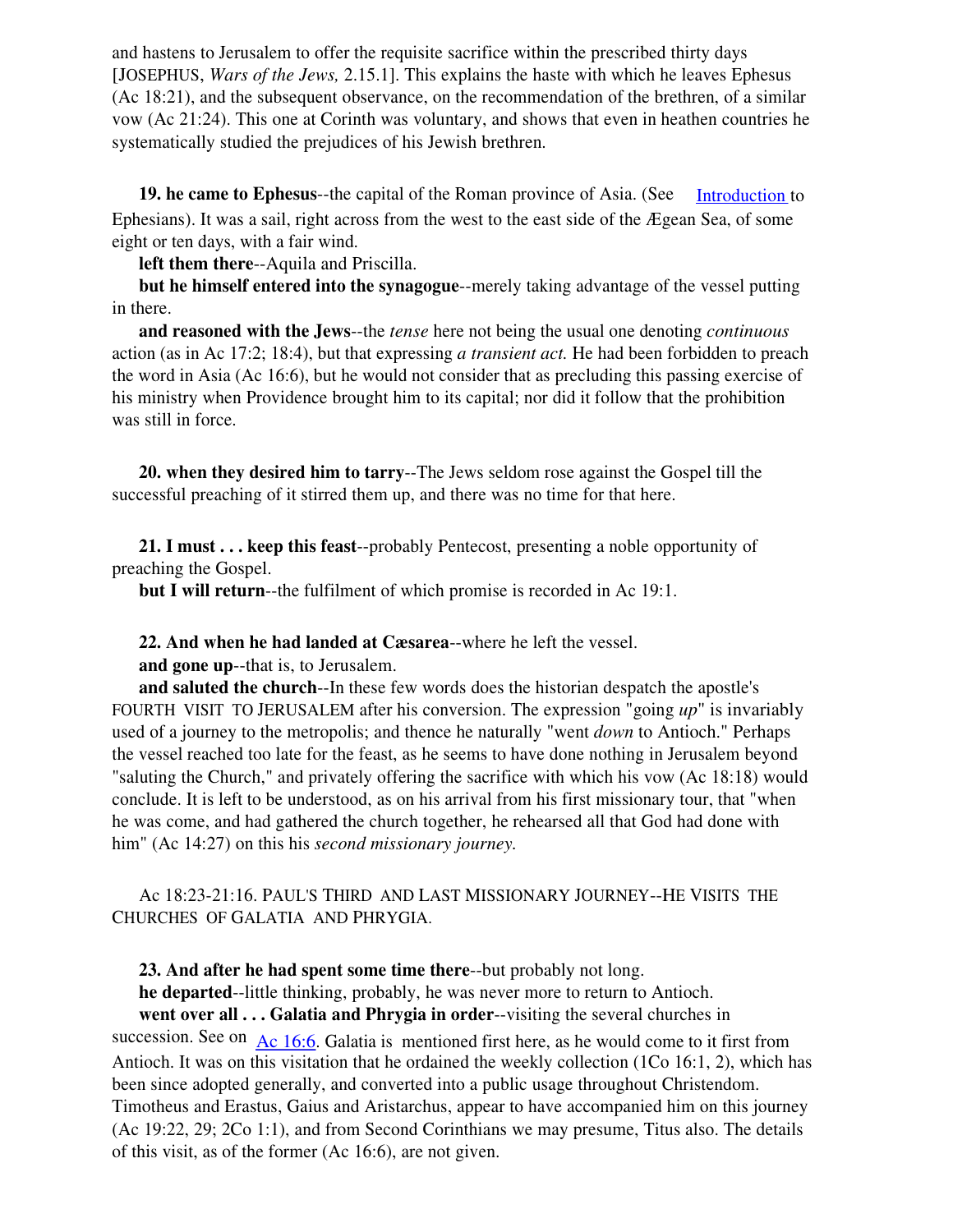#### Ac 18:24-28. EPISODE CONCERNING APOLLOS AT EPHESUS AND IN ACHAIA.

 This is one of the most interesting and suggestive incidental narratives in this precious history.

**24, 25. a . . . Jew named Apollos**--a contraction from Apollonius.

**born at Alexandria--the celebrated city of Egypt on the southeastern shore of the** Mediterranean, called after its founder, Alexander the Great. Nowhere was there such a fusion of Greek, Jewish, and Oriental peculiarities, and an intelligent Jew educated in that city could hardly fail to manifest all these elements in his mental character.

**eloquent**--turning his Alexandrian culture to high account.

 **and mighty in the scriptures**--his eloquence enabling him to express clearly and enforce skilfully what, as a Jew, he had gathered from a diligent study of the Old Testament Scriptures. **came to Ephesus**--on what errand is not known.

 **25. This man was instructed in the way of the Lord . . . knowing only the baptism of John**--He was instructed, probably, by some disciple of the Baptist, in the whole circle of John's teaching concerning Jesus, but no more: he had yet to learn the new light which the outpouring of the Spirit at Pentecost had thrown upon the Redeemer's death and resurrection; as appears from Ac 19:2, 3.

 **being fervent in the spirit**--His heart warm, and conscious, probably, of his gifts and attainments, he burned to impart to others the truth he had himself received.

 **he spake and taught diligently**--rather, "accurately" (it is the same word as is rendered "perfectly" in Ac 18:26).

 **26. speak boldly in the synagogue, whom when Aquila and Priscilla heard**--joying to observe the extent of Scripture knowledge and evangelical truth which he displayed, and the fervency, courage, and eloquence with which he preached the truth.

**they took him unto them**--privately.

Ac 18:18]; she being **and expounded unto him the way of God more perfectly**--opening up those truths, to him as yet unknown, on which the Spirit had shed such glorious light. (In what appears to be the true reading of this verse, Priscilla is put before Aquila, as in Ac 18:18 [see on probably the more intelligent and devoted of the two). One cannot but observe how providential it was that this couple should have been left at Ephesus when Paul sailed thence for Syria; and no doubt it was chiefly to pave the way for the better understanding of this episode that the fact is expressly mentioned by the historian in Ac 18:19. We see here also an example of not only *lay* agency (as it is called), but *female* agency of the highest kind and with the most admirable fruit. Nor can one help admiring the humility and teachableness of so gifted a teacher in sitting at the feet of a Christian woman and her husband.

#### **27, 28. And when he was disposed**--"minded," "resolved."

Ac 18:1), was the **to pass into Achaia**--of which Corinth, on the opposite coast (see on capital; there to proclaim that Gospel which he now more fully comprehended.

 **the brethren**--We had not before heard of such gathered at Ephesus. But the desire of the Jews to whom Paul preached to retain him among them for some time (Ac 18:20), and his promise to return to them (Ac 18:21), seem to indicate some drawing towards the Gospel, which, no doubt, the zealous private labors of Priscilla and Aquila would ripen into discipleship.

**wrote, exhorting the disciples to receive him**--a beautiful specimen of "letters of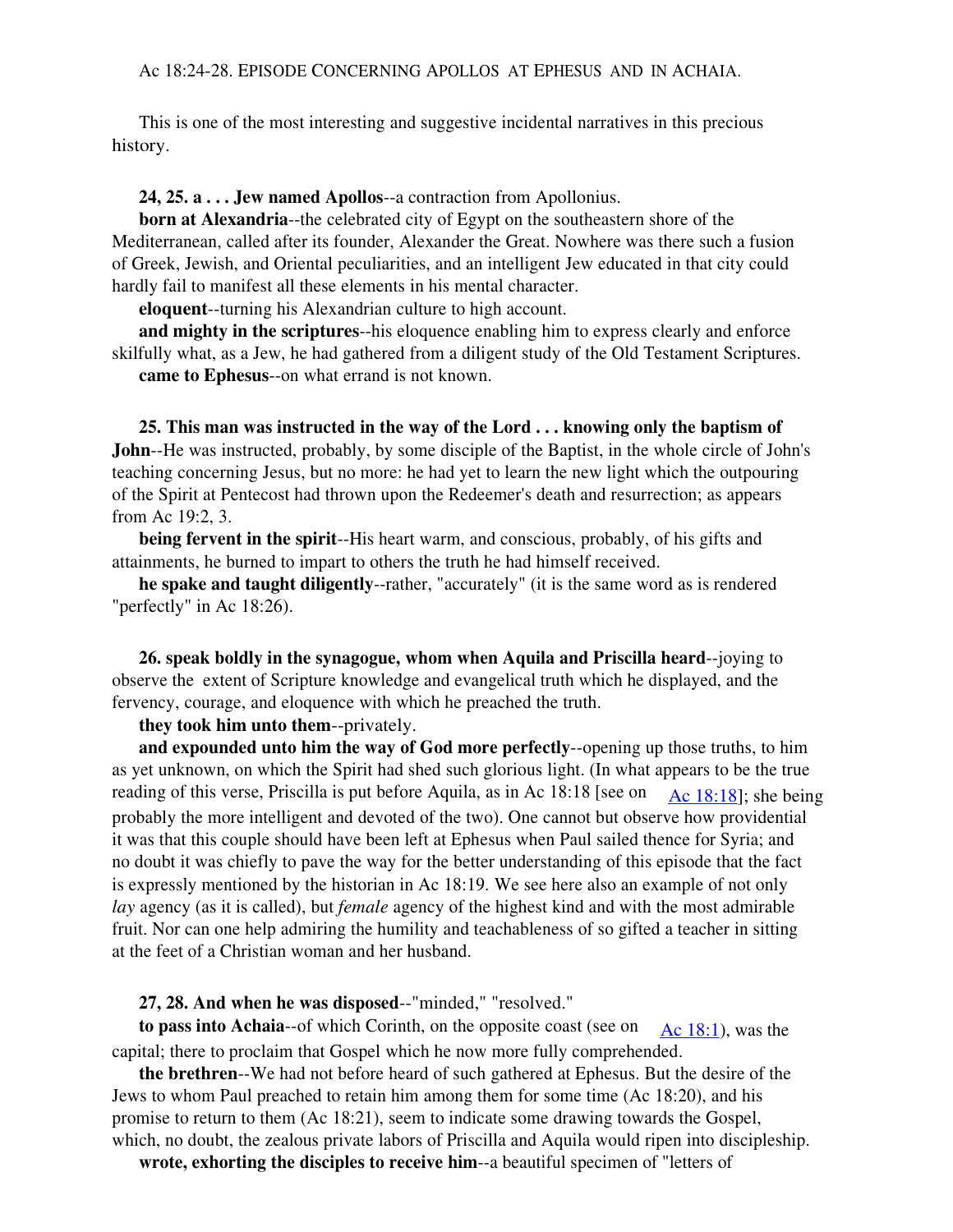recommendation" (as Ac 15:23, 25-27, and see 2Co 3:1); by which, as well as by interchange of deputations, &c., the early churches maintained active Christian fellowship with each other.

**when he was come, helped them much**--was a great acquisition to the Achaian brethren.

 **which believed through grace**--one of those incidental expressions which show that *faith's being a production of God's grace in the heart* was so current and recognized a truth that it was taken for granted, as a necessary consequence of the general system of grace, rather than expressly insisted on. (It is against the natural order of the words to read them, as BENGEL, MEYER, and others, do, "helped through grace those who believed").

 **28. For he mightily convinced the Jews**--The word is very strong: "stoutly bore them down in argument," "vigorously argued them down," and the *tense* in that he *continued* to do it, or that this was the characteristic of his ministry.

 **showing by the scriptures that Jesus was Christ**--Rather, "that the Christ (or Messiah) was Jesus." This expression, when compared with Ac 18:25, seems to imply a richer testimony than with his partial knowledge he was at first able to bear; and the power with which he bore down all opposition in argument is that which made him such an acquisition to the brethren. Thus his ministry would be as good as another visitation to the Achaian churches by the apostle himself (see 1Co 3:6) and the more as, in so far as he was indebted for it to Priscilla and Aquila, it would have a decidedly *Pauline* cast.

### CHAPTER 19

Ac 19:1-41. SIGNAL SUCCESS OF PAUL AT EPHESUS.

 **1-3. while Apollos was at Corinth**--where his ministry was so powerful that a formidable party in the Church of that city gloried in his type of preaching in preference to Paul's (1Co 1:12; 3:4), no doubt from the marked infusion of Greek philosophic culture which distinguished it, and which the apostle studiously avoided (1Co 2:1-5).

 **Paul having passed through the upper coasts**--"parts," the interior of Asia Minor, which, with reference to the seacoast, was elevated.

**came to Ephesus**--thus fulfilling his promise (Ac 18:21).

 **finding certain disciples**--in the same stage of Christian knowledge as Apollos at first, newly arrived, probably, and having had no communication as yet with the church at Ephesus.

along with it (see on  $\frac{\text{Ac } 8:14-17}{\text{A}}$ ). Why this question was asked, we cannot tell; but it was **2. Have ye received the Holy Ghost since ye believed?**--rather, "Received ye the Holy Ghost when ye believed?" implying, certainly, that the one did not of necessity carry the other probably in consequence of something that passed between them from which the apostle was led to suspect the imperfection of their light.

 **We have not so much as heard whether there be any Holy Ghost**--This cannot be the meaning, since the personality and office of the Holy Ghost, in connection with Christ, formed an especial subject of the Baptist's teaching. Literally, the words are, "We did not even hear whether the Holy Ghost was (given)"; meaning, at the time of their baptism. That the word "given" is the right supplement, as in Joh 7:39, seems plain from the nature of the case.

 **4. Then said Paul, John . . . baptized with the baptism of repentance**--water unto repentance.

**saying unto the people, that they should believe on him which should come after him**--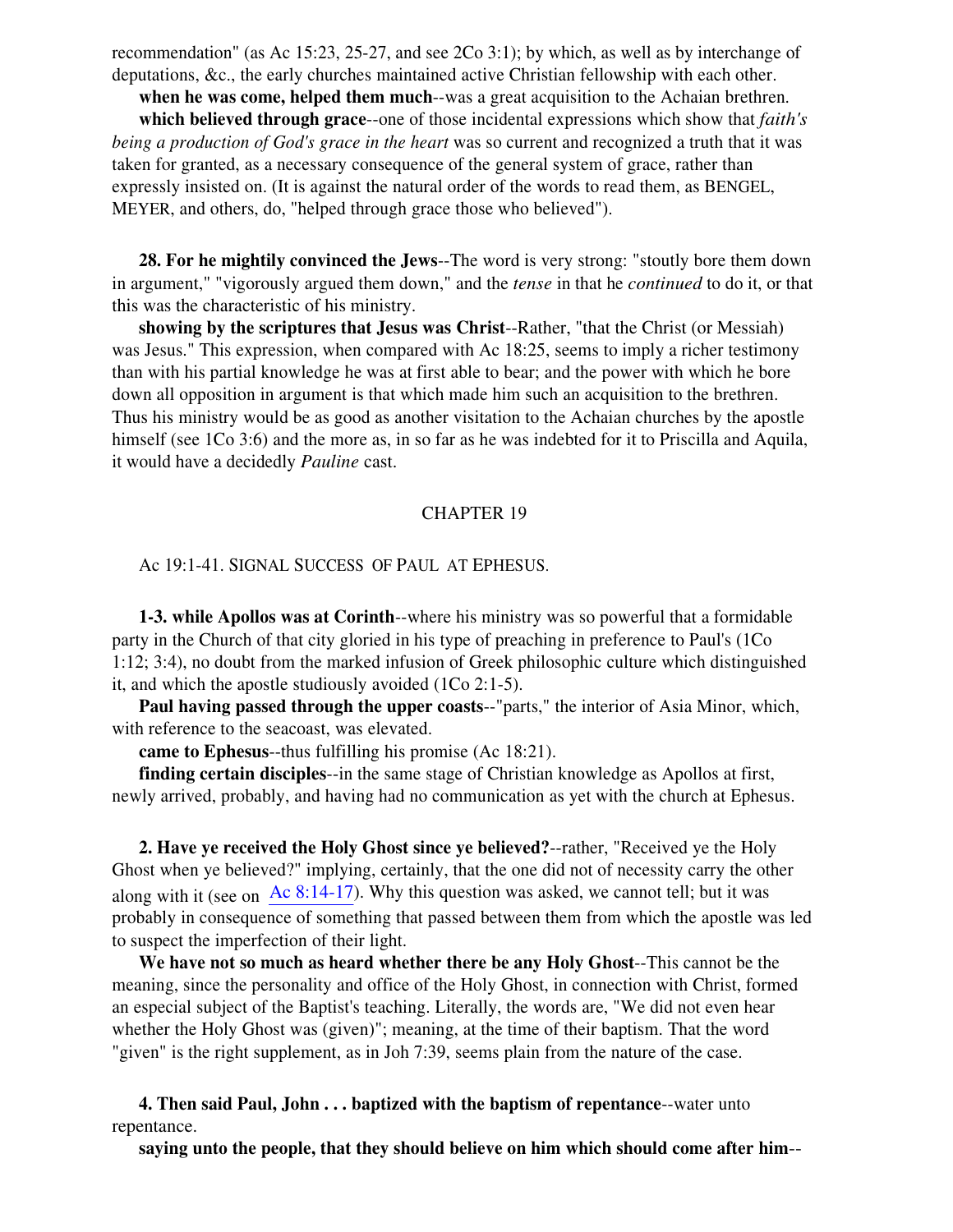that is, who should baptize with the Holy Ghost. The point of contrast is not between John and Christ personally, but between the *water* baptism of John unto *repentance,* and the promised baptism of *the Spirit* from the hands of his coming Master unto *new life.* As to all the facts, or at least the significancy, of this baptism, which made the whole life and work of Christ another thing from what it was conceived to be before it was vouchsafed, these simple disciples were unenlightened.

 **5-7. When they heard this**--not the mere words reported in Ac 19:4, but *the subject expounded* according to the tenor of those words.

**they were baptized**--not however by Paul himself (1Co 1:14).

 **in the name of the Lord Jesus**--into the whole fulness of the new economy, as now opened up to their believing minds.

on <u>Ac 10:44,45</u>. **6. And when Paul had laid his hands upon them . . . they spake with tongues,** &c.--See

Ac **8-10. he went into the synagogue and spake boldly for . . . three months,** &c.--See on 17:2, 3.

**9. when divers**--"some."

 **were hardened,** &c.--implying that others, probably a large number, believed. **spake evil of that way before the multitude, he departed**--from the synagogue, as at Corinth (Ac 18:7).

 **and separated the disciples**--withdrawing to a separate place of meeting, for the sake both of the converts already made, and the unsophisticated multitude.

**disputing**--"discoursing" or "discussing."

**daily in the school**--or lecture hall.

**of one Tyrannus**--probably a converted teacher of rhetoric or philosophy.

Ac 20:31. since the one next recorded (see on  $\underline{\text{Ac } 20:2, 3}$ ) is twice called his *third* visit (2Co 12:14; 13:1). See on  $2\text{Co } 1:15$ , 16, which might seem inconsistent with this. The passage across was quite a short one (see on  $\underline{Ac}$  18:19) --Towards the close of this long stay at Ephesus, as we learn from are divided) the EPISTLE TO THE GALATIANS. (See Introduction to First Corinthians, and **10. this continued . . . two years**--in addition to the former three months. See on But during some part of this period he must have paid a second unrecorded visit to Corinth, 1Co 16:8, he wrote his FIRST EPISTLE TO THE CORINTHIANS; also (though on this opinions Introduction to Galatians). And just as at Corinth his greatest success was after his withdrawal to a separate place of meeting (Ac 18:7-10), so at Ephesus.

**so that all they which dwelt in**--the Roman province of

 **Asia heard the word of the Lord Jesus, both Jews and Greeks**--This is the "great door and effectual opened unto him" while resident at Ephesus (1Co 16:9), which induced him to make it his headquarters for so long a period. The unwearied and varied character of his labors here are best seen in his own subsequent address to the elders of Ephesus (Ac 20:17, &c.). And thus Ephesus became the "ecclesiastical center for the entire region, as indeed it remained for a very long period" [BAUMGARTEN]. Churches arose at Colosse, Laodicea, and Hierapolis eastward, either through his own labors or those of his faithful helpers whom he sent out in different directions, Epaphras, Archippus, Philemon (Col 1:7; 4:12-17; Phm 23).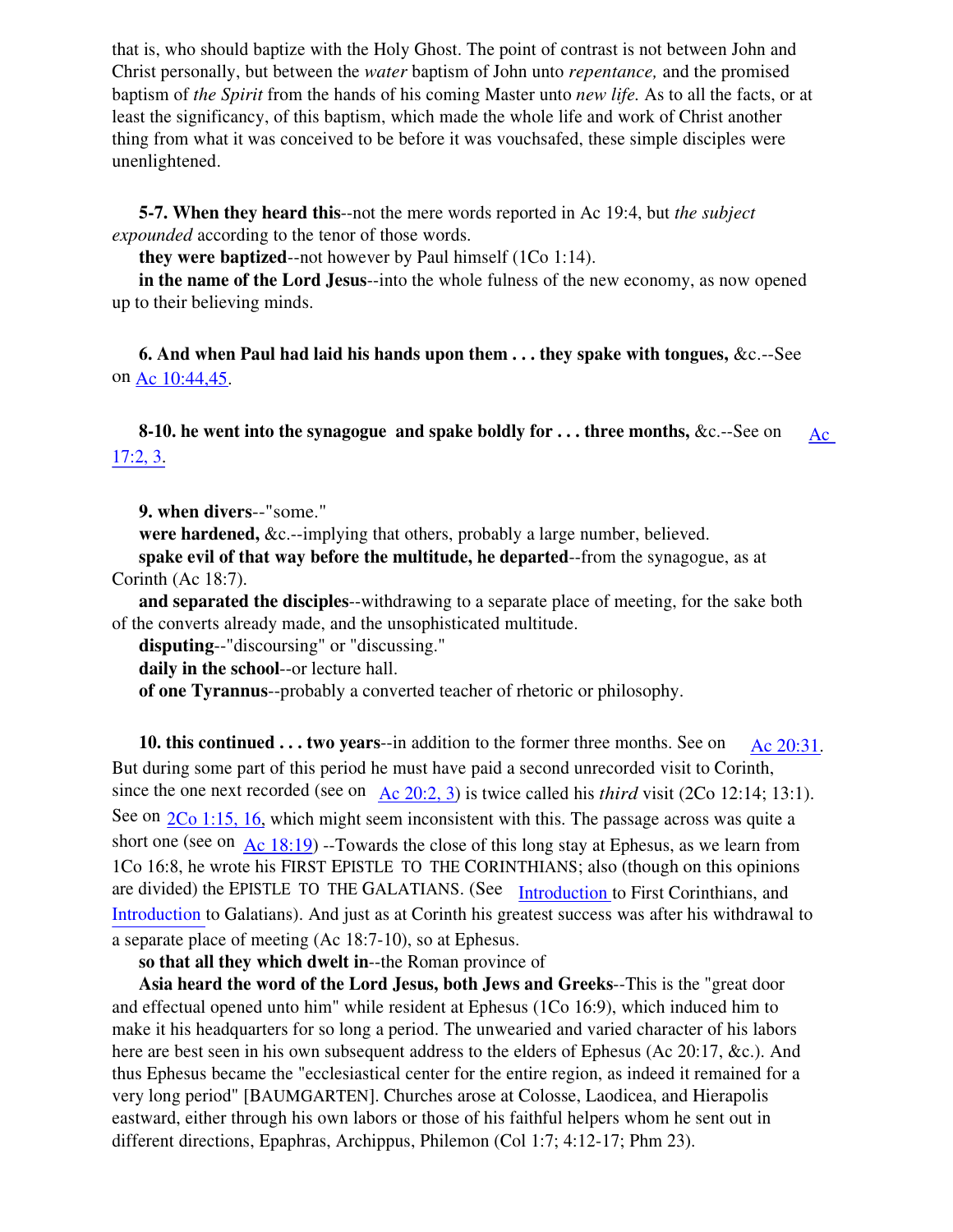#### **11, 12. God wrought special**--no ordinary

**miracles by the hands of Paul**--implying that he had not been accustomed to work such.

 **12. So that from his body were brought unto the sick handkerchiefs or aprons,** &c.-- Compare Ac 5:15, 16, very different from the magical acts practiced at Ephesus. "*God* wrought these miracles" merely "*by the hands of Paul*"; and the very exorcists (Ac 19:13), observing that the name of Jesus was the secret of all his miracles, hoped, by aping him in this, to be equally successful; while the result of all in the "magnifying of the Lord Jesus" (Ac 19:17) showed that in working them the apostle took care to hold up Him whom he *preached* as the source of all the miracles which he *wrought.* 

 **13. vagabond Jews**--simply, "wandering Jews," who went from place to place practicing exorcism, or the art of conjuring evil spirits to depart out of the possessed. That such a power did exist, for some time at least, seems implied in Mt 12:27. But no doubt this would breed imposture; and the present case is very different from that referred to in Lu 9:49, 50.

 **We adjure you by Jesus whom Paul preacheth**--a striking testimony to the power of Christ's name in Paul's mouth.

 **14-17. seven sons of . . . Sceva . . . chief of the priests**--head, possibly, of one of the twentyfour courts.

 **15. the evil spirit answered, Jesus I know**--"recognize." **and Paul I know**--"know intimately," in contrast to them, whom he altogether disowns. **but who are ye?**

 **16. And the man in whom the evil spirit was**--Mark the clear line of demarcation here between "*the evil spirit* which answered and said" and "*the man in whom the evil spirit was.*" The reality of such possessions could not be more clearly expressed.

 **leaped on them . . . so that they fled . . . naked and wounded**--This was so appalling a testimony at once against those profane impostors and in favor of Paul and the Master whom he preached, that we wonder not that it spread to "all the Jews and Greeks at Ephesus, that fear fell on them," and that "the name of the Lord Jesus was magnified."

 **18-20. many that believed came and confessed . . . their deeds**--the dupes of magicians, &c., acknowledging how shamefully they had been deluded, and how deeply they had allowed themselves to be implicated in such practices.

 **19. Many of them . . . which used curious arts**--The word signifies things "overdone"; significantly applied to arts in which laborious but senseless incantations are practiced.

**brought their books**--containing the mystic formularies.

 **and burned them before all**--The *tense,* here used graphically, expresses progress and continuance of the conflagration.

 **counted the price . . . and found** *it* **fifty thousand pieces of silver**--about £2000 (presuming it to be the *drachma*, the current coin of the Levant, of about 10*d.* value). From their nature they would be costly, and books then bore a value above any standard we are familiar with. The scene must have been long remembered at Ephesus, as a strong proof of honest conviction on the part of the sorcerers and a striking triumph of Jesus Christ over the powers of darkness. The workers of evil were put to scorn, like Baal's priests on Carmel, and the word of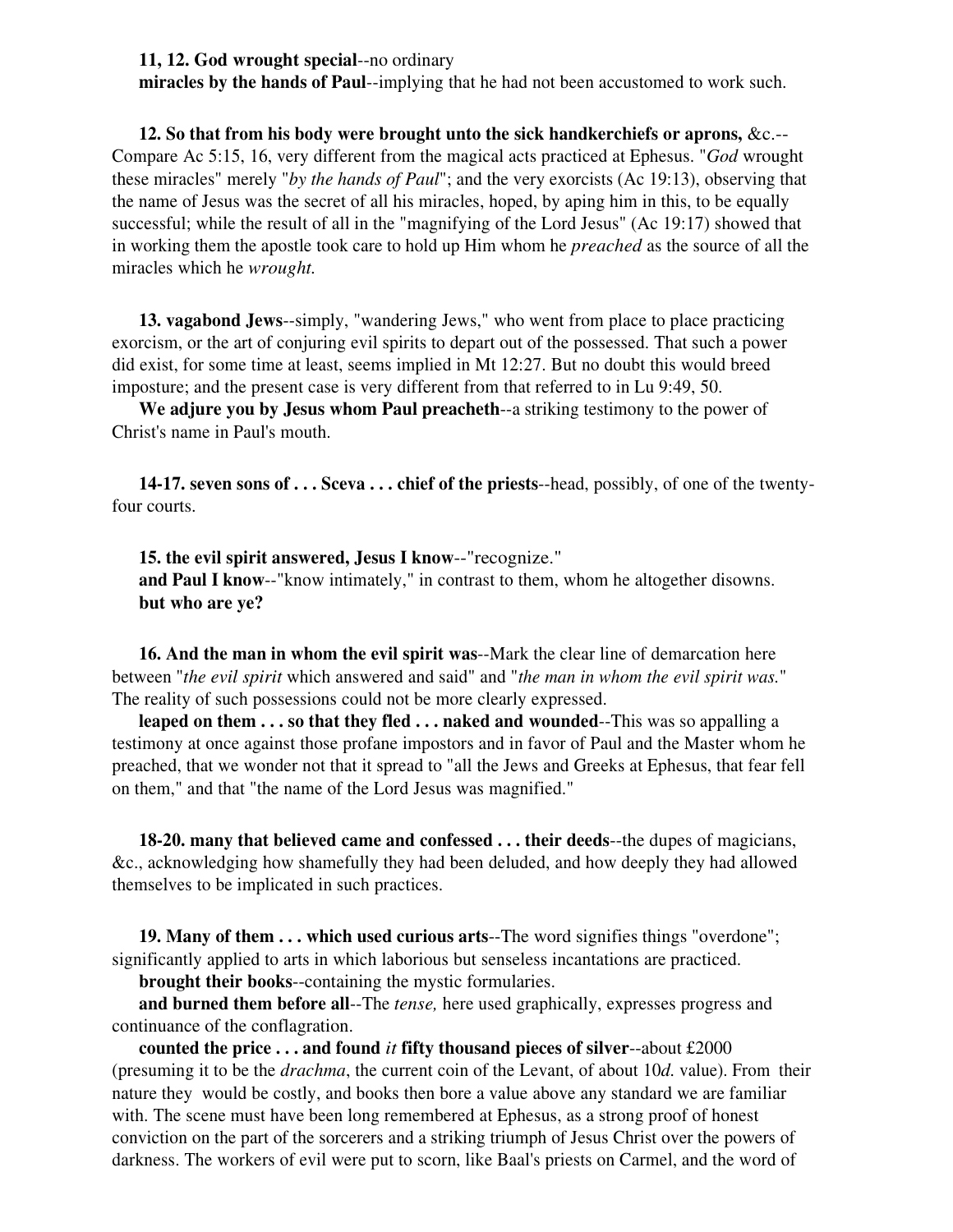God mightily grew and prevailed [HOWSON].

 **21, 22. After these things were ended**--completed, implying something like a natural finish to his long period of labor at Ephesus.

 **Paul purposed . . . when he had passed through Macedonia and Achaia, to go to Jerusalem . . . After I have been there, I must also see Rome**--Mark here the vastness of the apostle's missionary plans. They were all fulfilled, though he "saw Rome" only as a prisoner.

 **22. So he sent into Macedonia . . . Timotheus and Erastus**--as his pioneers, in part to bring "them into remembrance of his ways which were in Christ" (1Co 4:17; 16:10), partly to convey his mind on various matters. After a brief stay he was to return (1Co 16:11). It is very unlikely that this Erastus was "the chamberlain of the city" of Corinth, of that name (Ro 16:23).

**he himself stayed in**--the province of

 **Asia for a season**--that is, at Ephesus, its chief city. (Asia is mentioned in contrast with Macedonia in the previous clause).

 **23. the same time**--of Paul's proposed departure. **about that**--"the" **way**--So the new religion seemed then to be designated (Ac 9:2; 22:4; 24:14).

## **24-26. silver shrines for**--"of"

 **Diana**--small models of the Ephesian temple and of the shrine or chapel of the goddess, or of the shrine and statue alone, which were purchased by visitors as memorials of what they had seen, and were carried about and deposited in houses as a charm. (The models of the chapel of *our Lady of Loretto,* and such like, which the Church of Rome systematically encourages, are such a palpable imitation of this heathen practice that it is no wonder it should be regarded by impartial judges as *Christianity paganized*).

**gain to the craftsmen**--the master-artificers.

 **25. Whom he called together with the workmen of like occupation**--rather, "with the workmen (or fabricators) of such articles," meaning the artisans employed by the masterartificers, all who manufactured any kind of memorial of the temple and its worship for sale.

 **26. ye see and hear**--The evidences of it were to be seen, and the report of it was in everybody's mouth.

 **that not alone at Ephesus, but almost throughout all Asia, this Paul hath . . . turned away much people**--Noble testimony this to the extent of Paul's influence!

 **saying that they be no gods which are made with hands**--The universal belief of *the people* was that they were gods, though the more intelligent regarded them only as habitations of Deity, and some, probably, as mere aids to devotion. It is exactly so in the Church of Rome.

 **27. So that not only this our craft is in danger . . . but,** &c.--that is, "that indeed is a small matter; but there is something far worse." So the masters of the poor Pythoness put forward the *religious revolution* which Paul was attempting to effect at Philippi, as the sole cause of their zealous alarm, to cloak the self-interest which they felt to be touched by his success (Ac 16:19- 21). In both cases religious zeal was the hypocritical pretext; self-interest, the real moving cause of the opposition made.

**also the temple of the great goddess Diana . . . despised, and her magnificence . . .**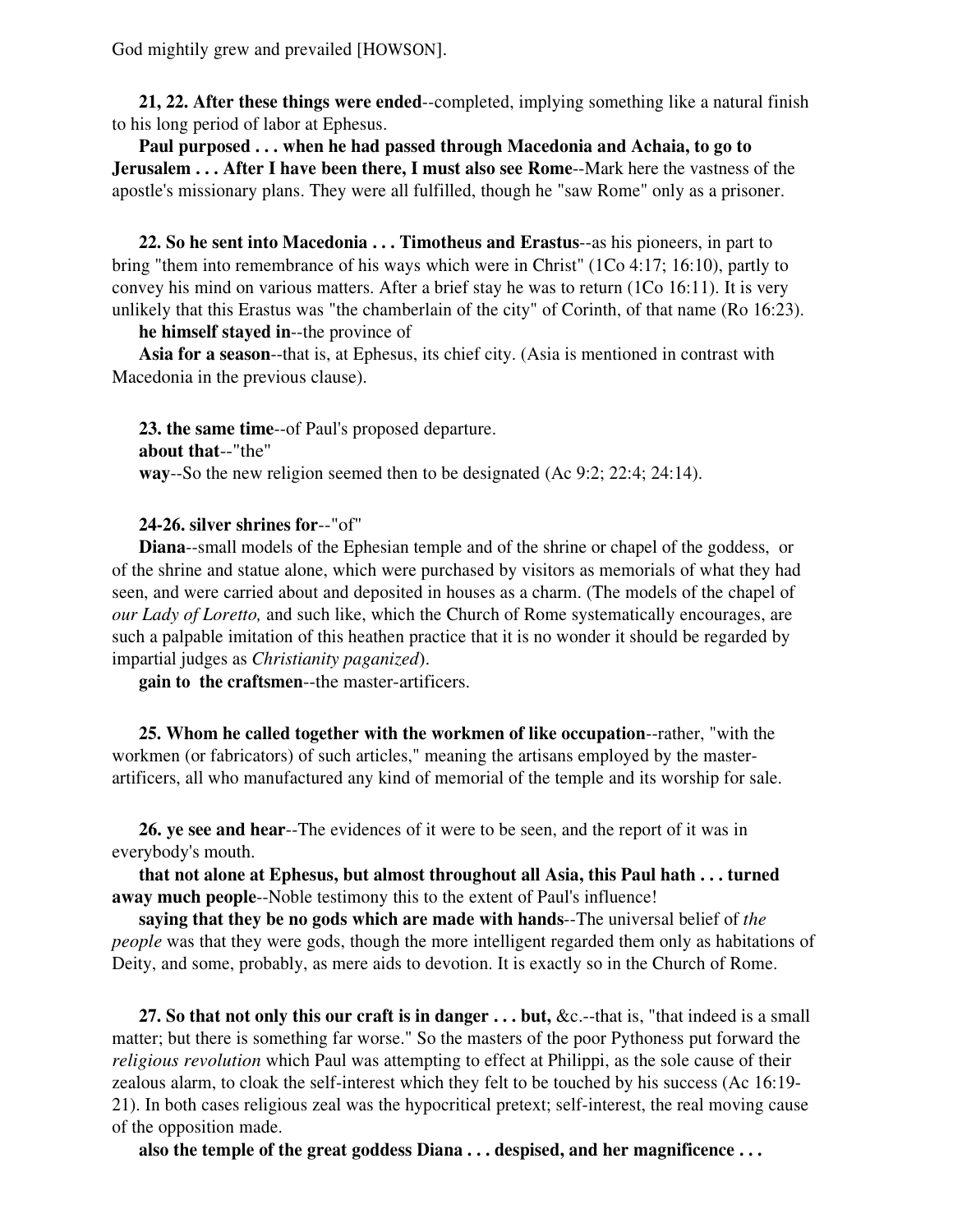**destroyed, whom all Asia and the world worshippeth**--It was reckoned one of the wonders of the world. It was built about 550 B.C., of pure white marble, and though burned by a fanatic on the night of the birth of Alexander the Great, 356 B.C., was rebuilt with more splendor than before. It was four hundred twenty-five feet long by two hundred twenty broad, and the columns, one hundred twenty-seven in number, were sixty feet in height, each of them the gift of a king, and thirty-six of them enriched with ornament and color. It was constantly receiving new decorations and additional buildings, statues, and pictures by the most celebrated artists, and kindled unparalleled admiration, enthusiasm, and superstition. *Its very site is now a matter of uncertainty.* The little wooden image of Diana was as primitive and rude as its shrine was sumptuous; not like the *Greek* Diana, in the form of an imposing huntress, but quite Asiatic, in the form of a many-breasted female (emblematic of the manifold ministrations of Nature to man), terminating in a shapeless block. Like some other far-famed idols, it was believed to have fallen from heaven (Ac 19:35), and models of it were not only sold in immense numbers to private persons, but set up for worship in other cities [HOWSON]. What power must have attended the preaching of that one man by whom the death blow was felt to be given to their gigantic and witching superstition!

 **28, 29. Great is Diana of the Ephesians**--the civic cry of a populace so proud of their temple that they refused to inscribe on it the name of Alexander the Great, though he offered them the whole spoil of his Eastern campaign if they would do it [STRABO in HOWSON].

 **29. having caught Gaius and Aristarchus**--disappointed of Paul, as at Thessalonica (Ac 17:5, 6). They are mentioned in Ac 20:4; 27:2; Ro 16:23; 1Co 1:14; and probably 3Jo 1. If it was in the house of Aquila and Priscilla that he found an asylum (see 1Co 16:9), that would explain Ro 16:3, 4, where he says of them that "for his life they laid down their own necks" [HOWSON].

 **rushed . . . into the theatre**--a vast pile, whose ruins are even now a wreck of immense grandeur [SIR C. FELLOWES, *Asia Minor,* 1839].

 **30-34. when Paul would have entered in**--with noble forgetfulness of self. **unto the people**--the *demos,* that is, the people met in public assembly. **the disciples suffered him not**--The *tense* used implies only that they were *using their efforts* to restrain him; which might have been unavailing but for what follows.

 **31. And certain of the chief of Asia**--literally, "And certain also of the Asiarchs." These were wealthy and distinguished citizens of the principal towns of the Asian province, chosen annually, and ten of whom were selected by the proconsul to preside over the games celebrated in the month of May (the same month which Romanism dedicates to *the Virgin*). It was an office of the highest honor and greatly coveted. Certain of these, it seems, were favorably inclined to the Gospel, at least were Paul's "friends," and knowing the passions of a mob, excited during the festivals, "sent (a message) to him desiring him not to adventure himself into the theater."

 **33. they drew Alexander out of the multitude, the Jews putting him forward**--rather, "some of the multitude urged forward Alexander, the Jews thrusting him forward." As the blame of such a tumult would naturally be thrown upon the Jews, who were regarded by the Romans as the authors of all religious disturbances, they seem to have put forward this man to clear them of all responsibility for the riot. (BENGEL'S conjecture, that this was Alexander the coppersmith, 2Ti 4:14, has little to support it).

**beckoned with the hand**--compare Ac 13:16; 21:40.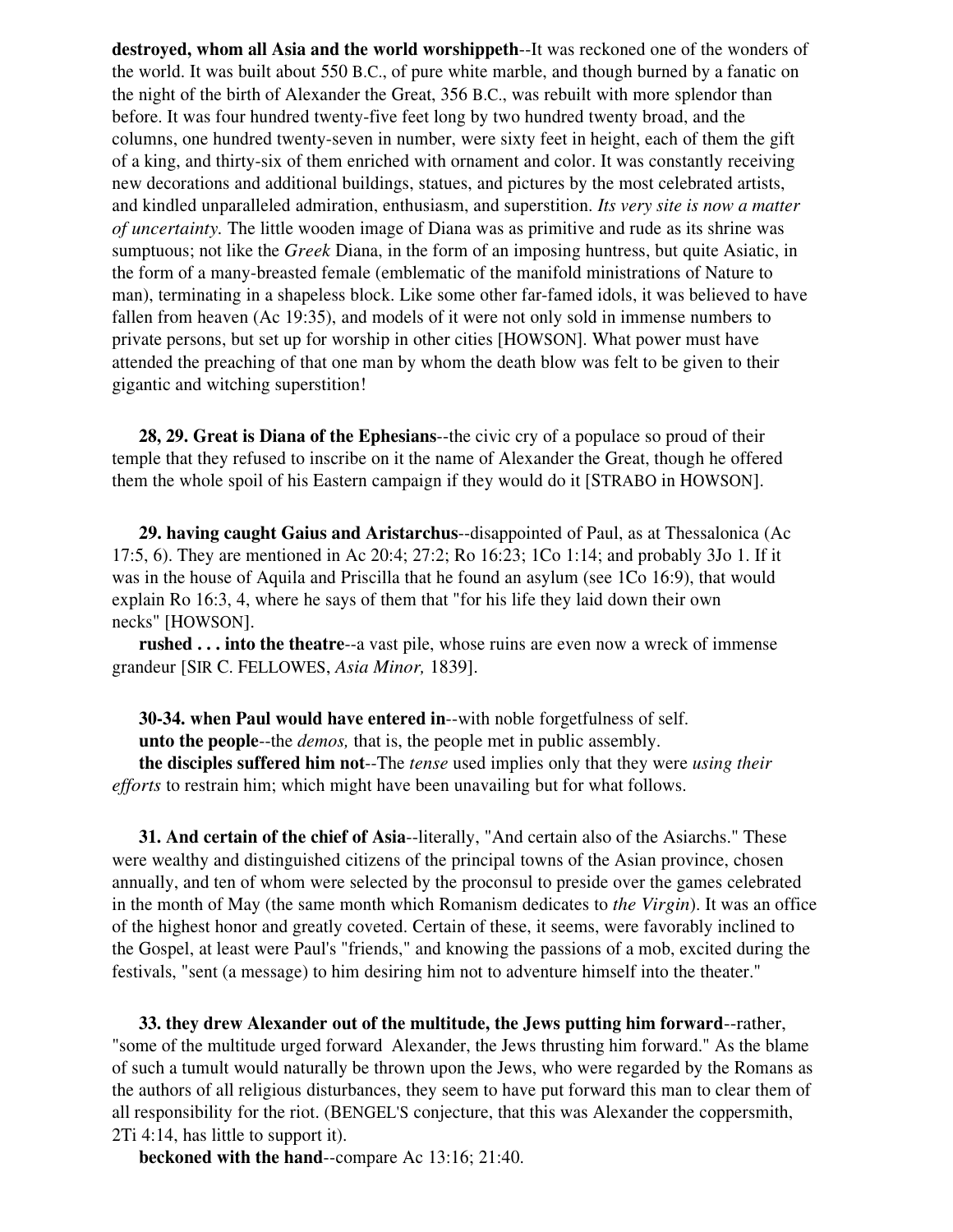**would have made his defence**--"offered to speak in defense."

 **34. But when they knew he was a Jew, all with one voice, for the space of two hours, cried out, Great is Diana,** &c.--The very appearance of a Jew had the opposite effect to that intended. To prevent him obtaining a hearing, they drowned his voice in one tumultuous shout in honor of their goddess, which rose to such frantic enthusiasm as took two hours to exhaust itself.

 **35-41. when the town-clerk**--keeper of the public archives, and a magistrate of great authority.

**had appeased**--"calmed."

 **the people**--"the multitude," which the very presence of such an officer would go far to do. **he said . . . what man . . . knoweth not that the city of the Ephesians is a worshipper of the great goddess Diana**--literally, the *neocoros* or "warden." The word means "templesweeper"; then, "temple-guardian." Thirteen cities of Asia had an interest in the temple, but Ephesus was honored with the charge of it. (Various cities have claimed this title with reference to *the Virgin* or certain *saints*) [WEBSTER and WILKINSON].

 **and of the** *image* **which fell down from Jupiter**--"from the sky" or "from heaven." See on Ac 19:27. "With this we may compare various legends concerning images and pictures in the Romish Church, such as the traditional likenesses of Christ, which were said to be "not made with hands"" [WEBSTER and WILKINSON].

 **36. Seeing that these things cannot be spoken against,** &c.--Like a true legal man, he urges that such was notoriously the constitution and fixed character of the city, with which its very existence was all but bound up. Did they suppose that all this was going to be overturned by a set of itinerant orators? Ridiculous! What did they mean, then, by raising such a stir?

 **37. For ye have brought hither these men, which are neither robbers of churches**--"temple-plunderers," or sacrilegious persons.

 **nor yet blasphemers of your goddess**--This is a remarkable testimony, showing that the apostle had, in preaching against idolatry, studiously avoided (as at Athens) insulting the feelings of those whom he addressed--a lesson this to missionaries and ministers in general.

**38. if Demetrius have a matter**--of complaint.

**against any man, the law is open**--rather, "the court days are being held."

**and there are deputies**--literally "proconsuls" (see on  $\overline{Ac}$  13:7); that is, probably, the proconsul and his council, as a court of appeal.

 **39. if ye inquire**--"have any question." **concerning other matters**--of a public nature.

 **40. For we**--the public authorities. **are in danger of being called in question**--by our superiors.

# CHAPTER 20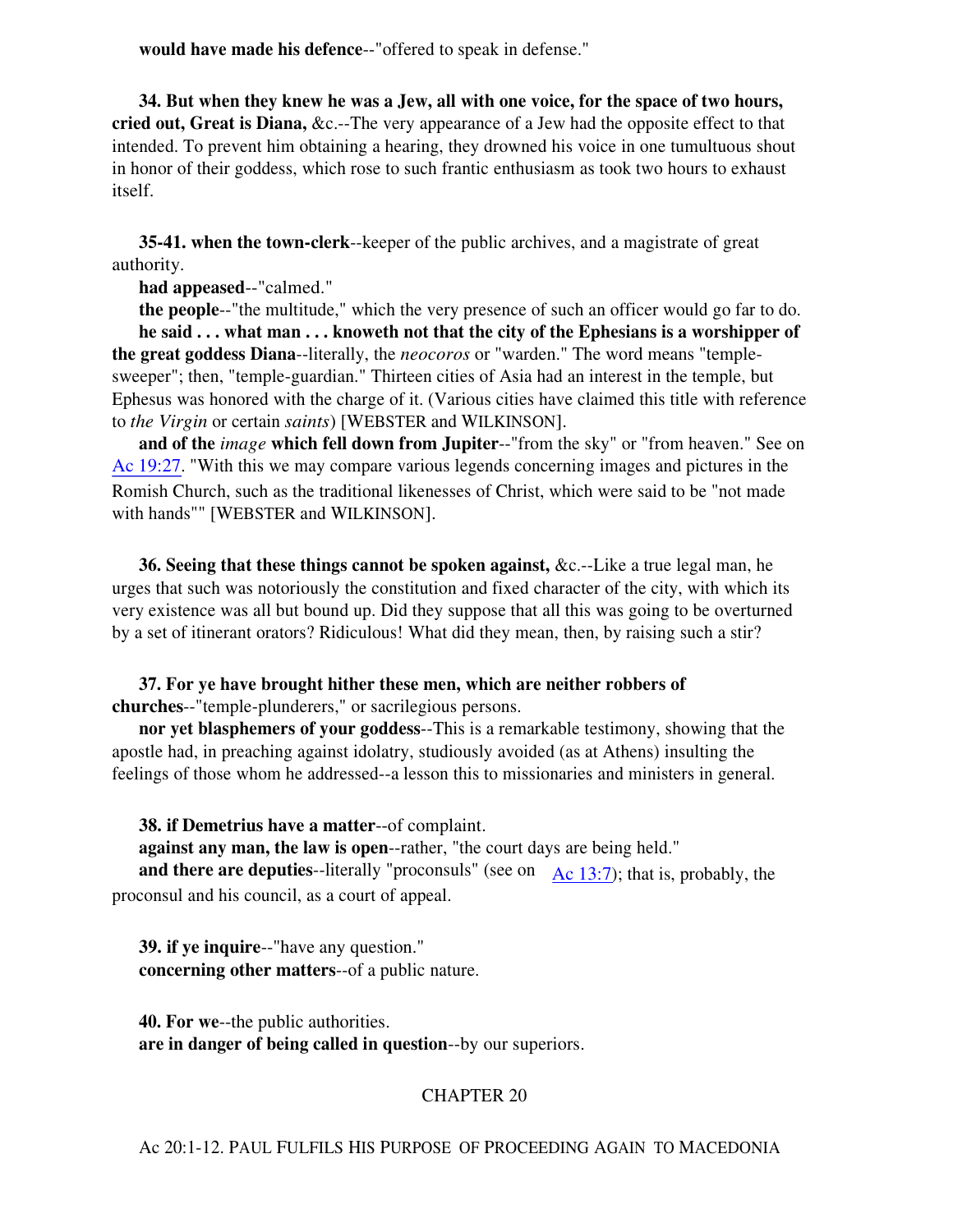## AND GREECE--RETURNING THENCE, ON HIS ROUTE FOR JERUSALEM, HE REVISITS PHILIPPI AND TROAS--HIS MINISTRATIONS AT TROAS.

 This section of the apostle's life, though peculiarly rich in material, is related with great brevity in the History. Its details must be culled from his own Epistles.

**1, 2. departed**--after Pentecost (1Co 16:8).

revisited Troas (2Co 2:12; see on  $\Delta c$  16:8). (2) That while on his former visit he appears to have **to go into Macedonia**--in pursuance of the *first* part of his plan (Ac 19:21). From his Epistles we learn; (1) That, as might have been expected from its position on the coast, he done no missionary work there, he now went expressly "to preach Christ's Gospel," and found "a door opened unto him of the Lord" there, which he entered so effectually as to lay the foundation of a church there (Ac 20:6, 7). (3) That he would have remained longer there but for his uneasiness at the non-arrival of Titus, whom he had despatched to Corinth to finish the collection for the poor saints at Jerusalem (1Co 16:1, 2; 2Co 8:6), but still more, that he might bring him word what effect his first Epistle to that church had produced. (He had probably arranged that they should meet at Troas). (4) That in this state of mind, afraid of something wrong, he "took leave" of the brethren at Troas, and went from thence into Macedonia.

CORINTHIANS (see Introduction to Second Corinthians); despatching Titus with it, and along our historian, "the beloved physician" (see on  $\overline{Ac 16:40}$ ). All that is said by our historian of this on **Ac 16:11, 12**), as appears by comparing 2Co 11:9, where "Macedonia" is named, with Php It was, no doubt, the city of PHILIPPI that he came to (landing at Nicopolis, its seaport, see 4:15, where it appears that Philippi is meant. Here he found the brethren, whom he had left on his former visit in circumstances of such deep interest, a consolidated and thriving church, generous and warmly attached to their father in Christ; under the superintendence, probably, of Macedonian visit is that "he went over those parts and gave them much exhortation." (5) Titus not having reached Philippi as soon as the apostle, "his flesh had no rest, but he was troubled on every side: without were fightings, within were fears" (2Co 7:5). (6) At length Titus arrived, to the joy of the apostle, the bearer of better tidings from Corinth than he had dared to expect (2Co 7:6, 7, 13), but checkered by painful intelligence of the efforts of a hostile party to undermine his apostolic reputation there (2Co 10:1-18). (7) Under the mixed feelings which this produced, he wrote--from Macedonia, and probably Philippi--*his* SECOND EPISTLE TO THE with him two other unnamed deputies, expressly chosen to take up and bring their collection for the poor saints at Jerusalem, and to whom he bears the beautiful testimony, that they were "the glory of Christ" (2Co 8:22, 23). (8) It must have been at this time that he penetrated as far as to the confines of "Illyricum," lying along the shores of the Adriatic (Ro 15:19). He would naturally wish that his second Letter to the Corinthians should have some time to produce its proper effect ere he revisited them, and this would appear a convenient opportunity for a northwestern circuit, which would enable him to pay a passing visit to the churches at Thessalonica and Berea, though of this we have no record. On his way southward to Greece, he would preach the Gospel in the intermediate regions of Epirus, Thessaly, and Boeotia (see Ro 15:19), though of this we have no record.

**2. he came into Greece**--or Achaia, in pursuance of the *second* part of his plan (Ac 19:21).

 **3. And there abode three months**--Though the province only is here mentioned, it is the city of CORINTH that is meant, as the province of "Macedonia" (Ac 20:1) meant the city of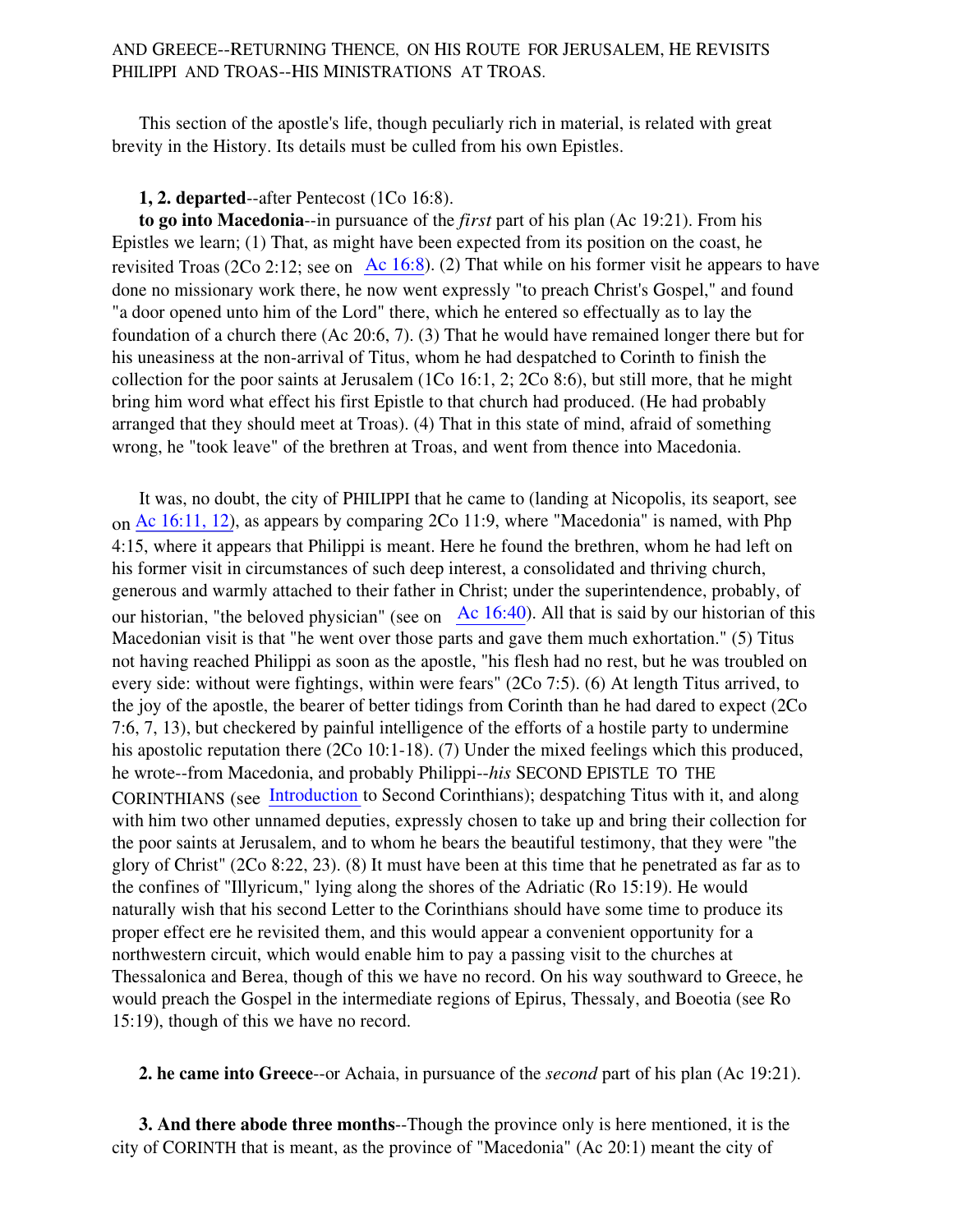(See on  $\underline{\text{Ro } 16:1}$  and see Introduction to Romans). Ac 18:3), Philippi. Some rough work he anticipated on his arrival at Corinth (2Co 10:1-8, 11; 13:1-10) though he had reason to expect satisfaction on the whole; and as we know there were other churches in Achaia besides that at Corinth (2Co 1:1; 11:10), he would have time enough to pay them all a brief visit during the three months of his stay there. This period was rendered further memorable by the despatch of *the* EPISTLE TO THE ROMANS, written during his stay at Corinth and sent by "Phœbe, a servant [deaconess] of the Church at Cenchrea" (see on a lady apparently of some standing and substance, who was going thither on private business.

 **And when the Jews laid wait for him, as he was about to sail into Syria**--He had intended to embark, probably at Cenchrea, the eastern harbor of the city, for Palestine, on his route to Jerusalem, the *third* part of his plan (Ac 19:21). But having detected some conspiracy against his life by his bitter Jewish enemies as at Damascus (Ac 9:22-25) and Jerusalem (Ac 9:29, 30), he changed his plan and determined "to return" as he had come, "through Macedonia." As he was never more to return to Corinth, so this route would bring him, for the last time, face to face with the attached disciples of *Berea, Thessalonica,* and *Philippi.* 

**4, 5. there accompanied him into Asia**--the province of Asia.

**Sopater of Berea--The true reading, beyond doubt, is, "Sopater [the son] of Pyrrhus of** Berea." Some think this mention of his father was to distinguish him from Sosipater (the same name in fuller form), mentioned in Ro 16:21. But that they were the same person seems more probable.

of the Thessalonians, Aristarchus--(See on **Ac** 19:29).

**and Secundus**--of whom nothing else is known.

 **Gaius of Derbe**--Though the Gaius of Ac 19:29 is said to be of "Macedonia," and this one "of Derbe," there is no sufficient reason for supposing them different persons; on the contrary, Ro 16:23 (compare with 3Jo 1, where there is hardly any reason to doubt that the same Gaius is addressed) seems to show that though he spent an important part of his Christian life away from his native Derbe, he had latterly retired to some place not very far from it.

(see on  $\underline{Ac}$  16:1); both being so associated in his early connection with the apostle that the **and Timotheus**--not probably of Derbe, as one might suppose from this verse, but of Lystra mention of the one in the previous clause would recall the other on the mention of his name.

 **and of Asia, Tychicus and Trophimus**--The latter was an Ephesian, and probably the former also. They seem to have put themselves, from this time forward, at the apostle's disposal, and to the very last been a great comfort to him (Eph 6:21, 22; Col 4:7, 8; Ac 21:29; 2Ti 4:12, 20). From the mention of the places to which each of these companions belonged, and still more the order in which they occur, we are left to conclude that they were deputies from their respective churches, charged with taking up and bringing on the collection for the poor saints at Jerusalem, first at Berea, next at Thessalonica, then at Philippi [HOWSON], *where we gather that our historian himself rejoined the party* (from the resumption at Ac 20:5 of the "us," dropped at Ac 16:17), by whom the Philippian collection would naturally be brought on.

 **5, 6. These going before**--perhaps to announce and prepare for the apostle's coming. **tarried for us at Troas.**

 **6. And we sailed . . . from Philippi after the days of unleavened bread**--(that is, the Passover). This, compared with 1Co 16:8, shows that the three months spent at Corinth (Ac 20:3) were the winter months.

**came ... to Troas**--for the third and last time. (See on  $\Delta c$  16:8 and  $\Delta c$  20:1). **in the five days**--As it might have been done in two days, the wind must have been adverse.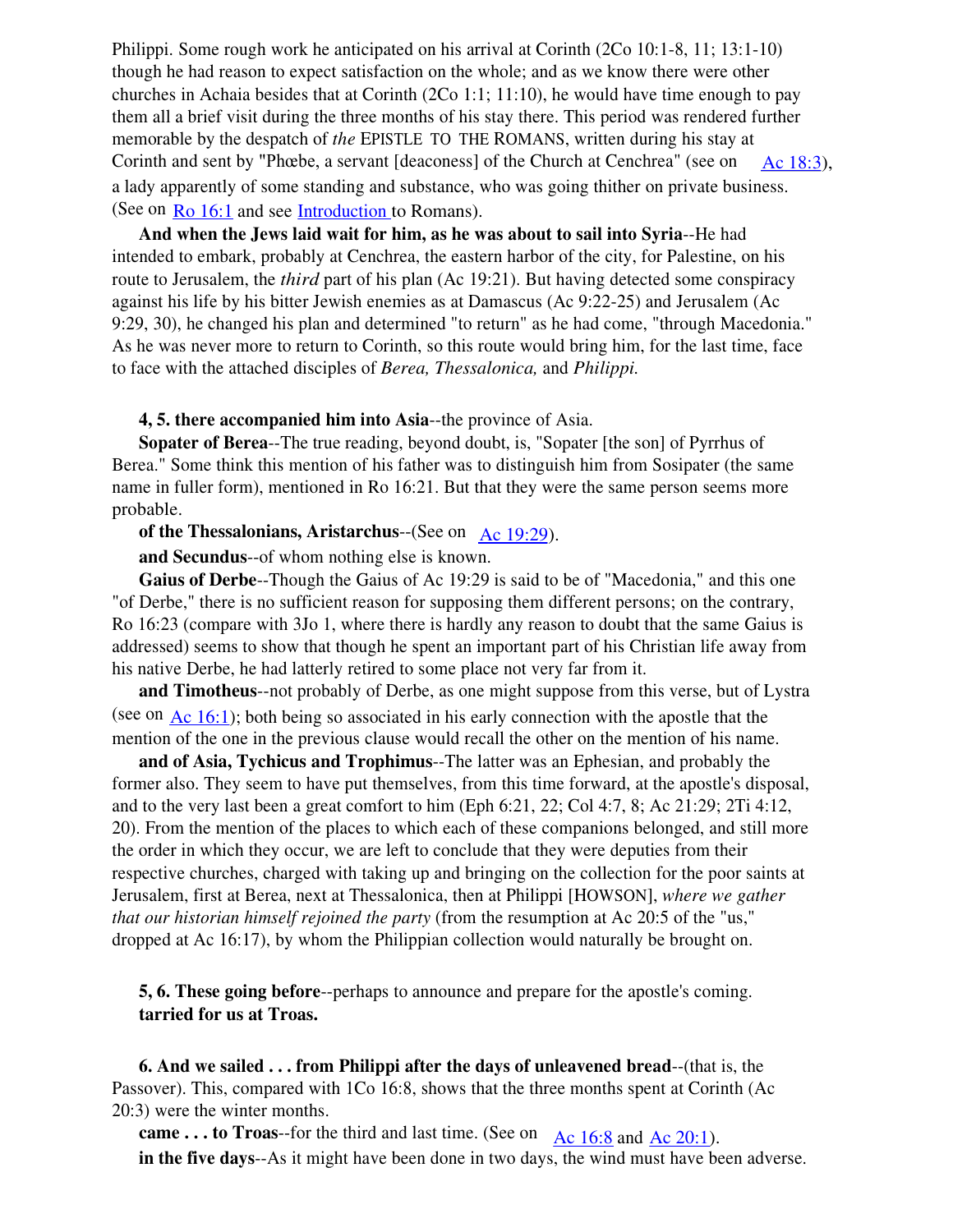The vivid style of one now present will be here again observed.

 **where we abode seven days**--that is, arriving on a Monday, they stayed over the Jewish sabbath and the Lord's Day following; Paul occupying himself, doubtless, in refreshing and strengthening fellowship with the brethren during the interval.

 **7. upon the first day of the week, when the disciples came together**--This, compared with 1Co 16:2, and other similar allusions, plainly indicates that the Christian observance of the day afterwards distinctly called "the Lord's Day," was already a fixed practice of the churches.

**Paul preached**--discoursed. The *tense* implies continued action--"kept discoursing."

 **8. there were many lights in the upper chamber**--not a mere piece of graphic detail by an eye-witness [HACKETT, HOWSON], but mentioned, probably, as increasing the heat and contributing to drowsiness [WEBSTER and WILKINSON], as the next clause seems to show.

**9. in a**--"the."

**window**--or window seat, or recess.

**fell down from the third loft**--"story."

 **and was taken up dead**--"The window projected (according to the side of the room where it was situated) either over the street or over the interior court; so that in either case he fell on the hard earth or pavement below."

 **10-12. Paul . . . fell on him**--like Elisha (2Ki 4:34). **his life is in him**--now restored; compare Mr 5:39.

 **11. broken bread and eaten**--with what a mixture of awe and joy after such an occurrence! "And eaten"--denoting a common repast, as distinguished from the breaking of the eucharistic bread.

 **and talked a long while, even till break of day**--How lifelike this record of dear Christian fellowship, as free and gladsome as it was solemn! (See Ec 9:7).

 Ac 20:13-38. CONTINUING HIS ROUTE TO JERUSALEM HE REACHES MILETUS, WHENCE HE SENDS FOR THE ELDERS OF EPHESUS--HIS FAREWELL ADDRESS TO THEM.

**13, 14. we . . . sailed**--from Troas.

**afoot**--"to go by land." (See on Mr 6:33). In sailing southward from Troas to Assos, one has to **unto Assos; there . . . to take in Paul: for so had he appointed, minding himself to go** round Cape Lecture, and keeping due east to run along the northern shore of the Gulf of Adramyttium, on which it lies. This is a sail of nearly forty miles; whereas by land, cutting right across, in a southeasterly direction, from sea to sea, by that excellent Roman road which then existed, the distance was scarcely more than half. The one way Paul wished his companions to take, while he himself, longing perhaps to enjoy a period of solitude, took the other, joining the ship, by appointment, at Assos.

 **14. came to Mitylene**--the capital of the beautiful and classical island of Lesbos, which lies opposite the eastern shore of the Ægean Sea, about thirty miles south of Assos; in whose harbor they seem to have lain for the night.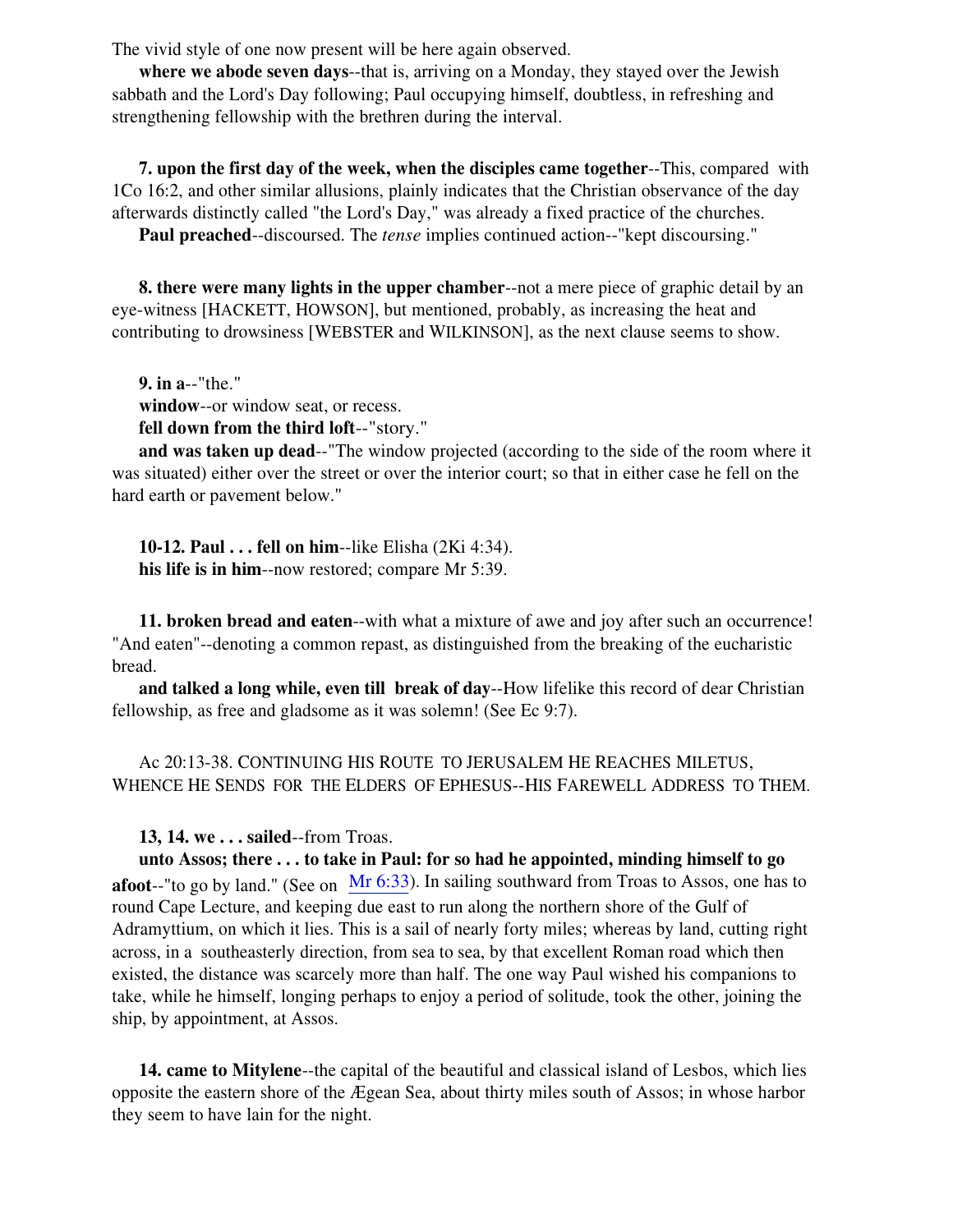**15, 16. came the next** *day* **over against Chios**--now Scio: one of the most beautiful of those islands between which and the coast the sail is so charming. They appear not to have touched at it.

**next** *day* **we arrived**--"touched" or "put in."

 **at Samos**--another island coming quite close to the mainland, and about as far south of Chios as it is south of Lesbos.

**tarried**--for the night.

 **at Trogyllium**--an anchorage on the projecting mainland, not more than a mile from the southern extremity of the island of Samos.

 **next** *day* **we came to Miletus**--on the mainland; the ancient capital of Ionia, near the mouth of the Meander.

**16. For Paul had determined to sail by**--or "sail past."

**Ephesus**--He was right opposite to it when approaching Chios.

 **because he would not spend time in Asia**--the Asian province of which Ephesus was the chief city.

 **for he hasted, if . . . possible . . . to be at Jerusalem the day of Pentecost**--as a suitable season for giving in the great collection from all the western churches, for keeping the feast, and clearing his apostolic position with the Church, then represented in large number at Jerusalem. The words imply that there was considerable ground to doubt if he would attain this object--for more than three of the seven weeks from Passover to Pentecost had already expired--and they are inserted evidently to explain why he did not once more visit Ephesus.

"*bishops*." (See on  $\underline{\text{Ac }20:28}$ ). The identity of presbyters and bishops in the New Testament is **17. from Miletus he sent to Ephesus, and called the elders of the church**--As he was now some forty miles south of Ephesus, we might think that more time would be lost by sending thus far for the elders to come to him, than by going at once to Ephesus itself, when so near it. But if unfavorable winds and stormy weather had overtaken them, his object could not have been attained, and perhaps he was unwilling to run the risk of detention at Ephesus by the state of the church and other causes. Those here called "*elders*" or "presbyters," are in Ac 20:28 called beyond all reasonable dispute.

 **18. Ye know . . . after what manner I have been with you at all seasons**--For the Christian integrity and fidelity of his whole official intercourse with them he appeals to themselves.

#### **19. Serving the Lord**--Jesus.

 **with all humility . . . and many tears and temptations**--Self-exaltation was unknown to him, and ease of mind: He "sowed in tears," from anxieties both on account of the converts from whom he "travailed in birth," and of the Jews, whose bitter hostility was perpetually plotting against him, interrupting his work and endangering his life.

**20. kept back**--timidly withheld from fear of consequences.

**nothing that was profitable**--edification directing all.

 **have taught you publicly, and from house to house**--Did an *apostle,* whose functions were of so wide a range, not feel satisfied without *private* as well as public ministrations? How then must *pastors* feel? [BENGEL].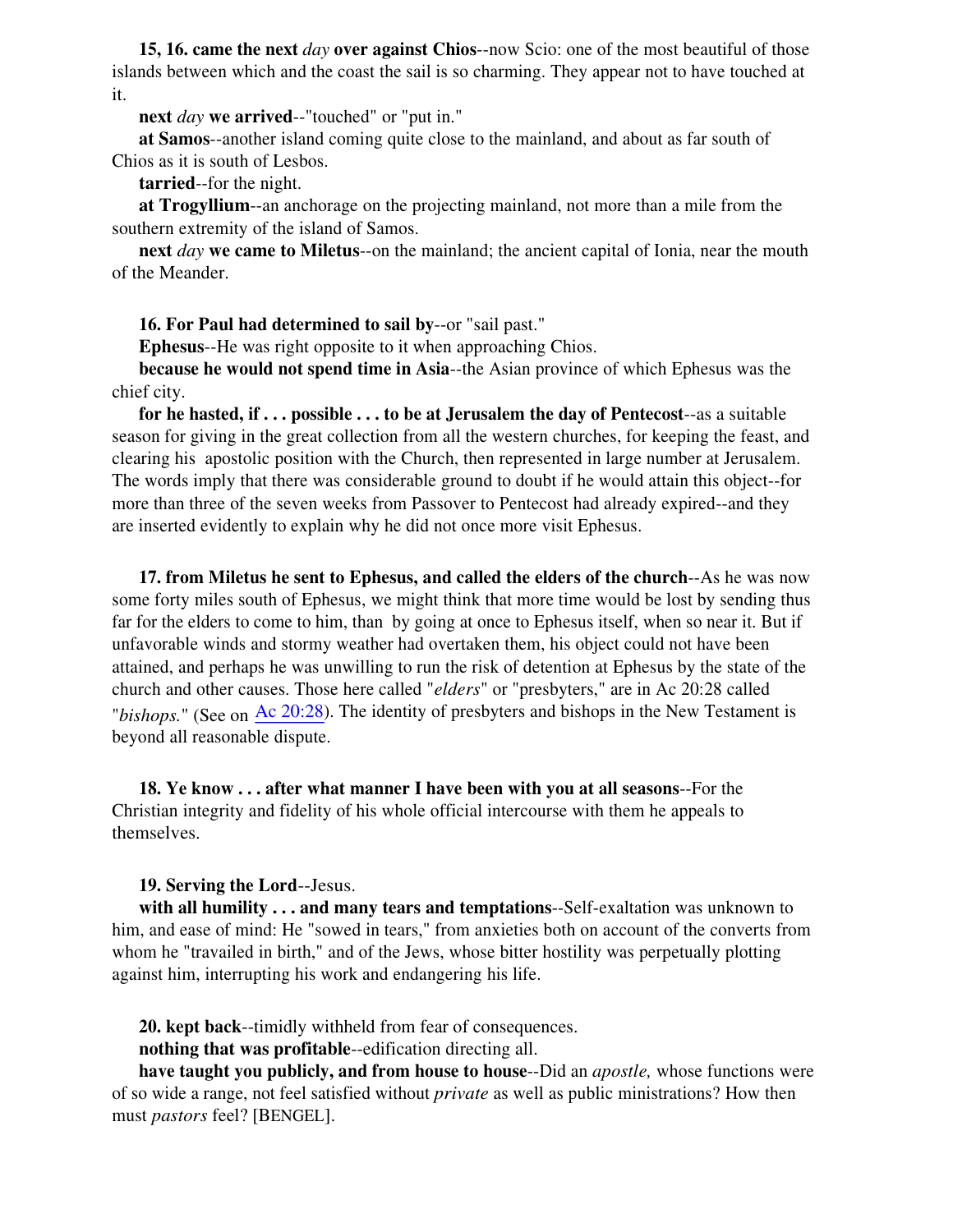**21. Testifying both to Jews and . . . Greeks**--laboring under a common malady, and recoverable only by a common treatment.

**repentance toward God, and faith toward our Lord Jesus Christ--(See on** Ac 5:31). REPENTANCE, as distinguished from *faith,* is that state of the "honest and good heart" which arises from a discovery of one's contrariety to the righteous demands of the divine law. This is said to be "*toward God,*" because seeing Him to be the party dishonored by sin, it feels all its acknowledgments and compunctions to be properly due to Him, as the great Lawgiver, and directs them to Him accordingly; condemning, humbling itself, and grieving before Him, looking also to Him as its only Hope of deliverance. FAITH is said to be "*toward our Lord Jesus Christ,*" because in that frame of mind just described it eagerly credits the testimony of relief divinely provided in Christ, gladly embraces the overtures of reconciliation in Him, and directs all its expectations of salvation, from its first stage to its last, to Him as the one appointed Medium of all grace from God to a sinful world. Thus we have here a brief summary of all Gospel preaching. And it is easy to see why repentance is here put before faith; for the former must of necessity precede the latter. There is a repentance subsequent to faith, the fruit of felt pardon and restoration. It was this which drew the tears with which the Saviour's feet were once so copiously moistened. (Lu 7:37, 38, 47; and compare Eze 16:63). But that is not the light in which it is here presented.

**22, 23. And now, behold, I**--"I" is emphatic here.

 **bound in the spirit**--compare Ac 19:21. This internal pressure, unattended with any knowledge of "what was to befall him there," was the result of that higher guidance which shaped all his movements.

 **23. Save that the Holy Ghost witnesseth in every city,** &c.--by prophetic utterances from city to city, as in Ac 11:4; 21:10, 11. Analogous premonitions of coming events are not unknown to the general method of God's providence. They would tend to season the apostle's spirit.

 **24. But none of these things move me, neither,** &c.--In this noble expression of absolute dedication to the service of Christ and preparedness for the worst that could befall him in such a cause, note (1) his jealousy for the peculiar character of his mission, as *immediately from Christ Himself* on which all the charges against him turned; (2) the burden of that Gospel which he preached--GRACE; it was "the Gospel of the Grace of God."

 **25-27. I know that ye all . . . shall see my face no more**--not an inspired prediction of what was certainly to be, but what the apostle, in his peculiar circumstances, fully expected. Whether, therefore, he ever did see them again, is a question to be decided purely on its own evidence.

 **26. I** *am* **pure from the blood of all men**-- (Ac 18:6; and compare 1Sa 12:3, 5; Eze 3:17- 21; 33:8, 9).

 **27. For I have not shunned to declare . . . all the counsel of God**--God's way of salvation, and His kingdom of souls saved by His Son Jesus Christ. See Lu 7:30.

**28. Take heed . . . unto yourselves**--Compare 1Ti 3:2-7; 4:16; 6:11.

 **and to all the flock**--Compare Heb 13:17. Observe here how the *personal* is put before the *pastoral* care.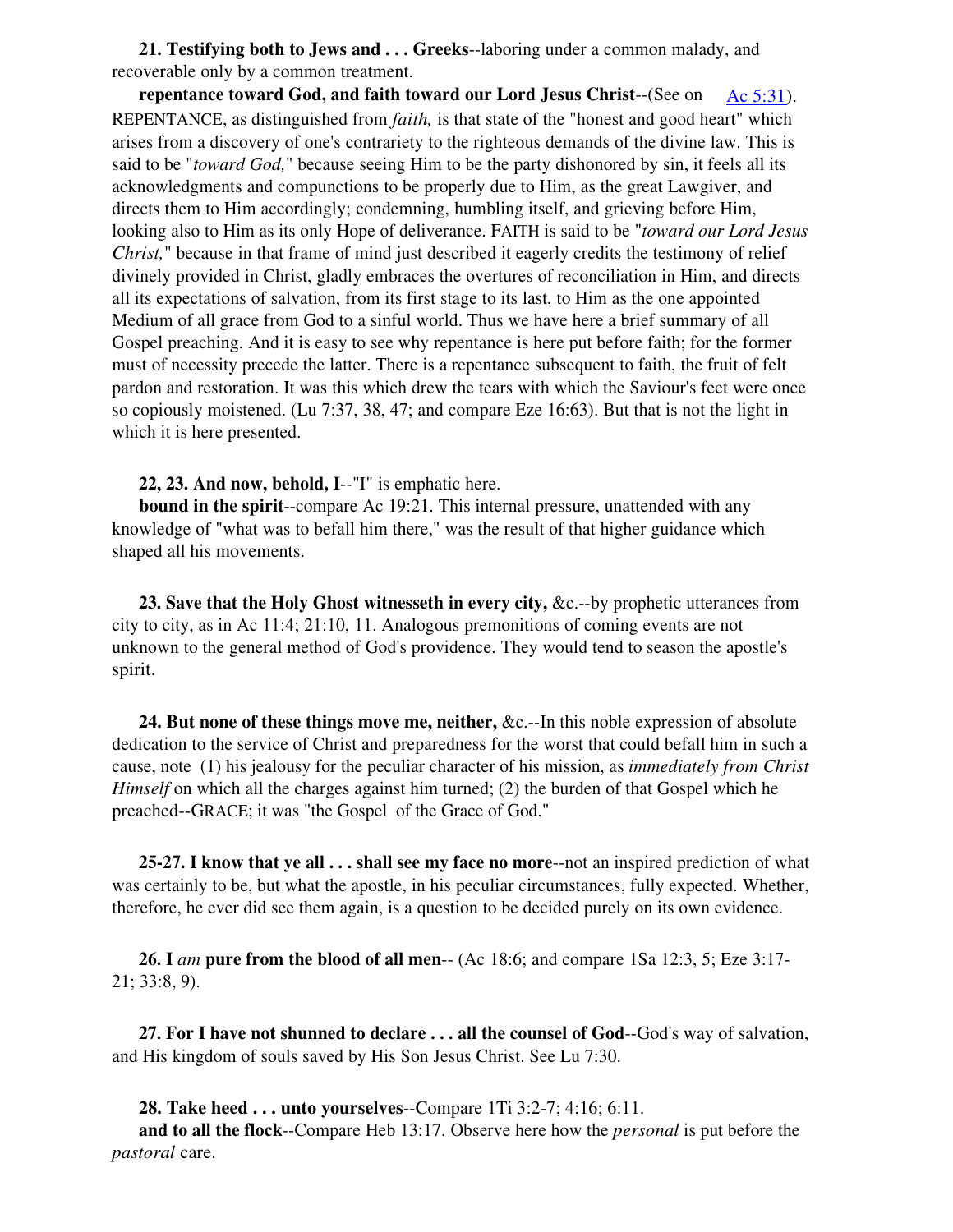**over . . . which the Holy Ghost hath made you**--Compare Joh 20:22, 23; Eph 4:8, 11, 12; Re 3:1. (Ac 14:23 shows that the apostle did not mean to exclude *human* ordination).

 **overseers**--or, as the same word is *everywhere else* rendered in our version, "bishops." The *English Version* has hardly dealt fair in this case with the sacred text, in rendering the word "overseers," whereas it ought here, as in all other places, to have been "bishops," in order that the fact of elders and bishops having been originally and apostolically synonymous, might be apparent to the ordinary English reader, which now it is not [ALFORD]. The distinction between these offices cannot be certainly traced till the second century, nor was it established till late in that century.

 **to feed the church of God**--or, "the Church of the Lord." Which of these two readings of the text is the true one, is a question which has divided the best critics. The evidence of manuscripts preponderates in favor of "THE LORD"; some of the most ancient Versions, though not all, so read; and ATHANASIUS, the great champion of the supreme Divinity of Christ early in the fourth century, says the expression "Church of God" is unknown to the Scriptures. Which reading, then, does the *internal* evidence favor? As "Church of God" occurs nine times elsewhere in Paul's writings, and "Church of the Lord" nowhere, the probability, it is said, is that he used his wonted phraseology here also. But if he did, it is extremely difficult to see how so many early transcribers should have altered it into the quite unusual phrase, "Church of the Lord"; whereas, if the apostle did use this latter expression, and the historian wrote it so accordingly, it it easy to see how transcribers might, from being so accustomed to the usual phrase, write it "Church of God." On the whole, therefore, we accept the *second* reading as most probably the true one. But see what follows.

**which he hath purchased**--"made His own," "acquired."

with his own blood--"His own" is emphatic: "That glorified Lord who from the right hand of power in the heavens is gathering and ruling the Church, and by His Spirit, through human agency, hath set you over it, cannot be indifferent to its welfare in your hands, seeing He hath given for it His own most precious blood, thus making it His own by the dearest of all ties." The transcendent sacredness of the Church of Christ is thus made to rest on the dignity of its Lord and the consequent preciousness of that blood which He shed for it. And as the sacrificial atoning character of Christ's death is here plainly *expressed,* so His supreme dignity is *implied* as clearly by the second reading as it is *expressed* by the first. What a motive to *pastoral fidelity* is here furnished!

 **29, 30. after my departing shall grievous wolves enter in among you**--Two classes of coming enemies are here announced, the one more external to themselves, the other bred in the bosom of their own community; both were to be teachers, but the one, "grievous wolves," not sparing, that is, making a prey of the flock; the other (Ac 20:30), simply sectarian "perverters" of the truth, with the view of drawing a party after them. Perhaps the one pointed to that subtle poison of Oriental Gnosticism which we know to have very early infected the Asiatic churches; the other to such Judaizing tendencies as we know to have troubled nearly all the early churches. See the Epistles to the *Ephesians, Colossians,* and *Timothy,* also those to the seven churches of Asia (Re 2:1-3:22). But watchfulness against *all* that tends to injure and corrupt the Church is the duty of its pastors in every age.

 **31. by the space of three years**--speaking in round numbers; for it was nearer three than two years.

 **I ceased not to warn every one night and day with tears**--What an appeal to be able to make! "And if this was an apostle's part, how much more a pastor's!" [BENGEL].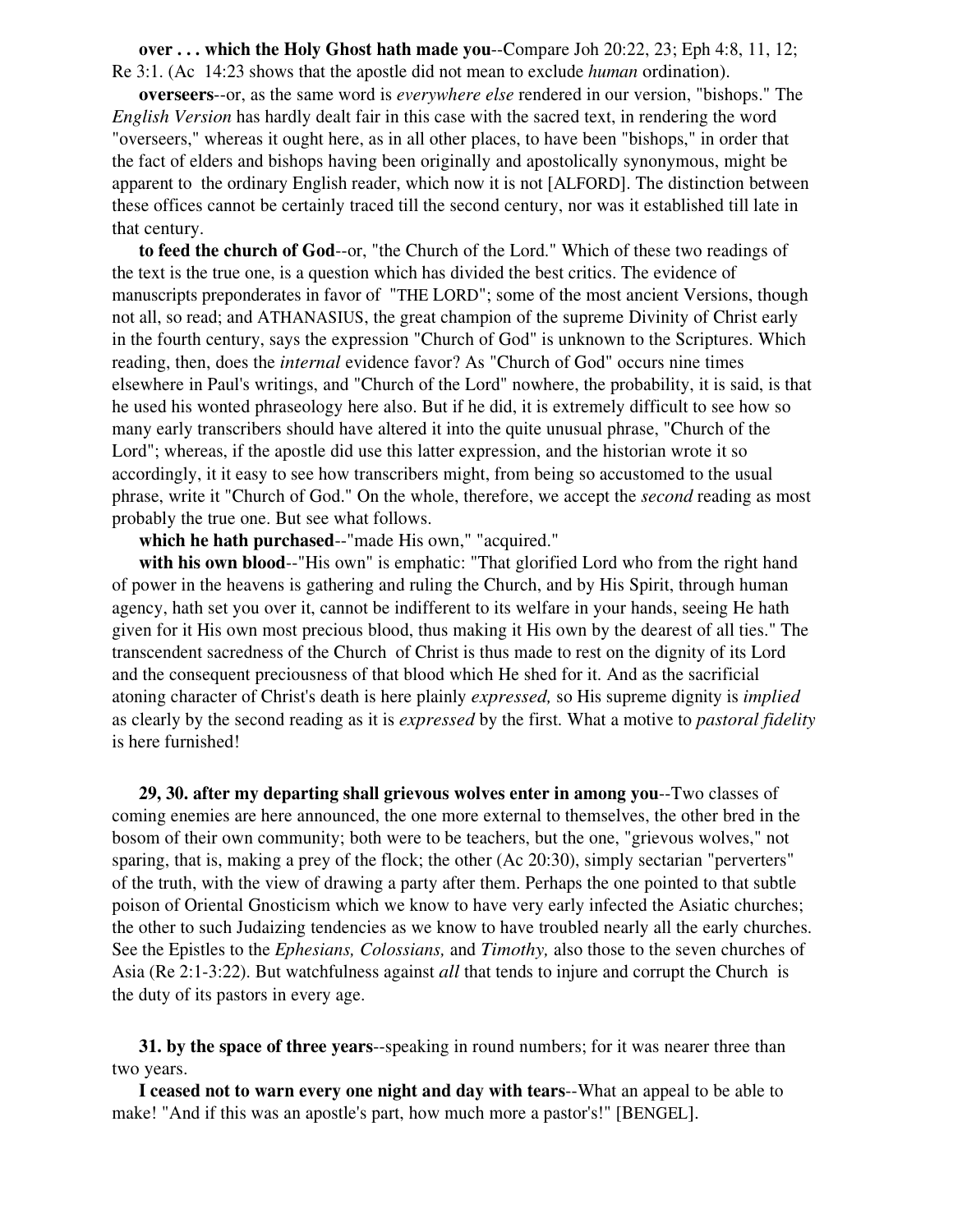**32-35. I commend you to God**--the almighty Conservator of His people.

 **and to the word of his grace**--that message of His pure grace (Ac 20:24) by the faith of which He keeps us (1Pe 1:5).

**which**--that is, God.

 **is able to build you up, and to give you an inheritance,** &c.--Observe how salvation--not only in its *initial stages* of pardon and regeneration, but in all its *subsequent stages* of "upbuilding," even to its *consummation* in the final inheritance--is here ascribed to the "ability" of God to bestow it, as in Ro 16:25; Eph 3:20; particularly Jude 24; and compare 2Ti 1:12, where *the same thing is ascribed to Christ.*

 **among all them which are sanctified**--Sanctification is here viewed as the final character and condition of the heirs of glory, regarded as one saved company.

 **34. these hands**--doubtless holding them up, as before Agrippa in chains (Ac 26:29). **have ministered unto my necessities, and to them that were with me**--See Ac 18:3; 1Co

4:12; 9:6, written from Ephesus; also 1Th 2:9.

**35. that so labouring**--as I have done for others as well as myself.

 **ye ought to support the weak to remember the words of the Lord Jesus, how he**--"how Himself."

see on  $J<sub>oh</sub> 21:25$ . **said, It is more blessed to give than to receive**--This golden saying, snatched from oblivion, and here added to the Church's abiding treasures, is apt to beget the wish that more of what issued from those Lips which "dropped as an honeycomb," had been preserved to us. But

 **36-38. he kneeled down and prayed with them all,** &c.--Nothing can be more touching than these three concluding verses, leaving an indelible impression of rare ministerial fidelity and affection on the apostle's part, and of warm admiration and attachment on the part of these Ephesian presbyters. Would to God that such scenes were more frequent in the Church!

#### CHAPTER 21

# Ac 21:1-16. SAILING FROM EPHESUS, THEY LAND AT TYRE, AND THENCE SAILING TO PTOLEMAIS, THEY PROCEED BY LAND TO CÆSAREA AND JERUSALEM.

**1. we were gotten**--"torn."

**from them**--expressing the difficulty and pain of the parting.

**with a straight course**--running before the wind, as Ac 16:11.

 **unto Coos**--Cos, an island due south from Miletus, which they would reach in about six hours, and coming close to the mainland.

 **the day following unto Rhodes**--another island, some fifty miles to the southeast, of brilliant classic memory and beauty.

 **thence unto Patara**--a town on the magnificent mainland of Lycia, almost due east from Rhodes. It was the seat of a celebrated oracle of Apollo.

**2. And finding a ship**--their former one going no farther, probably.

**to Phœnica--(See on <u>Ac 11:19</u>).** 

 **went abroad**--One would almost think this extracted from a journal of the voyage, so graphic are its details.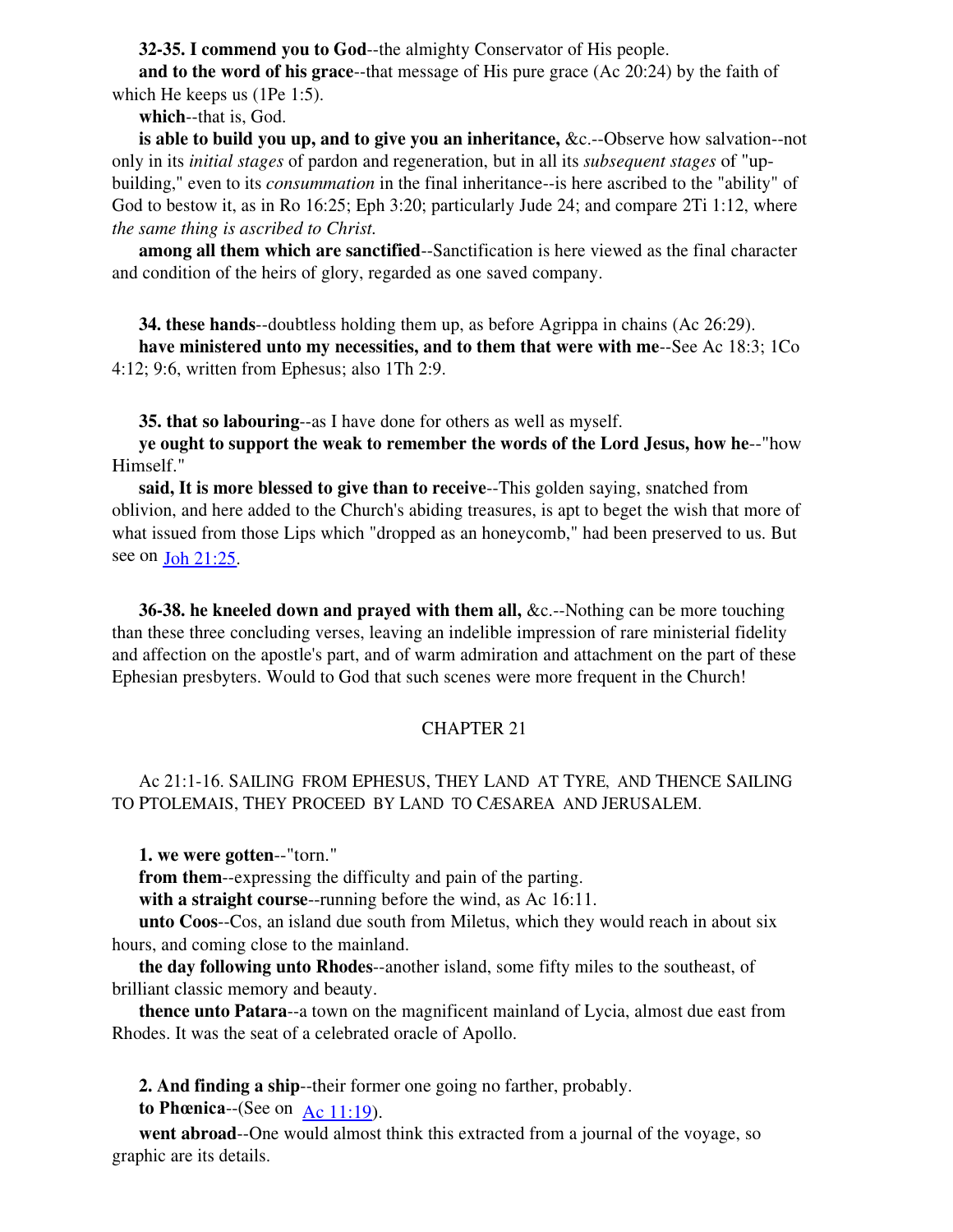**3. when we . . . discovered**--"sighted," as the phrase is.

 **Cyprus, we left it on the left hand**--that is, steered southeast of it, leaving it on the northwest.

**sailed into**--"unto"

 **Syria, and landed at Tyre**--the celebrated seat of maritime commerce for East and West. It might be reached from Patara in about two days.

**there the ship was to unlade her burden**--which gave the apostle time for what follows.

 **4-6. finding disciples**--finding out the disciples, implying some search. They would expect such, from what is recorded, Ac 11:19. Perhaps they were not many; yet there were gifted ones among them.

**who said to Paul . . . that he should not go up to Jerusalem--(See on**  $\frac{\text{Ac }20:23}{\text{Ac }20:23}$ **; also see** on <u>Ac 21:11-14</u>).

**the shore and prayed**--(See on  $\underline{Ac 20:36}$ ). Observe here that the *children* of these Tyrian worship. See on **Eph 6:1**. **5. they all brought us on our way with wives and children . . . and we kneeled down on** disciples not only were taken along with their parents, but must have joined in this act of solemn

**7. when we had finished our course**--completing the voyage

**from Tyre, we came**--which they would do the same day.

**to Ptolemais**--anciently called Accho (Jud 1:31), now St. Jean d'Acre, or Acre.

 **and saluted the brethren, and abode,** &c.--disciples gathered probably as at Tyre, on the occasion mentioned (Ac 11:19).

 **8-10. next** *day* **we that were of Paul's company departed**--(The words "the were of Paul's company" are omitted in the best manuscripts. They were probably added as the connecting words at the head of some church lessons).

**and came to Cæsarea**--a run along the coast, southward, of some thirty miles.

 **Philip the evangelist**--a term answering apparently very much to our *missionary* [HOWSON], by whose ministry such joy had been diffused over Samaria and the Ethiopian eunuch had been baptized (Ac 8:4-40).

 **one of the seven**--deacons, who had "purchased to himself a good degree" (1Ti 3:13). He and Paul now meet for the first time, some twenty-five years after that time.

 **9. the same man had four daughters . . . which did prophesy**--fulfilling Joe 2:28 (see Ac 2:18). This is mentioned, it would seem, merely as a high distinction divinely conferred on so devoted a servant of the Lord Jesus, and probably indicates the high tone of religion in his family.

**10. tarried** *there* **many**--"a good many"

 **days**--Finding himself in good time for Pentecost at Jerusalem, he would feel it a refreshing thing to his spirit to hold Christian communion for a few days with such a family.

**there came down from Judea**--the news of Paul's arrival having spread.

**a certain prophet . . . Agabus**--no doubt the same as in Ac 11:28.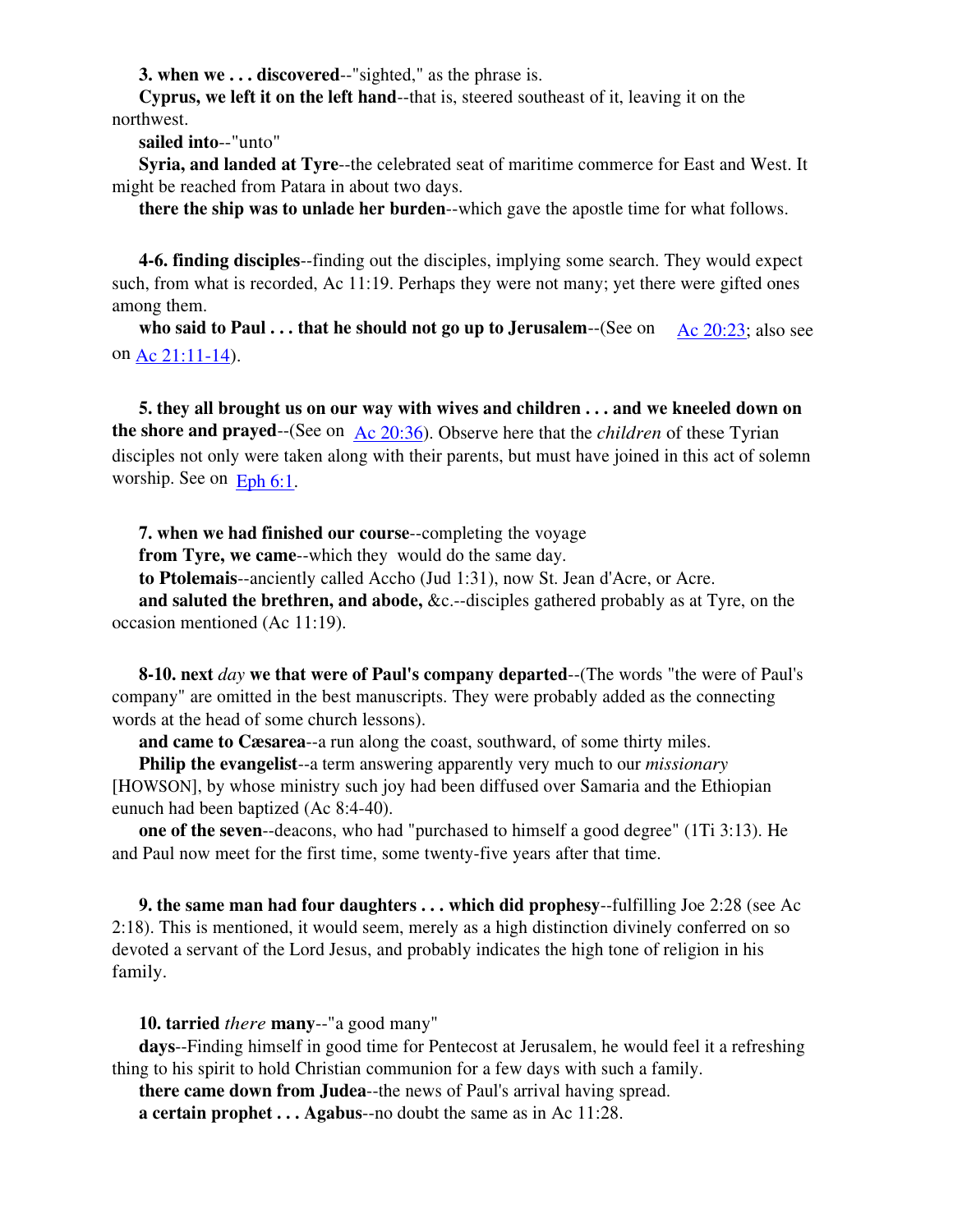**11-14. So shall the Jews bind the man that owneth this girdle,** &c.--For though the Romans did it, it was at the Jews' instigation (Ac 21:33; Ac 28:17). Such dramatic methods of announcing important future events would bring the old prophets to remembrance. (Compare Isa 20:2, &c.; Jer 13:1, and Eze 5:1, &c.). This prediction and that at Tyre (Ac 21:4) were intended, not to prohibit him from going, but to put his courage to the test and when he stood the test, to deepen and mature it.

 **12. we and they at that place**--the Cæsarean Christians. **besought him--even with tears, Ac 21:13. not to go to Jerusalem.**

 **13. Then Paul answered, What mean ye to weep and to break mine heart**--Beautiful union of manly resoluteness and womanly tenderness, alike removed from mawkishness and stoicism!

 **I am ready not to be bound only**--"If that is all, let it come." **but to die,** &c.--It was well he could add this, for he had that also to do.

**15, 16. we took up our carriages**--"our baggage."

 **and went up to Jerusalem**--for the *fifth* time after his conversion, thus concluding *his third missionary tour,* which proved his *last,* so far as recorded; for though he accomplished the fourth and last part of the missionary plan sketched out (Ac 19:21) --"After I have been at Jerusalem, I must also see Rome"--it was as "a prisoner of Jesus Christ."

**16. went with us . . . and brought with them**--rather, "brought us to."

 **One Mnason of Cyprus, an old disciple,** &c.--not an "aged" disciple, but probably "a disciple of old standing," perhaps one of the three thousand converted on the day of Pentecost, or, more likely still, drawn to the Saviour Himself during His lifetime. He had come, probably, with the other Cyprians (Ac 11:20), to Antioch, "preaching the Lord Jesus unto the Grecians," and now he appears settled at Jerusalem.

 Ac 21:17-40. PAUL REPORTS THE EVENTS OF HIS THIRD MISSIONARY JOURNEY--IN THE TEMPLE, PURIFYING HIMSELF FROM A JEWISH VOW, HE IS SEIZED BY A MOB AND BEATEN TO THE DANGER OF HIS LIFE--THE UPROAR BECOMING UNIVERSAL, THE ROMAN COMMANDANT HAS HIM BROUGHT IN CHAINS TO THE FORTRESS, FROM THE STAIRS OF WHICH HE IS PERMITTED TO ADDRESS THE PEOPLE.

 The apostle was full of anxiety about this visit to Jerusalem, from the numerous prophetic intimations of danger awaiting him, and having reason to expect the presence at this feast of the very parties from whose virulent rage he had once and again narrowly escaped with his life. Hence we find him asking the Roman Christians to wrestle with him in prayer, "for the Lord Jesus Christ's sake, and for the love of the Spirit, *that he might be delivered from them that believed not in Judea,*" as well as "that his service which he had for Jerusalem (the great collection for the poor saints there) might be accepted of the saints" (Ro 15:30, 31).

 **17-19. the brethren received us gladly**--the disciples generally, as distinguished from the official reception recorded in Ac 21:18.

**18. Paul went in with us unto James; and all the elders were present**--to "report himself"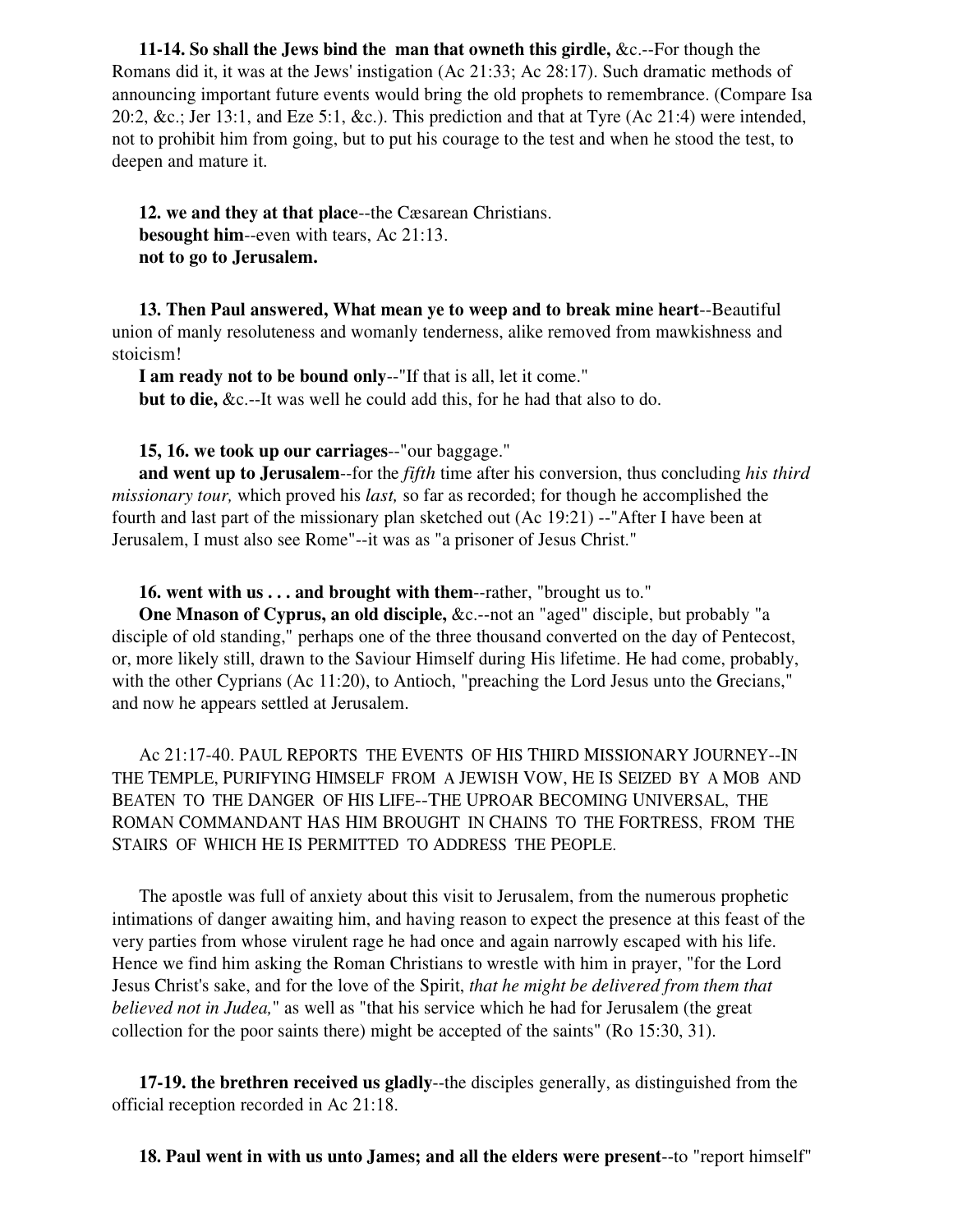on **Ac 15:13**. Had any other of the apostles been in Jerusalem on that occasion, it could hardly formally to the acknowledged head of the church at Jerusalem, and his associates in office. See fail to have been noted.

#### **19. he declared particularly**--in detail.

 **what God had wrought among the Gentiles by his ministry**--as on previous occasions (Ac 14:27; and see Ro 15:15); no doubt referring to the insidious and systematic efforts of the Judaizing party in a number of places to shrivel the Church of Christ into a Jewish sect, and his own counter-procedure.

 **20-25. they glorified the Lord,** &c.--constrained to justify his course, notwithstanding the Jewish complexion of the Christianity of Jerusalem.

 **21. they are informed . . . that thou teachest all the Jews which are among the Gentiles**- those residing in heathen countries.

 **to forsake Moses,** &c.--This calumny of the unbelieving Jews would find easy credence among the Christian zealots for Judaism.

 **23. we have four men**--Christian Jews, no doubt. **which have a vow**--perhaps kept ready on purpose.

 **24. be at charges with them**--that is, defray the expense of the sacrifices legally required of them, along with his own, which was deemed a mark of Jewish generosity.

 **25. touching the Gentiles . . . we have written and concluded that they observe no such things,** &c.--This shows that with all their conciliation to Jewish prejudice, the Church of Jerusalem was taught to adhere to the decision of the famous council held there (Ac 15:19-29).

**the accomplishment of the days of purification,** &c. $-($ See on  $\frac{Nu(6:14-21)}{M}$ . **26. to signify**--that is, announce to the priest.

 **27-30. the Jews . . . of Asia**--in all likelihood those of *Ephesus* (since they recognized Trophimus apparently as a townsman, Ac 21:29), embittered by their discomfiture (Ac 19:9, &c.).

**29. Trophimus**--(See on  $\underline{Ac\ 20:4}$ ).

 **30. took Paul, and drew him out of the temple; and forthwith the doors were shut**--that the murder they meant to perpetrate might not pollute that holy place.

commandant resided. See on  $\frac{\text{Ac }21:32}{\text{Chis part of the narrative is particularly graphic}}$ . **31. tidings came**--literally, "went up," that is, to the fortress of Antonia, where the

 **32. the chief captain**--"the chiliarch," or tribune of the Roman cohort, whose full number was one thousand men.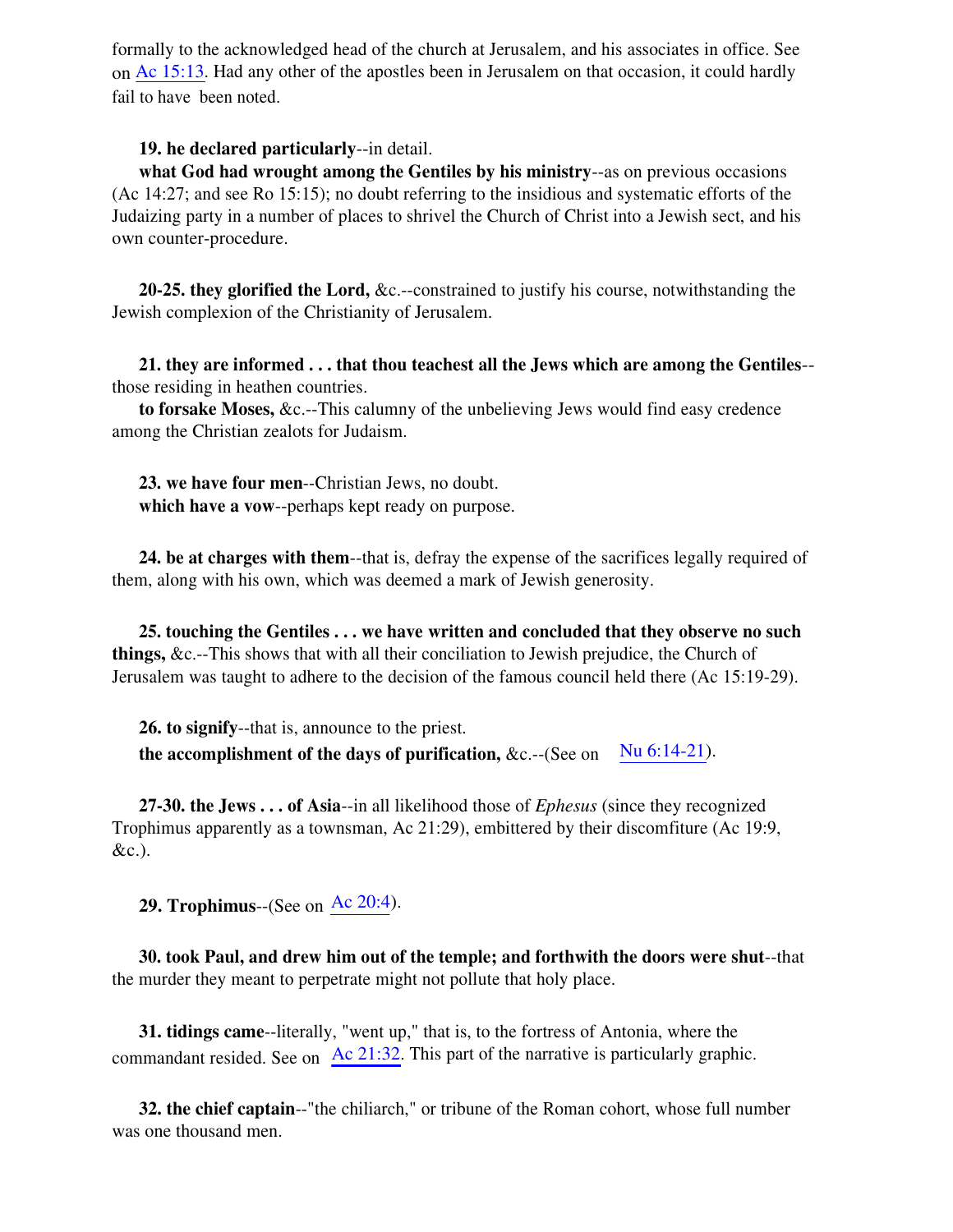## **33. commanded him to be bound with two chains--(See on** Ac 12:6).

**34. some cried one thing--The difficulty would be so to state his crimes as to justify their** proceedings to a Roman officer.

 **to be carried into the castle**--rather, perhaps, "the barracks," or that part of the fortress of Antonia appropriated to the soldiers. The fort was built by Herod on a high rock at the northwest corner of the great temple area, and called after Mark Antony.

**35, 36. Away with him**--as before of his Lord (Lu 23:18; Joh 19:15).

 **37-40. Art not thou that Egyptian,** &c.--The form of the question implies that the answer is to be in the negative, and is matter of some surprise: "Thou art not then?" &c.

 **38. madest an uproar,** &c.--The narrative is given in JOSEPHUS [*Wars of the Jews,* 2.8.6; 13.5], though his two allusions and ours seem to refer to different periods of the rebellion.

# **39. a citizen of no mean city--(See on**  $\overline{Ac}$  16:37).

 **40. stood on the stairs**--"What nobler spectacle than that of Paul at this moment! There he stood, bound with two chains, ready to make his defense to the people. The Roman commander sits by, to enforce order by his presence. An enraged populace look up to him from below. Yet in the midst of so many dangers, how self-possessed is he, how tranquil!" [CHRYSOSTOM (or in his name) in HACKETT].

 **a great silence**--the people awed at the permission given him by the commandant, and seeing him sitting as a listener.

 **in the Hebrew tongue**--the *Syro-Chaldaic,* the vernacular tongue of the Palestine Jews since the captivity.

#### CHAPTER 22

 Ac 22:1-30. PAUL'S DEFENSE FROM THE STAIRS OF THE FORTRESS--THE RAGE OF THE AUDIENCE BURSTING FORTH, THE COMMANDANT HAS HIM BROUGHT INTO THE FORT TO BE EXAMINED BY SCOURGING, BUT LEARNING THAT HE IS A ROMAN, HE ORDERS HIS RELEASE AND COMMANDS THE SAMHEDRIM TO TRY HIM.

**2. when they heard . . . the Hebrew tongue--(See on**  $\underline{Ac 21:40}$ ).

 **they kept the more silence**--They could have understood him in *Greek,* and doubtless fully expected the renegade to address them in that language, but the sound of their holy mother tongue awed them into deeper silence.

# **3. a Jew of Tarsus, brought up in this city, at the feet--(See on**  $\frac{\text{Lu } 10:39}{\text{Lu } 10:39}$ ).

of Gamaliel--(See on  $\underline{Ac}$  5:34); a fact of great importance in the apostle's history, standing in the same relation to his future career as Moses' education in the Egyptian court to the work for which he was destined.

 **the perfect manner of the law of the fathers**--the strictest form of traditional Judaism. **zealous**--"a zealot."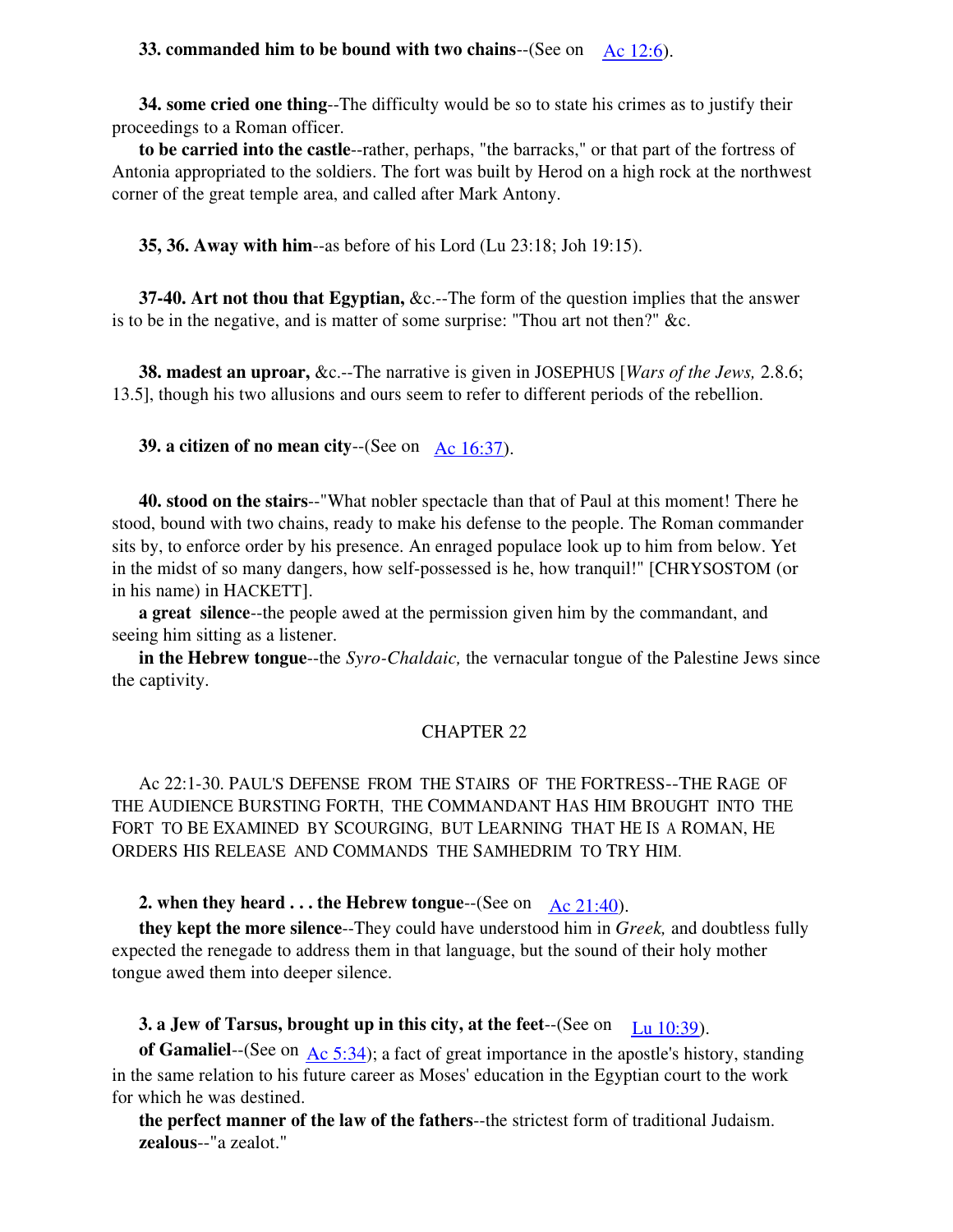**toward God as ye all are this day**--his own former murderous zeal against the disciples of the Lord Jesus being merely reflected in their present treatment of himself.

**4. I persecuted,** &c.--(See on <u>Ac 9:1,2; Ac 9:5-7</u>).

 **5. the high priest**--still alive. **doth bear me witness, and all the estate of the elders**--the whole Sanhedrim.

**8. Jesus of Nazareth--the Nazarene. See on Ac 9:5.** 

**9-11. they that were with me--(See on**  $\underline{Ac}$  9:7, &c.)

 **12. Ananias, a devout man, according to the law, having a good report of all the Jews which dwelt there**--One would not know from this description of Ananias that he was a Christian at all, the apostles object being to hold him up as unexceptionable, even to the most rigid Jews.

 **13-15. The God of our fathers hath chosen thee**--studiously linking the new economy upon the old, as but the sequel of it; both having one glorious Author.

**14. that thou shouldest . . . see that**--"the"

**Just One**--compare Ac 3:14; 7:52.

 **hear the voice of his mouth**--in order to place him on a level with the other apostles, who had "seen the [risen] Lord."

 **16. be baptized and wash away thy sins**--This way of speaking arises from baptism being the visible seal of remission.

 **calling on the name of the Lord**--rather, "having called," that is, *after* having done so; referring to the confession of Christ which *preceded* baptism, as Ac 8:37.

 **17-21. it came to pass,** &c.--This thrilling dialogue between the glorified Redeemer and his chosen vessel is nowhere else related.

**when I was come again to Jerusalem**--on the occasion mentioned in Ac 9:26-29.

 **while I prayed in the temple**--He thus calls their attention to the fact that after his conversion he kept up his connection with the temple as before.

**18. get . . . quickly out of Jerusalem**--compare Ac 9:29.

 **for they will not receive thy testimony . . . And I said, Lord, they know,** &c.--"Can it be, Lord, that they will resist the testimony of one whom they knew so well as among the bitterest of all against Thy disciples, and whom nothing short of resistless evidence could have turned to Thee?"

 **21. depart for I will send thee far hence unto the Gentiles**--that is, "Enough; thy testimony is not to be thrown away upon Jerusalem; the Gentiles, afar off, are thy peculiar sphere."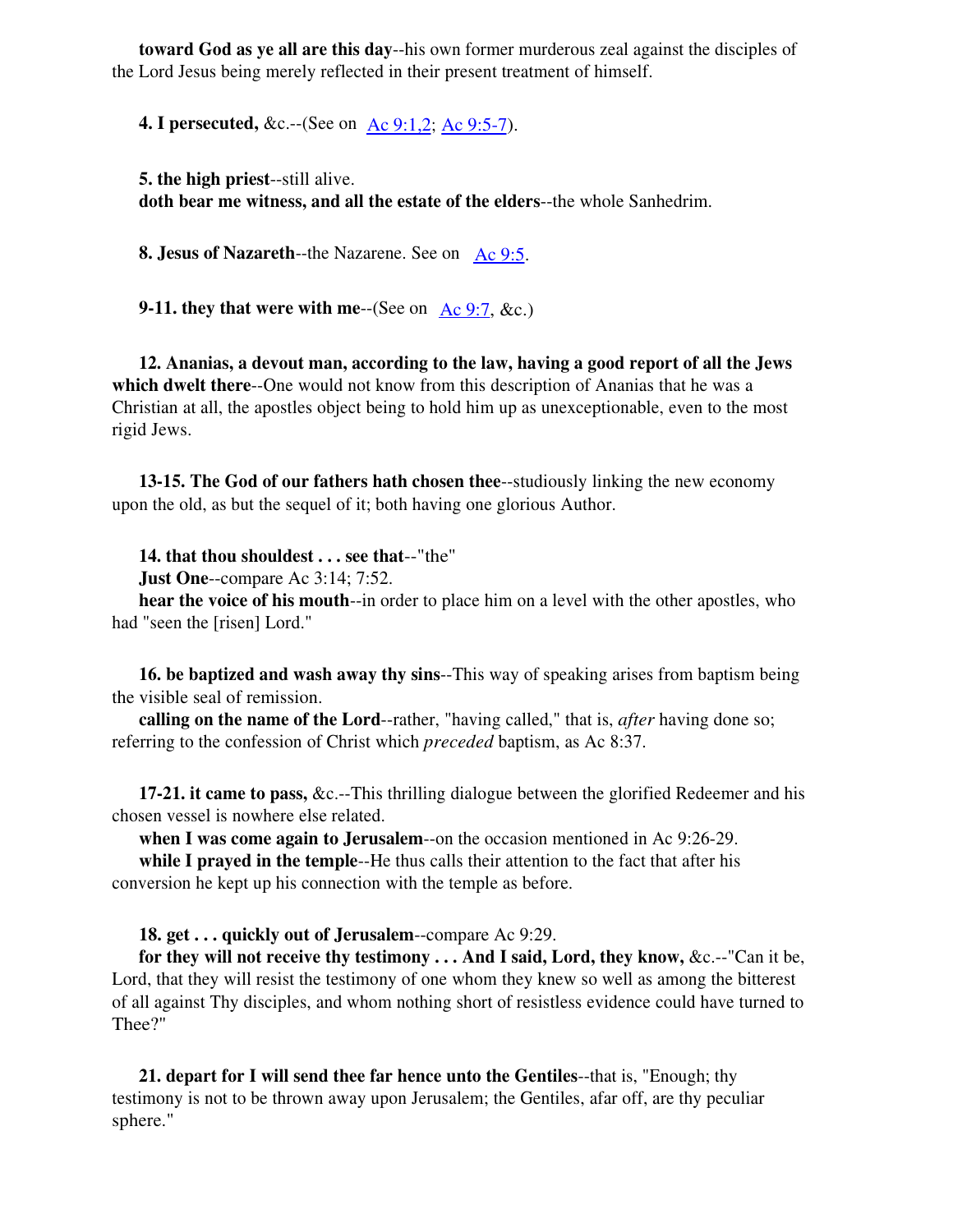**22, 23. gave him audience to this word . . . then . . . Away with such a fellow from the earth,** &c.--Their national prejudices lashed into fury at the mention of a mission to the Gentiles, they would speedily have done to him as they did to Stephen, but for the presence and protection of the Roman officer.

#### **24-26. examined by scourging**--according to the Roman practice.

 **that he might know wherefore they cried so**--Paul's speech being to him in an unknown tongue, he concluded from the horror which it kindled in the vast audience that he must have been guilty of some crime.

 **25. Paul said to the centurion that stood by**--to superintend the torture and receive the confession expected to be wrung from him.

**Is it lawful for you to scourge a man that is a Roman,** &c.--See on **Ac 16:37**.

 **27-29. art thou a Roman?**--showing that this being of Tarsus, which he had told him before (Ac 21:39) did not necessarily imply that he was a Roman citizen.

 **28. With a great sum obtained I this freedom**--Roman citizenship was bought and sold in the reign of Claudius, we know, at a high price: at a subsequent date, for next to nothing. But to put in a false claim to this privilege was a capital crime.

 **I was** *free* **born**--born to it, by purchase, or in reward of services, on the part of his father or some ancestor.

**29. chief captain also was afraid,** &c.--See on **Ac** 16:38.

 **30. commanded the chief priests and all their council to appear**--that is, the Sanhedrim to be formally convened. Note here the power to order a Sanhedrim to try this case, assumed by the Roman officers and acquiesced in on their part.

### CHAPTER 23

 Ac 23:1-10. PAUL'S DEFENSE BEFORE THE SAMHEDRIM DIVIDES THE RIVAL FACTIONS, FROM WHOSE VIOLENCE THE COMMANDANT HAS THE APOSTLE REMOVED INTO THE FORTRESS.

 **1. Paul, earnestly beholding the council**--with a look of conscious integrity and unfaltering courage, perhaps also recognizing some of his early fellow pupils.

 **I have lived in all good conscience before God until this day**--The word has an indirect reference to the "polity" or "commonwealth of Israel," of which he would signify that he had been, and was to that hour, an honest and God-fearing member.

 **2. the high priest . . . commanded . . . to smite him on the mouth**--a method of silencing a speaker common in the East to this day [HACKET]. But for a judge thus to treat a prisoner on his "trial," for merely prefacing his defense by a protestation of his integrity, was infamous.

 **3, 4. God shall smite thee**--as indeed He did; for he was killed by an assassin during the Jewish war [JOSEPHUS, *Wars of the Jews,* 2.17.9].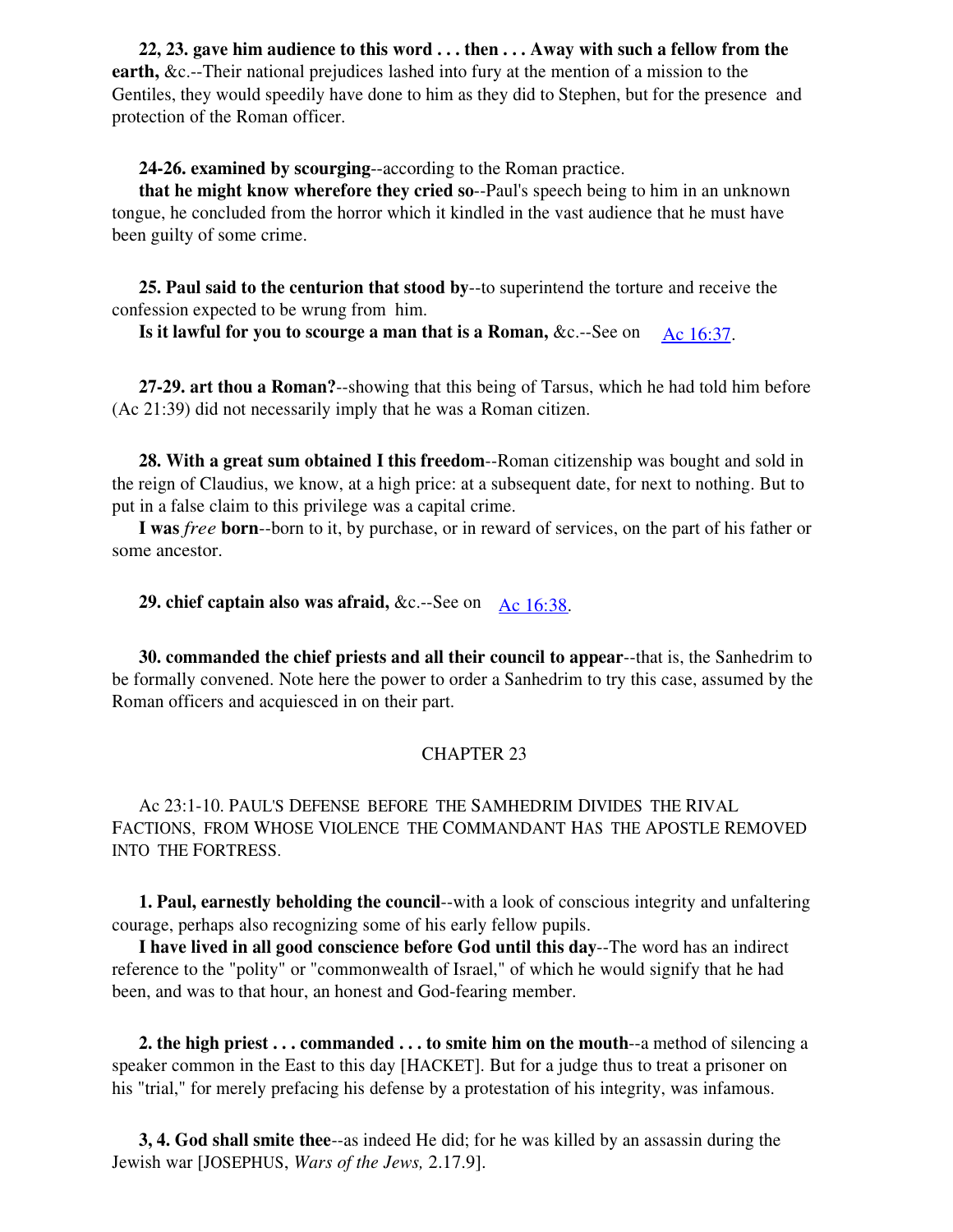*thou* **whited wall**--that is, hypocrite (Mt 23:27). This epithet, however correctly describing the man, must not be defended as addressed to a judge, though the remonstrance which follows--"for sittest thou," &c.--ought to have put him to shame.

 **5. I wist not . . . that he was the high priest**--All sorts of explanations of this have been given. The high priesthood was in a state of great confusion and constant change at this time (as appears from JOSEPHUS), and the apostle's long absence from Jerusalem, and perhaps the manner in which he was habited or the seat he occupied, with other circumstances to us unknown, may account for such a speech. But if he was thrown off his guard by an insult which touched him to the quick, "what can surpass the grace with which he recovered his selfpossession, and the frankness with which he acknowledged his error? If his conduct in yielding to the momentary impulse was not that of Christ Himself under a similar provocation (Joh 18:22, 23), certainly the manner in which he atoned for his fault was *Christ-like*" [HACKET].

 **6-9. when Paul perceived**--from the discussion which plainly had by this time arisen between the parties.

 **that the one part were Sadducees, and the other Pharisees, he cried out**--raising his voice above both parties.

 **I am a Pharisee, the son of a Pharisee**--The true reading seems to be, "the son of Pharisees," that is, belonging to a family who from father to son had long been such.

 **of the hope and resurrection of the dead**--that is, not the vague hope of immortality, but the definite expectation of the resurrection.

 **I am called in question**--By this adroit stroke, Paul engages the whole Pharisaic section of the council in his favor; the doctrine of a resurrection being common to both, though they would totally differ in their *application* of it. This was, of course, quite warrantable, and the more so as it was already evident that no impartiality in trying his cause was to be looked for from such an assembly.

Lu **8. the Sadducees say . . . there is no resurrection, neither angel, nor spirit**--(See on 20:37).

 **the scribes . . . of the Pharisees' part . . . strove, saying, We find no evil in this man, but**--as to those startling things which he brings to our ears.

 **if a spirit or an angel hath spoken to him**--referring, perhaps, to his trance in the temple, of which he had told them (Ac 22:17). They put this favorable construction upon his proceedings for no other reason than that they had found him one of their own party. They care not to inquire into the *truth* of what he alleged, over and above their opinions, but only to explain it away as something not worth raising a noise about. (The following words, "Let us not fight against God," seem not to belong to the original text, and perhaps are from Ac 5:39. In this case, either the meaning is, "If he has had some divine communication, *what of that?*" or, the conclusion of the sentence may have been drowned in the hubbub, which Ac 23:10 shows to have been intense).

 **10. the chief captain, fearing lest Paul should have been pulled to pieces . . . commanded the soldiers to go down and take him by force,** &c.--This shows that the commandant was not himself present, and further, that instead of the Sanhedrim trying the cause, the proceedings quickly consisted in the one party attempting to seize the prisoner, and the other to protect him.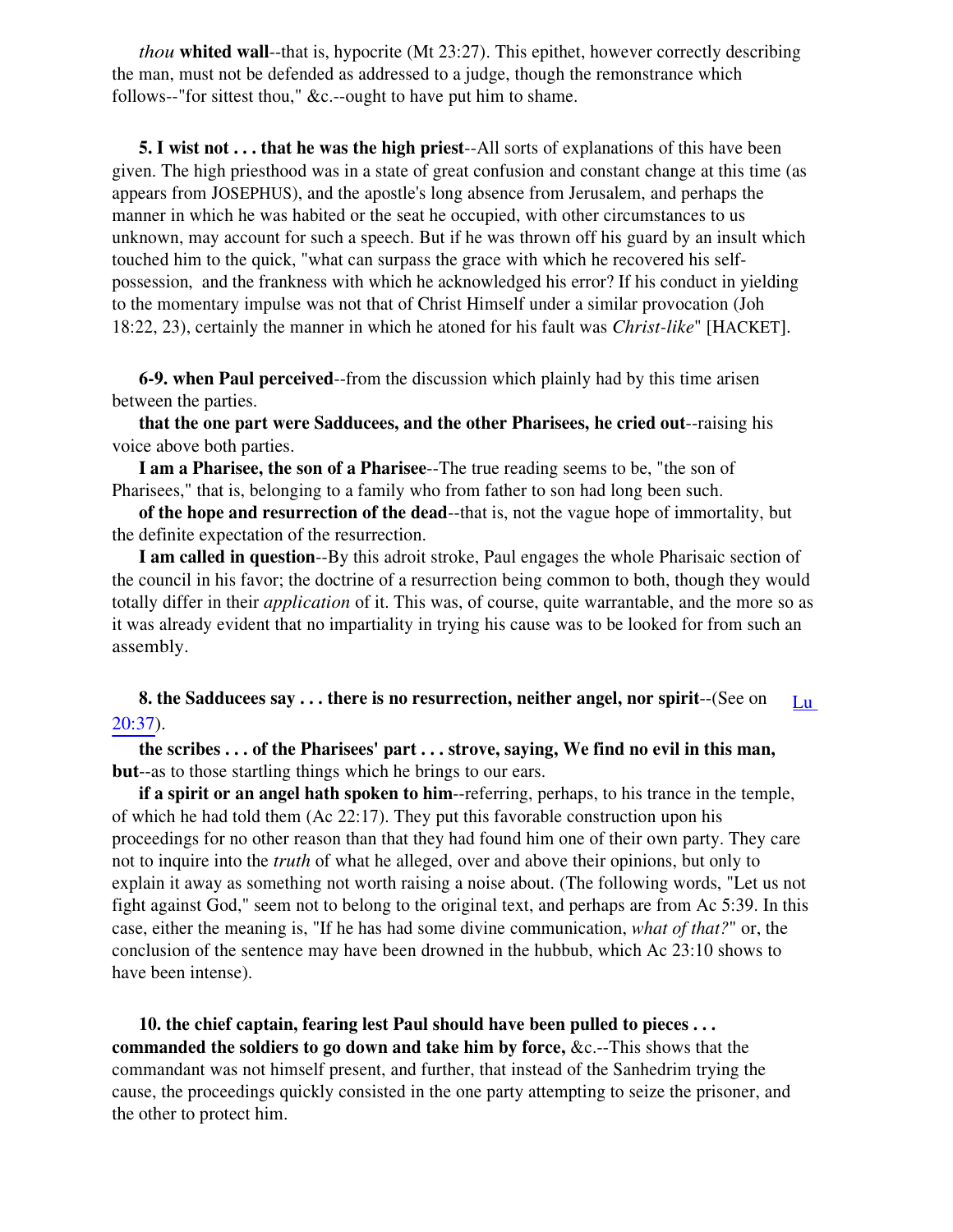Ac 23:11-35. IN THE FORTRESS PAUL IS CHEERED BY A NIGHT VISION--AN INFAMOUS CONSPIRACY TO ASSASSINATE HIM IS PROVIDENTIALLY DEFEATED, AND HE IS DESPATCHED BY NIGHT WITH A LETTER FROM THE COMMANDANT TO FELIX AT CÆSAREA, BY WHOM ARRANGEMENTS ARE MADE FOR A HEARING OF HIS CAUSE.

 **11. the night following**--his heart perhaps sinking, in the solitude of his barrack ward, and thinking perhaps that all the predictions of danger at Jerusalem were now to be fulfilled in his death there.

**the Lord**--that is, Jesus.

 **stood by him . . . Be of good cheer, Paul; for as thou hast testified of me in Jerusalem, so must thou . . . also at Rome**--that is, "Thy work in Jerusalem is done, faithfully and well done; but thou art not to die here; thy purpose next to 'see Rome' (Ac 19:21) shall not be disappointed, and there also must thou bear witness of Me." As this vision was not unneeded now, so we shall find it cheering and upholding him throughout all that befell him up to his arrival there.

 **12-14. bound themselves under a curse . . . that they would neither eat . . . fill they had killed Paul**--Compare 2Sa 3:35; 1Sa 14:24.

 **15. Now . . . ye with the council signify to the chief captain . . . as though,** &c.--That these high ecclesiastics fell in readily with this infamous plot is clear. What will not unscrupulous and hypocritical religionists do under the mask of religion? The narrative bears unmistakable internal marks of truth.

 **or ever he come near**--Their plan was to assassinate him on his way down from the barracks to the council. The case was critical, but He who had pledged His word to him that he should testify for Him at Rome provided unexpected means of defeating this well-laid scheme.

**16-22. Paul's sister's son**--(See on  $\underline{Ac 9:30}$ ). If he was at this time residing at Jerusalem for his education, like Paul himself, he may have got at the schools those hints of the conspiracy on which he so promptly acted.

on <u>Ac 27:22-25; Ac 27:31</u>). **17. Then Paul called one of the centurions**--Though divinely assured of safety, he never allows this to interfere with the duty he owed to his own life and the work he had yet to do. (See

 **19. took him by the hand**--This shows that he must have been quite in his boyhood, and throws a pleasing light on the kind-hearted impartiality of this officer.

 **21. and now are they ready, looking for a promise from thee**--Thus, as is so often the case with God's people, not till the last moment, when the plot was all prepared, did deliverance come.

 **23, 24. two hundred soldiers**--a formidable guard for such an occasion; but Roman officials felt their honor concerned in the preservation of the public peace, and the danger of an attempted rescue would seem to require it. The force at Jerusalem was large enough to spare this convoy.

**the third hour of the night**--nine o'clock.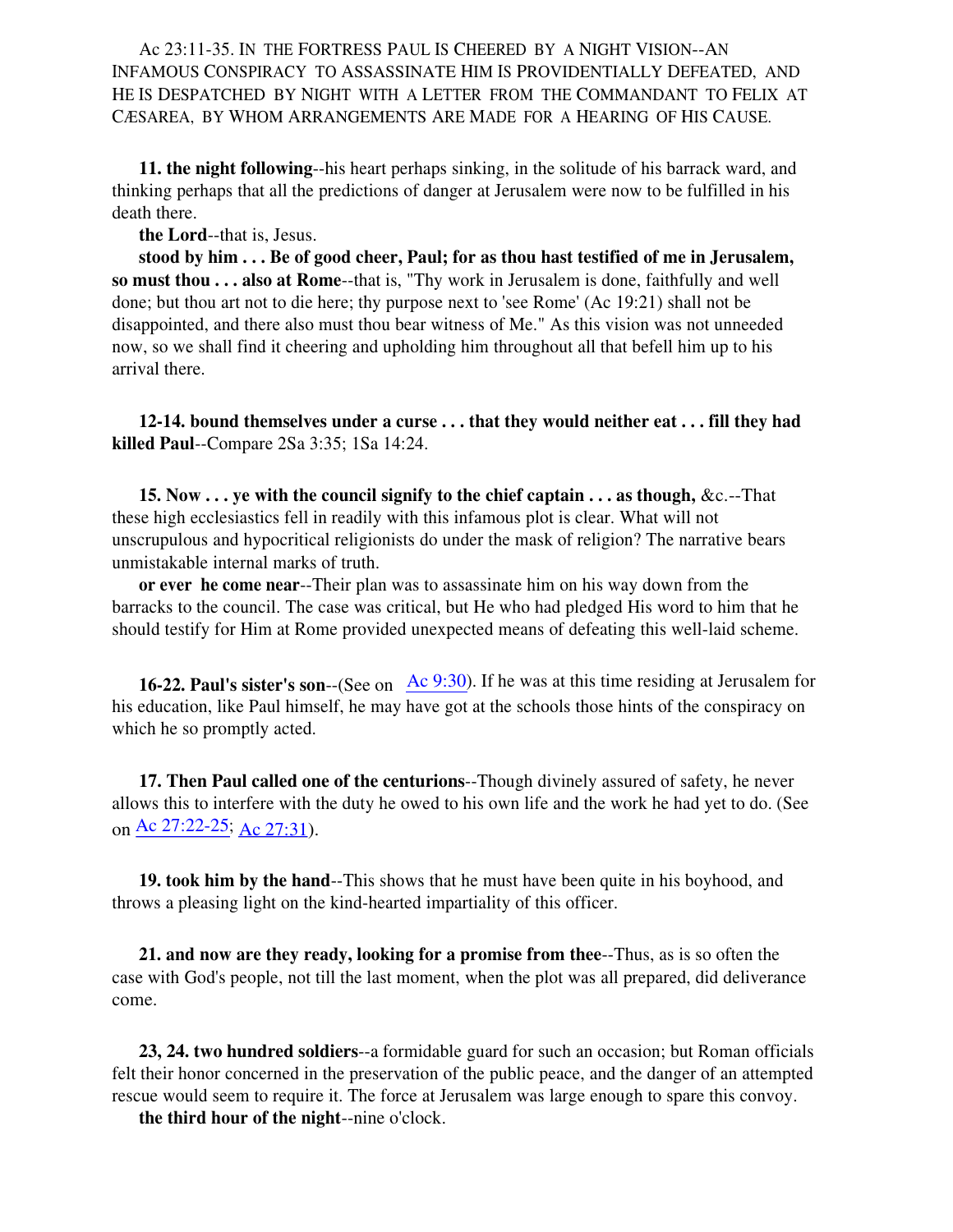**unto Felix, the governor**--the procurator. See on  $\underline{Ac}$  24:24, 25. **24. beasts . . . set Paul on**--as relays, and to carry baggage.

 **26-30. Claudius**--the Roman name he would take on purchasing his citizenship. **Lysias**--his Greek family name. **the most excellent governor**--an honorary title of office.

**27. came I with an army**--rather, "with the military."

 **29. perceived to be accused of questions of their law,** &c.--Amidst all his difficulty in getting at the charges laid against Paul, enough, no doubt, come out to satisfy him that the whole was a question of religion, and that there was no case for a civil tribunal.

 **30. gave commandment to his accusers . . . to say before thee**--This was not done when he wrote, but would be before the letter reached its destination.

 **31, 32. brought him . . . to Antipatris**--nearly forty miles from Jerusalem, on the way to Cæsarea; so named by Herod in honor of his father, Antipater.

#### **32. On the morrow they**--the infantry.

left the horsemen--themselves no longer needed as a guard. The remaining distance was about twenty-five or twenty-six miles.

**34, 35. asked of what province he was**--the letter describing him as a Roman citizen.

**35. I will hear thee**--The word means, "give thee a full hearing."

 **to be kept in Herod's judgment hall**--"prætorium," the palace built at Cæsarea by Herod, and now occupied by the Roman procurators; in one of the buildings attached to which Paul was ordered to be kept.

# CHAPTER 24

 Ac 24:1-27. PAUL, ACCUSED BY A PROFESSIONAL PLEADER BEFORE FELIX, MAKES HIS DEFENSE, AND IS REMANDED FOR A FURTHER HEARING. AT A PRIVATE INTERVIEW FELIX TREMBLES UNDER PAUL'S PREACHING, BUT KEEPS HIM PRISONER FOR TWO YEARS, WHEN HE WAS SUCCEEDED BY FESTUS.

**1. after five days**--or, on the fifth day from their departure from Jerusalem.

**Ananias . . . with the elders**--a deputation of the Sanhedrim.

 **a certain orator**--one of those Roman advocates who trained themselves for the higher practice of the metropolis by practicing in the provinces, where the *Latin* language, employed in the courts, was but imperfectly understood and Roman forms were not familiar.

**informed . . . against Paul**--"laid information," that is, put in the charges.

 **2-4. Seeing that by thee we enjoy great quietness,** &c.--In this fulsome flattery there was a semblance of truth: nothing more. Felix acted with a degree of vigor and success in suppressing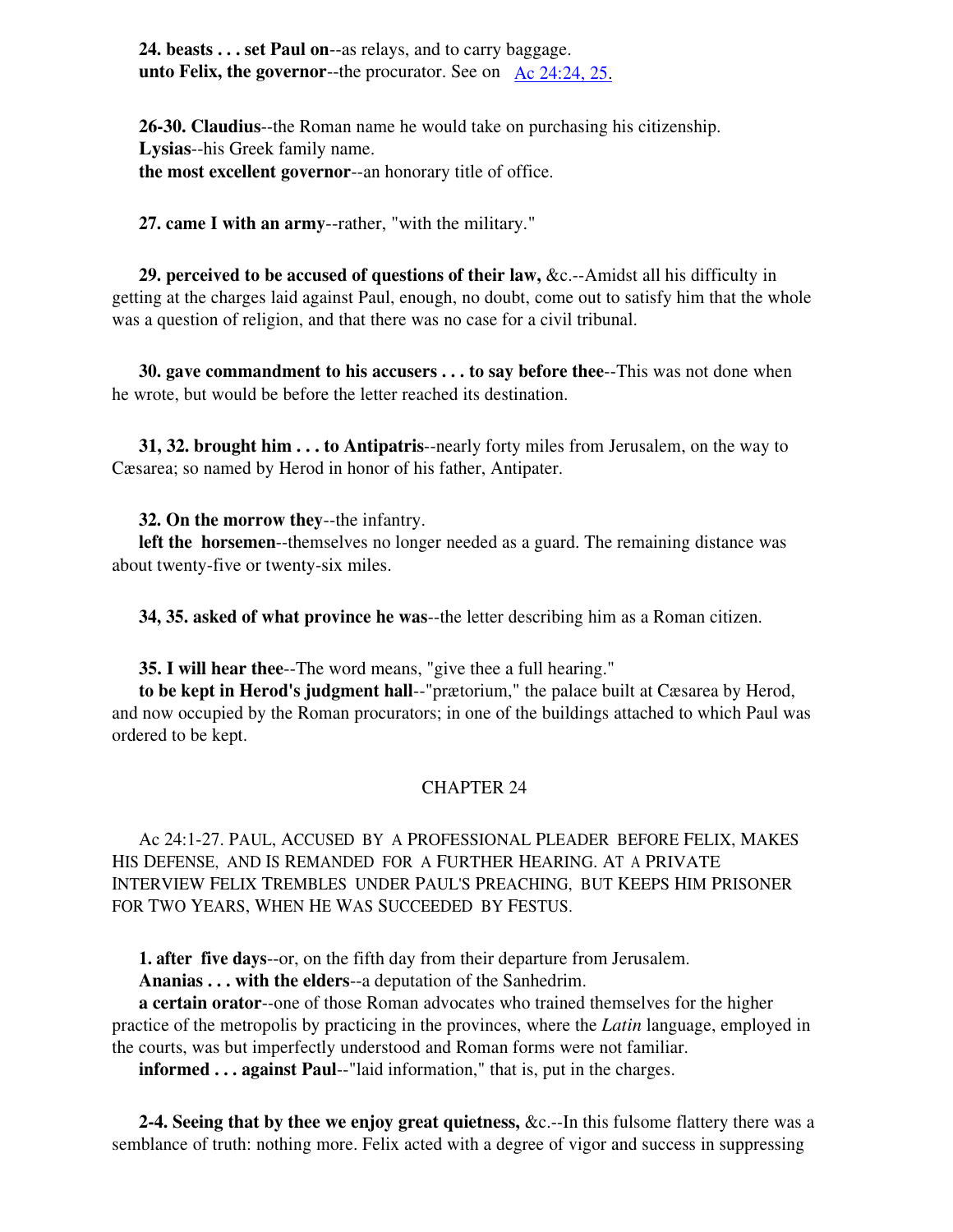lawless violence [JOSEPHUS, *Antiquities,* 20.8.4; confirmed by TACITUS, *Annals,* 12.54]. **by thy providence**--a phrase applied to the administration of the emperors.

**5-8. a pestilent** *fellow*--a plague, or pest.

**throughout the world**--(See on  $\text{Lu}(2:1)$ . This was the *first* charge; and true only in the sense **and a mover of sedition among all the Jews**--by exciting disturbances among them. explained on Ac 16:20.

**a ringleader of the sect of the Nazarenes**--the *second* charge; and true enough.

 **6. hath gone about**--attempted. **to profane the temple**--the *third* charge; and entirely false. **we . . . would have judged according to our law.**

 **7. But . . . Lysias came upon us, and with great violence took him out of our hands**--a wilful falsehood and calumnious charge against a public officer. He had commanded the Sanhedrim to meet for no other purpose than to "judge him according to their law"; and only when, instead of doing so, they fell to disputing among themselves, and the prisoner was in danger of being "pulled in pieces of them" (Ac 23:10) --or as his own letter says "killed of them" (Ac 23:27) --did he rescue him, as was his duty, "by force" out of their hands.

 **8. Commanding his accusers to come unto thee**--Here they insinuate that, instead of troubling Felix with the case, he ought to have left it to be dealt with by the Jewish tribunal; in which case his life would soon have been taken.

 **by examining whom**--Lysias, as would seem (Ac 24:22). **thyself mayest,** &c.--referring all, as if with confidence, to Felix.

**9. the Jews assented,** &c.--See on  $\underline{Ac}$  23:15.

 **10. thou hast been many years a judge to this nation**--He had been in this province for six or seven years, and in Galilee for a longer period. Paul uses no flattery, but simply expresses his satisfaction at having to plead before one whose long official experience of Jewish matters would enable him the better to understand and appreciate what he had to say.

**11. thou mayest understand**--canst easily learn.

 **that there are yet but twelve days since I went up to Jerusalem**--namely, 1. The day of his arrival in Jerusalem (Ac 21:15-17); 2. The interview with James (Ac 21:18-26); 3. The assumption of the vow (Ac 21:26); 4, 5, 6. Continuance of the vow, interrupted by the arrest (Ac 21:27, &c.); 7. Arrest of Paul (Ac 21:27); 8. Paul before the Sanhedrim (Ac 22:30; 23:1-10); 9. Conspiracy of the Jews and defeat of it (Ac 23:12-24), and despatch of Paul from Jerusalem on the evening of the same day (Ac 23:23, 31); 10, 11, 12, 13. The remaining period referred to (Ac 24:1) [MEYER]. This short period is mentioned to show how unlikely it was that he should have had time to do what was charged against him.

for to worship--a very different purpose from that imputed to him.

 **12, 13. they neither found me . . . Neither can they prove the things,** &c.--After specifying several particulars, he challenges proof of any one of the charges brought against him. So much for the charge of *sedition.*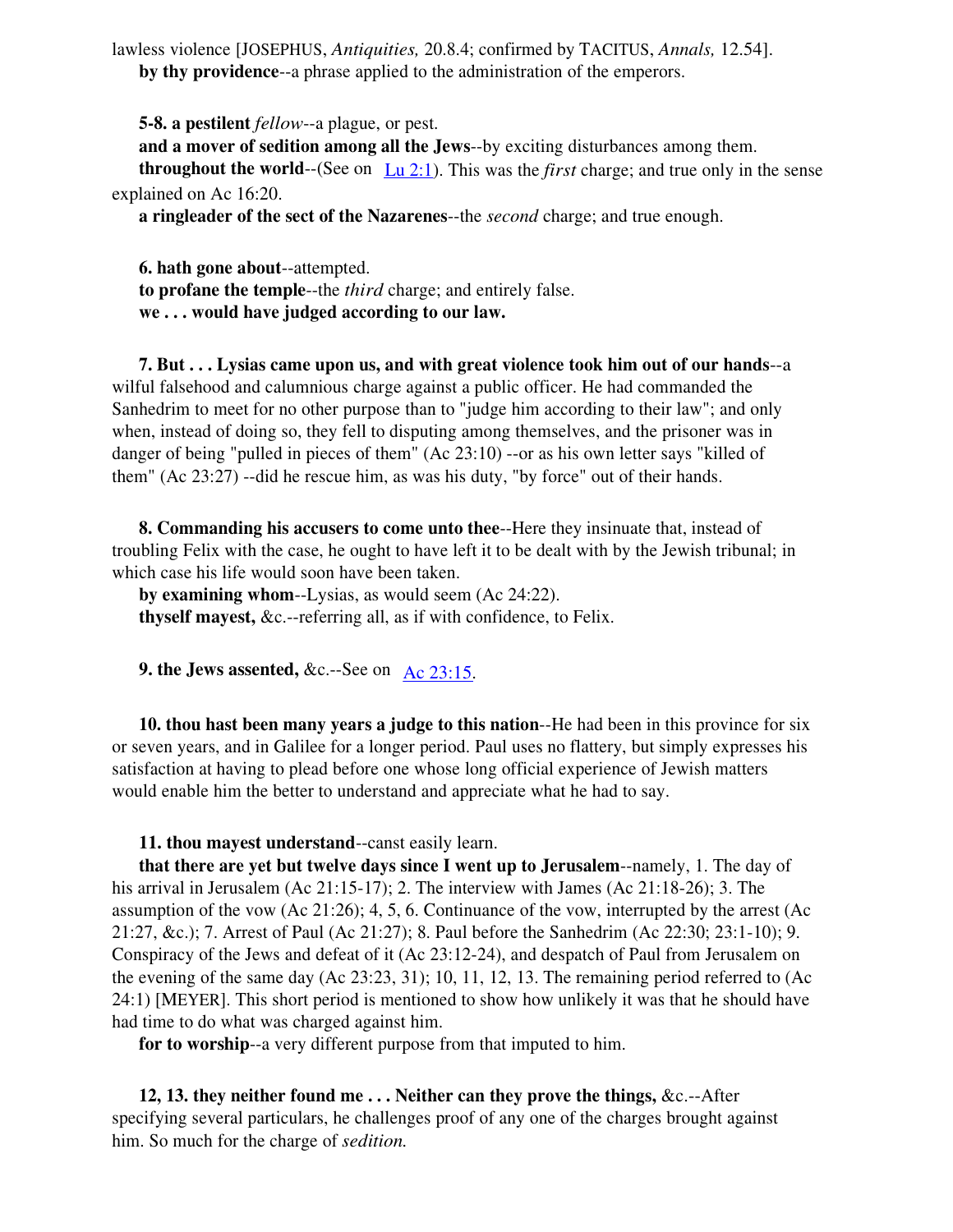**14, 15. But this I confess to thee**--in which Felix would see no crime. **that after the way they call heresy**--literally, and better, "a sect."

 **so worship I the God of my fathers**--the ancestral God. Two arguments are contained here: (1) Our nation is divided into what they call *sects*--the sect of the Pharisees, and that of the Sadducees--all the difference between them and me is, that I belong to neither of these, but to another sect, or religious section of the nation, which from its Head they call *Nazarenes:* for this reason, and this alone, am I hated. (2) The Roman law allows every nation to worship its own deities; I claim protection under that law, worshipping the God of my ancestors, even as they, only of a different sect of the common religion.

 **believing all,** &c.--Here, disowning all opinions at variance with the Old Testament Scriptures, he challenges for the Gospel which he preached the authority of the God of their fathers. So much for the charge of *heresy.*

 **15. And have hope . . . as they themselves . . . allow, that there shall be a resurrection,** &c.--This appeal to the faith of his accusers shows that they were chiefly of the *Pharisees,* and that the favor of that party, to which he owed in some measure his safety at the recent council (Ac 23:6-9), had been quite momentary.

 **16. And herein**--On this account, accordingly; that is, looking forward to that awful day (compare 2Co 5:10).

**I exercise myself**--The "I" here is emphatic; "Whatever they do, this is my study."

 **to have always a conscience void of offence,** &c.--See Ac 23:1; 2Co 1:12; 2:17, &c.; that is, "These are the great principles of my life and conduct--how different from turbulence and sectarianism!"

#### **17. Now after many**--several

 **years absence from Jerusalem**--I came to bring alms to my of Macedonia and Greece, which he had taken such pains to gather. This only allusion in the Acts to what is dwelt upon so frequently in his own Epistles (Ro 15:25, 26; 1Co 16:1-4; 2Co 8:1-4), throws a beautiful light on the truth of this History. (See PALEY'S *Horæ Paulinæ*).

**and offerings**--connected with his Jewish vow: see Ac 24:18.

 **18-21. found me purified in the temple**--not polluting it, therefore, by my own presence, and neither gathering a crowd nor raising a stir: If then these Asiatic Jews have any charge to bring against me in justification of their arrest of me, why are they not here to substantiate it?

 **20. Or else let these . . . here say**--"Or, passing from all that preceded my trial, let those of the Sanhedrim here present say if I was guilty of aught there." No doubt his hasty speech to the high priest might occur to them, but the provocation to it on his own part was more than they would be willing to recall.

 **21. Except . . . this one voice . . . Touching the resurrection,** &c.--This would recall to the Pharisees present their own inconsistency, in befriending him then and now accusing him.

#### **22, 23. having more perfect knowledge of that**--"the"

**way**--(See on  $\underline{Ac}$  19:23; and  $\underline{Ac}$  24:14).

 **When Lysias . . . shall come . . . I will how,** &c.--Felix might have dismissed the case as a tissue of unsupported charges. But if from his interest in the matter he really wished to have the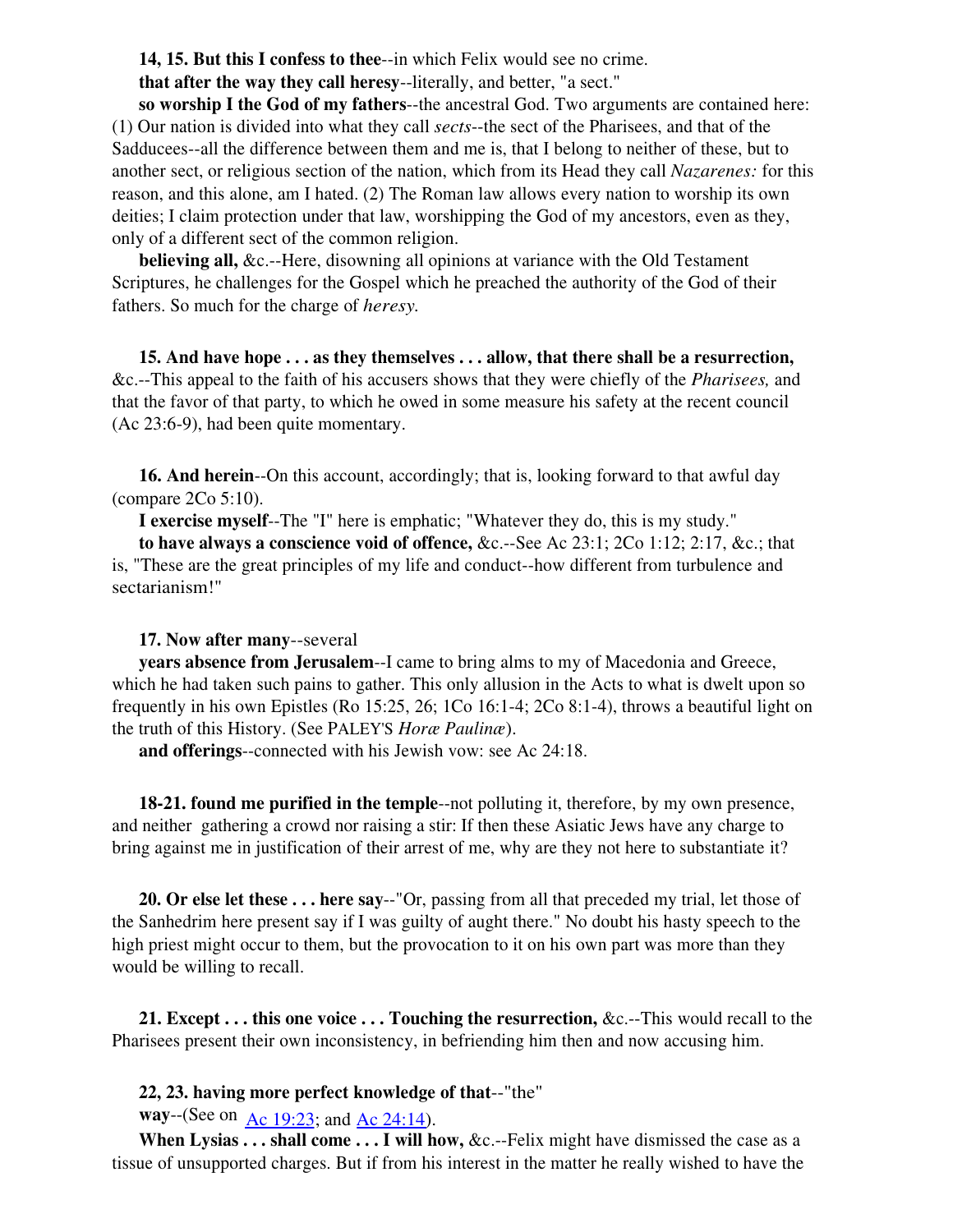presence of Lysias and others involved, a brief delay was not unworthy of him as a judge. Certainly, so far as recorded, neither Lysias nor any other parties appeared again in the case. Ac 24:23, however, seems to show that *at that time* his prepossessions in favor of Paul were strong.

Ac 12:1), and a **24, 25. Felix . . . with his wife Drusilla . . . a Jewess**--This beautiful but infamous woman was the third daughter of Herod Agrippa I, who was eaten of worms (see on sister of Agrippa II, before whom Paul pleaded, Ac 26:1, &c. She was "given in marriage to Azizus, king of the Emesenes, who had consented to be circumcised for the sake of the alliance. But this marriage was soon dissolved, after this manner: When Festus was procurator of Judea, he saw her, and being captivated with her beauty, persuaded her to desert her husband, transgress the laws of her country, and marry himself" [JOSEPHUS, *Antiquities,* 20.7.1,2]. Such was this "wife" of Felix.

 **he sent for Paul and heard him concerning the faith in Christ**--Perceiving from what he had heard on the trial that the new sect which was creating such a stir was represented by its own advocates as but a particular development of the Jewish faith, he probably wished to gratify the curiosity of his Jewish wife, as well as his own, by a more particular account of it from this distinguished champion. And no doubt Paul would so far humor this desire as to present to them the great leading features of the Gospel. But from Ac 24:25 it is evident that his discourse took an entirely practical turn, suited to the life which his two auditors were notoriously leading.

 **25. And as he reasoned of righteousness**--with reference to the *public* character of Felix. **temperance**--with reference to his immoral life.

**and judgment to come**--when he would be called to an awful account for both.

 **Felix trembled**--and no wonder. For, on the testimony of TACITUS, the Roman Annalist [*Annals,* 9; 12.54], he ruled with a mixture of cruelty, lust, and servility, and relying on the influence of his brother Pallas at court, he thought himself at liberty to commit every sort of crime with impunity. How noble the fidelity and courage which dared to treat of such topics in such a presence, and what withering power must have been in those appeals which made even a Felix to tremble!

 **Go thy way for this time; and when I have a convenient season I will call for thee**--Alas for Felix! This was his golden opportunity, but--*like multitudes still*--he missed it. Convenient seasons in abundance he found to call for Paul, but never again to "hear him concerning the faith in Christ," and writhe under the terrors of the wrath to come. Even in those moments of terror he had no thought of submission to the Cross or a change of life. The Word discerned the thoughts and intents of his heart, but that heart even then clung to its idols; even as Herod, who "did many things and heard John gladly," but in his best moments was enslaved to his lusts. How many Felixes have appeared from age to age!

 **26. He hoped . . . that money should have been given him . . . wherefore he sent for him the oftener, and communed with him**--Bribery in a judge was punishable by the Roman law, but the spirit of a slave (to use the words of TACITUS) was in all his acts, and his communing with Paul"--as if he cared for either him or his message--simply added hypocrisy to meanness. The position in life of Paul's Christian visitors might beget the hope of extracting something from them for the release of their champion; but the apostle would rather lie in prison than stoop to this!

 **27. after two years**--What a trial to this burning missionary of Christ, to suffer such a tedious period of inaction! How mysterious it would seem! But this repose would be medicine to his spirit; he would not, and could not, be entirely inactive, so long as he was able by pen and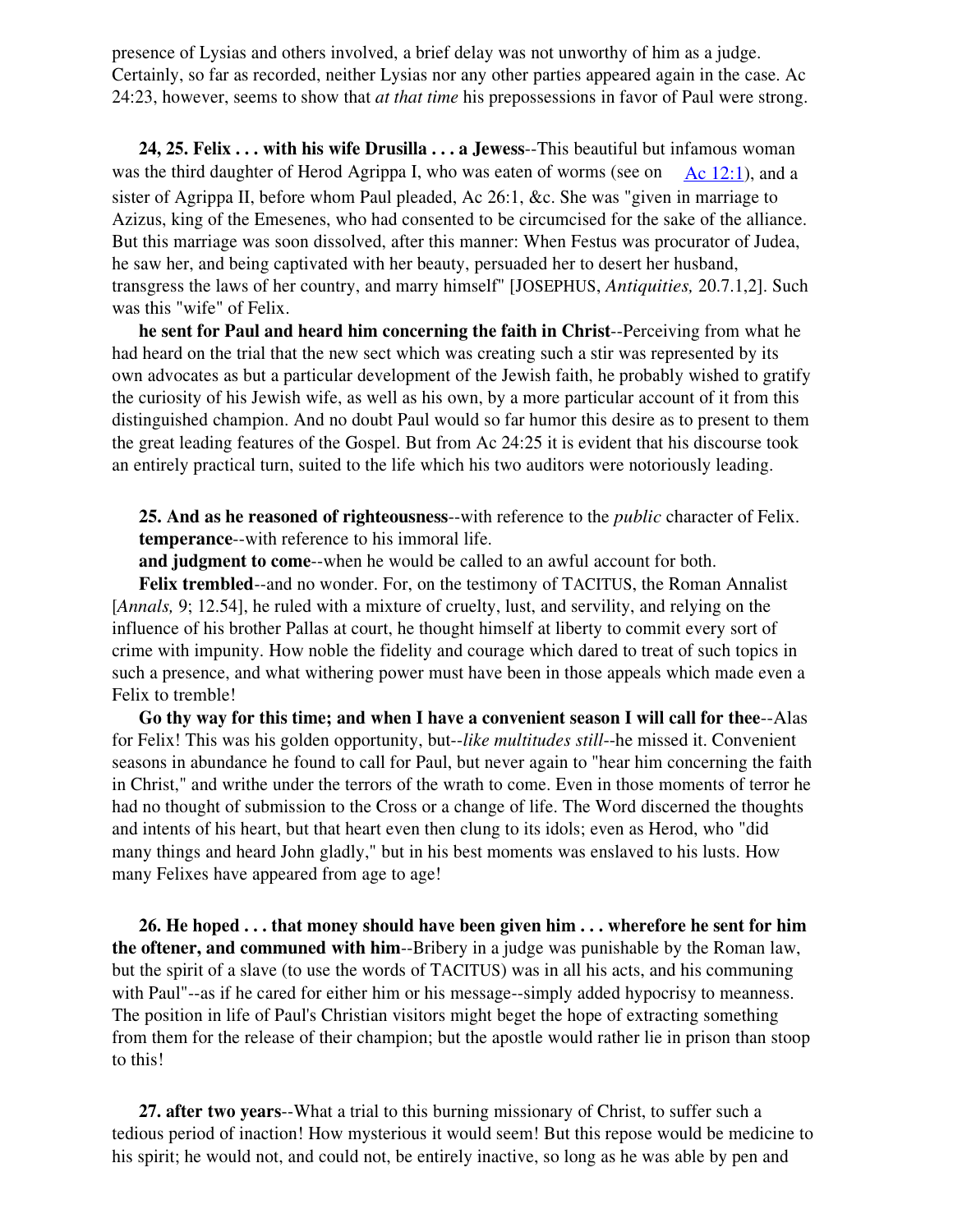message to communicate with the churches; and he would doubtless learn the salutary truth that even he was not essential to his Master's cause. That Luke wrote his Gospel during this period, under the apostle's superintendence, is the not unlikely conjecture of able critics.

 **Porcius Festus**--Little is known of him. He died a few years after this [JOSEPHUS, *Antiquities,* 20.8.9-9.1].

 **came into Felix' room**--He was recalled, on accusations against him by the Jews of Cæsarea, and only acquitted through the intercession of his brother at court [JOSEPHUS, *Antiquities,* 20.8,10].

 **Felix, willing to show the Jews a pleasure**--"to earn the thanks of the Jews," which he did not.

**left Paul bound**-- (Ac 26:29) --which does not seem to have been till then.

## CHAPTER 25

 Ac 25:1-12. FESTUS, COMING TO JERUSALEM, DECLINES TO HAVE PAUL BROUGHT THITHER FOR JUDGMENT, BUT GIVES THE PARTIES A HEARING ON HIS RETURN TO CÆSAREA--ON FESTUS ASKING THE APOSTLE IF HE WOULD GO TO JERUSALEM FOR ANOTHER HEARING BEFORE HIM, HE IS CONSTRAINED IN JUSTICE TO HIS CAUSE TO APPEAL TO THE EMPEROR.

 **1-3. Festus . . . after three days . . . ascended . . . to Jerusalem**--to make himself acquainted with the great central city of his government without delay.

 **2. Then the high priest**--a successor of him before whom Paul had appeared (Ac 23:2). **and the chief of the Jews**--and "the whole multitude of the Jews" (Ac 25:24) clamorously. **informed him against Paul . . .**

**3. desired favour**--in Ac 25:15, "judgment."

**against him**--It would seem that they had the insolence to ask him to have the prisoner executed even without a trial (Ac 25:16).

 **laying wait . . . to kill him**--How deep must have been their hostility, when two years after the defeat of their former attempt, they thirst as keenly as ever for his blood! Their plea for having the case tried at Jerusalem, where the alleged offense took place, was plausible enough; but from Ac 25:10 it would seem that Festus had been made acquainted with their causeless malice, and that in some way which Paul was privy to.

 **4-6. answered that Paul should be kept**--rather, "is in custody." **at Cæsarea, and . . . himself would depart shortly thither.**

**5. Let them . . . which among you are able, go down**--"your leading men."

**7. the Jews . . . from Jerusalem**--clamorously, as at Jerusalem; see Ac 25:24.

 **many and grievous complaints against Paul**--From his reply, and Festus' statement of the case before Agrippa, these charges seem to have been a jumble of political and religious matter which they were unable to substantiate, and vociferous cries that he was unfit to live. Paul's reply, not given in full, was probably little more than a challenge to prove any of their charges, whether political or religious.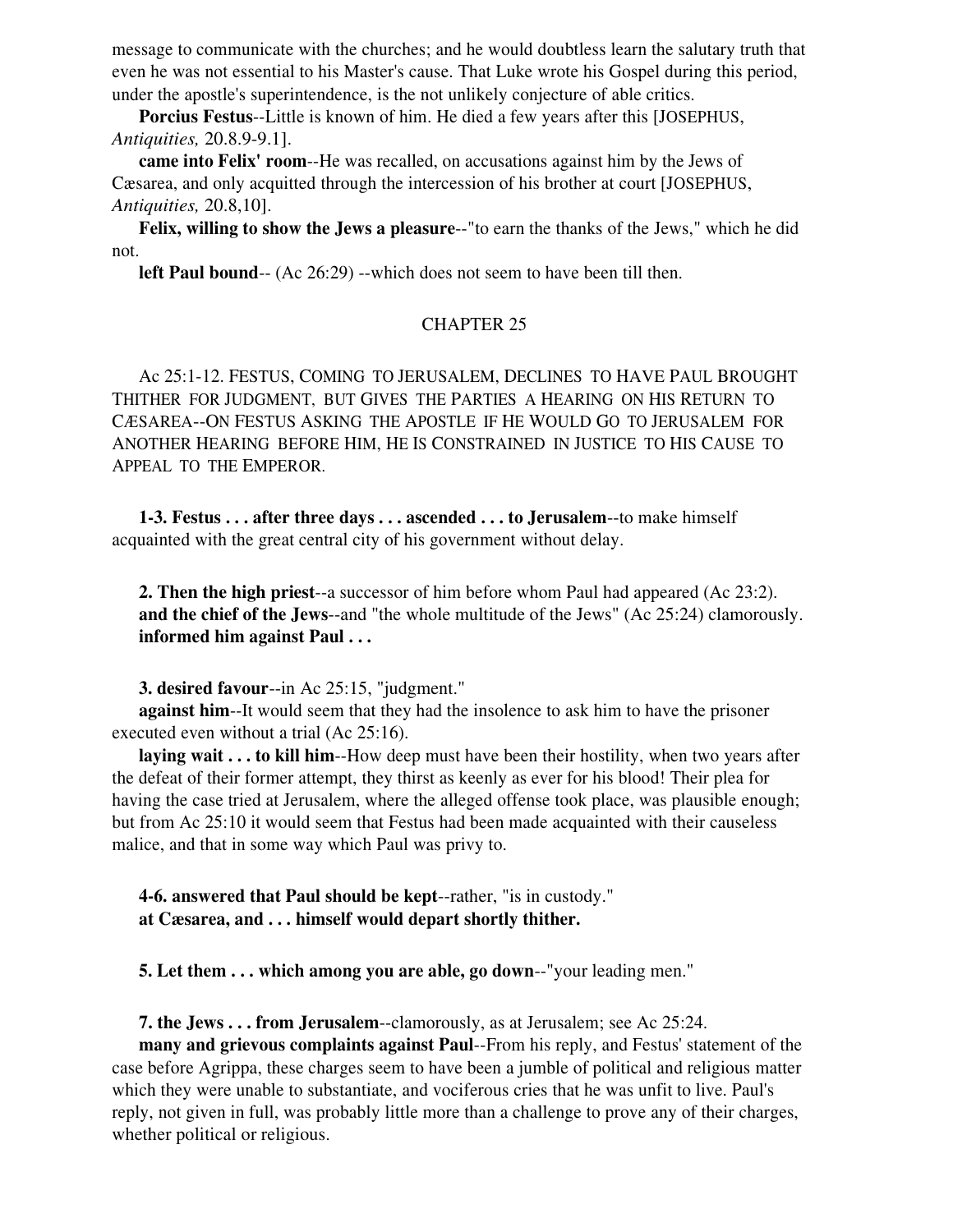**9, 10. Festus, willing to do the Jews a pleasure**--to ingratiate himself with them.

 **said, Wilt thou go up to Jerusalem, and . . . be judged . . . before me**--or, "under my protection." If this was meant in earnest, it was temporizing and vacillating. But, possibly, anticipating Paul's refusal, he wished merely to avoid the odium of refusing to remove the trial to Jerusalem.

the Sanhedrim for judgment (and see on  $Ac$  25:11), with a mere promise of protection from him. **10. Then said Paul, I stand at Cæsar's judgment seat**--that is, I am already before the proper tribunal. This seems to imply that he understood Festus to propose handing him over to But from going to Jerusalem at all he was too well justified in shrinking, for there assassination had been quite recently planned against him.

 **to the Jews have I done no wrong, as thou knowest very well**--literally, "better," that is, (perhaps), better than to press such a proposal.

 **if there be none of these things . . . no man may deliver me unto them**--The word signifies to "surrender in order to gratify" another.

 **11. I appeal to Cæsar**--The right of appeal to the supreme power, in case of life and death, was secured by an ancient law to every Roman citizen, and continued under the empire. Had Festus shown any disposition to pronounce final judgment, Paul, strong in the consciousness of his innocence and the justice of a Roman tribunal, would not have made this appeal. But when the only other alternative offered him was to give his own consent to be transferred to the great hotbed of plots against his life, and to a tribunal of unscrupulous and bloodthirsty ecclesiastics whose vociferous cries for his death had scarcely subsided, no other course was open to him.

**12. Festus**--little expecting such an appeal, but bound to respect it.

 **having conferred with the council**--his assessors in judgment, as to the admissibility of the appeal.

**said, Hast thou**--for "thou hast."

**to Cæsar shalt thou go**--as if he would add perhaps "and see if thou fare better."

 Ac 25:13-27. HEROD AGRIPPA II ON A VISIT TO FESTUS, BEING CONSULTED BY HIM ON PAUL'S CASE, DESIRES TO HEAR THE APOSTLE, WHO IS ACCORDINGLY BROUGHT FORTH.

Ac **13. King Agrippa**--great-grandson of Herod the Great, and Drusilla's brother (see on 24:24). On his father's awful death (Ac 12:23), being thought too young (seventeen) to succeed, Judea, was attached to the province of Syria. Four years after, on the death of his uncle Herod, he was made king of the northern principalities of Chalcis, and afterwards got Batanea, Iturea, Trachonitis, Abilene, Galilee, and Perea, with the title of king. He died A.D. 100, after reigning fifty-one years.

 **and Bernice**--his sister. She was married to her uncle Herod, king of Chalcis, on whose death she lived with her brother Agrippa--not without suspicion of incestuous intercourse, which her subsequent licentious life tended to confirm.

**came to salute Festus**--to pay his respects to him on his accession to the procuratorship.

#### **14, 15. when there many**--"several"

 **days, Festus declared Paul's cause**--taking advantage of the presence of one who might be presumed to know such matters better than himself; though the lapse of "several days" ere the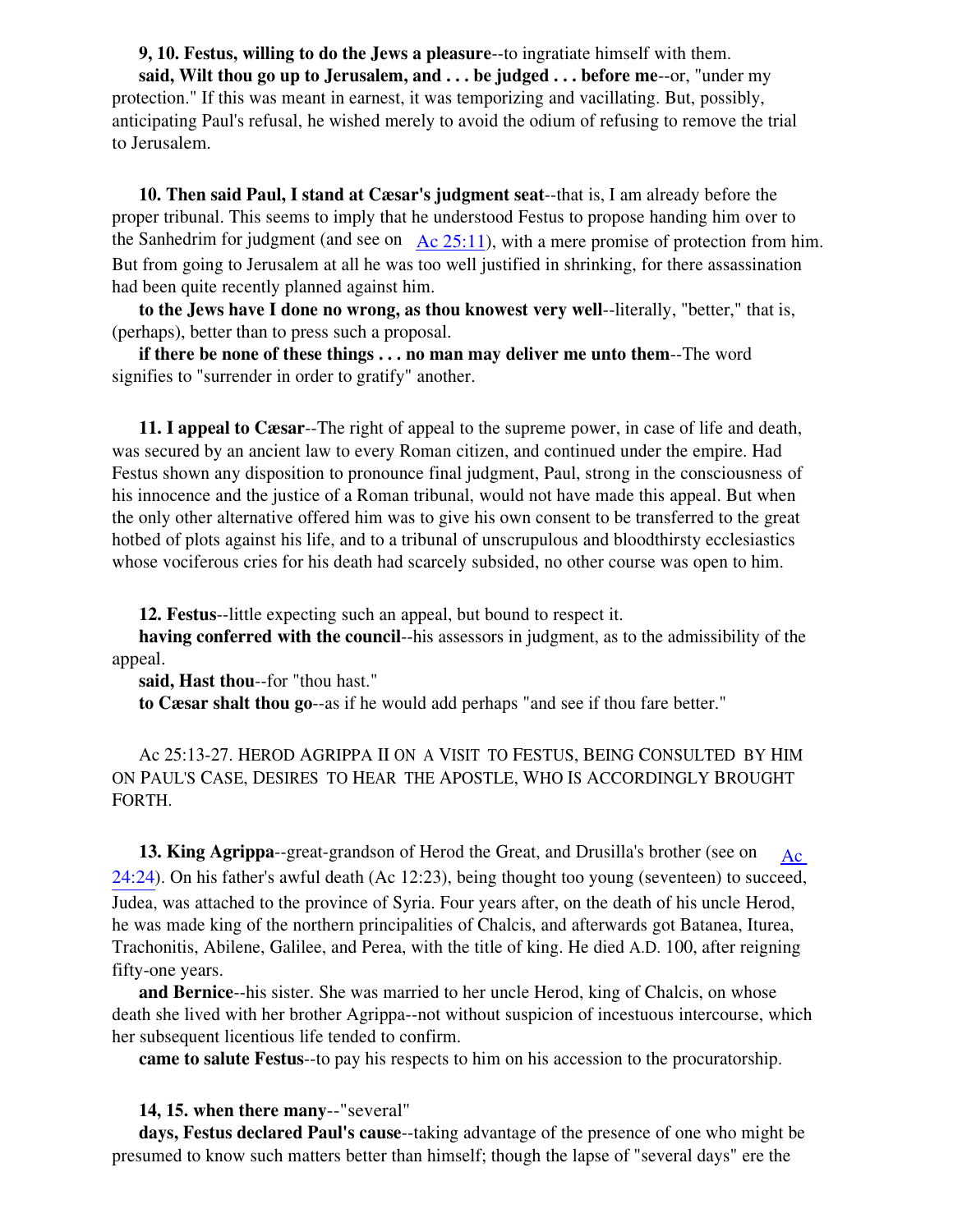subject was touched on shows that it gave Festus little trouble.

**16-21. to deliver any man to die--On** the word "deliver up," see on  $\frac{\text{Ac }25:11}{\text{Ac }25:11}$ .

**18. as I supposed**--"suspected"--crimes punishable by civil law.

**19. questions . . . of their own superstition**--rather, "religion" (see on **Ac** 17:22). It cannot be supposed that Festus would use the word in any discourteous sense in addressing his Jewish guest.

 **one Jesus**--"Thus speaks this miserable Festus of Him to whom every knee shall bow" [BENGEL].

**whom Paul affirmed**--"kept affirming."

 **to be alive**--showing that the resurrection of the Crucified One had been the burden, as usual, of Paul's pleading. The insignificance of the whole affair in the eyes of Festus is manifest.

 **20. because I doubted of such manner of questions**--The "I" is emphatic. "I," as a Roman judge, being at a loss how to deal with such matters.

 **21. the hearing of Augustus**--the imperial title first conferred by the Roman Senate on Octavius.

**22-27. I would also hear**--"should like to hear."

 **the man myself**--No doubt Paul was fight when he said, "The king knoweth of these things . . . for I am persuaded that none of these things are hidden from him; for this thing was not done in a corner" (Ac 26:26). Hence his curiosity to see and hear the man who had raised such commotion and was remodelling to such an extent the whole Jewish life.

 **23. when Agrippa was come, and Bernice, with great pomp**--in the same city in which their father, on account of his pride, had perished, eaten up by worms [WETST].

with the chief captains--(See on  $\underline{Ac 21:32}$ ). JOSEPHUS [*Wars of the Jews*, 3.4.2] says that five cohorts, whose full complement was one thousand men, were stationed at Cæsarea.

 **principal men of the city**--both Jews and Romans. "This was the most dignified and influential audience Paul had yet addressed, and the prediction (Ac 9:15) was fulfilled, though afterwards still more remarkably at Rome (Ac 27:24; 2Ti 4:16, 17) [WEBSTER and WILKINSON].

#### **26. I have no certain**--"definite"

 **thing to write my lord**--Nero. "The writer's accuracy should be remarked here. It would have been . . . a mistake to apply this term ("lord") to the emperor a few years earlier. Neither Augustus nor Tiberius would let himself be so called, as implying the relation of master and slave. But it had now come (rather, "was coming") into use as one of the imperial titles" [HACKET].

#### CHAPTER 26

 Ac 26:1-32. PAUL'S DEFENSE OF HIMSELF BEFORE KING AGRIPPA, WHO PRONOUNCES HIM INNOCENT, BUT CONCLUDES THAT THE APPEAL TO CÆSAR MUST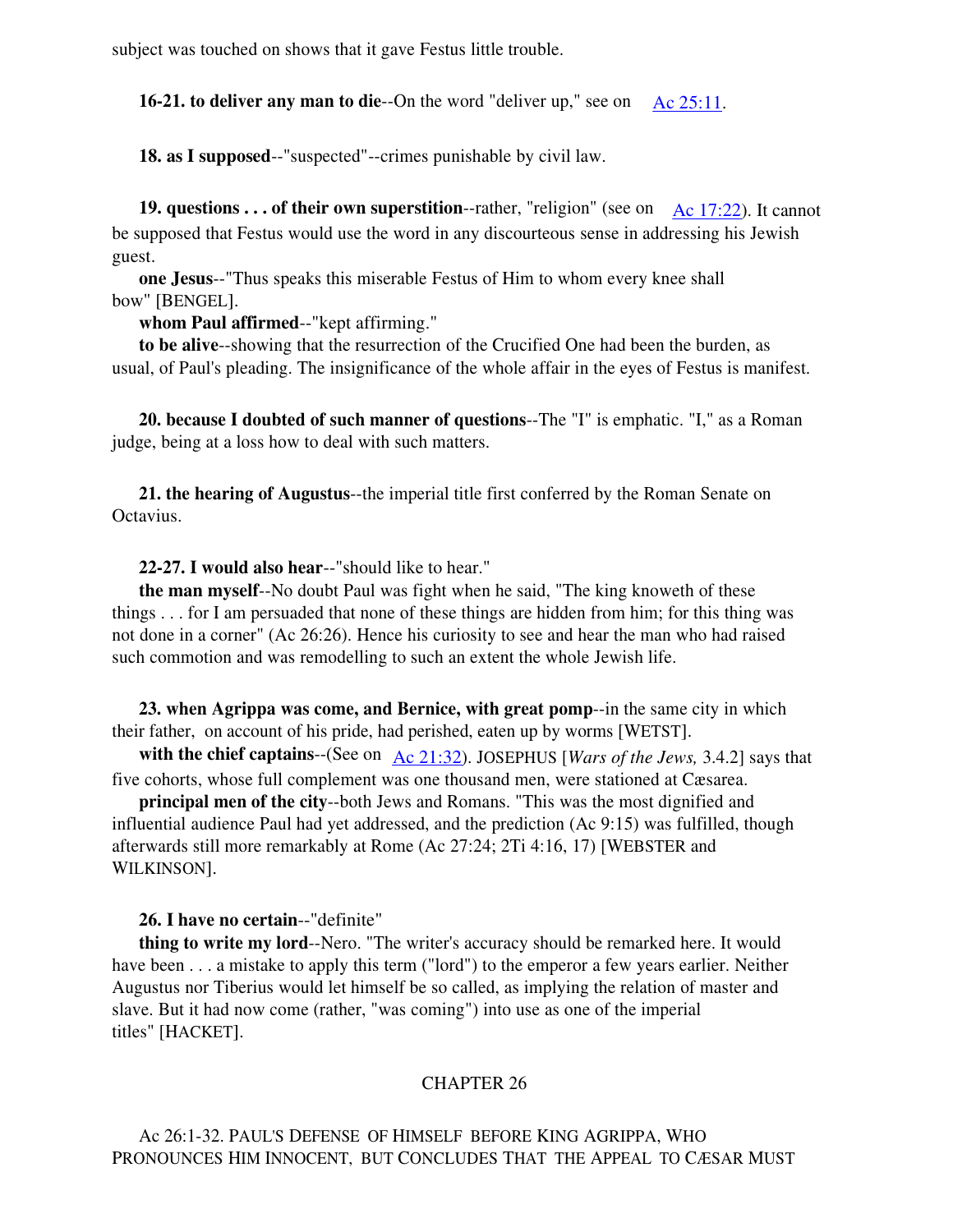#### BE CARRIED OUT.

 This speech, though in substance the same as that from the fortress stairs of Jerusalem (Ac 22:1-29), differs from it in being less directed to meet the charge of apostasy from the Jewish faith, and giving more enlarged views of his remarkable change and apostolic commission, and the divine support under which he was enabled to brave the hostility of his countrymen.

Ac 12:6). **1-3. Agrippa said**--Being a king he appears to have presided. **Paul stretched forth the hand**--chained to a soldier (Ac 26:29, and see on

 **3.** *I know* **thee to be expert,** &c.--His father was zealous for the law, and he himself had the office of president of the temple and its treasures, and the appointment of the high priest [JOSEPHUS, *Antiquities,* 20.1.3].

**hear me patiently**--The idea of "indulgently" is also conveyed.

youth, at Jerusalem. See on Ac 22:3. **4, 5. from my youth, which was at the first . . . at Jerusalem, know all the Jews; which knew me from the beginning**--plainly showing that he received his education, even from early

**5. if they would**--"were willing to"

 **testify**--but this, of course, they were not, it being a strong point in his favor. **after the most straitest**--"the strictest."

 **sect**--as the Pharisees confessedly were. This was said to meet the charge, that as a Hellenistic Jew he had contracted among the heathen lax ideas of Jewish peculiarities.

 **6, 7. I . . . am judged for the hope of the promise made . . . to our fathers**--"for believing that the promise of Messiah, the Hope of the Church (Ac 13:32; 28:20) has been fulfilled in Jesus of Nazareth risen from the dead."

**our twelve tribes**-- (Jas 1:1; and see on  $\text{Lu } 2:36$ ). **instantly**--"intently"; see on  $\overline{Ac}$  12:5. **7. Unto which promise**--the fulfilment of it. **serving** *God*--in the sense of religious worship; on "ministered," see on

 **day and night, hope to come**--The apostle rises into language as catholic as the thought- representing his despised nation, all scattered thought it now was, as twelve great branches of one ancient stem, in all places of their dispersion offering to the God of their fathers one unbroken worship, reposing on one great "promise" made of old unto their fathers, and sustained by one "hope" of "coming" to its fulfilment; the single point of difference between him and his countrymen, and the one cause of all their virulence against him, being, that his hope had found rest in One already come, while theirs still pointed to the future.

Ac 13:2.

 **For which hope's sake, King Agrippa, I am accused of the Jews**--"I am accused of Jews, O king" (so the true reading appears to be); of all quarters the most surprising for such a charge to come from. The charge of *sedition* is not so much as alluded to throughout this speech. It was indeed a mere pretext.

 **8. Why should it be thought a thing incredible . . . that God should raise the dead?**- rather, "Why is it judged a thing incredible if God raises the dead?" the case being viewed as an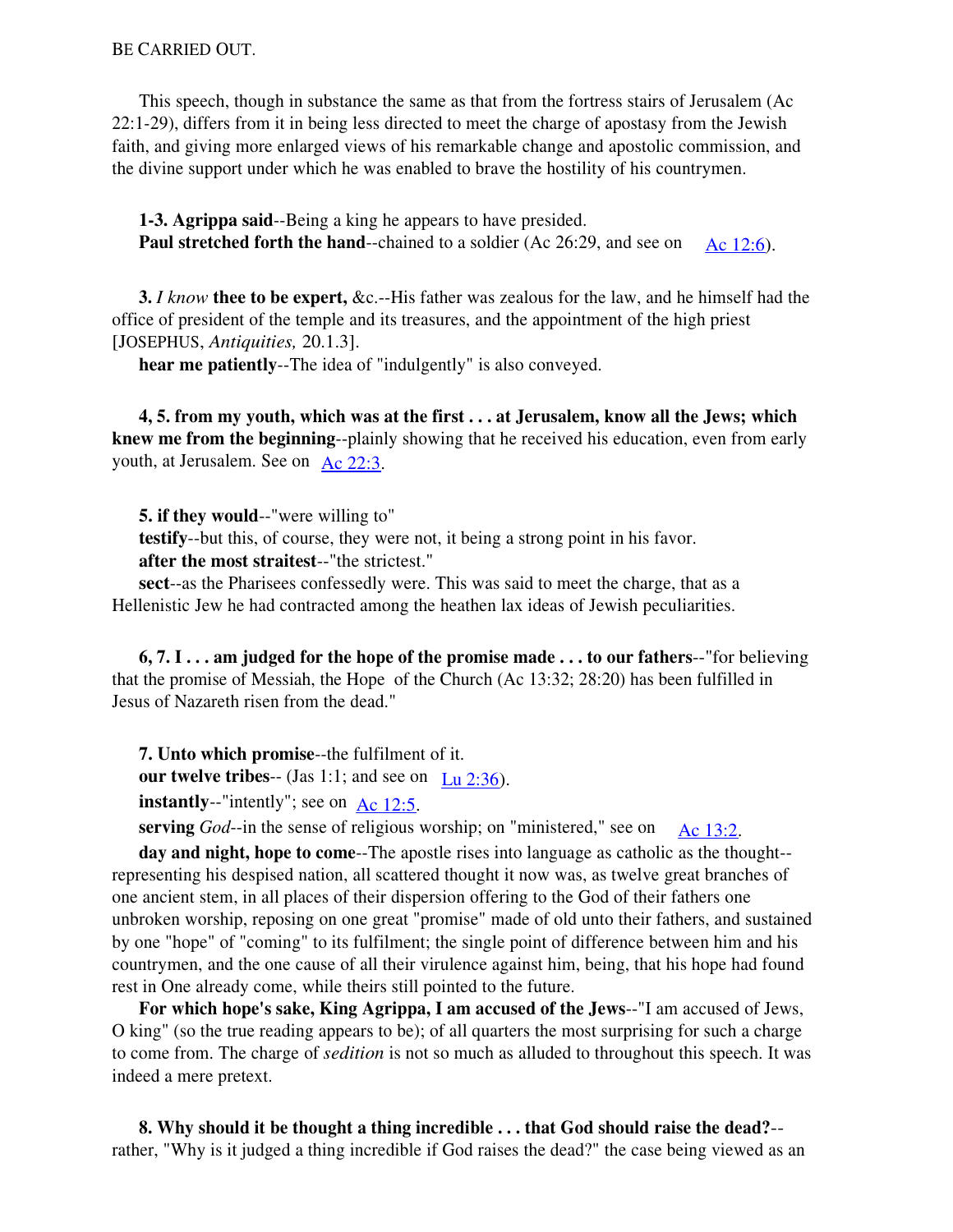accomplished *fact.* No one dared to call in question the overwhelming evidence of the resurrection of Jesus, which proclaimed Him to be the Christ, the Son of God; the only way of getting rid of it, therefore, was to pronounce it incredible. But *why,* asks the apostle, *is it so judged?* Leaving this pregnant question to find its answer in the breasts of his audience, he now passes to his personal history.

**9-15.** (See on <u>Ac 9:1</u>, &c.; and compare Ac 22:4, &c.)

 **16-18. But rise,** &c.--Here the apostle appears to condense into one statement various sayings of his Lord to him in visions at different times, in order to present at one view the grandeur of the commission with which his Master had clothed him [ALFORD].

 **a minister . . . both of these things which thou hast seen**--putting him on a footing with those "eye-witnesses and ministers of the word" mentioned in Lu 1:2.

 **and of those in which I will appear to thee**--referring to visions he was thereafter to be favored with; such as Ac 18:9, 10; 22:17-21; 23:11; 2Co 12:1-10, &c. (Ga 1:12).

**17. Delivering thee from the people**--the Jews.

 **and** *from* **the Gentiles**--He was all along the object of Jewish malignity, and was at that moment in the hands of the Gentiles; yet he calmly reposes on his Master's assurances of deliverance from both, at the same time taking all precautions for safety and vindicating all his legal rights.

 **unto whom now I send thee**--The emphatic "I" here denotes the authority of the Sender [BENGEL].

 **18. To open their eyes, and to turn them from darkness to light**--rather, "that they may turn" (as in Ac 26:20), that is, as the effect of their eyes being opened. The whole passage leans upon Isa 61:1 (Lu 4:18).

 $2C_0$  4:4. **and from the power of Satan**--Note the connection here between being "turned from darkness" and "from the power of Satan," whose whole power over men lies in keeping them *in the dark:* hence he is called "the ruler of the darkness of this world." See on

 **that they may receive forgiveness . . . and inheritance among the sanctified by faith that is in me**--*Note: Faith* is here made the instrument of salvation at once in its first stage, *forgiveness,* and its last, *admission to the home of the sanctified;* and the faith which introduces the soul to all this is emphatically declared by the glorified Redeemer to *rest upon Himself*--"FAITH, even THAT WHICH IS IN ME." And who that believes this can refrain from casting his crown before Him or resist offering Him supreme worship?

 **19-21. Whereupon, O King Agrippa, I was not disobedient unto the heavenly vision**-- This musical and elevated strain, which carries the reader along with it, and doubtless did the hearers, bespeaks the lofty region of thought and feeling to which the apostle had risen while rehearsing his Master's communications to him from heaven.

 **20. showed . . . to them of Damascus, and at Jerusalem**--omitting Arabia; because, beginning with the Jews, his object was to mention first the places where his former hatred of the name of Christ was best known: the mention of the Gentiles, so unpalatable to his audience, is reserved to the last.

 **repent and return to God, and do works meet for repentance**--a brief description of conversion and its proper fruits, suggested, probably, by the Baptist's teaching (Lu 3:7, 8).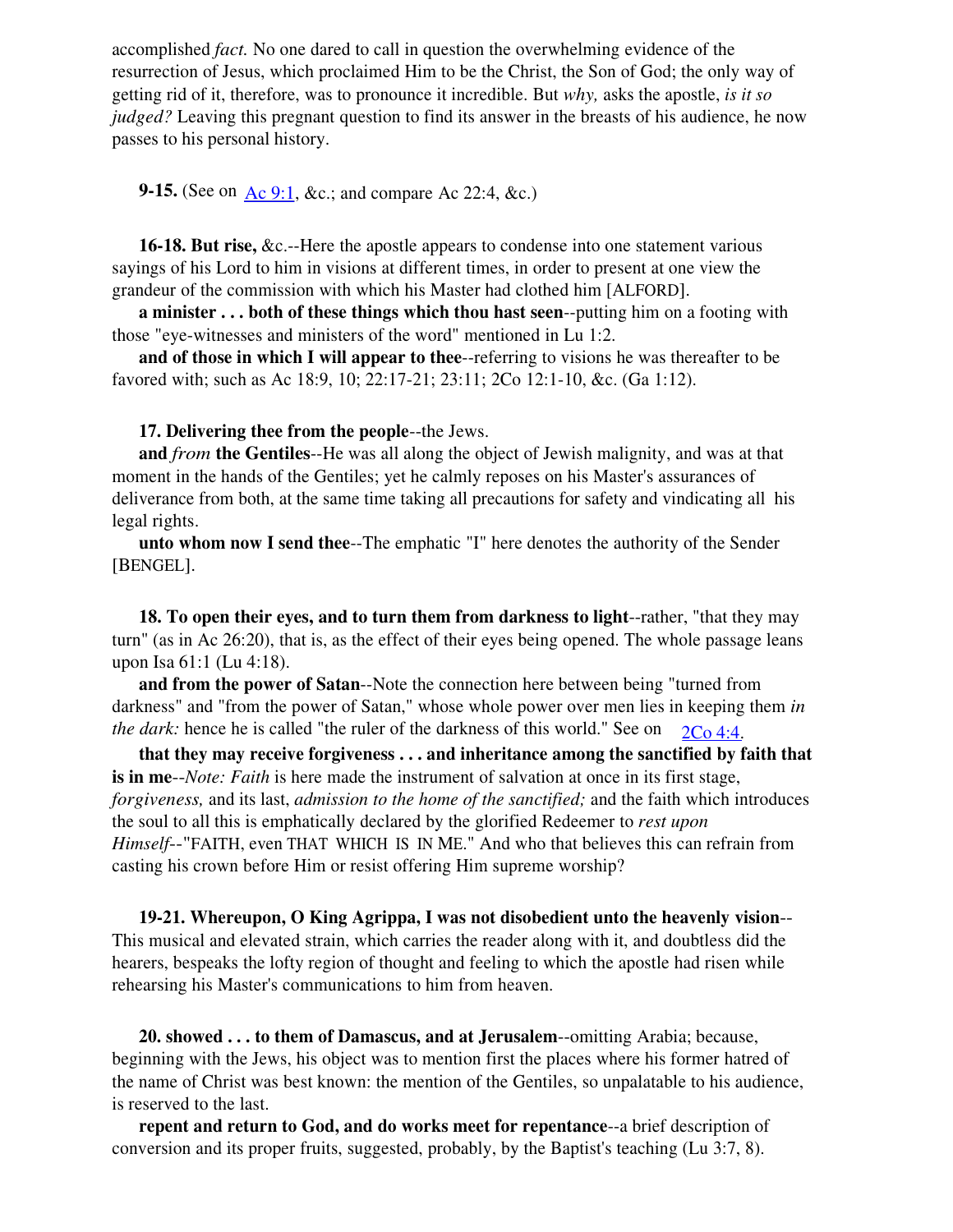**22, 23. having obtained help**--"succor."

**from God**--"that [which cometh] from God."

**I continue**--"stand," "hold my ground."

 **unto this day, witnessing,** &c.--that is, This life of mine, so marvellously preserved, in spite of all the plots against it, is upheld for the Gospel's sake; therefore I "witnessed," &c.

 **23. That Christ should suffer,** &c.--The construction of this sentence implies that in regard to the question "whether the Messiah is a suffering one, and whether, rising first from the dead, he should show light to the (Jewish) people and to the Gentiles," he had only said what the prophets and Moses said should come.

**24. Festus said with a loud voice**--surprised and bewildered.

 **Paul, thou art beside thyself, much learning doth make thee mad**--"is turning thy head." The union of flowing *Greek,* deep acquaintance with the sacred writings of his nation, reference to a resurrection and other doctrines to a Roman utterly unintelligible, and, above all, lofty religious earnestness, so strange to the cultivated, cold-hearted skeptics of that day--may account for this sudden exclamation.

 **25, 26. I am not mad, most noble Festus, but,** &c.--Can anything surpass this reply, for readiness, self-possession, calm dignity? Every word of it refuted the rude charge, though Festus, probably, did not intend to hurt the prisoner's feelings.

**26. the king knoweth,** &c.--(See on  $\underline{Ac 26:1-3}$ ).

 **27-29. believest thou the prophets? I know that thou believest**--The courage and confidence here shown proceeded from a vivid persuasion of Agrippa's knowledge of the *facts* and faith in the *predictions* which they verified; and the king's reply is the highest testimony to the correctness of these presumptions and the immense power of such bold yet courteous appeals to conscience.

**28. Almost**--or, "in a little time."

 **thou persuadest me to be a Christian**--Most modern interpreters think the ordinary translation inadmissible, and take the meaning to be, "Thou thinkest to make me with little persuasion (or small trouble) a Christian"--but I am not to be so easily turned. But the apostle's *reply* can scarcely suit any but the sense given in our authorized version, which is that adopted by CHRYSOSTOM and some of the best scholars since. The objection on which so much stress is laid, that the word "Christian" was at that time only a term of contempt, has no force except on the other side; for taking it in that view, the sense is, "Thou wilt soon have me one of that despised sect."

 **29. I would to God,** &c.--What unequalled magnanimity does this speech breathe! Only his Master ever towered above this.

 **not only . . . almost . . . but altogether**--or, "whether soon or late," or "with little or much difficulty."

Ac  $12:6$ : which in **except these bonds**--doubtless holding up his two chained hands (see on closing such a noble utterance must have had an electrical effect.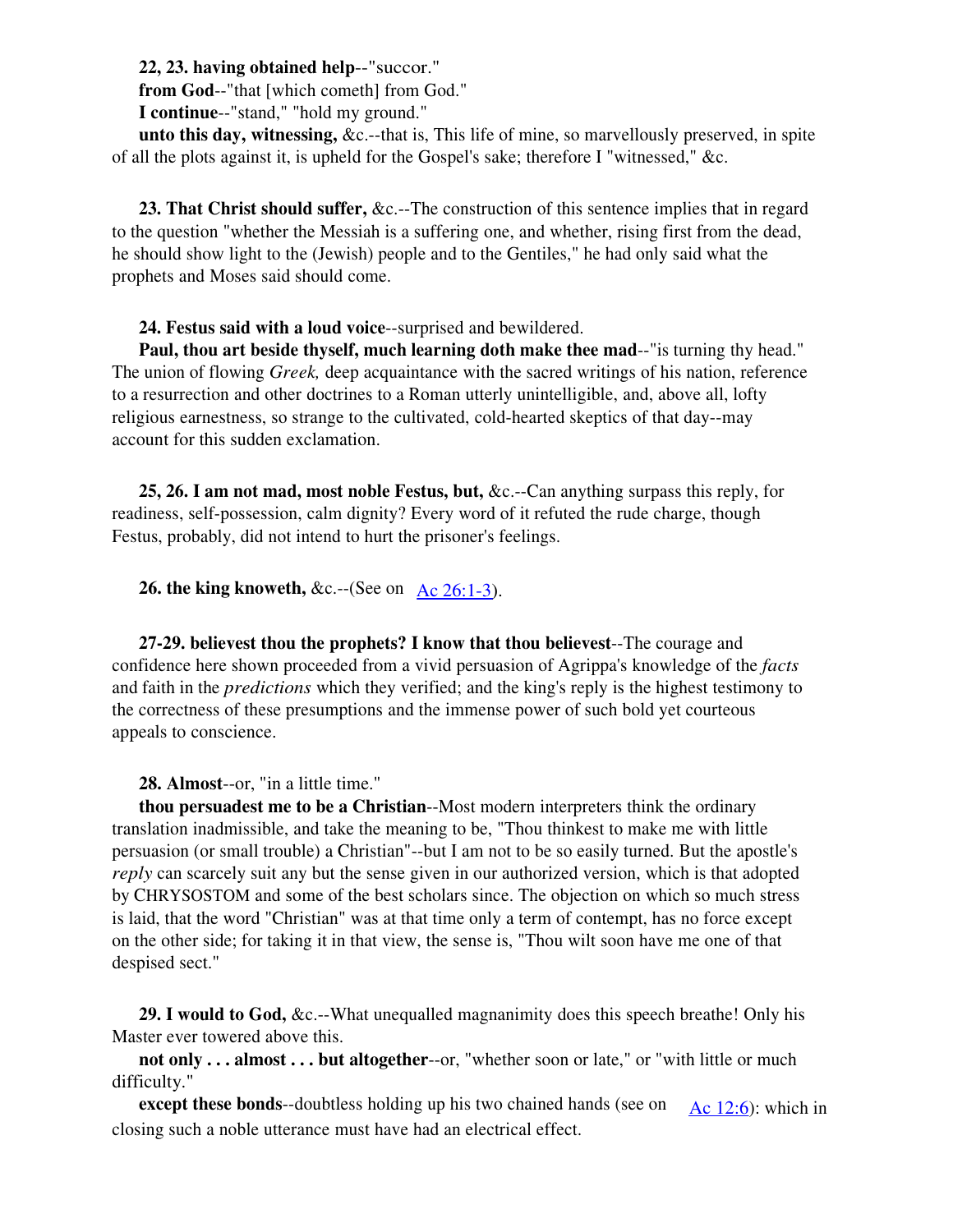**30-32. when he had thus spoken, the king rose**--not over-easy, we may be sure.

 **32. This man might have been set at liberty if he had not appealed to Cæsar**--It would seem from this that such appeals, once made, behooved to be carried out.

#### CHAPTER 27

# Ac 27:1-44. THE VOYAGE TO ITALY--THE SHIPWRECK AND SAFE LANDING AT MALTA.

 **1. we should sail,** &c.--The "we" here reintroduces the historian as one of the company. Not that he had left the apostle from the time when he last included himself (Ac 21:18), but the apostle was parted from him by his arrest and imprisonment, until now, when they met in the ship.

 **delivered Paul and certain other prisoners**--State prisoners going to be tried at Rome; of which several instances are on record.

 **Julius**--who treats the apostle throughout with such marked courtesy (Ac 27:3, 43; Ac 28:16), that it has been thought [BENGEL] he was present when Paul made his defense before Agrippa (see Ac 25:23), and was impressed with his lofty bearing.

 **a centurion of Augustus' band**--the Augustan cohort, an honorary title given to more than one legion of the Roman army, implying, perhaps, that they acted as a bodyguard to the emperor or procurator, as occasion required.

**2. a ship of**--belonging to.

on <u>Ac 27:6</u>. **Adramyttium**--a port on the northeast coast of the Ægean Sea. Doubtless the centurion expected to find another ship, bound for Italy, at some of the ports of Asia Minor, without having to go with this ship all the way to Adramyttium; and in this he was not disappointed. See

**meaning to sail by the coasts**--"places."

**of Asia**--a coasting vessel, which was to touch at the ports of proconsular Asia.

 *one* **Aristarchus, a Macedonian of Thessalonica, being with us**--rather, "Aristarchus the Macedonian," &c. The word "one" should not have been introduced here by our translators, as if this name had not occurred before; for we find him seized by the Ephesian mob as a "man of *Macedonia* and Paul's companion in travel" (Ac 19:29) and as a "*Thessalonian*" accompanying the apostle from Ephesus on his voyage back to Palestine (Ac 20:4). Here both these places are mentioned in connection with his name. After this we find him at Rome with the apostle (Col 4:10; Phm 24).

 **3. next day we touched at Sidon**--To reach this ancient and celebrated Mediterranean port, about seventy miles north from Cæsarea, in one day, they must have had a fair wind.

**Julius courteously**--(See on <u>Ac 27:1</u>).

degrees, all along the Phœnician coast since the first preaching there (see on  $Ac$  11:19 and  $Ac$  **gave him liberty to go to his friends**--no doubt disciples, gained, it would seem, by 21:4).

 **to refresh himself**--which after his long confinement would not be unnecessary. Such small personal details are in this case extremely interesting.

**4. when we had launched**--"set sail."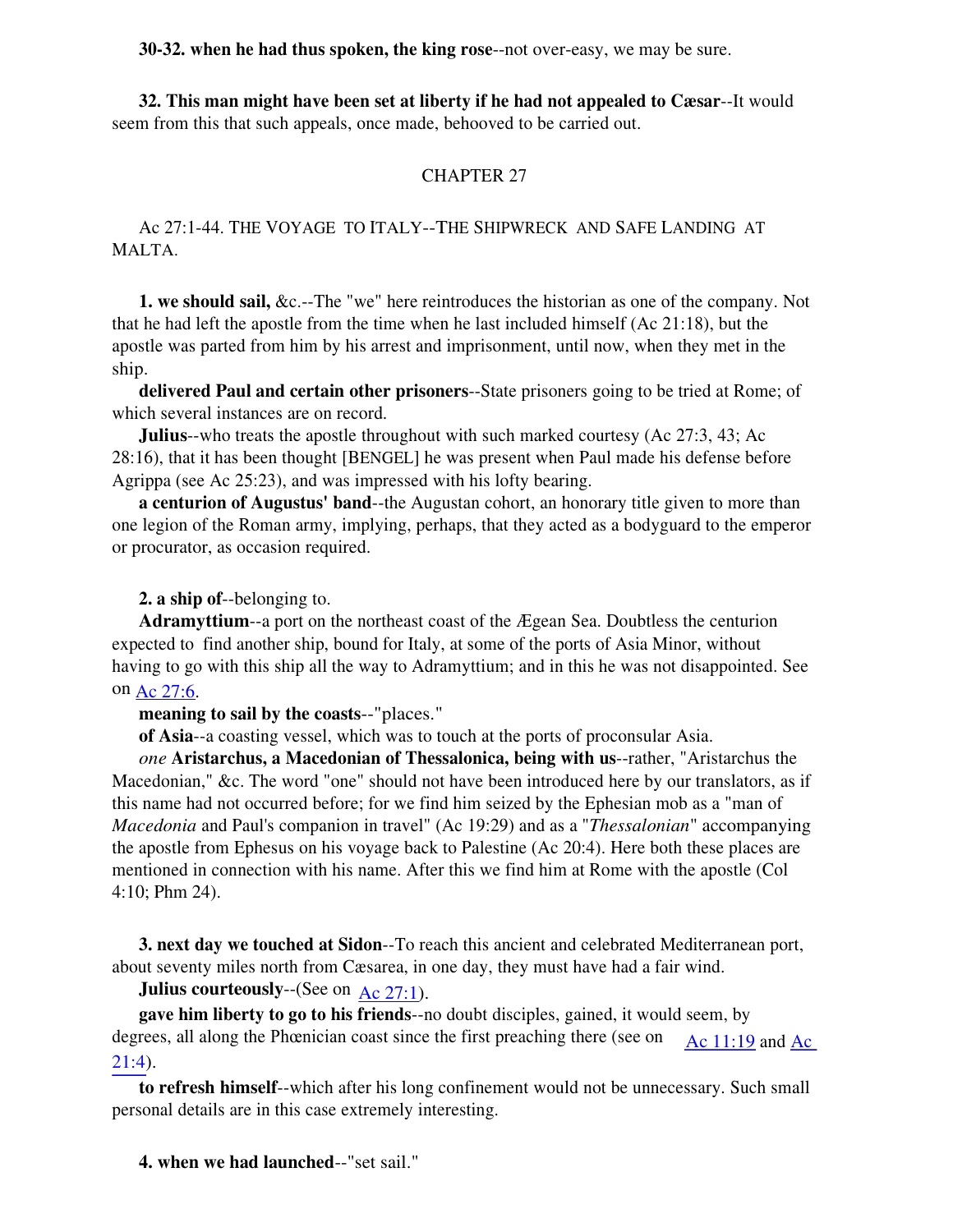**from thence, we sailed under Cyprus, because the winds were contrary**--The wind blowing from the westward, probably with a touch of the north, which was adverse, they sailed *under the lee* of Cyprus, keeping it on their *left,* and steering between it and the mainland of Phœnicia.

 **5. when we had sailed over the Sea of Cilicia and Pamphylia**--coasts with which Paul had been long familiar, the one, perhaps, from boyhood, the other from the time of his first missionary tour.

Ac  $21:1$ ). **we came to Myra, a city of Lycia**--a port a little east of Patara (see on

 **6. there . . . found a ship of Alexandria, sailing into Italy, and he put us therein**--(See on Ac 27:2). As Egypt was the granary of Italy, and this vessel was laden with wheat (Ac 27:35), we need not wonder it was large enough to carry two hundred seventy-six souls, passengers and crew together (Ac 27:37). Besides, the Egyptian merchantmen, among the largest in the Mediterranean, were equal to the largest merchantmen in our day. It may seem strange that on their passage from Alexandria to Italy they should be found at a Lycian port. But even still it is not unusual to stand to the north towards Asia Minor, for the sake of the current.

**7. sailed slowly many days**--owing to contrary winds.

**and scarce**--"with difficulty."

having the island of Coos (see on  $\underline{Ac 21:1}$ ) to the west of it. But for the contrary wind they **were come over against Cnidus**--a town on the promontory of the peninsula of that name, might have made the distance from Myra (one hundred thirty miles) in one day. They would naturally have put in at Cnidus, whose larger harbor was admirable, but the strong westerly current induced them to run south.

**Crete--(See on**  $\overline{\text{Tit 1:5}}$ **). under**--the lee of **over against Salmone**--the cape at the eastern extremity of the island.

 **8. And hardly passing it**--"with difficulty coasting along it," from the same cause as before, the westerly current and head winds.

 **came to . . . the Fair Havens**--an anchorage near the center of the south coast, and a little east of Cape Matala, the southern most point of the island.

 **nigh whereunto was the city Lasea**--identified by the REVEREND GEORGE BROWN [SMITH, *Voyages and Shipwreck of St. Paul,* Appendix 3, Second Edition, 1856]. (To this invaluable book commentators on this chapter, and these notes, are much indebted).

 **9, 10. when much time was spent**--since leaving Cæsarea. But for unforeseen delays they might have reached the Italian coast before the stormy season.

**and when sailing**--the navigation of the open sea.

 **was now dangerous, because the fast was now . . . past**--that of the day of atonement, answering to the end of *September* and beginning of *October,* about which time the navigation is pronounced unsafe by writers of authority. Since all hope of completing the voyage during that season was abandoned, the question next was, whether they should winter at Fair Havens, or move to Port Phenice, a harbor about forty miles to the westward. Paul assisted at the consultation and strongly urged them to winter where they were.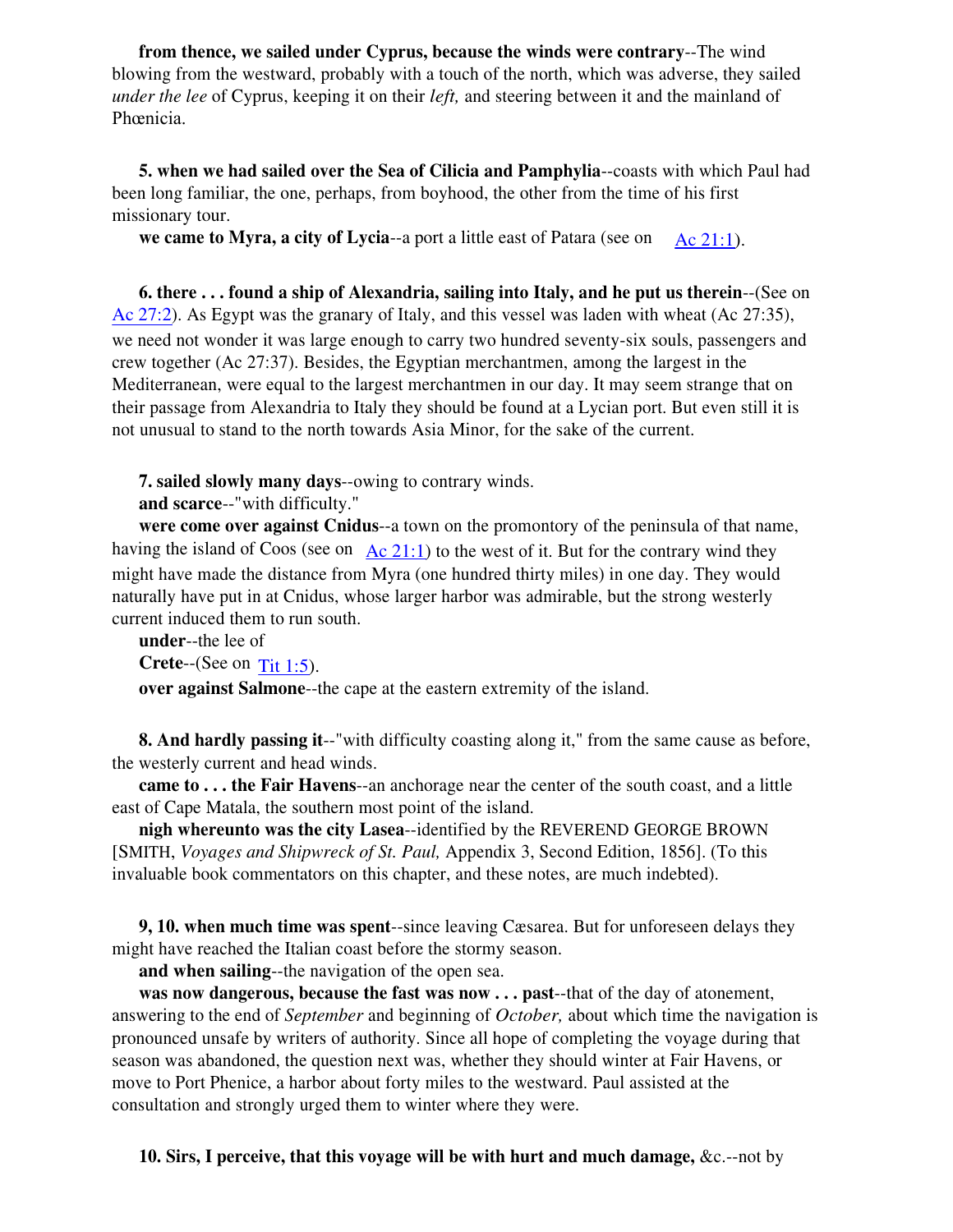any divine communication, but simply in the exercise of a good judgment aided by some experience. The event justified his decision.

 **11. Nevertheless the centurion believed the master and owner . . . more than . . . Paul**-- He would naturally think them best able to judge, and there was much to say for their opinion, as the bay at Fair Havens, being open to nearly one-half of the compass, could not be a good winter harbor.

#### **12. Phenice**--"Phenix," now called *Lutro.*

 **which lieth toward the southwest and northwest**--If this means that it was open to the west, it would certainly not be good anchorage! It is thought therefore to mean that a *wind from* that quarter would lead into it, or that it lay in an *easterly* direction from such a wind [SMITH]. Ac 27:13 seems to confirm this.

 **13. when the south wind blew softly, supposing they had attained their purpose**--With such a wind they had every prospect of reaching their destination in a few hours.

#### **14, 15. a tempestuous**--"typhonic"

 **wind**--that is, like a *typhon* or tornado, causing a whirling of the clouds, owing to the meeting of opposite currents of air.

 **called Euroclydon**--The true reading appears to be *Euro-aquilo,* or east-northeast, which answers all the effects here ascribed to it.

 **15. could not bear up into**--"face" **the wind, we let her drift**--before the gale.

**16, 17. under**--the lee of.

**a certain**--"small"

 **island . . . Clauda**--southwest of Crete, now called *Gonzo;* about twenty-three miles to leeward.

**we had much work to come by**--that is, to hoist up and secure.

 **the boat**--now become necessary. But why was this difficult? Independently of the gale, raging at the time, the boat had been towed between twenty and thirty miles after the gale sprang up, and could scarcely fail to be filled with water [SMITH].

 **17. undergirding the ship**--that is, passing four or five turns of a cable-laid rope round the hull or frame of the ship, to enable her to resist the violence of the seas, an operation rarely resorted to in modern seamanship.

 **fearing lest they should fall into the quicksands**--"be cast ashore" or "stranded upon the Syrtis," the *Syrtis Major,* a gulf on the African coast, southwest of Crete, the dread of mariners, owing to its dangerous shoals.

**they strake**--"struck"

**sail**--This cannot be the meaning, for to strike sail would have driven them directly towards the Syrtis. The meaning must be, "lowered the gear" (appurtenances of every kind); here, perhaps, referring to the lowering of the heavy mainyard with the sail attached to it [SMITH].

 **19, 20. cast out with our own hands**--passengers and crew together. **the tackling of the ship**--whatever they could do without that carried weight. This further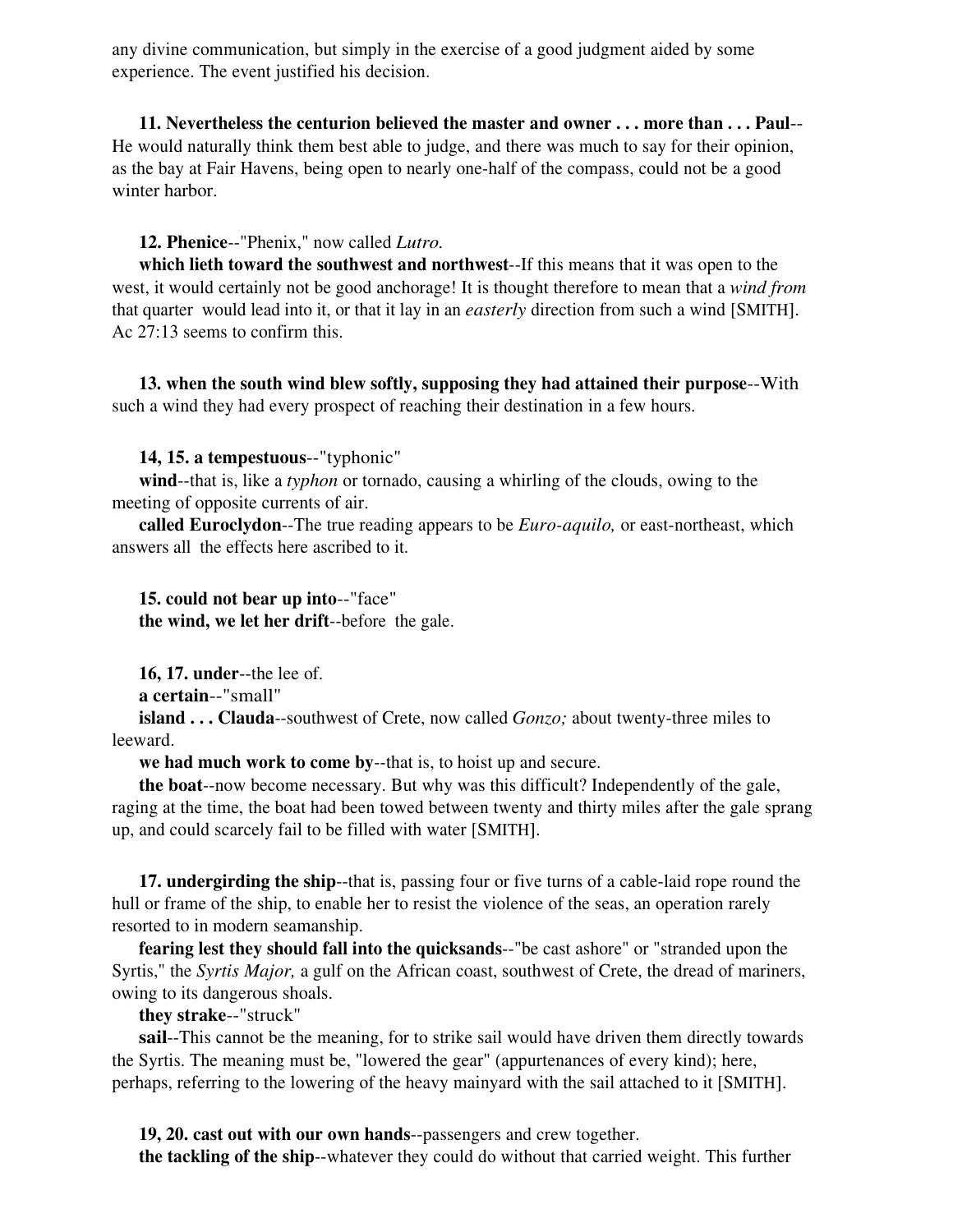effort to lighten the ship seems to show that it was now in a *leaking* condition, as will presently appear more evident.

#### **20. neither sun nor stars appeared in many**--"several"

 **days**--probably most of the fourteen days mentioned in Ac 27:27. This continued thickness of the atmosphere prevented their making the necessary observations of the heavenly bodies by day or by night; so that they could not tell where they were.

 **all hope that we should be saved was taken away**--"Their exertions to subdue the leak had been unavailing; they could not tell which way to make for the nearest land, in order to run their ship ashore, the only resource for a sinking ship: but unless they did make the land, they must founder at sea. Their apprehensions, therefore, were not so much caused by the fury of the tempest, as by the state of the ship" [SMITH]. From the inferiority of ancient to modern naval architecture, leaks were sprung much more easily, and the means of repairing them were fewer than now. Hence the far greater number of shipwrecks from this cause.

**21-26. But after long abstinence**--(See on  $\underline{Ac 27:33}$ ). "The hardships which the crew endured during a gale of such continuance, and their exhaustion from laboring at the pumps and hunger, may be imagined, but are not described" [SMITH].

 **Paul stood forth in the midst of them, and said, Sirs, ye should have hearkened to me,** &c.--not meaning to reflect on them for the past, but to claim their confidence for what he was now to say:

**and whom I serve**--in the sense of *worship* or *religious consecration* (see on  $\underline{Ac 13:2}$ ). **23. there stood by me this night the angel of God**--as in Ac 16:9; 23:11. **whose I am**-- (1Co 6:19, 20).

 **24. saying, Fear not, Paul: thou must be brought before Cæsar and, lo, God hath given thee all . . . that sail with thee**--While the crew were toiling at the pumps, Paul was wrestling in prayer, not for himself only and the cause in which he was going a prisoner to Rome, but with true magnanimity of soul for all his shipmates; and God heard him, "giving him" (remarkable expression!) all that sailed with him. "When the cheerless day came he gathered the sailors (and passengers) around him on the deck of the laboring vessel, and raising his voice above the storm" [HOWSON], reported the divine communication he had received; adding with a noble simplicity, "*for I believe God* that it shall be even as it was told me," and encouraging all on board to "be of good cheer" in the same confidence. What a contrast to this is the speech of Cæsar in similar circumstances to his pilot, bidding him keep up his spirit because he carried Cæsar and Cæsar's fortune! [PLUTARCH]. The Roman general knew no better name for the Divine Providence, by which he had been so often preserved, than *Cæsar's fortune* [HUMPHRY]. From the explicit particulars--that the ship would be lost, but not one that sailed in it, and that they "must be cast on a certain island"--one would conclude a visional representation of a total wreck, a mass of human beings struggling with the angry elements, and one and all of those whose figures and countenances had daily met his eye on deck, standing on some unknown island shore. From what follows, it would seem that Paul from this time was regarded with a deference akin to awe.

 **27-29. when the fourteenth night was come**--from the time they left Fair Havens. **as we were driven**--drifting

**up and down in Adria**--the *Adriatic,* that sea which lies between Greece and Italy.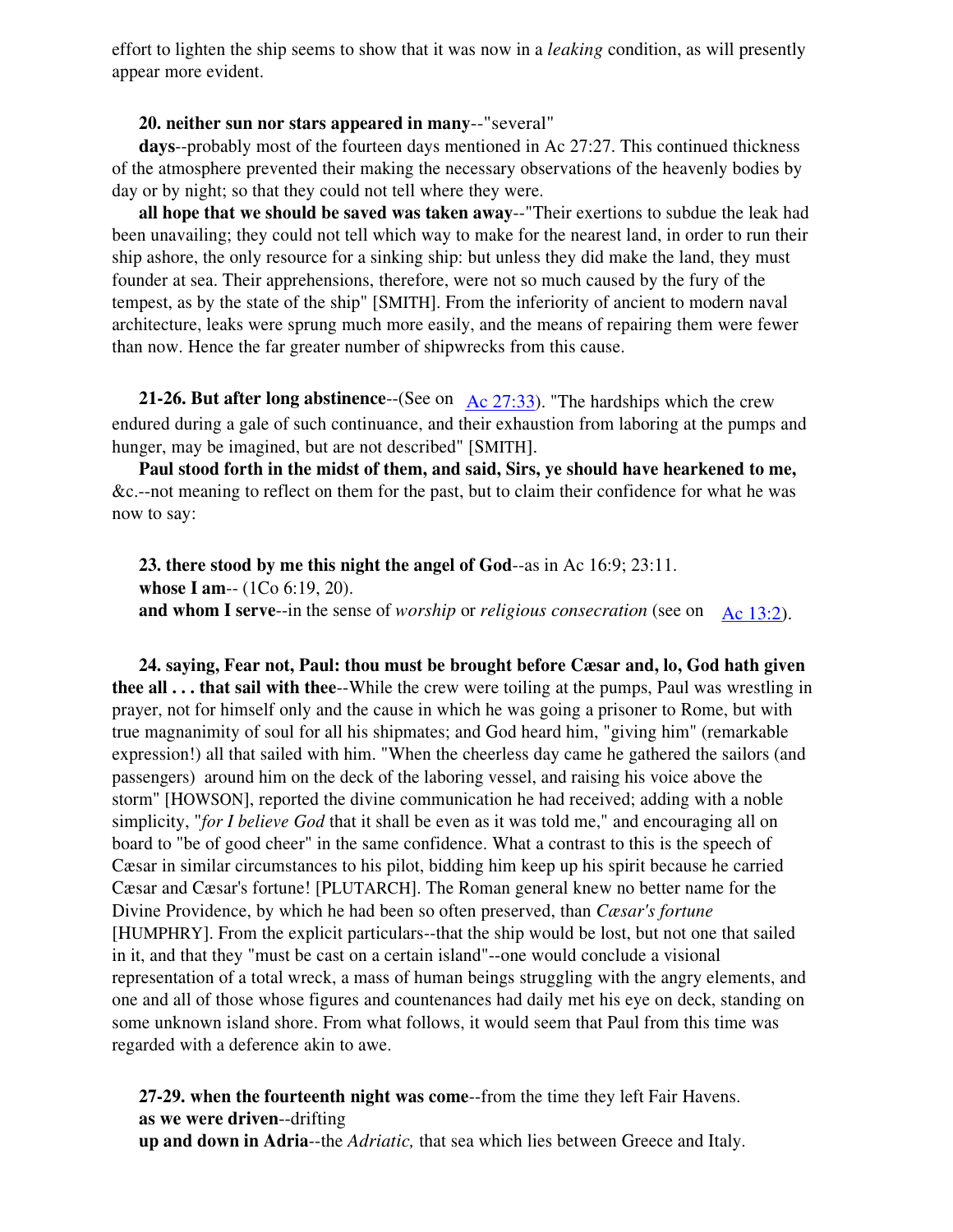**about midnight the shipmen deemed**--no doubt from the peculiar sound of the breakers. **that they drew near some country**--"that some land was approaching them." This nautical language gives a graphic character to the narrative.

 **29. they cast four anchors out of the stern**--The ordinary way was to cast the anchor, as now, from the *bow:* but ancient ships, built with both ends alike, were fitted with hawseholes in the stern, so that in case of need they could anchor either way. And when the fear was, as here, that they might fall on the rocks *to leeward,* and the intention was to run the ship ashore as soon as daylight enabled them to fix upon a safe spot, the very best thing they could do was to anchor by the stern [SMITH]. In stormy weather two anchors were used, and we have instances of four being employed, as here.

**and wished**--"anxiously" or "devoutly wished."

 **for day**--the remark this of one present, and with all his shipmates alive to the horrors of their condition. "The ship might go down at her anchors, or the coast to leeward might be ironbound, affording no beach on which they could land with safety. Hence their anxious longing for day, and the ungenerous but natural attempt, not peculiar to ancient times, of the seamen to save their own lives by taking to the boat" [SMITH].

**30. as the shipmen were about to flee out of the ship**--under cover of night.

 **when they had let down the boat . . . as though they would . . . cast anchors out of the foreship**--"bow"--rather, "carry out" anchors, to hold the ship fore as well as aft. "This could have been of no advantage in the circumstances, and as the pretext could not deceive a seaman, we must infer that the officers of the ship were parties to the unworthy attempt, which was perhaps detected by the nautical skill of St. Luke, and communicated by him to St. Paul" [SMITH].

 **31. Paul said to the centurion and to the soldiers**--the only parties now to be trusted, and whose own safety was now at stake.

 **except ye abide in the ship ye cannot be saved**--The soldiers and passengers could not be expected to possess the necessary seamanship in so very critical a case. The flight of the crew, therefore, might well be regarded as certain destruction to all who remained. *In full assurance of ultimate safety, in virtue of a* DIVINE *pledge, to all in the ship, Paul speaks and acts throughout this whole scene in the exercise of a sound judgment as to the indispensable* HUMAN *conditions of safety;* and as there is no trace of any feeling of inconsistency between these two things in his mind, so even the centurion, under whose orders the soldiers acted on Paul's views, seems never to have felt perplexed by the twofold aspect, divine and human, in which the same thing presented itself to the mind of Paul. *Divine agency and human instrumentality are in all the events of life quite as much as here.* The only difference is that the one is for the most part shrouded from view, while the other is ever naked and open to the senses.

# **32. Then the soldiers cut off the ropes of the boat**--already lowered. **and let her fall off**--let the boat drift away.

 **33-37. while day was coming on**--"until it should be day"; that is, in the interval between the cutting off of the boat and the approach of day, which all were "anxiously looking for" (Ac 27:29).

 **Paul**--now looked up to by all the passengers as the man to direct them. **besought** *them* **all to take meat**--"partake of a meal." **saying, This is the fourteenth day ye have tarried**--"waited for a breathing time."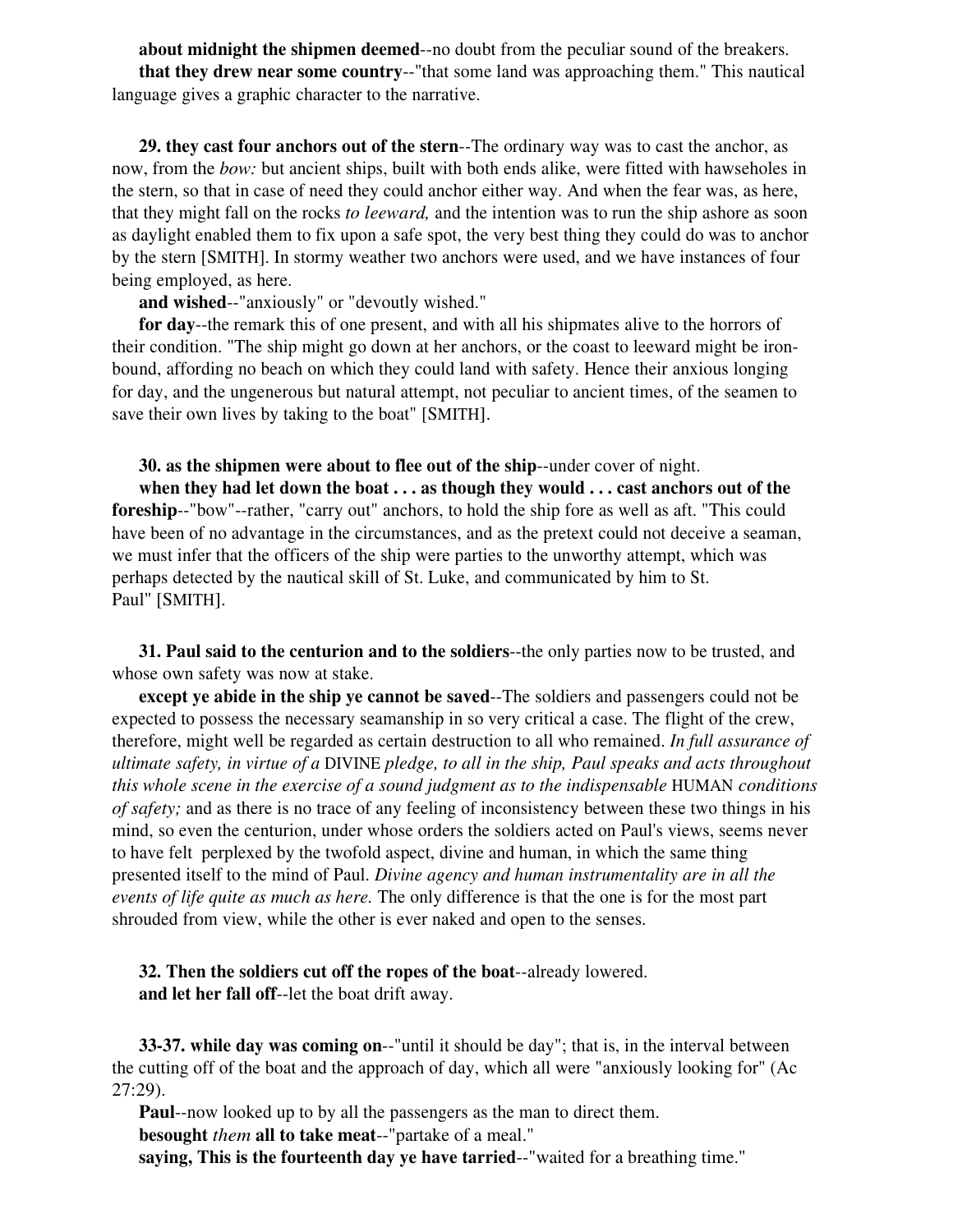**having eaten nothing**--that is, taken no regular meal. The impossibility of cooking, the occupation of all hands to keep down leakage, &c., sufficiently explain this, which is indeed a common occurrence in such cases.

for the whole ship's health and safety see on  $\text{Ac } 27:31$ . **34. I pray you to take some meat, for this is for your health, for there shall not a hair fall from . . . any of you**--On this beautiful union of confidence in the divine pledge and care

**35. when he had thus spoken he took bread**--assuming the lead.

 **and gave thanks to God in presence of them all**--an impressive act in such circumstances, and fitted to plant a testimony for the God he served in the breasts of all.

 **when he had broken** *it,* **he began to eat**--not understood by the Christians in the ship as a love-feast, or celebration of the Lord's Supper, as some think, but a meal to recruit exhausted nature, which Paul shows them by his own example how a Christian partakes of.

 **36. Then were they all of good cheer, and they also took some meat**--"took food"; the first full meal since the commencement of the gale. Such courage in desperate circumstances as Paul here showed is wonderfully infectious.

whole cargo of wheat into the sea (see on  $\overline{AC}$  27:6). **38-40. when they had eaten enough,** &c.--With fresh strength after the meal, they make a third and last effort to lighten the ship, not only by pumping, as before, but by throwing the

 **39. when it was day they knew not the land**--This has been thought surprising in sailors accustomed to that sea. But the scene of the wreck is remote from the great harbor, and possesses no marked features by which it could be recognized, even by a native if he came unexpectedly upon it [SMITH], not to speak of the rain pouring in torrents (Ac 28:2), which would throw a haze over the coast even after day broke. Immediately on landing they knew where they were (Ac 28:1).

 **discovered a creek with a shore**--Every creek of course, must have a shore; but the meaning is, a *practicable* shore, in a nautical sense, that is, one with a smooth beach, in contradistinction to a rocky coast (as Ac 27:41 shows).

 **into which they were minded, if . . . possible, to thrust the ship**--This was their one chance of safety.

 **40. taken up the anchors, they committed themselves to the sea**--The *Margin* is here evidently right, "cut the anchors (away), they left them in the sea."

 **loosed the rudder bands**--Ancient ships were steered by two large paddles, one on each quarter. When anchored by the stern in a gale, it would be necessary to lift them out of the water and secure them by lashings or rudder bands, and to loose these when the ship was again got under way [SMITH].

on <u>Ac 27:31</u>)! **hoised up the mainsail**--her, "the foresail," the best possible sail that be set in the circumstances. How necessary must the crew have been to execute all these movements, and how obvious the foresight which made their stay indispensable to the safety of all on board (see

 **41. falling into a place where two seas met**--SMITH thinks this refers to the channel, not more than one hundred yards broad, which separates the small island of Salmone from Malta,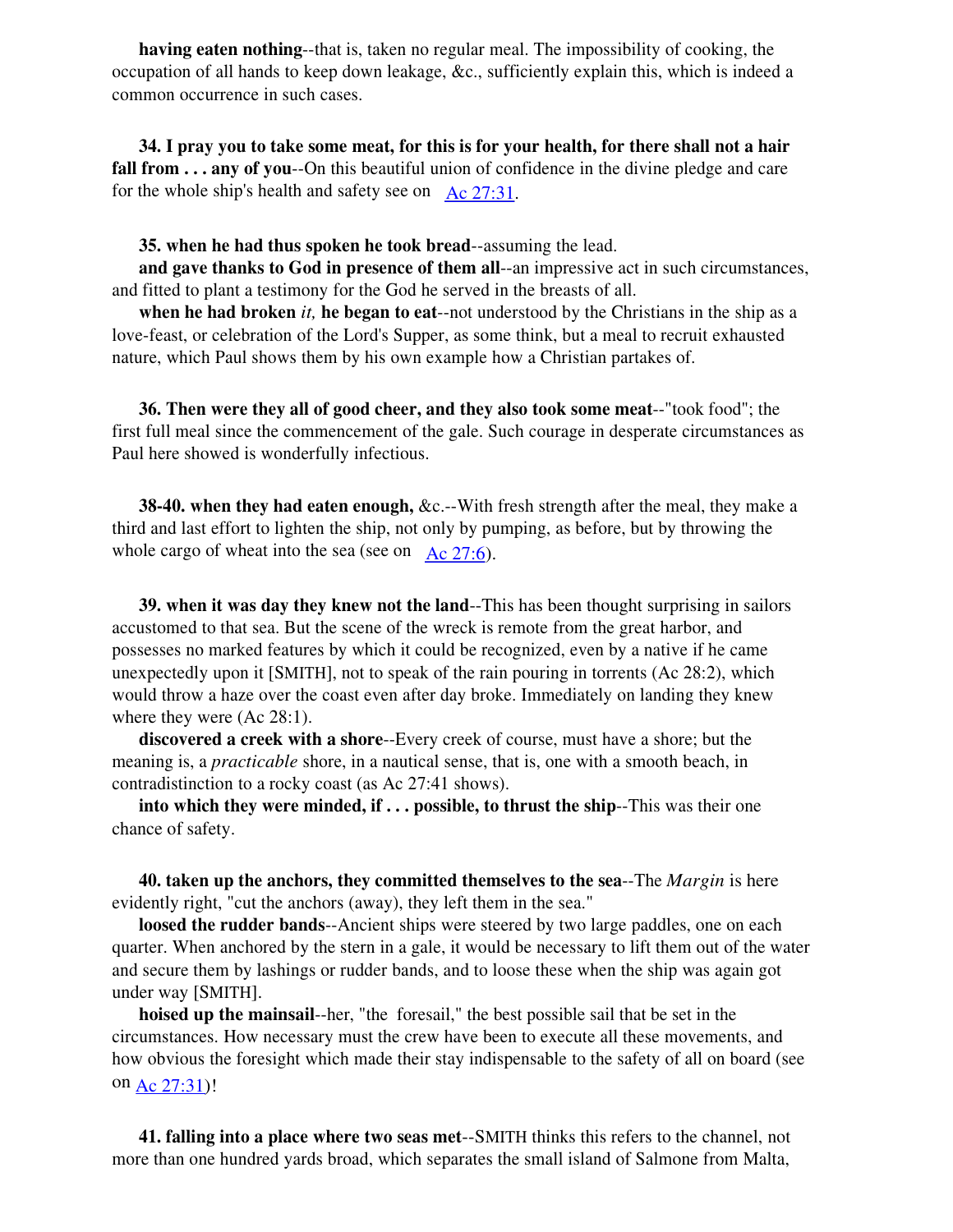forming a communication between the sea inside the bay and that outside.

 **the fore part stuck fast, and remained immovable**--"The rocks of Malta disintegrate into extremely minute particles of sand and clay, which, when acted upon by the currents or surface agitation, form a deposit of tenacious clay; but, in still waters, where these causes do not act, mud is formed; but it is only in creeks, where there are no currents, and at such a depth as to be undisturbed by the waves, that the mud occurs. A ship, therefore, impelled by the force of a gale, into a creek, with such a bottom, would strike a bottom of mud, graduating into tenacious clay, into which the fore part would fix itself, and be held fast, while the stern was exposed to the force of the waves" [SMITH].

 **hinder part was broken**--The *continued action* denoted by the tense here is to be noted--"was fast breaking," going to pieces.

 **42-44. the soldiers' counsel was to hill the prisoners, lest any . . . should escape**--Roman cruelty, which made the keepers answerable for their prisoners with their own lives, is here reflected in this cruel proposal.

physician"; see on  $\overline{Ac 16:40}$ . **43. the centurion,** &c.--Great must have been the influence of Paul over the centurion's mind to produce such an effect. All followed the swimmers in committing themselves to the deep, and according to the divine pledge and Paul's confident assurance given them, every soul got safe to land--yet without miracle. (While the graphic minuteness of this narrative of the shipwreck puts it beyond doubt that the narrator was himself on board, the great number of *nautical phrases,* which all critics have noted, along with the *unprofessional* air which the whole narrative wears, agrees singularly with all we know and have reason to believe of "the beloved

### CHAPTER 28

 Ac 28:1-31. THE WINTERING AT MALTA, AND NOTABLE OCCURRENCES THERE-- PROSECUTION OF THE VOYAGE TO ITALY AS FAR AS PUTEOLI, AND LAND JOURNEY THENCE TO ROME--SUMMARY OF THE APOSTLE'S LABORS THERE FOR THE TWO FOLLOWING YEARS.

**1. knew the island was called Melita--(See on**  $\underline{Ac}$   $27:39$ ). The opinion that this island was the highest qualification, particularly SMITH (see on  $\Delta c$  27:41), having set the question, it may not Malta to the south of Sicily, but Meleda in the Gulf of Venice--which till lately had respectable support among Competent judges--is now all but exploded; examination of all the places on the spot, and of all writings and principles bearing on the question, by gentlemen of now be affirmed, at rest.

 **2. the barbarous people**--so called merely as speaking neither the *Greek* nor the *Latin* language. They were originally Phœnician colonists.

**showed us no little**--"no ordinary"

 **kindness, for they kindled a fire, and received us every one, because of the present rain**--"the rain that was on us"--not now first falling, but then falling heavily.

 **and because of the cold**--welcomed us all, drenched and shivering, to these most seasonable marks of friendship. In this these "barbarians" contrast favorably with many since bearing the Christian name. The lifelike style of the narrative here and in the following verses gives it a great charm.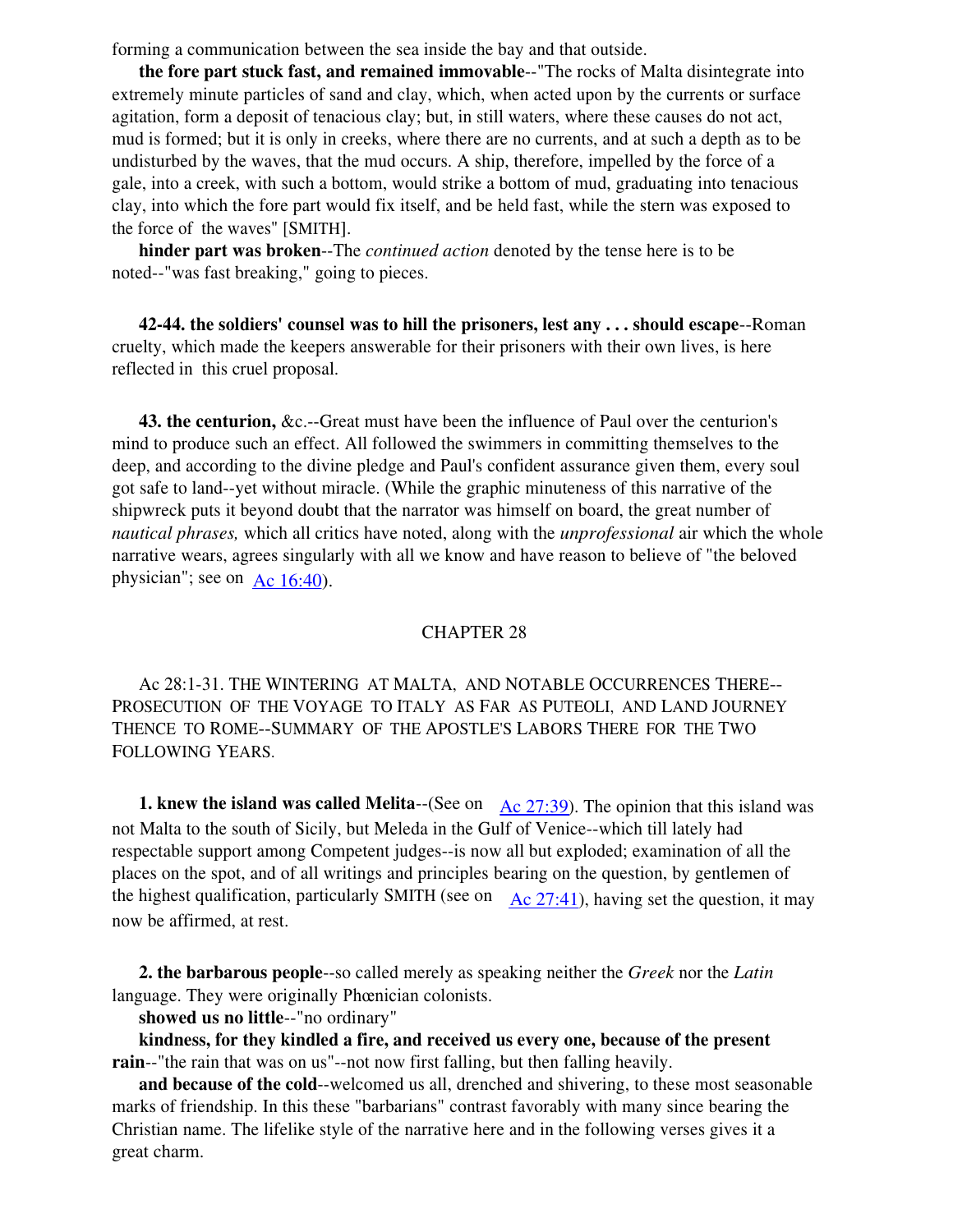**3. when Paul had gathered a bundle of sticks**--"a quantity of dry sticks." The vigorous activity of Paul's character is observable in this comparatively trifling action [WEBSTER and WILKINSON].

 **and laid them on the fire, there came a viper out of the heat**--Having laid itself up among the sticks on the approach of the cold winter season, it had suddenly recovered from its torpor by the heat.

**and fastened**--its fangs.

 **on his hand**--Vipers dart at their enemies sometimes several feet at a bound. They have now disappeared from Malta, owing to the change which cultivation has produced.

 **4-6. No doubt this man is a murderer**--His chains, which they would see, might strengthen the impression.

 **whom . . . vengeance suffereth not to live**--They believed in *a Supreme, Resistless, Avenging Eye and Hand,* however vague their notions of *where* it resided.

**5. shook off the beast and felt no harm**--See Mr 16:18.

**6. they looked**--"continued looking."

 **when he should have swollen or fallen down dead**--familiar with the effects of such bites. **and saw no harm come to him, they changed their minds, and said . . . he was a god**- from "a murderer" to "a god," as the Lycaonian greeting of Paul and Silas from "sacrificing to them" to "stoning them" (Ac 14:13, 19). What has not the Gospel done for the uncultivated portion of the human family, while its effects on the educated and refined, though very different, are not less marvellous! Verily it is God's chosen restorative for the human spirit, in all the multitudinous forms and gradations of its lapsed state.

**7, 8. possessions of the chief man**--"the first man."

 **of the island**--He would hardly be so styled in the lifetime of his father, if his distinction was that of the *family.* But it is now ascertained that this was the proper *official* title of the Maltese representative of the Roman prætor to Sicily, to whose province Malta belonged; two inscriptions having been discovered in the island, one in *Greek,* the other in *Latin,* containing the same words which Luke here employs.

 **who received us**--of Paul's company, but doubtless including the "courteous" Julius. **and lodged us three days courteously**--till proper winter lodgings could be obtained for them.

 **8. the father of Publius lay sick of a fever**--"fevers." The word was often thus used in the plural number, probably to express *recurring attacks.*

 **and of a bloody flux**--"of dysentery." (The *medical* accuracy of our historian's style has been observed here.)

 **to whom Paul entered in, and prayed**--thereby precluding the supposition that any charm resided in himself.

 **and laid his hands on him, and healed him**--Thus, as our Lord rewarded Peter for the use of his boat (Lu 5:3, 4, &c.), so Paul richly repays Publius for his hospitality. Observe the fulfilment here of two things predicted in Mr 16:18 --the "taking up serpents," and "recovering of the sick by laying hands on them."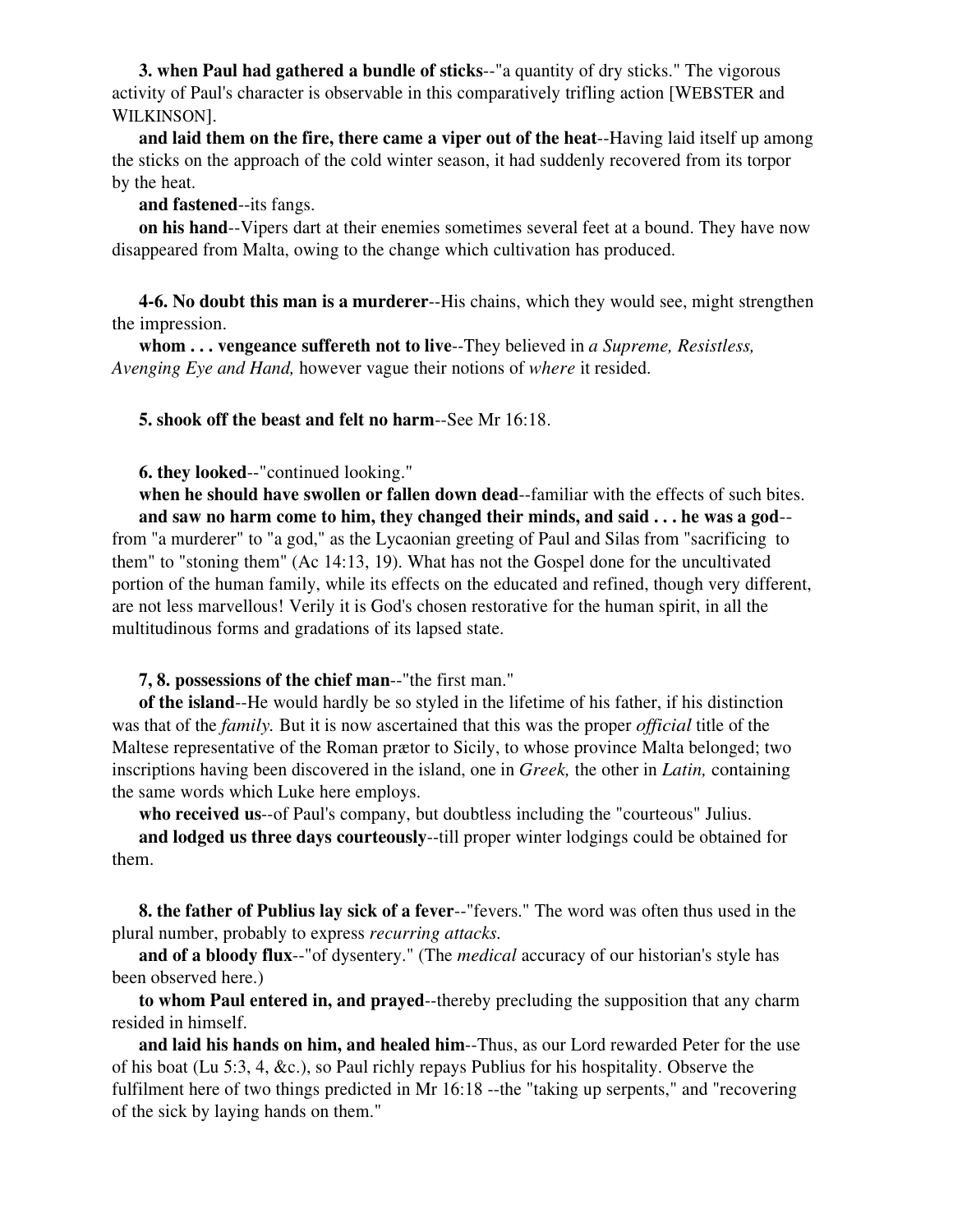**9. this ... done, others ... came and were healed--**"kept coming to [us] and getting healed," that is, during our stay, not all at once [WEBSTER and WILKINSON].

 **10. who also honoured us . . . and when we departed they laded us,** &c.--This was not taking hire for the miracles wrought among them (Mt 10:8), but such grateful expressions of feeling, particularly in providing what would minister to their comfort during the voyage, as showed the value they set upon the presence and labors of the apostle among them, and such as it would have hurt their feelings to refuse. Whether any permanent effects of this three months' stay of the greatest of the apostles were left at Malta, we cannot certainly say. But though little dependence is to be placed upon the tradition that Publius became bishop of Malta and afterwards of Athens, we may well believe the accredited tradition that the beginnings of the Christian Church at Malta sprang out of this memorable visit.

# **11. we departed in a ship of Alexandria**--(See on **Ac 27:6**).

 **which had wintered in the isle**--no doubt driven m by the same storm which had wrecked on its shores the apostle's vessel--an incidental mark of consistency in the narrative.

 **whose sign**--or "figurehead"; the figure, carved or painted on the bow, which gave name to the vessel. Such figureheads were anciently as common as now.

 **was Castor and Pollux**--the tutelar gods of mariners, to whom all their good fortune was ascribed. St. Anthony is substituted for them in the modern superstitions of Mediterranean (Romanist) sailors. They carry his image in their boats and ships. It is highly improbable that two ships of Alexandra should have been casually found, of which the owners were able and willing to receive on board such a number of passengers (Ac 27:6). We may then reasonably conceive that it was compulsory on the owners to convey soldiers and state travellers [WEBSTER and WILKINSON].

 **12, 13. landing at Syracuse**--the ancient and celebrated capital of Sicily, on its eastern coast, about eighty miles, or a day's sail, north from Malta.

 **we tarried** *there* **three days**--probably from the state of the wind. Doubtless Paul would wish to go ashore, to find out and break ground among the Jews and proselytes whom such a mercantile center would attract to it; and if this was allowed at the outset of the voyage (Ac 27:3), much more readily would it be now when he had gained the reverence and confidence of all classes with whom he came in contact. At any rate we cannot wonder that he should be regarded by the Sicilians as the founder of the Church of that island.

 **13. from thence we fetched a compass**--that is, proceeded circuitously, or *tacked,* working to windward probably, and availing themselves of the sinuosities of the coast, the wind not being favorable [SMITH]. What follows confirms this.

 **and came to Rhegium**--now *Reggio,* a seaport on the southwest point of the Italian coast, opposite the northeast point of Sicily, and at the entrance of the narrow straits of Messina.

 **after one day the south wind blew**--a south wind having sprung up; being now favored with a fair wind, for want of which they had been obliged first to stay three days at Syracuse, and then to tack and put in for a day at Rhegium.

 **the next day to Puteoli**--now *Pozzuoli,* situated on the northern part of the magnificent bay of Naples about one hundred eighty miles north of Rhegium, a distance which they might make, running before their "south wind," in about twenty-six hours. The Alexandrian corn ships enjoyed a privilege peculiar to themselves, of not being obliged to strike their topsail on landing. By this they were easily recognized as they hove in sight by the crowds that we find gathered on the shore on such occasions [HOWSON].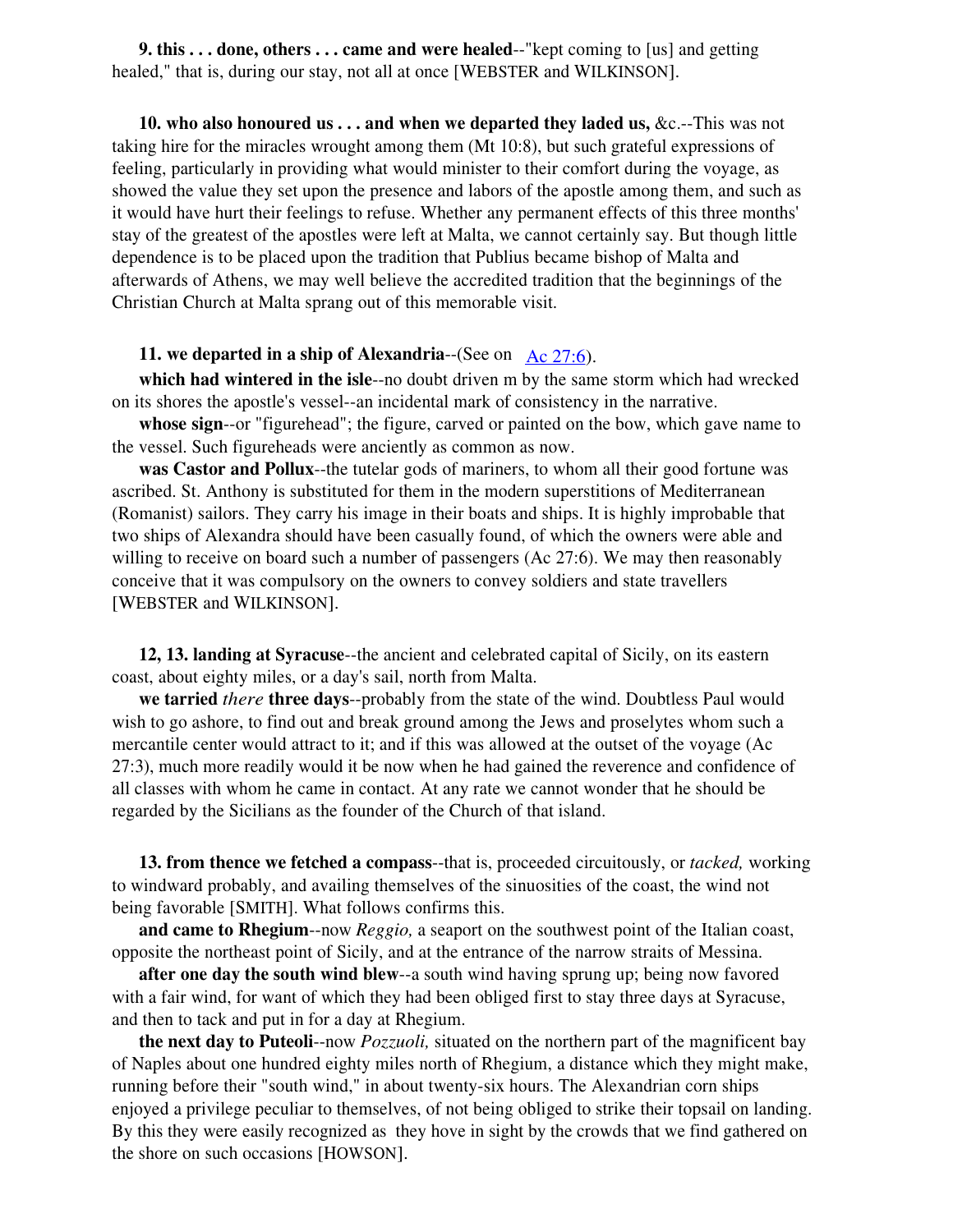**14, 15. Where we found brethren**--not "*the* brethren" (see on  $\underline{Ac 21:4}$ ), from which one would conclude they did not expect to find such [WEBSTER and WILKINSON].

**and were desired**--"requested."

 **to tarry with them seven days**--If this request came from Julius, it may have proceeded partly from a wish to receive instructions from Rome and make arrangements for his journey thither, partly from a wish to gratify Paul, as he seems studiously and increasingly to have done to the last. One can hardly doubt that he was influenced by both considerations. However this may be, the apostle had thus an opportunity of spending a Sabbath with the Christians of the place, all the more refreshing from his long privation in this respect, and as a seasoning for the unknown future that lay before him at the metropolis.

**so we went toward Rome.**

#### **15. And from thence, when the brethren**--of Rome

 **heard of us**--by letter from Puteoli, and probably by the same conveyance which took Julius' announcement of his arrival.

**they came to meet us as far as Appii Forum**--a town forty-one miles from Rome.

 **and the Three Taverns**--thirty miles from Rome. Thus they came to greet the apostle in two parties, one stopping short at the nearer, the other going on to the more distant place.

 **whom when Paul saw, he thanked God**--for such a welcome. How sensitive he was to such Christian affection all his Epistles show (Ro 1:9, &c.).

 **and took courage**--his long-cherished purpose to "see Rome" (Ac 19:21), there to proclaim the unsearchable riches of Christ, and the divine pledge that in this he should be gratified (Ac 23:11), being now about to be auspiciously realized.

 **16. when we came to Rome**--the renowned capital of the ancient world, situated on the Tiber.

 **the centurion delivered the prisoners to the captain of the guard**--the *Prætorian Prefect,* to whose custody, as commander of the Prætorian guard, the highest military authority in the city, were committed all who were to come before the emperor for trial. Ordinarily there were two such prefects; but from A.D. 51 to 62, one distinguished general--*Burrus Aframus,* who had been Nero's tutor--held that office; and as our historian speaks of "*the* captain," as if there were but one, it is thought that this fixes the apostle's arrival at Rome to be not later than the year 62 [WIES]. But even though there had been two when Paul arrived, he would be committed only to one of them, who would be "*the* captain" who got charge of him. (At most, therefore, this can furnish no more than confirmation to the chronological evidence otherwise obtained).

# **but Paul was suffered to dwell by himself with a**--"the"

**soldier that kept him-**-"guarded" him. (See on  $\overline{Ac}$  12:6). This privilege was allowed in the case of the better class of prisoners, not accused of any flagrant offense, on finding security- which in Paul's case would not be difficult among the Christians. The extension of this privilege to the apostle may have been due to the terms in which Festus wrote about him; but far more probably it was owing to the high terms in which Julius spoke of him, and his express intercession in his behalf. It was overruled, however, for giving the fullest scope to the labors of the apostle compatible with confinement at all. As the soldiers who kept him were relieved periodically, he would thus make the personal acquaintance of a great number of the Prætorian guard; and if he had to appear before the Prefect from time to time, the truth might thus penetrate to those who surrounded the emperor, as we learn, from Php 1:12, 13, that it did.

**17-20. Paul called the chief of the Jews together**--Though banished from the capital by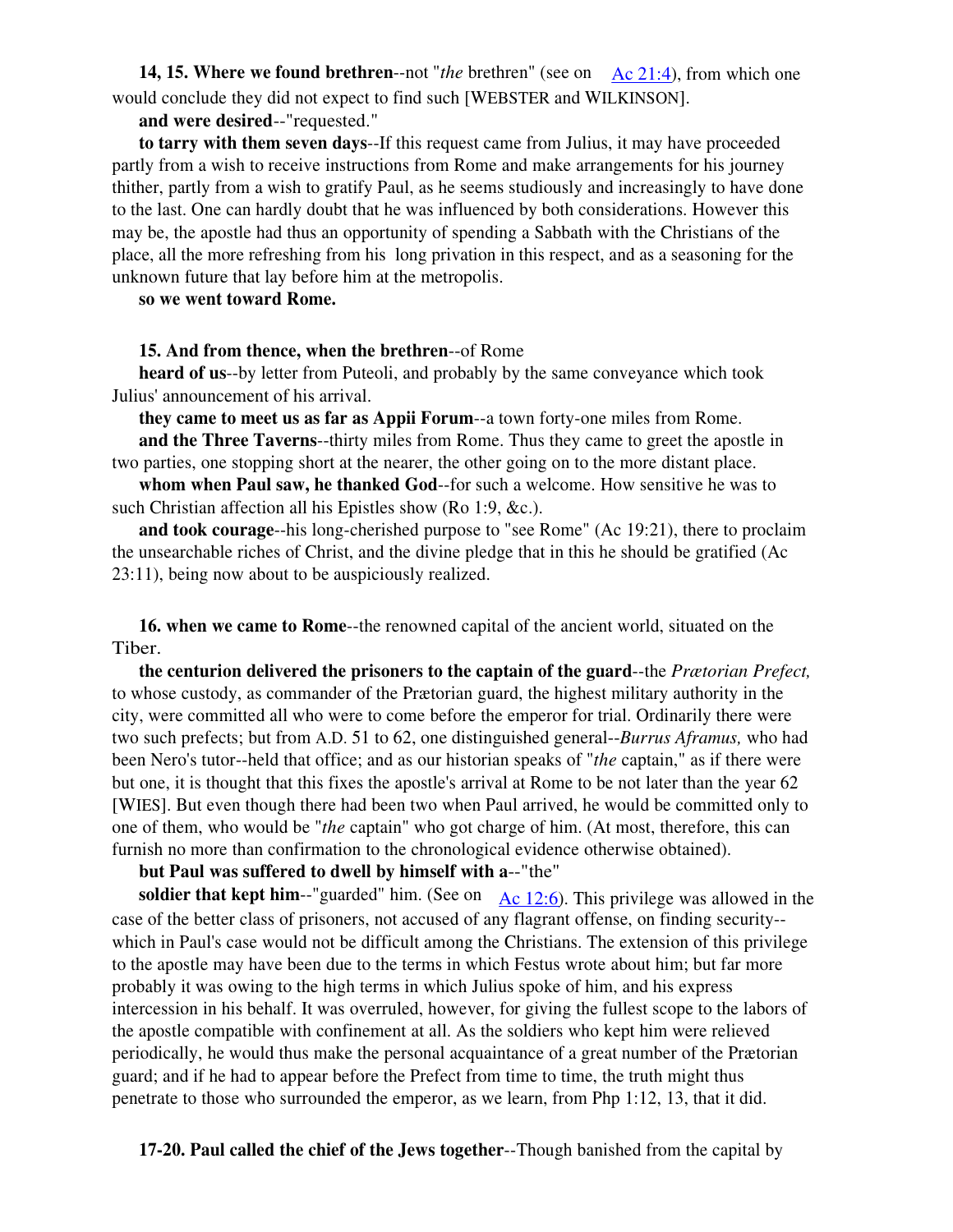Jewish converts and proselytes. (See Introduction to Romans.) which Paul wrote his Epistle (see on  $\Delta c$  20:3), and the first members of which were probably Claudius, the Jews enjoyed the full benefit of the toleration which distinguished the first period of Nero's reign, and were at this time in considerable numbers, wealth, and influence settled at Rome. We have seen that long before this a flourishing Christian Church existed at Rome, to

 **yet was I delivered prisoner from Jerusalem into the hands of the Romans**--the Roman authorities, Felix and Festus.

 **19. I was constrained to appeal . . . not that I had aught to accuse my nation of**--"I am here not as their accuser, but as my own defender, and this not of choice but necessity." His object in alluding thus gently to the treatment he had received from the Jews was plainly to avoid whatever might irritate his visitors at the first; especially as he was not aware whether any or what information against him had reached their community.

# on Ac 26:6, 7). **20. For this cause . . . have I called for you . . . because . . . for the hope of Israel**--(See

 **I am bound with this chain**--"This cause is not so much mine as yours; it is the nation's cause; all that is dear to the heart and hope of Israel is bound up with this case of mine." From the touching allusions which the apostle makes to his chains, before Agrippa first, and here before the leading members of the Jewish community at Rome, at his first interview with them, one would gather that his great soul felt keenly his being in such a condition; and it is to this keenness of feeling, under the control of Christian principle, that we owe the noble use which he made of it in these two cases.

 **21, 22. We neither received letters out of Judea concerning thee,** &c.--We need not suppose (with THOLUCK and others) that there was any dishonest concealment here. The distinction made between himself, against whom they heard nothing, and his "sect," as "everywhere spoken against," is a presumption in favor of their sincerity; and there is ground to think that as the case took an unexpected turn by Paul's appealing to Cæsar, so no information on the subject would travel from Jerusalem to Rome in advance of the apostle himself.

## **22. we desire**--"deem it proper"

[HUMPHRY]. See on  $\frac{\text{Ac }18:2.}{\text{Ac }18:2.}$  **to hear of thee what thou thinkest**--what are thy sentiments, views, &c. The apparent freedom from prejudice here expressed may have arisen from a prudent desire to avoid endangering a repetition of those dissensions about Christianity to which, probably, SUETONIUS alludes, and which had led to the expulsion of the Jews under Claudius

### **23, 24. there came many**--"considerable numbers"

 **into** *his* **lodging**--The word denotes one's place of stay as a *guest* (Phm 22), not "his own hired house," mentioned in Ac 28:30. Some Christian friends--possibly Aquila and Priscilla, who had returned to Rome (Ro 16:3), would be glad to receive him, though he would soon find himself more at liberty in a house of his own.

 **to whom he expounded and testified the kingdom of God**--opening up the great spiritual principles of that kingdom in opposition to the contracted and secular views of it entertained by the Jews.

 **persuading them concerning Jesus**--as the ordained and predicted Head of that kingdom. **out of the law . . . and the prophets**--drawing his materials and arguments from a source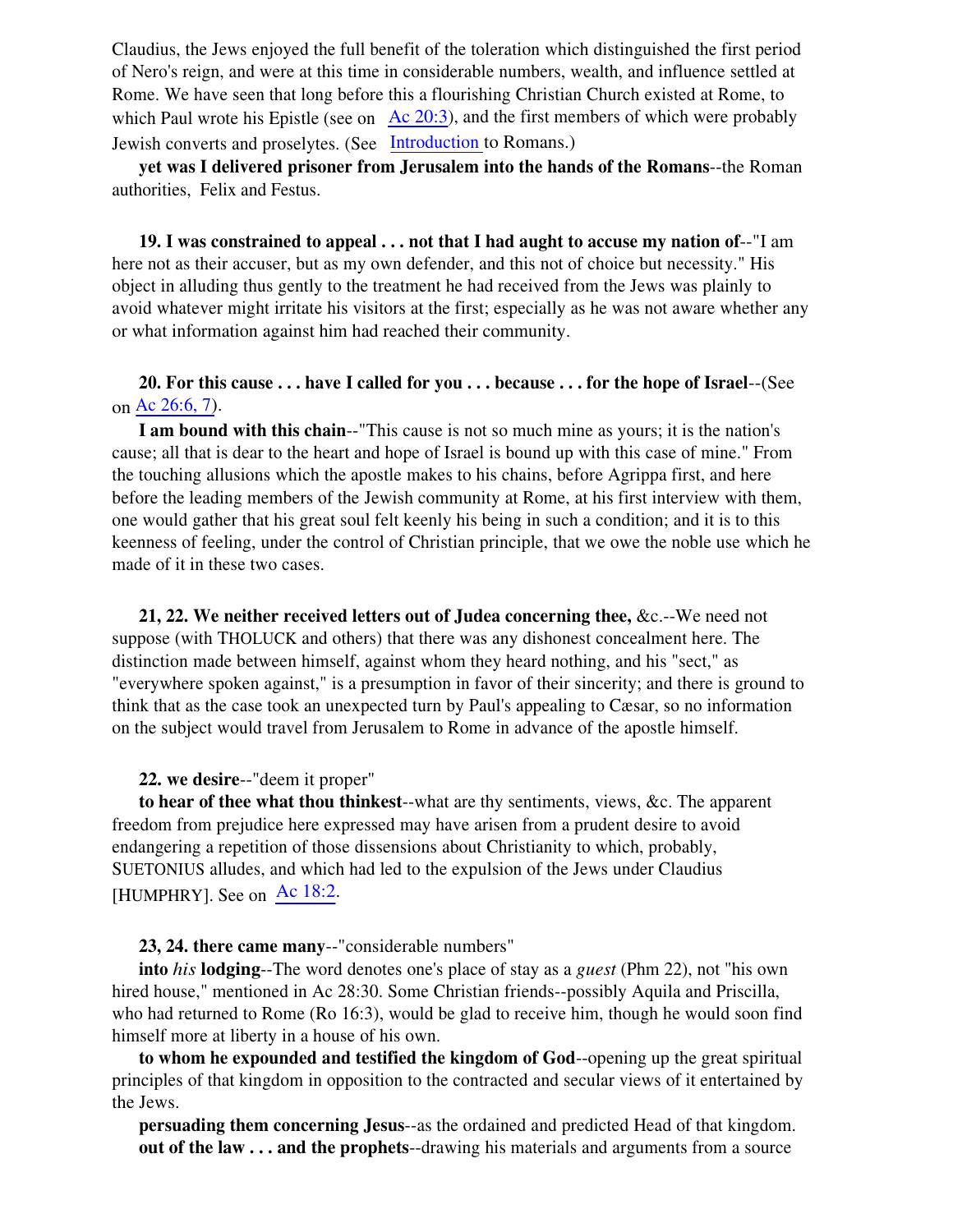mutually acknowledged.

**from morning till evening--"Who would not wish to have been present?" exclaims** BENGEL; but virtually we *are* present while *listening* to those Epistles which he *dictated* from his prison at Rome, and to his other epistolary expositions of Christian truth against the Jews.

 **24. and some believed . . . some not**--What simplicity and candor are in this record of a result repeated from age to age where the Gospel is presented to a promiscuous assemblage of sincere and earnest inquirers after truth, frivolous worldlings, and prejudiced bigots!

### **25-29. when they**--the Jews.

 **agreed not among themselves**--the discussion having passed into one between the two parties into which the visitors were now divided, respecting the arguments and conclusions of the apostle.

**they departed**--the material of discussion being felt by both parties to be exhausted.

 **after Paul had spoken one word**--one solemn parting testimony, from those Scriptures regarded by both alike as "the Holy Ghost speaking" to Israel.

**26. Hearing, ye shall hear,** &c. --(See on **Mt 13:13-15** and **Joh 12:38-40**). With what pain would this stern saying be wrung from him whose "heart's desire and prayer to God for Israel was that they might be saved," and who "had great heaviness and continual sorrow in his heart" on their account (Ro 10:1; 9:2)!

Ac 13:44-48). **28. the salvation of God is sent to the Gentiles, and they will hear**--(See on "This departure to the Gentiles" he had intimated to the perverse Jews at *Antioch* (Ac 13:46), and at *Corinth* (Ac 18:6); now at *Rome:* thus in *Asia, Greece,* and *Italy*" [BENGEL].

## **29. the Jews departed, and had great**--"much"

 **reasoning among themselves**--"This verse is wanting in many manuscripts [and omitted by several recent editors], but certainly without reason. Probably the words were regarded as superfluous, as they seem to tell us what we were told before, that Paul "departed" (see Ac 28:25). But in Ac 28:25 it is the breaking off of the discourse that is meant, here the final departure from the house" [OLSHAUSEN].

**30. in his own hired house--**(See on  $\underline{Ac}$  28:23), yet still in custody, for he only "received all that *came to him*"; and it is not said that he went to the synagogue or anywhere else.

 **31. with all confidence, no man forbidding him**--enjoying, in the uninterrupted exercise of his ministry, all the liberty of a *guarded* man. Thus closes this most precious monument of the beginnings of the Christian Church in its march from east to west, among the Jews first, whose center was Jerusalem; next among the Gentiles, with Antioch for its headquarters; finally, its banner is seen waving over imperial Rome, foretokening its universal triumphs. That distinguished apostle whose conversion, labors, and sufferings for "the faith which once he destroyed" occupy more than half of this History, it leaves a prisoner, unheard, so far as appears, for two years. His accusers, whose presence was indispensable, would have to await the return of spring before starting for the capital, and might not reach it for many months; nor, even when there, would they be so sanguine of success--after Felix, Festus, and Agrippa had all pronounced him innocent--as to be impatient of delay. And if witnesses were required to prove the charge advanced by Tertullus, that he was "a mover of sedition among all the Jews throughout the